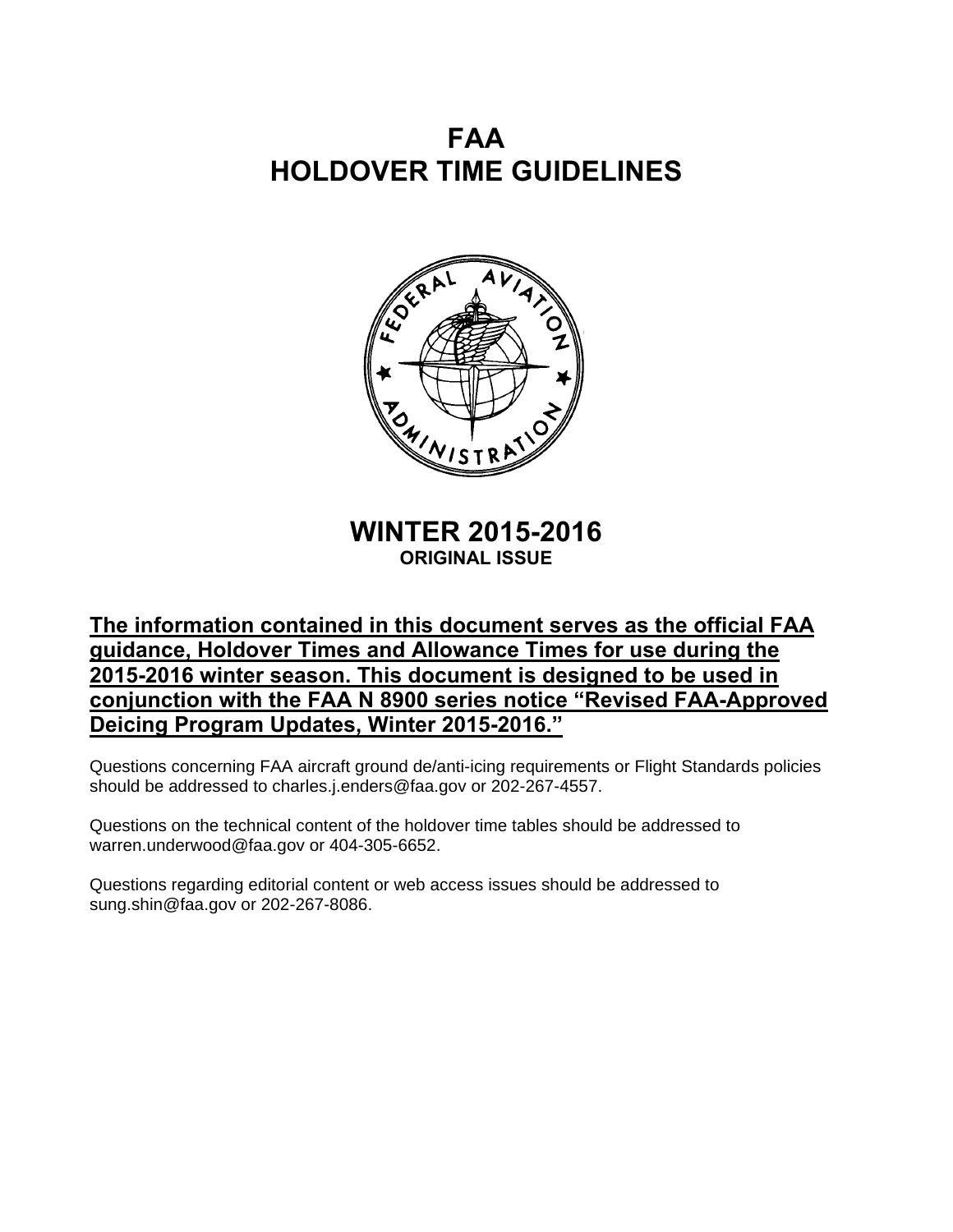## **CHANGE CONTROL RECORDS**

This page indicates any changes made to individual pages within the document. Changed pages have the appropriate revision date in the header. Sidebars are shown to assist in identifying where changes have been made on these pages.

It is the responsibility of the end user to periodically check the following website for updates: [https://www.faa.gov/other\\_visit/aviation\\_industry/airline\\_operators/airline\\_safety/deicing/.](https://www.faa.gov/other_visit/aviation_industry/airline_operators/airline_safety/deicing/)

| <b>REVISION</b> | <b>DATE</b> | <b>DESCRIPTION OF CHANGES</b> | <b>AFFECTED</b><br><b>PAGES</b> | <b>AUTHOR</b> |
|-----------------|-------------|-------------------------------|---------------------------------|---------------|
|                 |             |                               |                                 |               |
|                 |             |                               |                                 |               |
|                 |             |                               |                                 |               |
|                 |             |                               |                                 |               |
|                 |             |                               |                                 |               |
|                 |             |                               |                                 |               |
|                 |             |                               |                                 |               |
|                 |             |                               |                                 |               |
|                 |             |                               |                                 |               |
|                 |             |                               |                                 |               |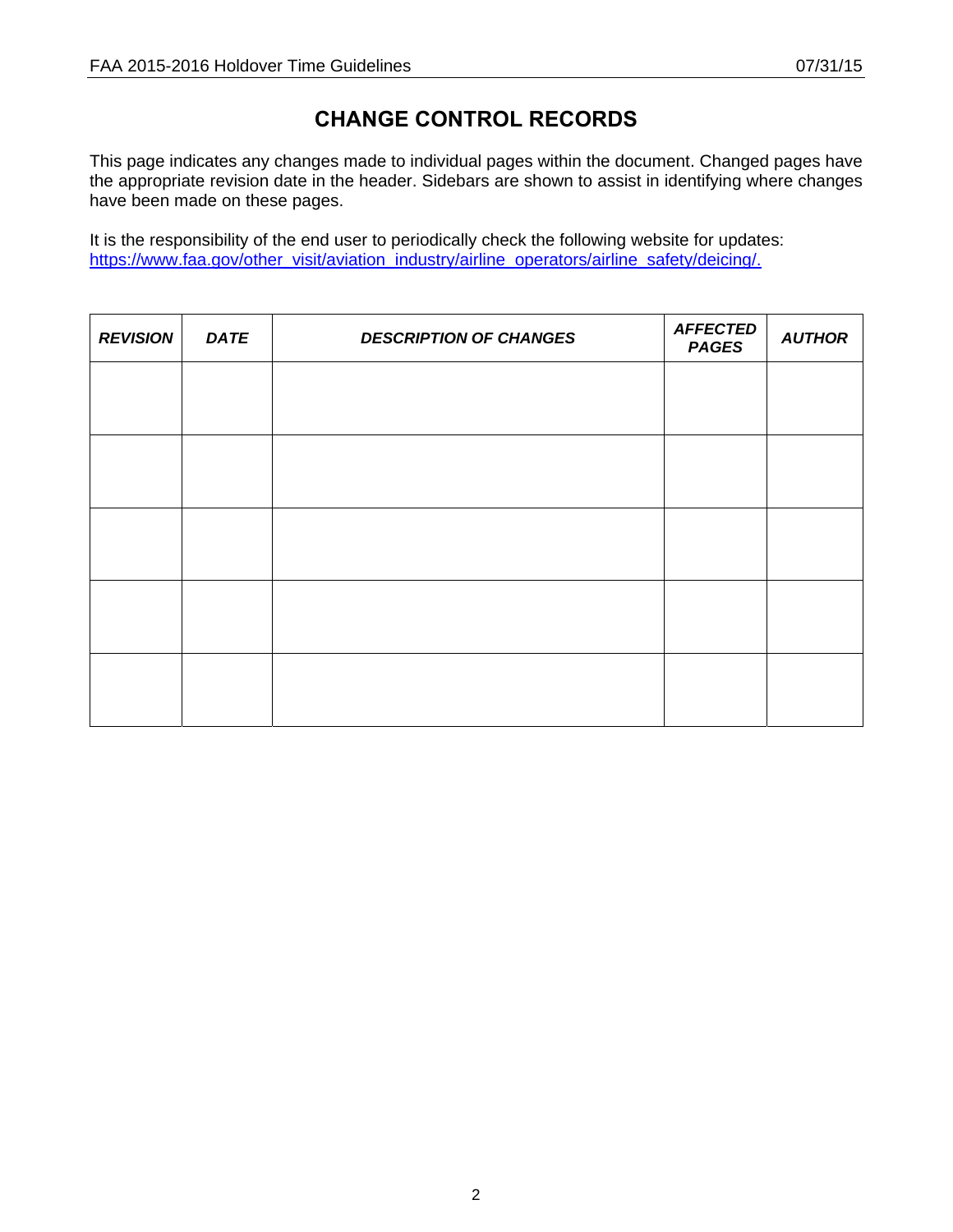## **SUMMARY OF CHANGES FOR WINTER 2015-2016**

The principal changes from the previous year are briefly indicated herein.

### **ACTIVE FROST**

• The active frost holdover time (HOT) guidelines are unchanged.

### **TYPE I FLUIDS**

• The Type I HOT guidelines are unchanged.

### **TYPE II FLUIDS**

- Fluid-specific HOT guidelines have been created for two new Type II fluids: Kilfrost ABC-Ice Clear II and Newave Aerochemical FCY-2 Bio+.
- Several of the LNT Solutions P250 snow holdover times have been increased as a result of supplemental testing.
- Clariant Safewing MP II 1951 has been removed from the Type II guidelines as per the protocol for removing obsolete fluids.
- Six changes (increases and decreases of up to five minutes) have been made to the Type II generic holdover times as a result of the new and removed Type II fluids.

### **TYPE III FLUIDS**

- Fluid-specific, application temperature-specific, and aircraft rotation speed profile-specific HOT guidelines have been added for Type III fluids. This includes guidelines for the existing Type III fluid Clariant Safewing MP III 2031 ECO (applied heated) and for the new Type III fluid AllClear AeroClear MAX (applied unheated).
- Due to the different application temperature requirements of the two Type III fluids it is not possible to determine generic Type III holdover times. As a result, the Type III generic HOT guideline has been removed. Users must know which fluid brand is being used and use the appropriate Type III fluid-specific HOT guidelines when using Type III fluid.

### **TYPE IV FLUIDS**

- Fluid-specific HOT guidelines have been created for the new Type IV fluid Deicing Solutions ECO-SHIELD®.
- Most of the LNT Solutions E450 snow holdover times have been increased as a result of supplemental testing.
- ABAX AD-480 and Kilfrost ABC-S have been removed from the Type IV guidelines as per the protocol for removing obsolete fluids.
- Significant changes, primarily increases, have been made to the Type IV generic holdover times as a result of the new and removed Type IV fluids.

### **ICE PELLET AND SMALL HAIL ALLOWANCE TIMES**

• A new note has been added to the allowance time tables to indicate that if an intensity is reported with small hail, the equivalent ice pellet condition can be used, i.e. if light small hail is reported, the light ice pellet allowance times can be used. If an intensity is not reported, the moderate ice pellet allowance times must be used.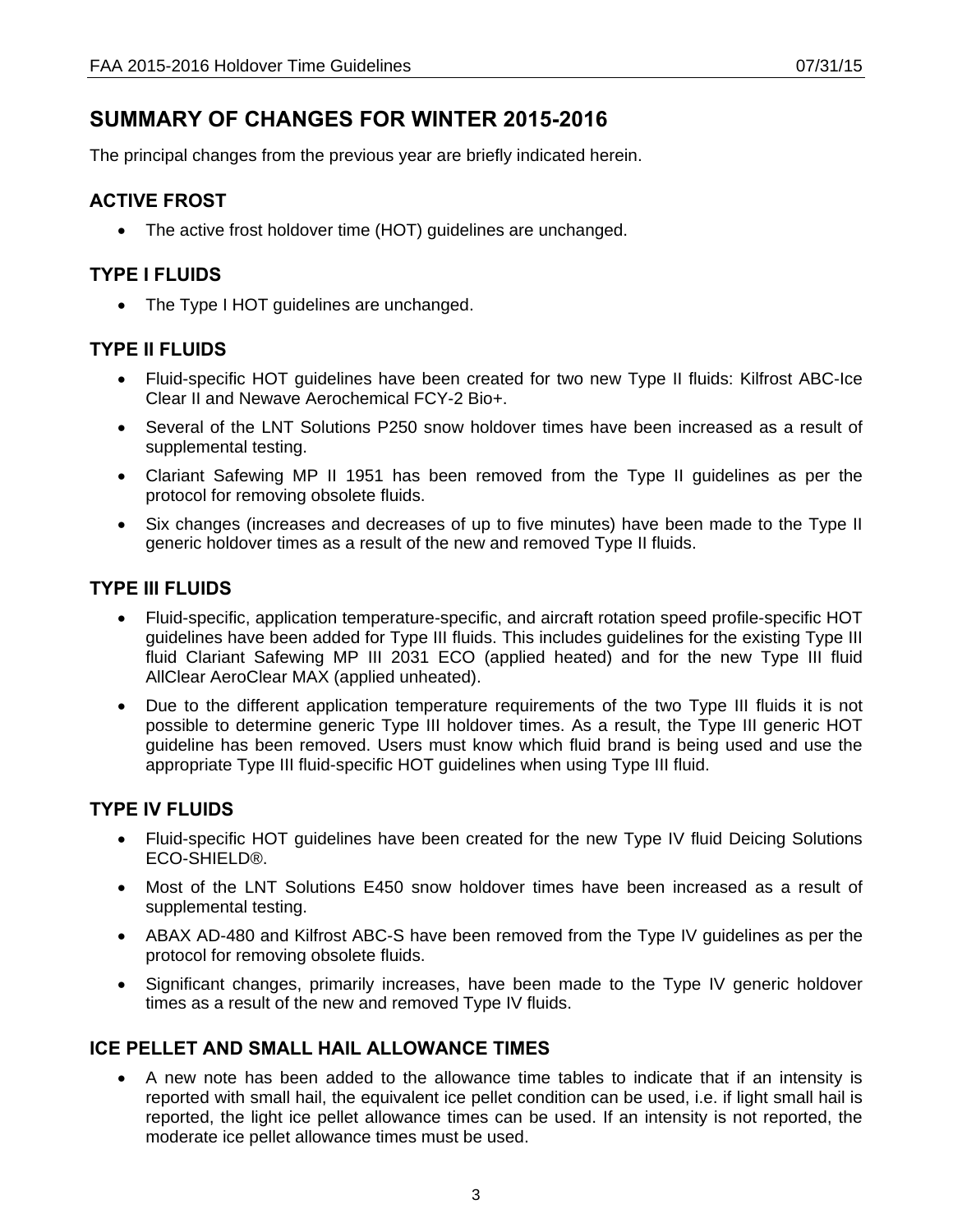• Two new cautions have been added to the allowance time tables. These cautions provide important information within the allowance time tables, which was previously provided only in the allowance time operational guidance section. This is to highlight its importance to users.

### **FAA / TRANSPORT CANADA HARMONIZATION INITIATIVE**

- In late 2014, FAA and Transport Canada initiated an effort to harmonize their holdover time guidelines documents. Several changes have been made as a result of this initiative, including:
	- o Minor changes to wording of many holdover time table notes and cautions
	- o Rewording of holdover time table titles
	- o Reordering of some document content
	- $\circ$  Merging of the information previously provided in the list of fluids tested, table of lowest operational use temperatures (LOUTs) and table of lowest on-wing viscosities (LOWVs) into a single table (Table 8). Fluid expiry date and fluid base information has also been added to this table.
	- o Separating the content previously provided in the Summary of Changes section into two sections: the Summary of Changes section provides details of revisions made to the document for the current winter and the Key Guidance section provides important guidance which remains in the document from year to year.
- Harmonization efforts and discussions will continue over winter 2015-2016 and further changes are expected in future versions of this document.

### **EARLY FLUID FAILURE ON EXTENDED SLATS AND FLAPS**

- Research has determined that fluid degradation is accelerated by the steeper angles of the flaps/slats in the takeoff configuration. The degree of potential degradation is significantly affected by the specific aircraft design. For the winter of 2014-2015, holdover time and allowance time tables were published which include 90% adjusted holdover / allowance times. These adjusted tables will continue to be used for winter 2015-2016.
- The 90% adjusted tables provide holdover / allowance times that must be used when flaps and slats are deployed prior to de/anti-icing. Standard holdover / allowance times can be used if flaps and slats are deployed as close to departure as safety allows. Additional guidance is provided in the FAA N 8900 series notice "Revised FAA-Approved Deicing Program Updates, Winter 2015-2016."

### **INTERPRETATION OF METAR CODE GS**

• The World Meteorological Organization (WMO) states METAR code GS is used for two meteorological conditions: "snow pellets" and "small hail." However, investigation has determined that not all countries follow these guidelines, notably Canada. The use of the reported GS code can potentially lead to difficulties in determining which condition (snow pellets or small hail) is occurring and therefore in establishing the appropriate holdover time/allowance time. The related section in the FAA N 8900 series notice "Revised FAA-Approved Deicing Program Updates, Winter 2015-2016" has been updated to provide proper guidance for determining which holdover times/allowance times should be used with METAR code GS.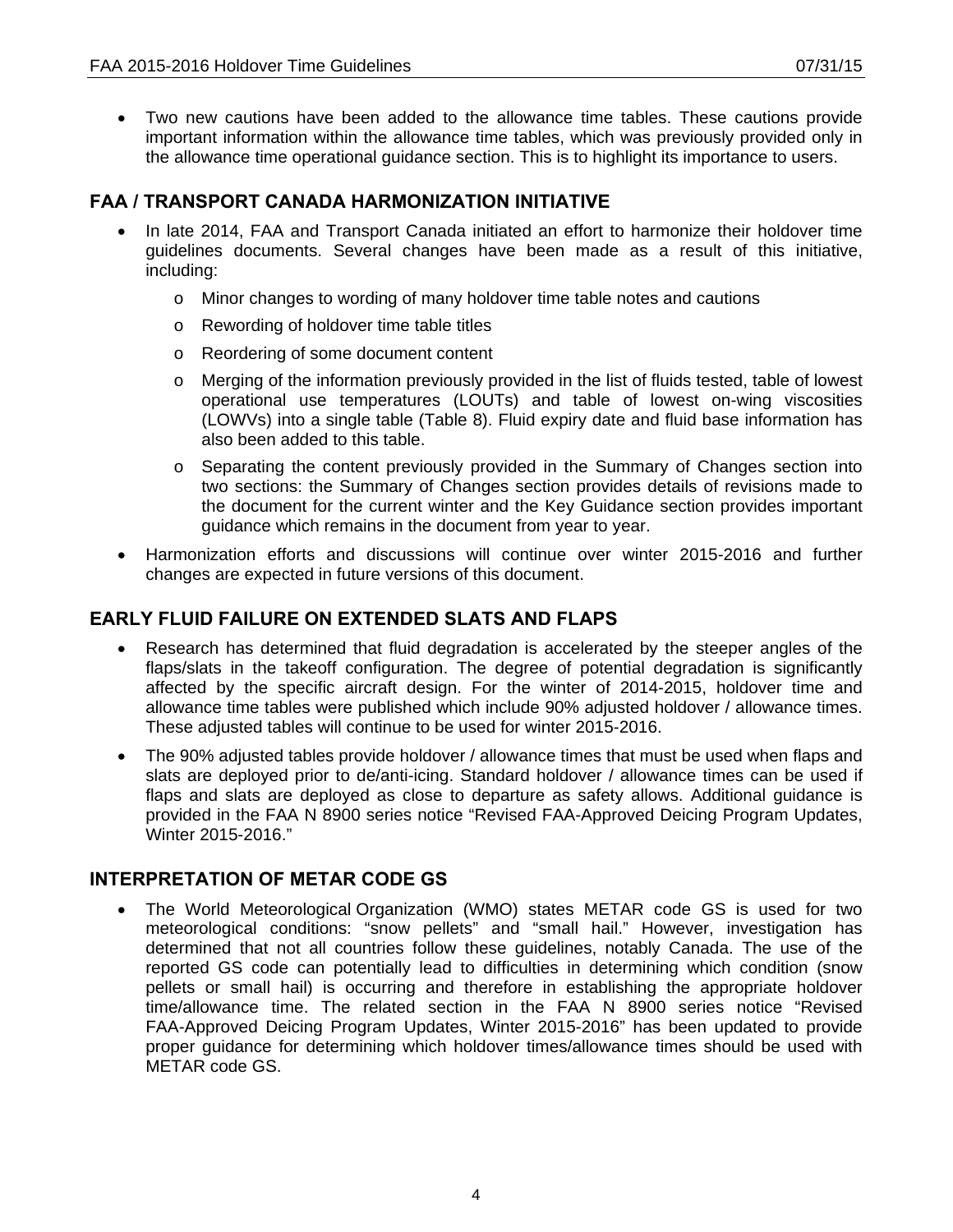## **KEY GUIDANCE FOR WINTER 2015-2016**

**TYPE I FLUID HOLDOVER TIMES.** The Type I fluid holdover times for composite surfaces, Table 1C, and applicable sections of Table 0, must be applied to aircraft with all critical surfaces that are predominantly or entirely constructed of composite materials. However, the Type I fluid holdover times for composite surfaces do not need to be applied to aircraft that are currently in service, have a demonstrated safe operating history using Type I fluid aluminum structure holdover times, and have critical surfaces only partially constructed of composite material. The aluminum values also apply to other metals used in aircraft construction such as titanium. If there is any doubt, consult with the aircraft manufacturer to determine whether aluminum or composite holdover times are appropriate for the specific aircraft.

**TYPE II AND TYPE IV GENERIC FLUID HOLDOVER TIMES.** The values in the Type II and Type IV generic holdover time guidelines (Table 2-GENERIC, Table 4-GENERIC) are the shortest (worst case) holdover times of all Type II (Table 2-GENERIC) or all Type IV (Table 4-GENERIC) fluids included on the FAA List of Fluids. These values are specific to precipitation condition, temperature range, fluid concentration, and precipitation rate. An analysis of all available Type II and Type IV fluids is done annually to determine these values. The generic holdover times must be used if the specific Type II or Type IV fluid being used cannot positively be determined.

**Note:** The lowest on-wing viscosity (LOWV) of the fluid being used must always be respected, even when the generic Type II or Type IV holdover times are used.

**HOLDOVER TIMES FOR NON-STANDARD DILUTIONS OF TYPE II, III, AND IV FLUIDS.** When a Type II, III, or IV fluid is diluted to other than the published 100/0, 75/25 or 50/50 dilutions, the more conservative holdover time and LOUT associated with either the dilution above or below the selected dilution are applicable. For example:

- 1) The holdover time and LOUT of a 80/20 dilution would be the more conservative holdover time and LOUT of either the 100/0 or 75/25 dilutions;
- 2) The holdover time and LOUT of a 60/40 dilution would be the more conservative holdover time and LOUT of either the 75/25 or 50/50 dilutions.

**SNOWFALL VISIBILITY TABLE.** Table 5, Snowfall Intensities as a Function of Prevailing Visibility, is unchanged for 2015-2016. For simplification purposes, portions of the table may be included in an air carrier's winter operations plan in non-table format. An example would be: "Since very light snow is being added to some of the Type II and Type IV tables, and since the METAR and the associated ATIS do not report very light snow, a METAR reported visibility of 2.5 miles or higher can be used as an indication that the snowfall intensity is very light." An air carrier certainly would also have the option of providing a more detailed description utilizing lower METAR reported visibilities for specific day/night and temperature conditions.

**SURFACE VISIBILITY.** Some METARS contain tower visibility as well as surface visibility. Whenever surface visibility is available from an official source, such as a METAR, in either the main body of the METAR or in the Remarks ("RMK") section, the preferred action is to use the surface visibility value.

**USE OF RUNWAY VISUAL RANGE (RVR).** The use of RVR is not permitted for determining visibility used with the holdover tables.

**USE OF ELECTRONIC HAND HELD DEVICES TO DETERMINE HOLDOVER TIMES (eHOT).** Electronic devices to determine HOTs may be used as part of an air operator's Title 14 of the Code of Federal Regulations (14 CFR) part 121, § 121.629 winter operations plan submitted to the FAA for approval. If for any reason the device or application fails or if the user has any concern regarding the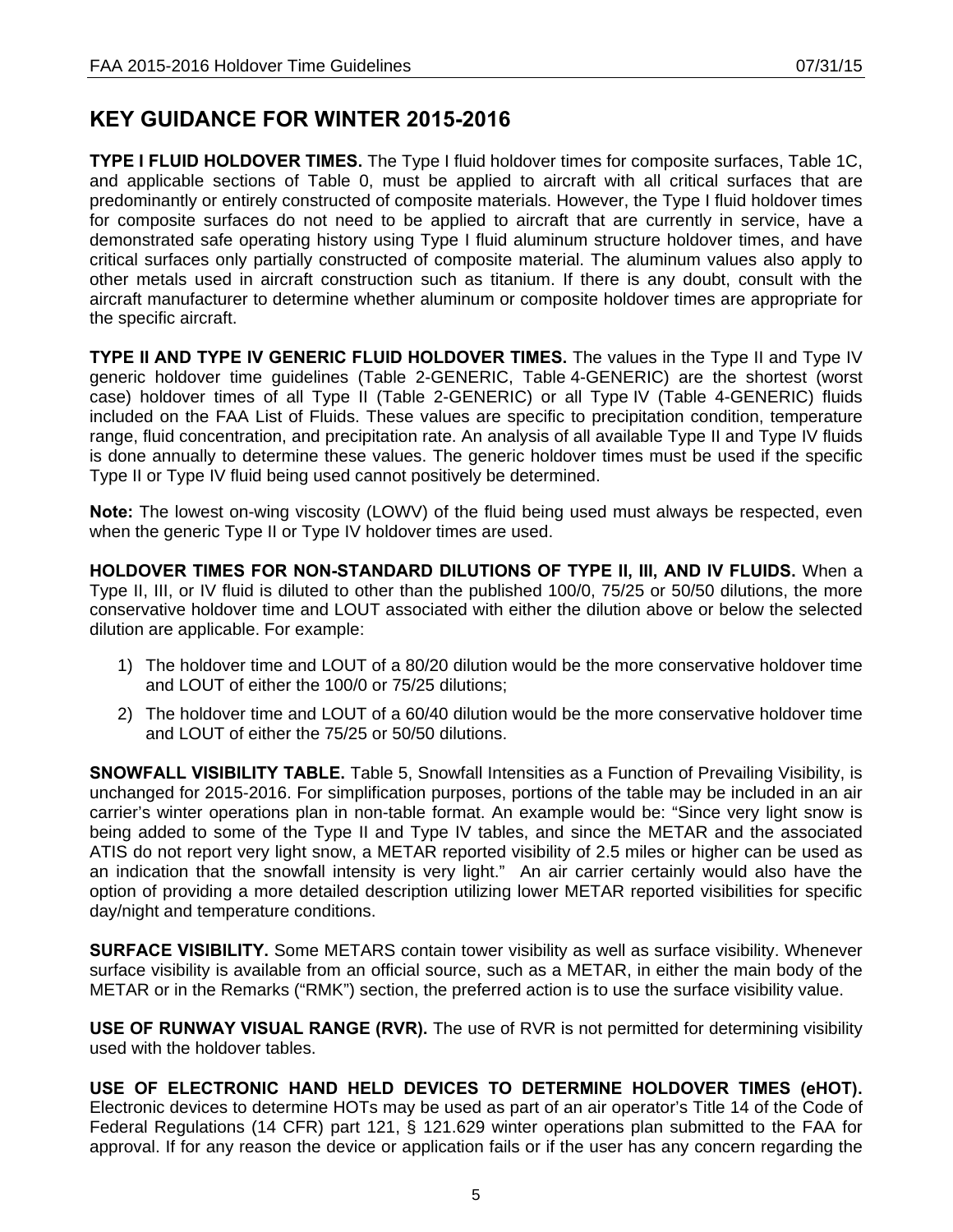accuracy of the data being displayed, printed tables sourced from the FAA HOTS must be used as a fall back information source. Questions regarding the use of these devices should be submitted to charles.j.enders@faa.gov, 202-267-4557.

**LOWEST OPERATIONAL USE TEMPERATURE (LOUT) TABLE.** Lowest Operational Use Temperature (LOUT) information for Type I, II, III and IV fluids is provided in Table 8 and is updated for each version of this document. This information is derived by the FAA based on data provided by the fluid manufacturers. Contact the fluid manufacturer if further clarification with respect to the information in these tables is required.

The Lowest Operational Use Temperature, or LOUT, is the lowest temperature at which a de/anti-icing fluid will adequately flow off aircraft critical surfaces and maintain the required anti-icing freezing point buffer which is 7 °C (13 °F) below outside air temperature (OAT) for SAE Type II, Type III, and Type IV fluids and 10 °C (18 °F) below (OAT) for SAE Type I fluids.

For example, if a Type IV fluid has been aerodynamically tested and demonstrated adequate flow-off capability down to -30 °C (-22 °F), and the freezing point of this fluid is -35 °C (-31 °F), the LOUT would be -28 °C (-18.4 °F) to account for the required 7 °C (13 °F) freezing point buffer. In this case, the freezing point buffer requirement is the LOUT limiting factor.

Similarly if a Type I fluid has been found to adequately flow off down to -29 °C (-20.2 °F), and the freezing point is -40 °C (-40 °F), the LOUT would be -29 °C (-20.2 °F) to account for the lowest temperature at which the fluid adequately flows off the aircraft. Here, in this example, the fluid aerodynamic flow-off capability limits the LOUT.

There are two aerodynamic fluid flow-off test protocols: the high speed test for aircraft with rotation speeds generally greater than 100 or 110 knots and the low speed test is for aircraft with rotation speeds generally less than 100 knots. Type II, and Type IV fluids typically do not pass the low speed test. Therefore in order for these fluids to be used on a low rotation speed aircraft, the aircraft manufacturer must conduct testing to determine if these fluids can be safely applied on these aircraft and to identify operational procedures that must be implemented to insure the safe operation when these fluids have been applied.

The LOUTs for Type I fluids provided in Table 8-1 also include the manufacturer specified fluid/water concentration used to establish the LOUT for each fluid. This concentration should not be exceeded.

As previously stated, in the cases of Types II, III, and IV fluids, there can be multiple LOUTs to account for the undiluted fluid (100/0) and the 50/50 and 75/25 dilutions. In addition to being provided in Table 8, the LOUTs are also listed in their brand-specific holdover tables

**FLIGHT CREW AWARENESS OF CONDITIONS AFFECTING THE AIRCRAFT ANTI-ICING TREATMENT FOLLOWING DEICING AND ANTI-ICING OPERATIONS.** The operator's deicing plan must provide a process that informs the captain of the time of the deicing/anti-icing treatment and conditions that have affected the aircraft anti-icing treatment since that time. If the flight crew is not present at the time of the deicing/anti-icing application, the crew will review this information before calculating the holdover time.

**STANDARDIZED INTERNATIONAL AIRCRAFT GROUND DEICING PROGRAM (SIAGDP).** For those air carriers participating in the SIAGDP one change was agreed upon after the 2010-2011 winter revisions were made to the SIAGDP. This change was included in the 2011-2012 revision. This change addresses a concern that the air carriers have expressed over the completion of the annual audits within the anniversary month. In addition to the scheduling difficulties that this has generated, it has also necessitated that many of the audits be conducted in late summer and early fall prior to the service providers being in a full operational mode. In many cases this has limited the auditor's effectiveness and has not been conducive to the high quality audit that is fundamental to the success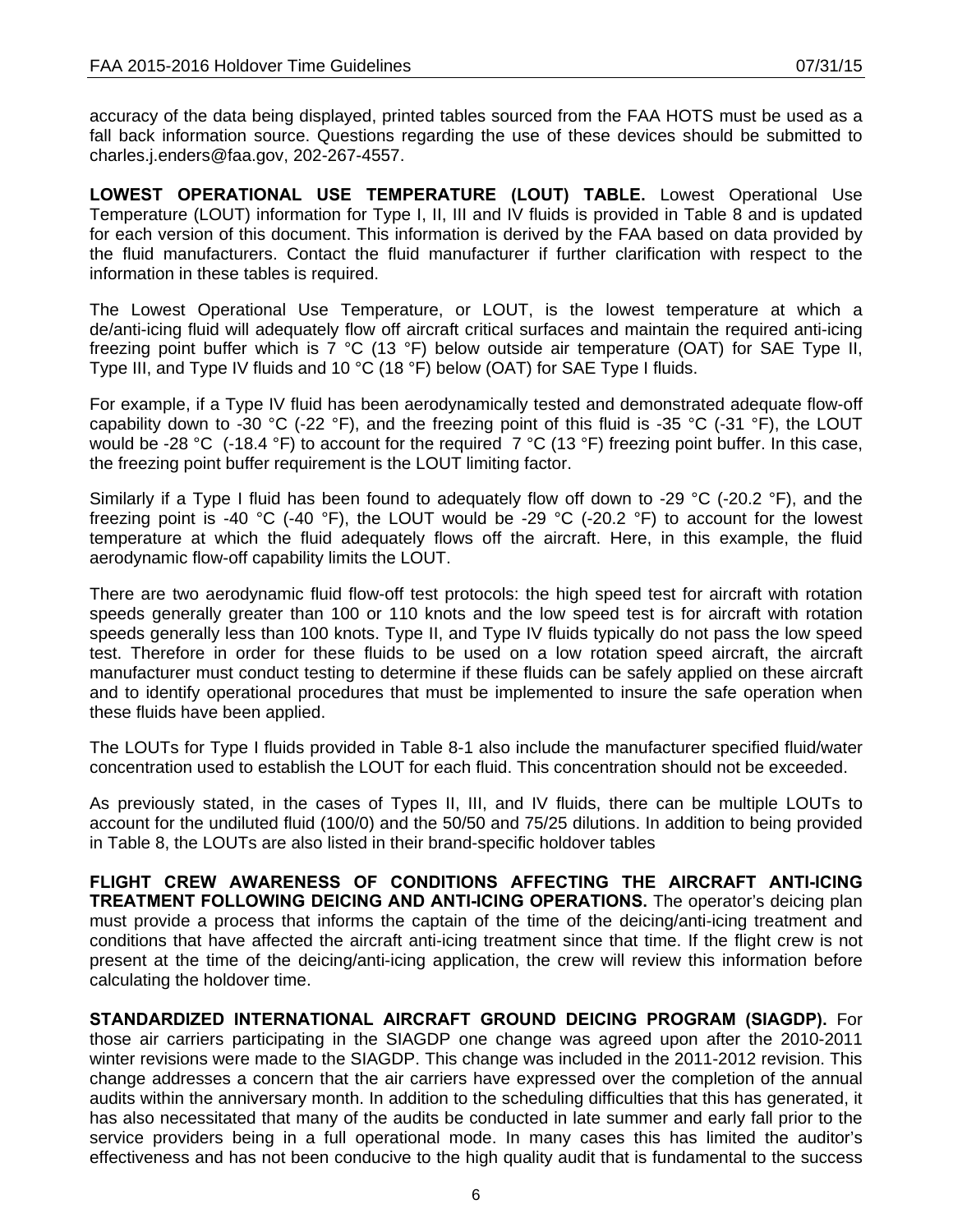of the SIAGDP. Therefore it was agreed upon by the member air carriers participating in the SIAGDP and the FAA policy office that the grace month concept that is currently applied to the training/qualification annual requirements under the SIAGDP will be also applied to the annual audit requirements. This allows a three month period in which the audit can be conducted and credited as though it was conducted in the month it was originally due. For example if the audit in 2009 was completed in September the next audit would be due in September 2010. The 2010 audit could be completed in either August, September or October 2010 and credited as completed in its original due month of September 2010. The next audit would be due in September 2011 regardless of which of the three months the audit was completed in 2010. The same grace month rational will apply for the 2011 audit as well. If the recurring audit is not completed in the three month applicable period then the service provider would be considered as a new service provider under the SIAGDP and an initial detailed qualification audit would need to be completed prior to any SIAGDP participating air carrier utilizing their services under the SIAGDP. Policy development is continuing in 2015-2016.

### **OPERATIONS IN HEAVY SNOW**

**Tactile and Visual Checks of Aircraft.** No holdover times (HOT) exist for heavy snow conditions in the current HOT tables. Review of existing data from past testing has indicated takeoffs may be safely conducted with proper tactile and/or visual checks, as appropriate for the aircraft, and a determination that the fluid has not failed. A tactile and/or visual check in heavy snow conditions must be accomplished in a manner that provides an assessment that can be accurately accomplished. It is imperative that the tactile and/or visual check procedures to determine if the anti-icing fluid has failed in heavy snow conditions be at least as comprehensive as the authorized procedures for the operator's pretakeoff contamination check (when HOTs have been exceeded) for those precipitation conditions for which HOTs exist. Anti-icing fluids dissolve the snow and absorb the resulting moisture into the fluid. When the fluid begins to fail it starts to change in appearance (e.g., less glossy and more opaque) and the snow starts to accumulate on and in the fluid. At this stage, the fluid has failed and takeoff is not authorized. If the operator's procedure to accomplish this check is different from the operator's approved pretakeoff contamination check procedures for other precipitation conditions, this check procedure must be verified and approved by the operator's Principal Operations Inspector (POI).

**Takeoff in Heavy Snow Conditions.** Operators with a deicing program approved in accordance with 14 CFR part 121, § 121.629, will be allowed to takeoff in heavy snow conditions subject to the following restrictions:

- 1) The aircraft must be anti-iced with undiluted Type IV fluid.
- 2) The aircraft critical surfaces must be free of contaminants, or the aircraft must be properly deiced before the application of the anti-icing fluid.
- 3) When appropriate, the operator must accomplish an approved tactile and/or visual check of the aircraft critical surfaces within 5 minutes of takeoff.
- 4) If this check is accomplished visually from within the aircraft, the view must be such that it is not obscured by de/anti-icing fluid, dirt, or fogging. If the critical surfaces cannot be seen due to snowfall, distance from the viewing position, or inadequate lighting, or for any other reason, the check must be a visual or tactile check conducted from outside the aircraft.
- 5) If a definitive fluid failure determination cannot be made using the checks prescribed, takeoff is not authorized. The aircraft must be completely deiced, and if precipitation is still present, antiiced again before a subsequent takeoff.

**Note:** Current aircraft certification standards only require testing of flight instrument sensing devices and engine anti-icing systems in moderate snow levels. Ground operations in heavy snow conditions may exceed the capabilities or limitations of these systems and devices to adequately provide anti-icing.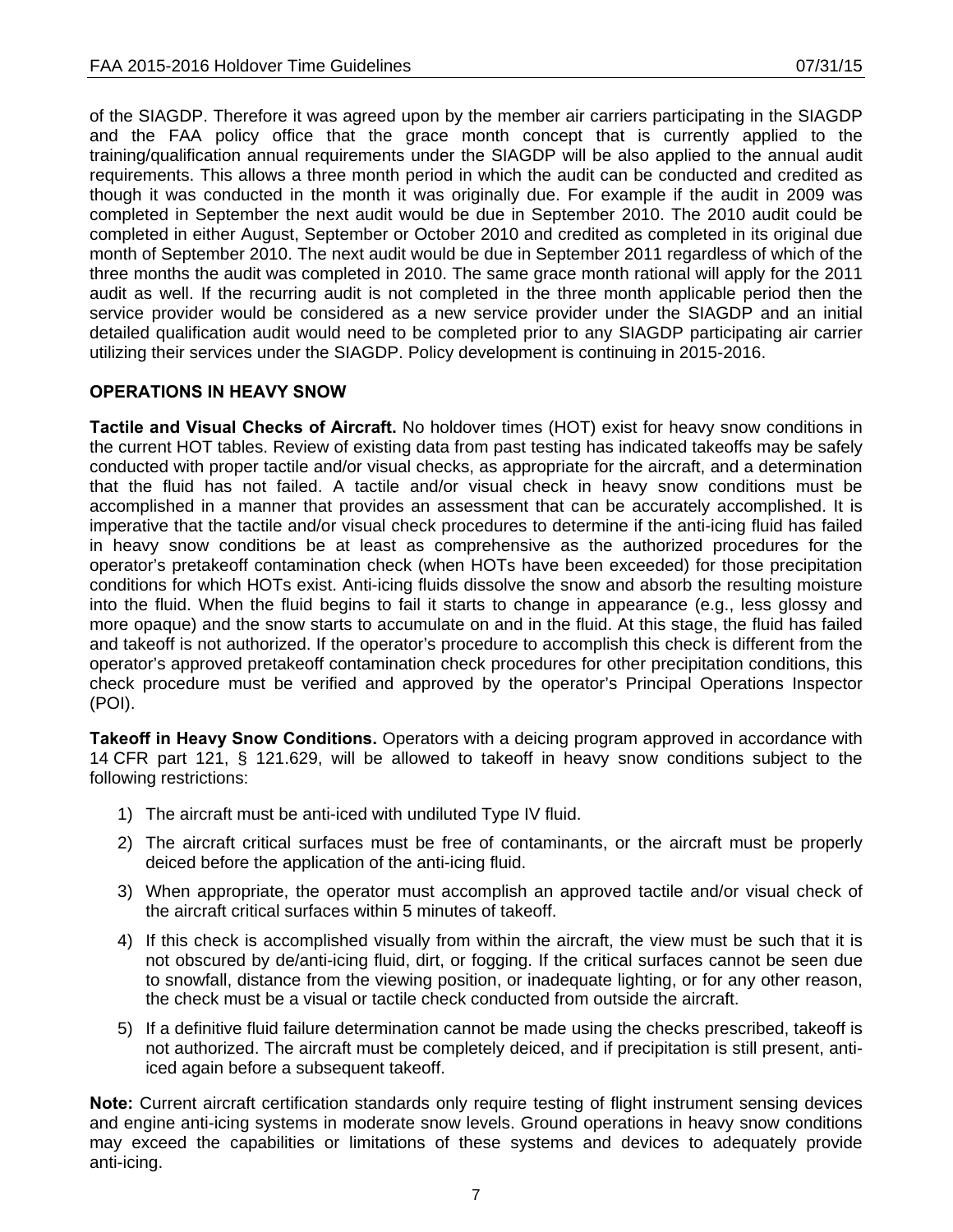# **HOLDOVER TIME (HOT) GUIDELINES FOR WINTER 2015-2016**

### *Standard HOT Guidelines*

| Type I HOT Guidelines - SAE Type I Fluid on Critical Aircraft Surfaces Composed Predominantly |  |
|-----------------------------------------------------------------------------------------------|--|
|                                                                                               |  |
| Type I HOT Guidelines - SAE Type I Fluid on Critical Aircraft Surfaces Composed Predominantly |  |
|                                                                                               |  |
|                                                                                               |  |
|                                                                                               |  |
|                                                                                               |  |
|                                                                                               |  |
|                                                                                               |  |
|                                                                                               |  |
|                                                                                               |  |
|                                                                                               |  |
|                                                                                               |  |
|                                                                                               |  |
| Type III HOT Guidelines - ALLCLEAR AEROCLEAR MAX, Low SpeedTable 3A-LS                        |  |
| Type III HOT Guidelines - ALLCLEAR AEROCLEAR MAX, High SpeedTable 3A-HS                       |  |
| Type III HOT Guidelines - CLARIANT SAFEWING MP III 2031 ECO, Low SpeedTable 3B-LS             |  |
| Type III HOT Guidelines - CLARIANT SAFEWING MP III 2031 ECO, High Speed  Table 3B-HS          |  |
|                                                                                               |  |
|                                                                                               |  |
|                                                                                               |  |
|                                                                                               |  |
|                                                                                               |  |
| Type IV HOT Guidelines - CLARIANT SAFEWING MP IV LAUNCH PLUS Table 4E                         |  |
|                                                                                               |  |
|                                                                                               |  |
|                                                                                               |  |
| Type IV HOT Guidelines - DOW CHEMICAL UCAR™ ENDURANCE EG106 Table 4I                          |  |
| Type IV HOT Guidelines - DOW CHEMICAL UCAR™ FLIGHTGUARD AD-480Table 4J                        |  |
| Type IV HOT Guidelines - DOW CHEMICAL UCAR™ FLIGHTGUARD AD-49 Table 4K                        |  |
|                                                                                               |  |
|                                                                                               |  |
|                                                                                               |  |

### *Supplemental Guidance*

| Guidelines for the Application of SAE Type II, Type III, and Type IV Fluid Table 10 |  |
|-------------------------------------------------------------------------------------|--|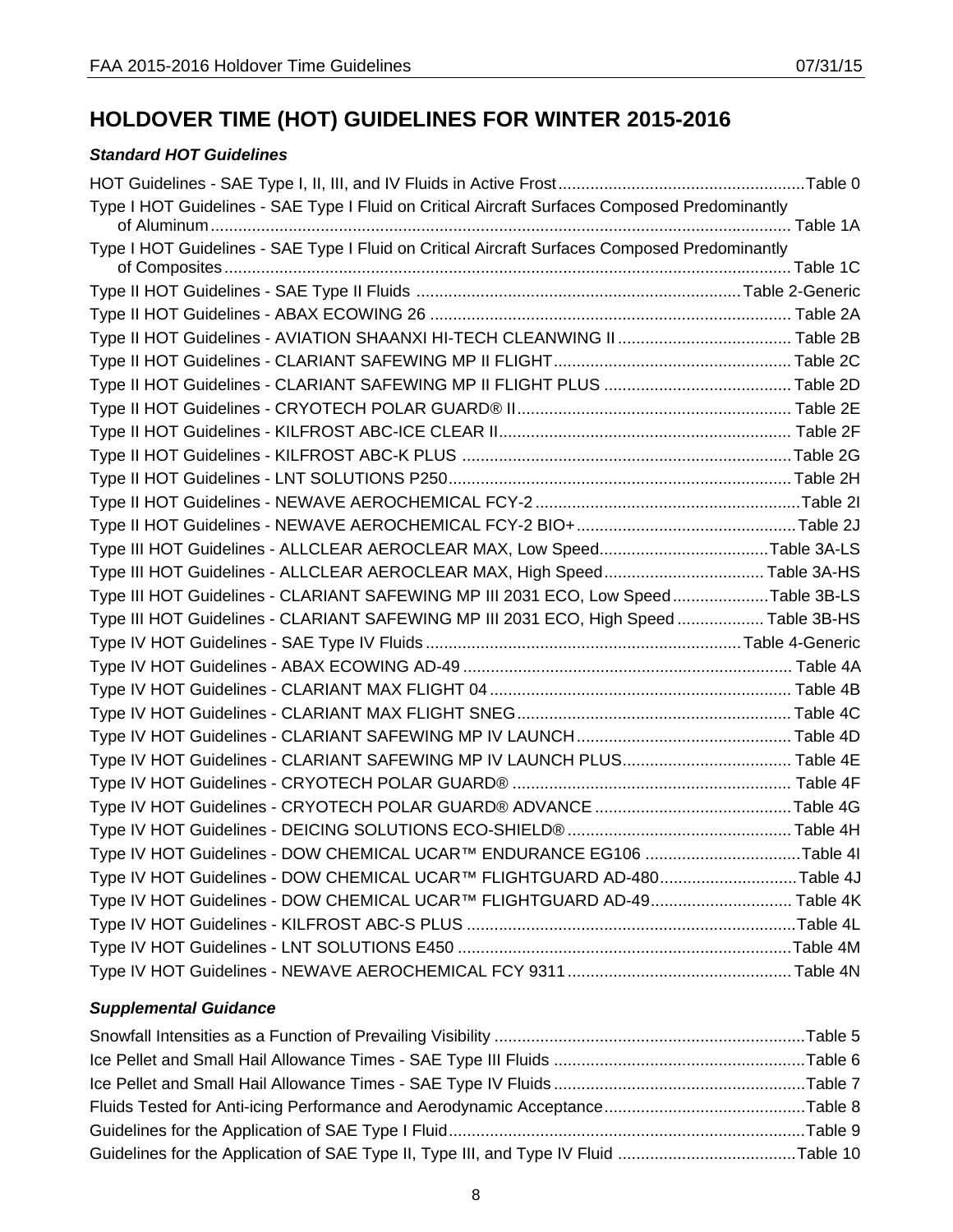### *90% Adjusted HOT Guidelines*

| 90% Adjusted HOT Guidelines - SAE Type I, II, III, and IV Fluids in Active Frost Table 0-90% |  |
|----------------------------------------------------------------------------------------------|--|
| 90% Adjusted Type I HOT Guidelines - SAE Type I Fluid on Critical Aircraft Surfaces          |  |
|                                                                                              |  |
| 90% Adjusted Type I HOT Guidelines - SAE Type I Fluid on Critical Aircraft Surfaces          |  |
|                                                                                              |  |
|                                                                                              |  |
|                                                                                              |  |
| 90% Adjusted Type II HOT Guidelines - AVIATION SHAANXI HI-TECH CLEANWING II  Table 2B-90%    |  |
| 90% Adjusted Type II HOT Guidelines - CLARIANT SAFEWING MP II FLIGHTTable 2C-90%             |  |
| 90% Adjusted Type II HOT Guidelines - CLARIANT SAFEWING MP II FLIGHT PLUS Table 2D-90%       |  |
| 90% Adjusted Type II HOT Guidelines - CRYOTECH POLAR GUARD® IITable 2E-90%                   |  |
| 90% Adjusted Type II HOT Guidelines - KILFROST ABC-ICE CLEAR II Table 2F-90%                 |  |
|                                                                                              |  |
|                                                                                              |  |
| 90% Adjusted Type II HOT Guidelines - NEWAVE AEROCHEMICAL FCY-2  Table 2I-90%                |  |
| 90% Adjusted Type II HOT Guidelines - NEWAVE AEROCHEMICAL FCY-2 BIO+Table 2J-90%             |  |
| 90% Adjusted Type III HOT Guidelines - ALLCLEAR AEROCLEAR MAX, Low Speed Table 3A-LS-90%     |  |
| 90% Adjusted Type III HOT Guidelines - ALLCLEAR AEROCLEAR MAX, High SpeedTable 3A-HS-90%     |  |
| 90% Adjusted Type III HOT Guidelines - CLARIANT SAFEWING MP III 2031 ECO,                    |  |
|                                                                                              |  |
|                                                                                              |  |
| 90% Adjusted Type III HOT Guidelines - CLARIANT SAFEWING MP III 2031 ECO,                    |  |
|                                                                                              |  |
| 90% Adjusted Type IV HOT Guidelines - SAE Type IV FluidsTable 4-Generic-90%                  |  |
|                                                                                              |  |
| 90% Adjusted Type IV HOT Guidelines - CLARIANT MAX FLIGHT 04Table 4B-90%                     |  |
| 90% Adjusted Type IV HOT Guidelines - CLARIANT MAX FLIGHT SNEGTable 4C-90%                   |  |
| 90% Adjusted Type IV HOT Guidelines - CLARIANT SAFEWING MP IV LAUNCHTable 4D-90%             |  |
| 90% Adjusted Type IV HOT Guidelines - CLARIANT SAFEWING MP IV LAUNCH PLUS Table 4E-90%       |  |
| 90% Adjusted Type IV HOT Guidelines - CRYOTECH POLAR GUARD®  Table 4F-90%                    |  |
| 90% Adjusted Type IV HOT Guidelines - CRYOTECH POLAR GUARD® ADVANCE Table 4G-90%             |  |
| 90% Adjusted Type IV HOT Guidelines - DEICING SOLUTIONS ECO-SHIELD® Table 4H-90%             |  |
| 90% Adjusted Type IV HOT Guidelines - DOW CHEMICAL UCAR™ ENDURANCE EG106  Table 4I-90%       |  |
| 90% Adjusted Type IV HOT Guidelines - DOW CHEMICAL UCAR™ FLIGHTGUARD                         |  |
|                                                                                              |  |
| 90% Adjusted Type IV HOT Guidelines - DOW CHEMICAL UCAR™ FLIGHTGUARD                         |  |
|                                                                                              |  |
|                                                                                              |  |
| 90% Adjusted Type IV HOT Guidelines - NEWAVE AEROCHEMICAL FCY 9311Table 4N-90%               |  |

### *90% Adjusted Allowance Times*

|  |  |  |  | 90% Adjusted Ice Pellet and Small Hail Allowance Times - SAE Type III Fluids  Table 6-90% |  |
|--|--|--|--|-------------------------------------------------------------------------------------------|--|
|  |  |  |  | 90% Adjusted Ice Pellet and Small Hail Allowance Times - SAE Type IV Fluids Table 7-90%   |  |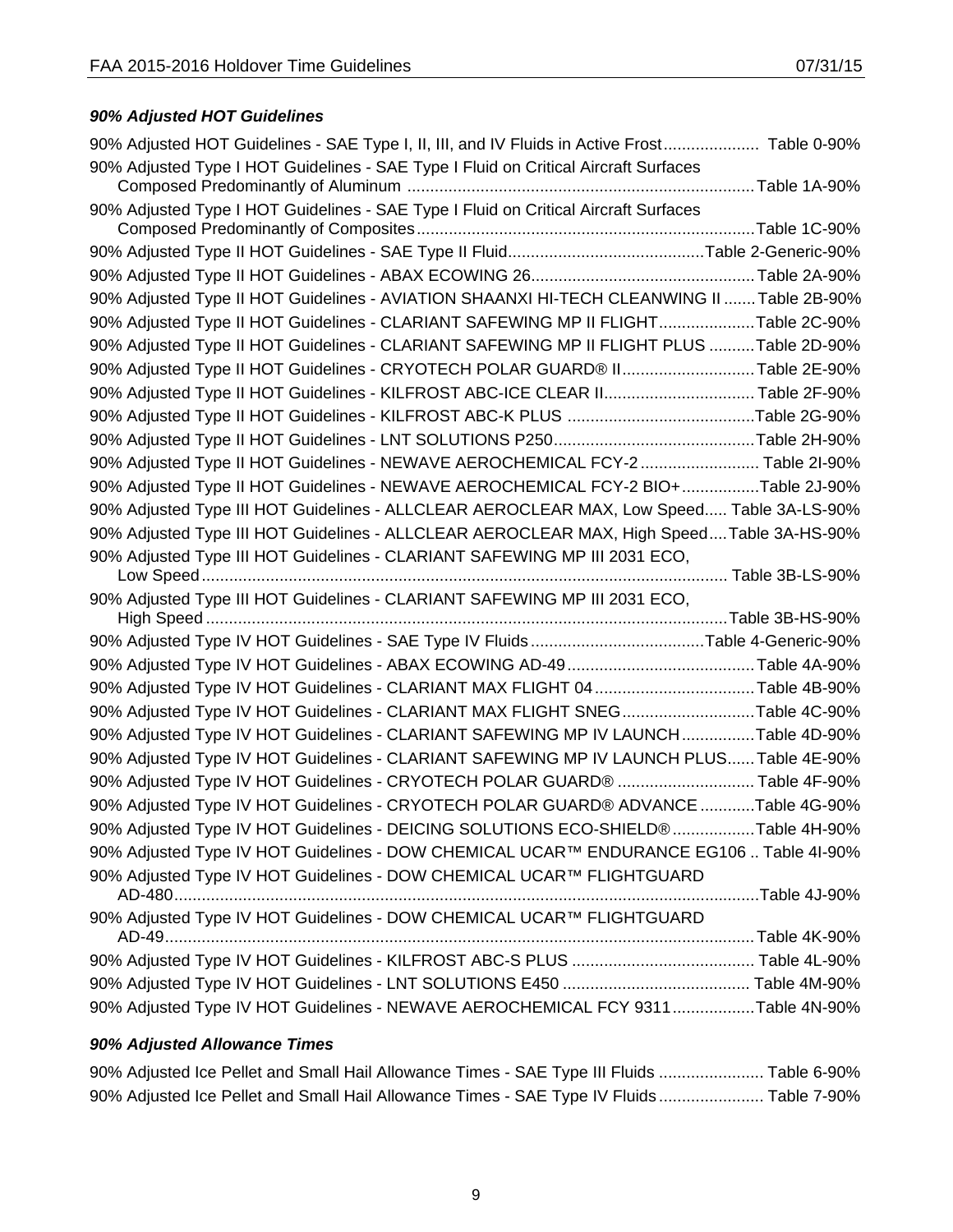## **TABLE 0. HOLDOVER TIME GUIDELINES FOR SAE TYPE I, TYPE II, TYPE III, AND TYPE IV FLUIDS IN ACTIVE FROST**

<span id="page-9-0"></span>

|                       | <b>Outside Air</b><br>Temperature <sup>1,2</sup> | Approximate<br><b>Holdover Times</b><br>(hours:minutes) |  |                       | <b>Outside Air</b><br>Temperature <sup>2</sup> | Concentration                                   |                                   | <b>Approximate Holdover Times</b><br>(hours:minutes) |                |
|-----------------------|--------------------------------------------------|---------------------------------------------------------|--|-----------------------|------------------------------------------------|-------------------------------------------------|-----------------------------------|------------------------------------------------------|----------------|
| <b>Degrees</b>        | <b>Degrees</b>                                   | <b>Active Frost</b>                                     |  | <b>Degrees</b>        | <b>Degrees</b>                                 | <b>Neat Fluid/Water</b><br>(Volume %/ Volume %) |                                   | <b>Active Frost</b>                                  |                |
| <b>Celsius</b>        | <b>Fahrenheit</b>                                | Type I                                                  |  | <b>Celsius</b>        | <b>Fahrenheit</b>                              |                                                 | <b>Type II</b>                    | Type $III3$                                          | <b>Type IV</b> |
|                       |                                                  |                                                         |  |                       |                                                | 100/0                                           | 8:00                              | 2:00                                                 | 12:00          |
| -1 and<br>above       | 30 and<br>above                                  |                                                         |  | -1 and<br>above       | 30 and<br>above                                | 75/25                                           | 5:00                              | 1:00                                                 | 5:00           |
|                       |                                                  |                                                         |  |                       |                                                | 50/50                                           | 3:00                              | 0:30                                                 | 3:00           |
|                       |                                                  |                                                         |  |                       | below 30<br>to 27                              | 100/0                                           | 8:00                              | 2:00                                                 | 12:00          |
| below -1<br>to $-3$   | below 30<br>to $27$                              |                                                         |  | below -1<br>to $-3$   |                                                | 75/25                                           | 5:00                              | 1:00                                                 | 5:00           |
|                       |                                                  |                                                         |  |                       |                                                | 50/50                                           | 1:30                              | 0:30                                                 | 3:00           |
| below -3              | below 27                                         | 0:45                                                    |  | below -3              | below 27                                       | 100/0                                           | 8:00                              | 2:00                                                 | 10:00          |
| to $-10$              | to $14$                                          | $(0:35)^4$                                              |  | to $-10$              | to $14$                                        | 75/25                                           | 5:00                              | 1:00                                                 | 5:00           |
| below -10             | below 14                                         |                                                         |  | below -10             | below 14                                       | 100/0                                           | 6:00                              | 2:00                                                 | 6:00           |
| to -14                | to 7                                             |                                                         |  | to $-14$              | to $7$                                         | 75/25                                           | 1:00                              | 1:00                                                 | 1:00           |
| below -14<br>to $-21$ | below 7<br>to $-6$                               |                                                         |  | below -14<br>to $-21$ | below 7<br>to $-6$                             | 100/0                                           | 6:00                              | 2:00                                                 | 6:00           |
| below -21             | below -6                                         |                                                         |  | below -21<br>to $-25$ | below -6<br>to $-13$                           | 100/0                                           | 2:00                              | 2:00                                                 | 4:00           |
| to LOUT               | to LOUT                                          |                                                         |  | Below -25             | Below -13                                      |                                                 | No holdover time guidelines exist |                                                      |                |

THE RESPONSIBILITY FOR THE APPLICATION OF THESE DATA REMAINS WITH THE USER

1 Type I Fluid / Water Mixture must be selected so that the freezing point of the mixture is at least 10 °C (18 °F) below outside air temperature.

- 2 Ensure that the lowest operational use temperature (LOUT) is respected.
- 3 To use the Type III fluid frost holdover times, the fluid brand being used must be known. AllClear AeroClear MAX must be applied unheated. Clariant Safewing MP III 2031 ECO must be applied heated.
- 4 Value in parentheses is for aircraft with critical surfaces that are predominantly or entirely constructed of composite materials.

- **Fluids used during ground de/anti-icing do not provide in-flight icing protection.**
- **This table is for departure planning only and should be used in conjunction with pretakeoff check procedures.**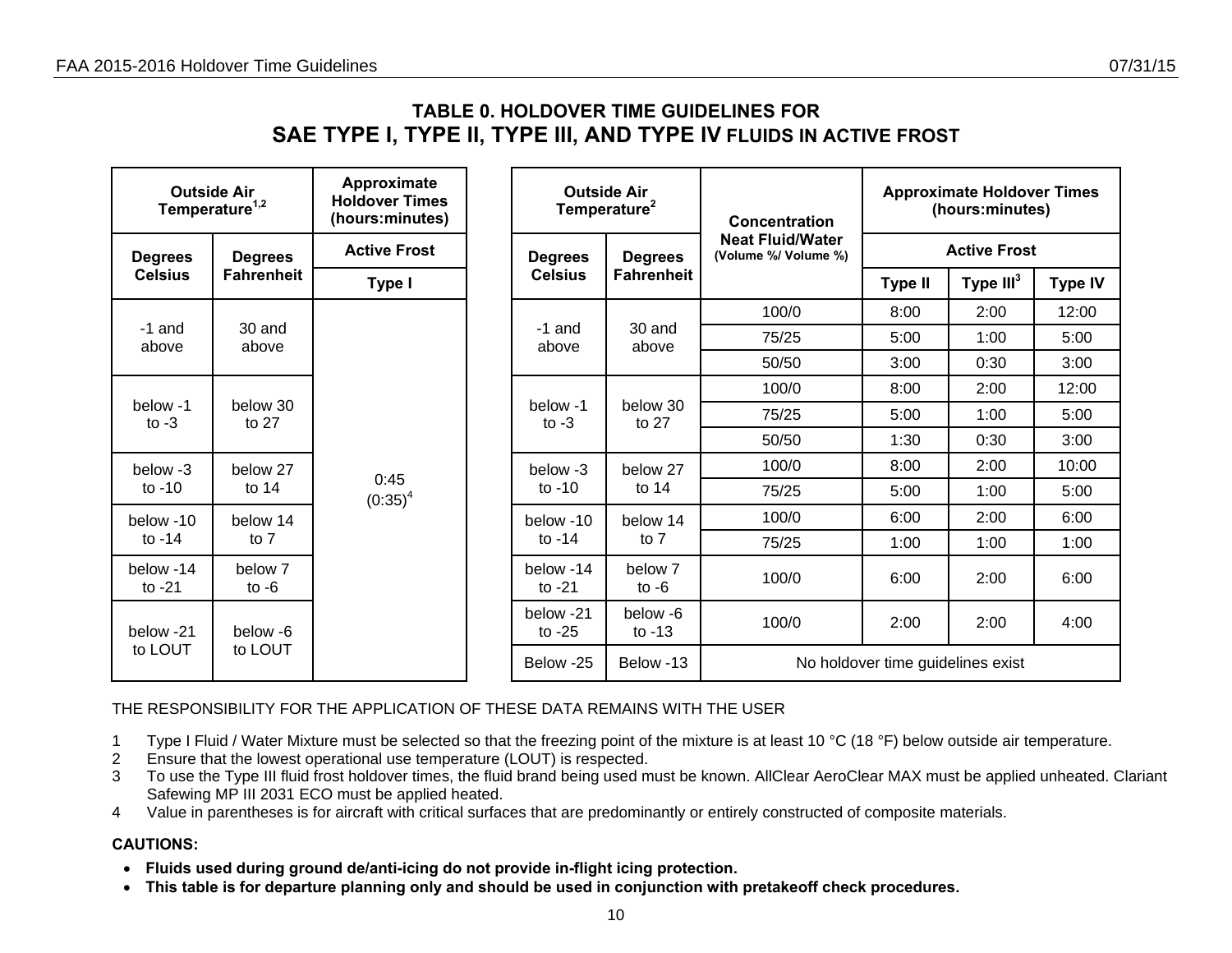## **TABLE 1A. HOLDOVER TIME GUIDELINES FOR SAE TYPE I FLUID ON CRITICAL AIRCRAFT SURFACES COMPOSED PREDOMINANTLY OF ALUMINUM**

| <b>Outside Air</b><br>Temperature <sup>1,2</sup> |                                  | <b>Approximate Holdover Times Under Various Weather Conditions</b><br>(hours: minutes) |               |               |               |               |               |                           |                                                         |                                                |                 |                |                  |                          |                    |
|--------------------------------------------------|----------------------------------|----------------------------------------------------------------------------------------|---------------|---------------|---------------|---------------|---------------|---------------------------|---------------------------------------------------------|------------------------------------------------|-----------------|----------------|------------------|--------------------------|--------------------|
|                                                  | <b>Degrees</b><br><b>Degrees</b> | Wing<br><b>Surface</b>                                                                 |               |               |               |               |               | <b>Freezing Fog</b>       |                                                         | Snow, Snow Grains or Snow Pellets <sup>3</sup> |                 | Freezing       | Light            | <b>Rain on Cold</b>      |                    |
| <b>Fahrenheit</b><br><b>Celsius</b>              |                                  |                                                                                        |               |               |               |               |               | or<br><b>Ice Crystals</b> | Very Light <sup>4</sup>                                 | Light <sup>4</sup>                             | <b>Moderate</b> | <b>Drizzle</b> | Freezing<br>Rain | Soaked Wing <sup>6</sup> | Other <sup>7</sup> |
| -3 and<br>above                                  | 27 and<br>above                  | Aluminum                                                                               | $0:11 - 0:17$ | $0:18-0:22$   | $0:11 - 0:18$ | $0:06 - 0:11$ | $0:09 - 0:13$ | $0:02-0:05$               | $0:02 - 0:05$                                           |                                                |                 |                |                  |                          |                    |
| below -3<br>to $-6$                              | below<br>27 to 21                | Aluminum                                                                               | $0:08 - 0:13$ | $0:14-0:17$   | $0:08 - 0:14$ | $0:05 - 0:08$ | $0:05-0:09$   | $0:02-0:05$               |                                                         |                                                |                 |                |                  |                          |                    |
| below -6<br>to $-10$                             | below<br>21 to 14                | Aluminum                                                                               | $0:06 - 0:10$ | $0:11-0:13$   | $0:06 - 0:11$ | $0:04 - 0:06$ | $0:04-0:07$   | $0:02-0:05$               | <b>CAUTION:</b><br>No holdover time<br>quidelines exist |                                                |                 |                |                  |                          |                    |
| Below -10                                        | below 14                         | Aluminum                                                                               | $0:05 - 0:09$ | $0:07 - 0:08$ | $0:04 - 0:07$ | $0:02 - 0:04$ |               |                           |                                                         |                                                |                 |                |                  |                          |                    |

THE RESPONSIBILITY FOR THE APPLICATION OF THESE DATA REMAINS WITH THE USER.

- 1 Type I fluid / water mixture must be selected so that the freezing point of the mixture is at least 10 °C (18 °F) below outside air temperature.
- 2 Ensure that the lowest operational use temperature (LOUT) is respected.
- 3 To determine snowfall intensity, the Snowfall Intensities as a Function of Prevailing Visibility table (Table 5) is required.
- 4 Use light freezing rain holdover times in conditions of very light or light snow mixed with light rain.
- 5 Use light freezing rain holdover times if positive identification of freezing drizzle is not possible.
- 6 No holdover time guidelines exist for this condition for 0  $\degree$ C (32  $\degree$ F) and below.
- 7 Heavy snow, ice pellets, moderate and heavy freezing rain, small hail and hail.

- **The time of protection will be shortened in heavy weather conditions. Heavy precipitation rates or high moisture content, high wind velocity, or jet blast may reduce holdover time below the lowest time stated in the range. Holdover time may be reduced when aircraft skin temperature is lower than outside air temperature.**
- **Fluids used during ground de/anti-icing do not provide in-flight icing protection.**
- <span id="page-10-0"></span>• **This table is for departure planning only and should be used in conjunction with pretakeoff check procedures.**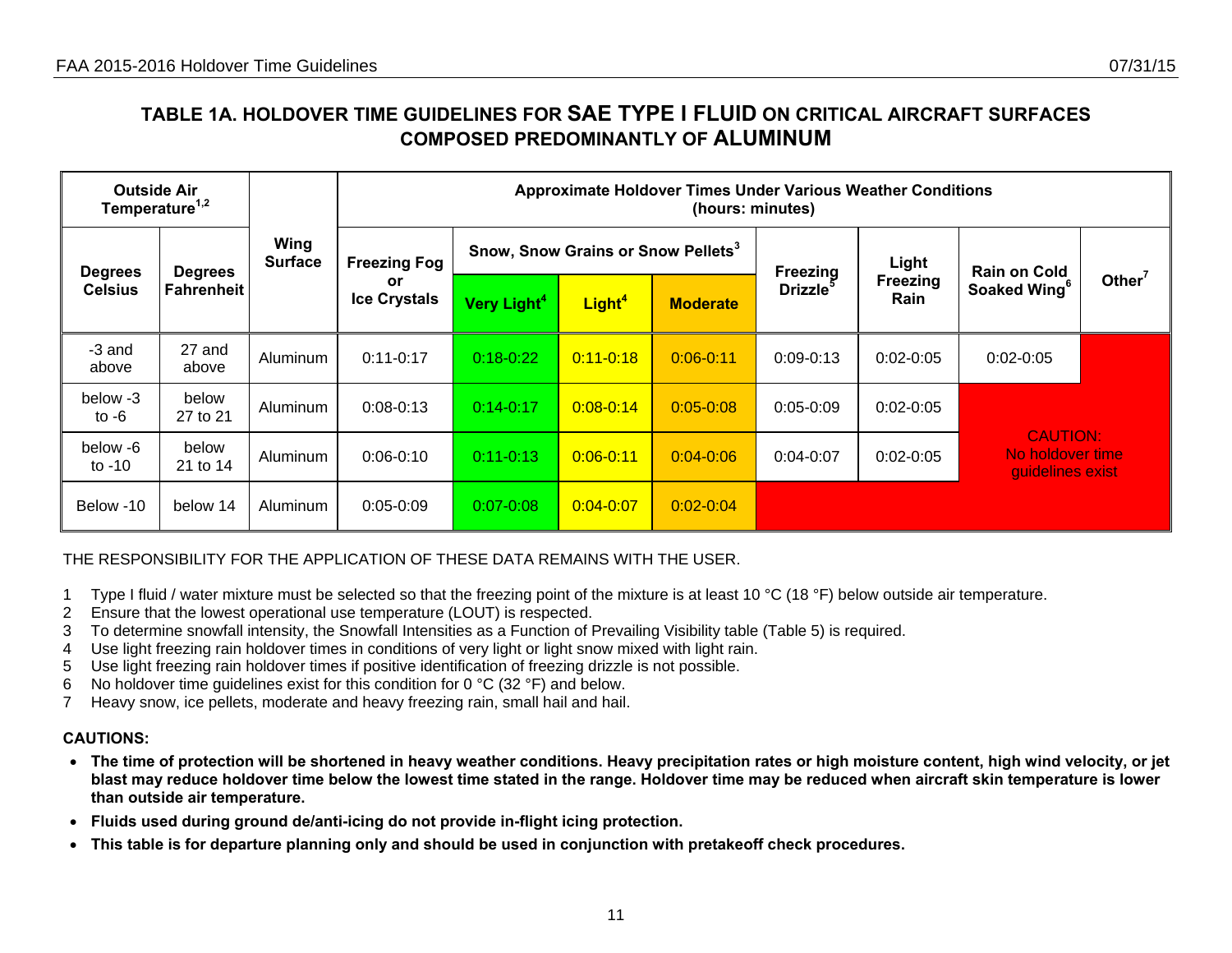## **TABLE 1C. HOLDOVER TIME GUIDELINES FOR SAE TYPE I FLUID ON CRITICAL AIRCRAFT SURFACES COMPOSED PREDOMINANTLY OF COMPOSITES**

| <b>Outside Air</b><br>Temperature <sup>1,2</sup> |                                                        |                | <b>Approximate Holdover Times Under Various Weather Conditions</b><br>(hours: minutes)   |               |                     |                           |                                                                                    |               |                                                         |                          |
|--------------------------------------------------|--------------------------------------------------------|----------------|------------------------------------------------------------------------------------------|---------------|---------------------|---------------------------|------------------------------------------------------------------------------------|---------------|---------------------------------------------------------|--------------------------|
|                                                  | Wing<br><b>Degrees</b><br><b>Degrees</b><br>Fahrenheit | <b>Surface</b> | Snow, Snow Grains or Snow Pellets <sup>3</sup><br><b>Freezing Fog</b><br><b>Freezing</b> | Light         | <b>Rain on Cold</b> |                           |                                                                                    |               |                                                         |                          |
| <b>Celsius</b>                                   |                                                        |                |                                                                                          |               |                     | or<br><b>Ice Crystals</b> | <b>Drizzle</b><br>Light <sup>4</sup><br>Very Light <sup>4</sup><br><b>Moderate</b> |               | Freezing<br>Rain                                        | Soaked Wing <sup>6</sup> |
| -3 and<br>above                                  | 27 and<br>above                                        | Composite      | $0:09 - 0:16$                                                                            | $0:12 - 0:15$ | $0:06 - 0:12$       | $0:03 - 0:06$             | $0:08 - 0:13$                                                                      | $0:02 - 0:05$ | $0:01 - 0:05$                                           |                          |
| below -3<br>to $-6$                              | below<br>27 to 21                                      | Composite      | $0:06 - 0:08$                                                                            | $0:11-0:13$   | $0:05 - 0:11$       | $0:02 - 0:05$             | $0:05 - 0:09$                                                                      | $0:02 - 0:05$ |                                                         |                          |
| below -6<br>to $-10$                             | below<br>21 to 14                                      | Composite      | $0:04 - 0:08$                                                                            | $0:09 - 0:12$ | $0:05 - 0:09$       | $0:02 - 0:05$             | $0:04-0:07$                                                                        | $0:02 - 0:05$ | <b>CAUTION:</b><br>No holdover time<br>quidelines exist |                          |
| Below -10                                        | below 14                                               | Composite      | $0:04 - 0:07$                                                                            | $0:07 - 0:08$ | $0:04 - 0:07$       | $0:02 - 0:04$             |                                                                                    |               |                                                         |                          |

THE RESPONSIBILITY FOR THE APPLICATION OF THESE DATA REMAINS WITH THE USER.

- 1 Type I fluid / water mixture must be selected so that the freezing point of the mixture is at least 10 °C (18 °F) below outside air temperature.
- 2 Ensure that the lowest operational use temperature (LOUT) is respected.
- 3 To determine snowfall intensity, the Snowfall Intensities as a Function of Prevailing Visibility table (Table 5) is required.
- 4 Use light freezing rain holdover times in conditions of very light or light snow mixed with light rain.
- 5 Use light freezing rain holdover times if positive identification of freezing drizzle is not possible.
- 6 No holdover time guidelines exist for this condition for 0  $\degree$ C (32  $\degree$ F) and below.
- 7 Heavy snow, ice pellets, moderate and heavy freezing rain, small hail and hail.

- **The time of protection will be shortened in heavy weather conditions. Heavy precipitation rates or high moisture content, high wind velocity, or jet blast may reduce holdover time below the lowest time stated in the range. Holdover time may be reduced when aircraft skin temperature is lower than outside air temperature.**
- **Fluids used during ground de/anti-icing do not provide in-flight icing protection.**
- <span id="page-11-0"></span>• **This table is for departure planning only and should be used in conjunction with pretakeoff check procedures.**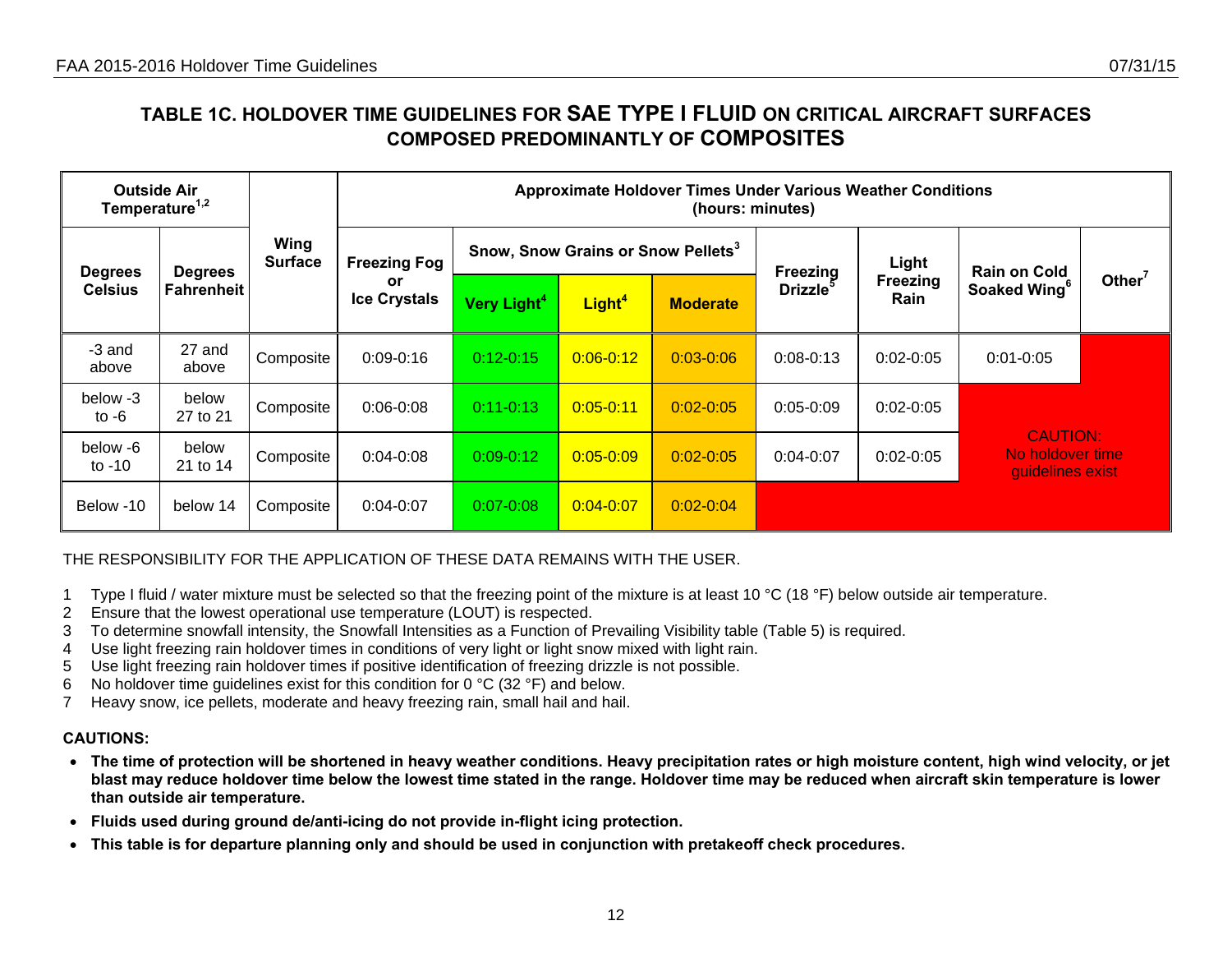## **TABLE 2-GENERIC. TYPE II HOLDOVER TIME GUIDELINES FOR SAE TYPE II FLUIDS**

|                                  | Outside Air Temperature <sup>1</sup> | <b>Type II Fluid</b>                                     |                                                         | Approximate Holdover Times Under Various Weather Conditions (hours: minutes) |                                  |                                  |                                                 |                    |  |  |  |  |
|----------------------------------|--------------------------------------|----------------------------------------------------------|---------------------------------------------------------|------------------------------------------------------------------------------|----------------------------------|----------------------------------|-------------------------------------------------|--------------------|--|--|--|--|
| <b>Degrees</b><br><b>Celsius</b> | <b>Degrees</b><br>Fahrenheit         | Concentration<br>Neat-Fluid/Water<br>(Volume %/Volume %) | <b>Freezing Fog</b><br><b>or</b><br><b>Ice Crystals</b> | Snow,<br><b>Snow Grains or</b><br>Snow Pellets <sup>2,3</sup>                | Freezing<br>Drizzle <sup>4</sup> | Light<br><b>Freezing</b><br>Rain | <b>Rain on Cold</b><br>Soaked Wing <sup>5</sup> | Other <sup>6</sup> |  |  |  |  |
|                                  |                                      | 100/0                                                    | $0:35-1:30$                                             | $0:20-0:45$                                                                  | $0:30-1:00$                      | $0:15-0:30$                      | $0:07 - 0:40$                                   |                    |  |  |  |  |
| -3 and<br>above                  | 27 and<br>above                      | 75/25                                                    | $0:25-1:00$                                             | $0:15 - 0:30$                                                                | $0:20-0:45$                      | $0:10-0:25$                      | $0:05-0:25$                                     |                    |  |  |  |  |
|                                  |                                      | 50/50                                                    | $0:15-0:30$                                             | $0:05-0:15$                                                                  | $0:10-0:20$                      | $0:05-0:10$                      |                                                 |                    |  |  |  |  |
| below                            | below                                | 100/0                                                    | $0:20-1:05$                                             | $0:15 - 0:30$                                                                | $0:20 - 0:45^7$                  | $0:10-0:20^7$                    | CAUTION:<br>No holdover time                    |                    |  |  |  |  |
| $-3$ to $-14$                    | 27 to 7                              | 75/25                                                    | $0:25-0:50$                                             | $0:08-0:20$                                                                  | $0:15 - 0:30^{7}$                | $0:08 - 0:15^7$                  | guidelines exist                                |                    |  |  |  |  |
| Below -14<br>to LOUT             | Below 7<br>to LOUT                   | 100/0                                                    | $0:15 - 0:35^8$                                         | $0:15 - 0:30^8$                                                              |                                  |                                  |                                                 |                    |  |  |  |  |

THE RESPONSIBILITY FOR THE APPLICATION OF THESE DATA REMAINS WITH THE USER.

- 1 Ensure that the lowest operational use temperature (LOUT) is respected. Consider use of Type I fluid when Type II fluid cannot be used.
- 2 To determine snowfall intensity, the Snowfall Intensities as a Function of Prevailing Visibility table (Table 5) is required.
- 3 Use light freezing rain holdover times in conditions of very light or light snow mixed with light rain.
- 4 Use light freezing rain holdover times if positive identification of freezing drizzle is not possible.
- 5 No holdover time guidelines exist for this condition for 0 °C (32 °F) and below.
- 6 Heavy snow, ice pellets, moderate and heavy freezing rain, small hail and hail.
- 7 No holdover time guidelines exist for this condition below -10 °C (14 °F).
- 8 If the LOUT is unknown, no holdover time guidelines exist below -25° C (-13 °F).

- **The time of protection will be shortened in heavy weather conditions. Heavy precipitation rates or high moisture content, high wind velocity, or jet blast may reduce holdover time below the lowest time stated in the range. Holdover time may be reduced when aircraft skin temperature is lower than outside air temperature.**
- **Fluids used during ground de/anti-icing do not provide in-flight icing protection.**
- <span id="page-12-0"></span>• **This table is for departure planning only and should be used in conjunction with pretakeoff check procedures.**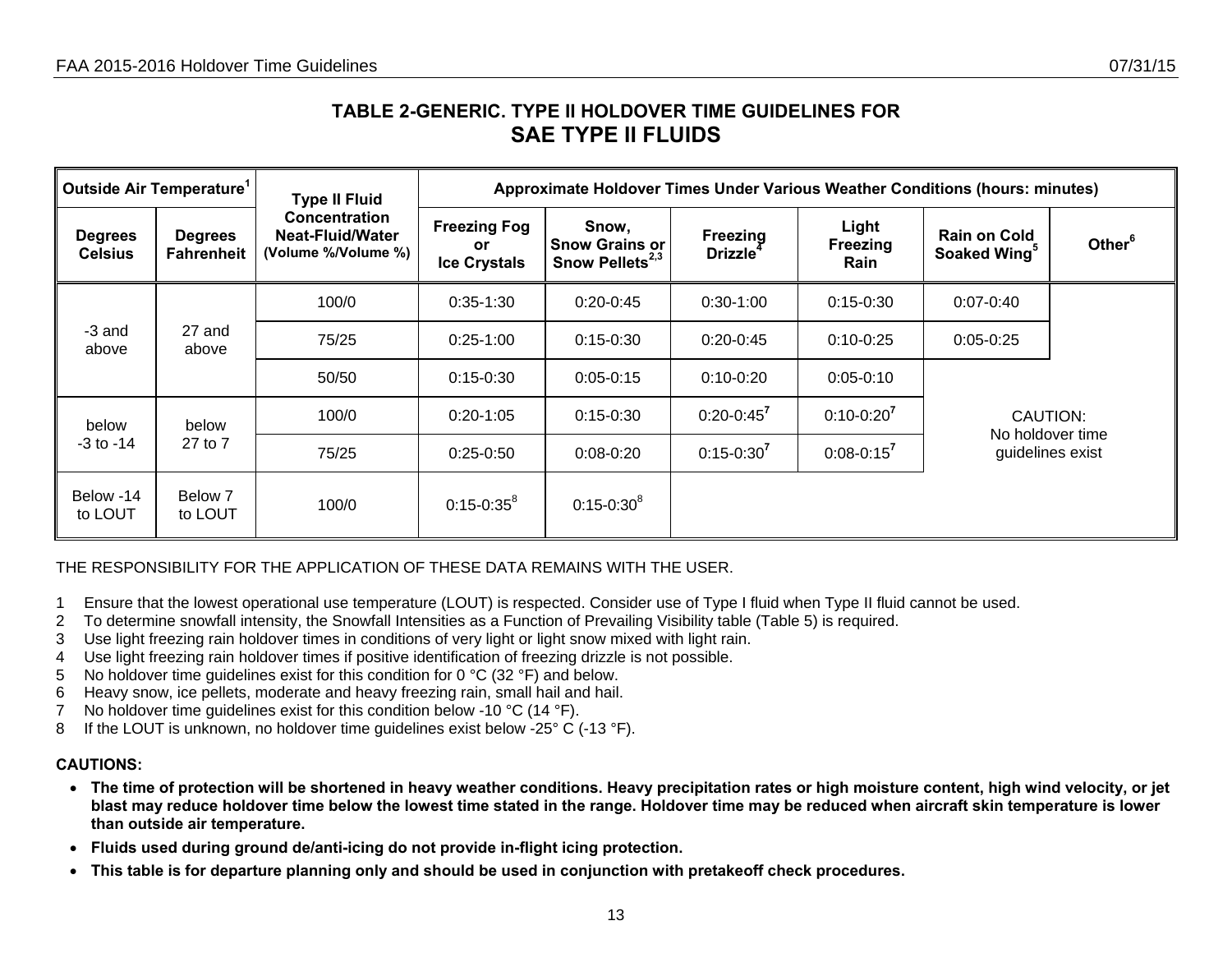## **TABLE 2A. TYPE II HOLDOVER TIME GUIDELINES FOR ABAX ECOWING 26**

| Outside Air Temperature <sup>1</sup> |                   | <b>Manufacturer</b>                                                       | Approximate Holdover Times Under Various Weather Conditions (hours: minutes) |                         |                                                          |                 |                      |                   |                                     |                    |  |  |
|--------------------------------------|-------------------|---------------------------------------------------------------------------|------------------------------------------------------------------------------|-------------------------|----------------------------------------------------------|-----------------|----------------------|-------------------|-------------------------------------|--------------------|--|--|
| <b>Degrees</b><br><b>Celsius</b>     | <b>Degrees</b>    | Specific Type II Fluid<br><b>Concentration</b><br><b>Neat-Fluid/Water</b> | <b>Freezing Fogl</b><br>or                                                   |                         | <b>Snow, Snow Grains or</b><br>Snow Pellets <sup>2</sup> |                 | <b>Freezing</b>      | Light<br>Freezing | <b>Rain on Cold</b>                 | Other <sup>6</sup> |  |  |
|                                      | <b>Fahrenheit</b> | (Volume %/Volume %)                                                       | <b>Ice Crystals</b>                                                          | Very Light <sup>3</sup> | Light <sup>3</sup>                                       | <b>Moderate</b> | Drizzle <sup>4</sup> | Rain              | Soaked Wing <sup>5</sup>            |                    |  |  |
|                                      |                   | 100/0                                                                     | $1:25 - 2:35$                                                                | 1:35-1:50               | $1:00 - 1:35$                                            | $0:40-1:00$     | $0:50-1:35$          | $0:40-0:50$       | $0:20-1:25$                         |                    |  |  |
| -3 and<br>above                      | 27 and<br>above   | 75/25                                                                     | $1:05 - 1:55$                                                                | $1:15 - 1:25$           | $0:45 - 1:15$                                            | $0:25-0.45$     | $0:45-1:05$          | $0:25-0:35$       | $0:10-1:00$                         |                    |  |  |
|                                      |                   | 50/50                                                                     | $0:30-0:45$                                                                  | $0:40 - 0:50$           | $0:20 - 0:40$                                            | $0:10 - 0:20$   | $0:15 - 0:25$        | $0:08-0:10$       |                                     |                    |  |  |
| below                                | below             | 100/0                                                                     | $0:45 - 2:15$                                                                | $1:25 - 1:40$           | $0:55 - 1:25$                                            | $0:35 - 0:55$   | $0:30-1:10^7$        | $0:15 - 0:35^{7}$ | <b>CAUTION:</b><br>No holdover time |                    |  |  |
| $-3$ to $-14$                        | 27 to 7           | 75/25                                                                     | $0:35-1:15$                                                                  | $0:55-1:05$             | $0:40 - 0:55$                                            | $0:25 - 0:40$   | $0:20-0:50^7$        | $0:15-0:25^7$     | guidelines exist                    |                    |  |  |
| below<br>$-14$ to $-25$              | below<br>7 to -13 | 100/0                                                                     | $0:25-0:45$                                                                  | $0:40 - 0:50$           | $0:30 - 0:40$                                            | $0:15 - 0:30$   |                      |                   |                                     |                    |  |  |

THE RESPONSIBILITY FOR THE APPLICATION OF THESE DATA REMAINS WITH THE USER.

- 1 Ensure that the lowest operational use temperature (LOUT) is respected. Consider use of Type I fluid when Type II fluid cannot be used.
- 2 To determine snowfall intensity, the Snowfall Intensities as a Function of Prevailing Visibility table (Table 5) is required.
- 3 Use light freezing rain holdover times in conditions of very light or light snow mixed with light rain.
- 4 Use light freezing rain holdover times if positive identification of freezing drizzle is not possible.
- 5 No holdover time guidelines exist for this condition for 0 °C (32 °F) and below.
- 6 Heavy snow, ice pellets, moderate and heavy freezing rain, small hail and hail.
- 7 No holdover time guidelines exist for this condition below -10 °C (14 °F).

- **The time of protection will be shortened in heavy weather conditions. Heavy precipitation rates or high moisture content, high wind velocity, or jet blast may reduce holdover time below the lowest time stated in the range. Holdover time may be reduced when aircraft skin temperature is lower than outside air temperature.**
- **Fluids used during ground de/anti-icing do not provide in-flight icing protection.**
- <span id="page-13-0"></span>• **This table is for departure planning only and should be used in conjunction with pretakeoff check procedures.**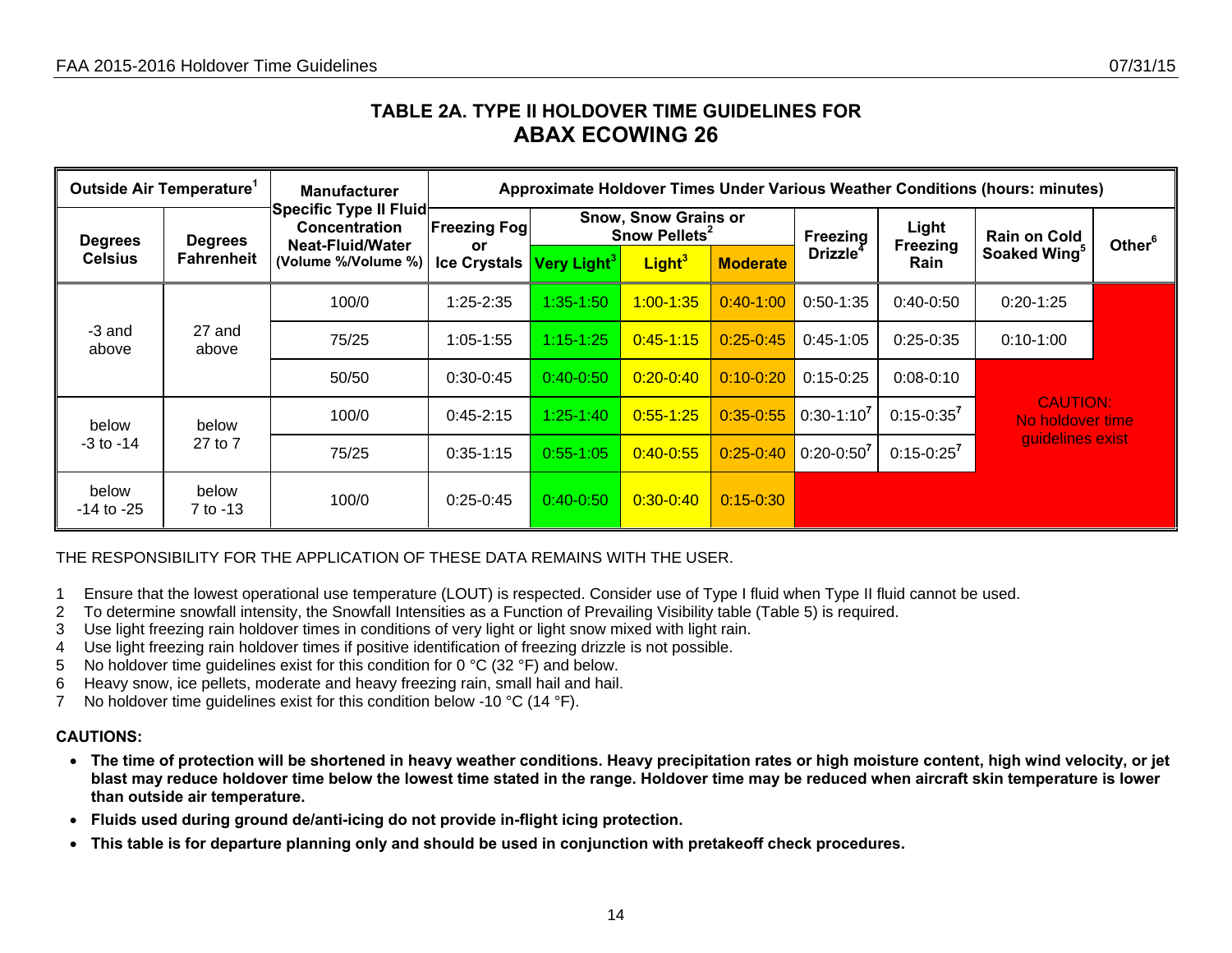## **TABLE 2B. TYPE II HOLDOVER TIME GUIDELINES FOR AVIATION SHAANXI HI-TECH CLEANWING II**

| Outside Air Temperature <sup>1</sup> |                                     | <b>Manufacturer Specific</b><br><b>Type II Fluid</b>            |                                               | Approximate Holdover Times Under Various Weather Conditions (hours: minutes) |                                  |                                  |                                                 |                    |  |  |  |  |
|--------------------------------------|-------------------------------------|-----------------------------------------------------------------|-----------------------------------------------|------------------------------------------------------------------------------|----------------------------------|----------------------------------|-------------------------------------------------|--------------------|--|--|--|--|
| <b>Degrees</b><br><b>Celsius</b>     | <b>Degrees</b><br><b>Fahrenheit</b> | Concentration<br><b>Neat-Fluid/Water</b><br>(Volume %/Volume %) | <b>Freezing Fog or</b><br><b>Ice Crystals</b> | Snow,<br><b>Snow Grains or</b><br>Snow Pellets <sup>2,3</sup>                | Freezing<br>Drizzle <sup>4</sup> | Light<br>Freezing<br><b>Rain</b> | <b>Rain on Cold</b><br>Soaked Wing <sup>5</sup> | Other <sup>6</sup> |  |  |  |  |
|                                      |                                     | 100/0                                                           | $0:55-1:50$                                   | $0:30-0:55$                                                                  | $0:35-1:05$                      | $0:25-0:35$                      | $0:10 - 0:55$                                   |                    |  |  |  |  |
| -3 and<br>above                      | 27 and<br>above                     | 75/25                                                           | $0:50-1:20$                                   | $0:25-0:45$                                                                  | $0:35-1:00$                      | $0:20-0:30$                      | $0:07 - 0:50$                                   |                    |  |  |  |  |
|                                      |                                     | 50/50                                                           | $0:35-1:00$                                   | $0:15-0:30$                                                                  | $0:20-0:40$                      | $0:10-0:20$                      |                                                 |                    |  |  |  |  |
| below                                | below                               | 100/0                                                           | $0:45-1:50$                                   | $0:30-0:55$                                                                  | $0:30 - 0:55^7$                  | $0:20 - 0:25^7$                  | CAUTION:<br>No holdover time                    |                    |  |  |  |  |
| $-3$ to $-14$                        | 27 to 7                             | 75/25                                                           | $0:40-1:45$                                   | $0:25-0:45$                                                                  | $0:35-0:40^{7}$                  | $0:20 - 0:25^7$                  | guidelines exist                                |                    |  |  |  |  |
| below<br>$-14$ to $-29$              | below<br>7 to -20.2                 | 100/0                                                           | $0:20-0:50$                                   | $0:15-0:30$                                                                  |                                  |                                  |                                                 |                    |  |  |  |  |

### THE RESPONSIBILITY FOR THE APPLICATION OF THESE DATA REMAINS WITH THE USER.

- 1 Ensure that the lowest operational use temperature (LOUT) is respected. Consider use of Type I fluid when Type II fluid cannot be used.
- 2 To determine snowfall intensity, the Snowfall Intensities as a Function of Prevailing Visibility table (Table 5) is required.
- 3 Use light freezing rain holdover times in conditions of very light or light snow mixed with light rain.
- 4 Use light freezing rain holdover times if positive identification of freezing drizzle is not possible.
- 5 No holdover time guidelines exist for this condition for 0 °C (32 °F) and below.
- 6 Heavy snow, ice pellets, moderate and heavy freezing rain, small hail and hail.
- 7 No holdover time quidelines exist for this condition below -10 °C (14 °F).

- **The time of protection will be shortened in heavy weather conditions. Heavy precipitation rates or high moisture content, high wind velocity, or jet blast may reduce holdover time below the lowest time stated in the range. Holdover time may be reduced when aircraft skin temperature is lower than outside air temperature.**
- **Fluids used during ground de/anti-icing do not provide in-flight icing protection.**
- <span id="page-14-0"></span>• **This table is for departure planning only and should be used in conjunction with pretakeoff check procedures.**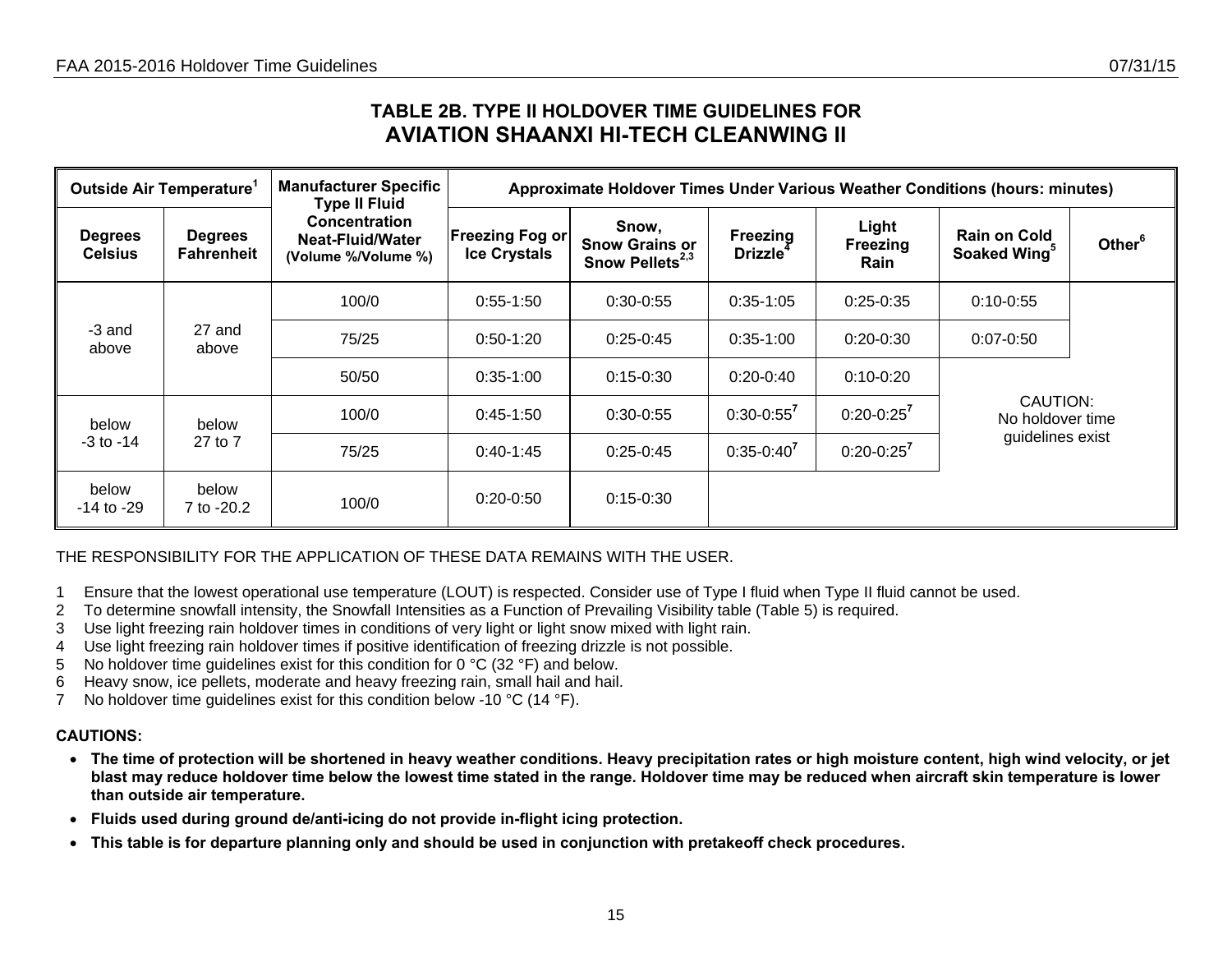## **TABLE 2C. TYPE II HOLDOVER TIME GUIDELINES FOR CLARIANT SAFEWING MP II FLIGHT**

| Outside Air Temperature <sup>1</sup> |                            | <b>Manufacturer Specific</b>                                            | Approximate Holdover Times Under Various Weather Conditions (hours: minutes) |                         |                                                          |                 |                      |                                |                                     |                    |  |  |
|--------------------------------------|----------------------------|-------------------------------------------------------------------------|------------------------------------------------------------------------------|-------------------------|----------------------------------------------------------|-----------------|----------------------|--------------------------------|-------------------------------------|--------------------|--|--|
| <b>Degrees</b><br><b>Celsius</b>     | <b>Degrees</b>             | <b>Type II Fluid</b><br><b>Concentration</b><br><b>Neat-Fluid/Water</b> | <b>Freezing Fog</b>                                                          |                         | <b>Snow, Snow Grains or</b><br>Snow Pellets <sup>2</sup> |                 | Freezing             | Light                          | <b>Rain on Cold</b>                 | Other <sup>6</sup> |  |  |
|                                      | <b>Fahrenheit</b>          | (Volume %/Volume %)                                                     | or<br><b>Ice Crystals</b>                                                    | Very Light <sup>3</sup> | Light <sup>3</sup>                                       | <b>Moderate</b> | Drizzle <sup>4</sup> | <b>Freezing</b><br><b>Rain</b> | Soaked Wing <sup>5</sup>            |                    |  |  |
| -3 and<br>27 and<br>above<br>above   | 100/0                      | $3:30-4:00$                                                             | $2:35-3:00$                                                                  | $1:35 - 2:35$           | $1:00 - 1:35$                                            | $1:20-2:00$     | $0:45-1:25$          | $0:10-1:30$                    |                                     |                    |  |  |
|                                      |                            | 75/25                                                                   | $1:50-2:45$                                                                  | 2:35-3:00               | $1:20 - 2:35$                                            | $0:40-1:20$     | $1:10-1:30$          | $0:30-0:55$                    | $0:06 - 0:50$                       |                    |  |  |
|                                      |                            | 50/50                                                                   | $0:55-1:45$                                                                  | $0:45 - 0:55$           | $0:25 - 0:45$                                            | $0:10 - 0:25$   | $0:20-0:30$          | $0:10-0:15$                    |                                     |                    |  |  |
| below                                | below                      | 100/0                                                                   | $0:55-1:45$                                                                  | $1:50-2:10$             | $1:05 - 1:50$                                            | $0:40 - 1:05$   | $0:35-1:30^7$        | $0:25 - 0:45^7$                | <b>CAUTION:</b><br>No holdover time |                    |  |  |
| $-3$ to $-14$                        | 27 to 7                    | 75/25                                                                   | $0:25-1:05$                                                                  | $1:20-1:40$             | $0:40 - 1:20$                                            | $0:20 - 0:40$   | $0:25-1:10^7$        | $0:20-0:35^7$                  | quidelines exist                    |                    |  |  |
| <b>Below</b><br>$-14$ to $-29$       | <b>Below</b><br>7 to -20.2 | 100/0                                                                   | $0:30-0:50$                                                                  | $0:40 - 0:50$           | $0:30 - 0:40$                                            | $0:15 - 0:30$   |                      |                                |                                     |                    |  |  |

THE RESPONSIBILITY FOR THE APPLICATION OF THESE DATA REMAINS WITH THE USER.

- 1 Ensure that the lowest operational use temperature (LOUT) is respected. Consider use of Type I fluid when Type II fluid cannot be used.
- 2 To determine snowfall intensity, the Snowfall Intensities as a Function of Prevailing Visibility table (Table 5) is required.
- 3 Use light freezing rain holdover times in conditions of very light or light snow mixed with light rain.
- 4 Use light freezing rain holdover times if positive identification of freezing drizzle is not possible.
- 5 No holdover time guidelines exist for this condition for 0 °C (32 °F) and below.
- 6 Heavy snow, ice pellets, moderate and heavy freezing rain, small hail and hail.
- 7 No holdover time guidelines exist for this condition below -10 °C (14 °F).

- **The time of protection will be shortened in heavy weather conditions. Heavy precipitation rates or high moisture content, high wind velocity, or jet blast may reduce holdover time below the lowest time stated in the range. Holdover time may be reduced when aircraft skin temperature is lower than outside air temperature.**
- **Fluids used during ground de/anti-icing do not provide in-flight icing protection.**
- <span id="page-15-0"></span>• **This table is for departure planning only and should be used in conjunction with pretakeoff check procedures.**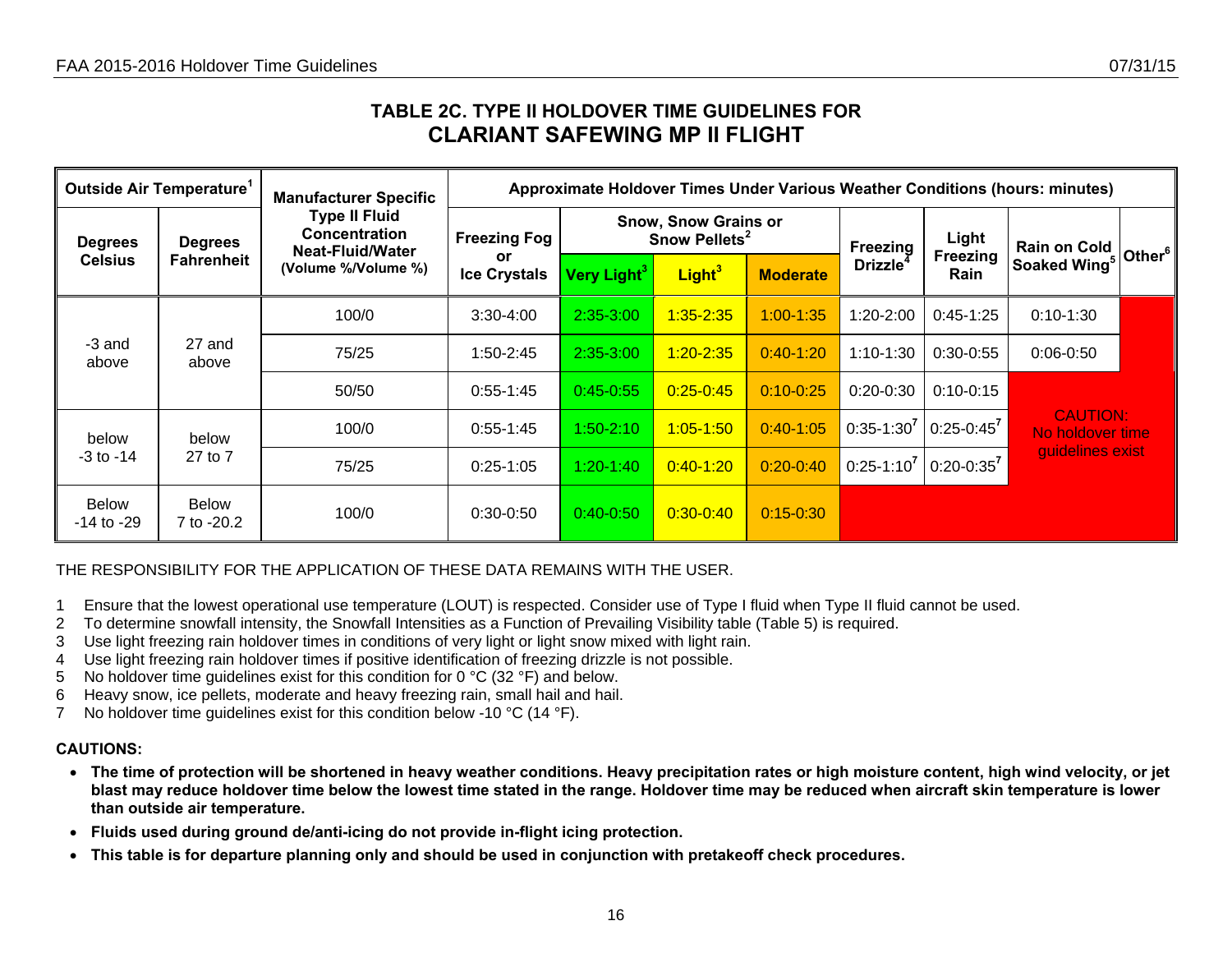## **TABLE 2D. TYPE II HOLDOVER TIME GUIDELINES FOR CLARIANT SAFEWING MP II FLIGHT PLUS**

|                                  | Outside Air Temperature <sup>1</sup> | <b>Manufacturer Specific</b>                                                            |                                                  | Approximate Holdover Times Under Various Weather Conditions (hours: minutes) |                                         |                           |                                                 |                    |  |  |  |  |
|----------------------------------|--------------------------------------|-----------------------------------------------------------------------------------------|--------------------------------------------------|------------------------------------------------------------------------------|-----------------------------------------|---------------------------|-------------------------------------------------|--------------------|--|--|--|--|
| <b>Degrees</b><br><b>Celsius</b> | <b>Degrees</b><br><b>Fahrenheit</b>  | <b>Type II Fluid</b><br><b>Concentration</b><br>Neat-Fluid/Water<br>(Volume %/Volume %) | <b>Freezing Fog</b><br>or<br><b>Ice Crystals</b> | Snow,<br><b>Snow Grains or</b><br>Snow Pellets $^{2,3}$                      | <b>Freezing</b><br>Drizzle <sup>4</sup> | Light<br>Freezing<br>Rain | <b>Rain on Cold</b><br>Soaked Wing <sup>5</sup> | Other <sup>6</sup> |  |  |  |  |
|                                  |                                      | 100/0                                                                                   | $2:40-4:00$                                      | $0:50-1:50$                                                                  | $1:25 - 2:00$                           | $0:45-1:00$               | $0:15 - 2:00$                                   |                    |  |  |  |  |
| -3 and<br>above                  | 27 and<br>above                      | 75/25                                                                                   | $2:35-4:00$                                      | $1:00 - 1:45$                                                                | 1:35-2:00                               | $0:50-1:15$               | $0:15-1:15$                                     |                    |  |  |  |  |
|                                  |                                      | 50/50                                                                                   | $1:05 - 2:20$                                    | $0:15-0:25$                                                                  | $0:30-1:05$                             | $0:15-0:20$               |                                                 |                    |  |  |  |  |
| below                            | below                                | 100/0                                                                                   | $0:40-2:20$                                      | $0:35-1:15$                                                                  | $0:35-1:25^7$                           | $0:35-0:55^7$             | CAUTION:<br>No holdover time                    |                    |  |  |  |  |
| $-3$ to $-14$                    | 27 to 7                              | 75/25                                                                                   | $0:30-1:45$                                      | $0:55-1:40$                                                                  | $0:25-1:10^7$                           | $0:30-0:45^7$             | guidelines exist                                |                    |  |  |  |  |
| <b>Below</b><br>$-14$ to $-29$   | <b>Below</b><br>7 to -20.2           | 100/0                                                                                   | $0:20-0:40$                                      | $0:15 - 0:30$                                                                |                                         |                           |                                                 |                    |  |  |  |  |

### THE RESPONSIBILITY FOR THE APPLICATION OF THESE DATA REMAINS WITH THE USER.

- 1 Ensure that the lowest operational use temperature (LOUT) is respected. Consider use of Type I fluid when Type II fluid cannot be used.
- 2 To determine snowfall intensity, the Snowfall Intensities as a Function of Prevailing Visibility table (Table 5) is required.
- 3 Use light freezing rain holdover times in conditions of very light or light snow mixed with light rain.
- 4 Use light freezing rain holdover times if positive identification of freezing drizzle is not possible.
- 5 No holdover time guidelines exist for this condition for 0 °C (32 °F) and below.
- 6 Heavy snow, ice pellets, moderate and heavy freezing rain, small hail and hail.
- 7 No holdover time guidelines exist for this condition below -10 °C (14 °F).

- **The time of protection will be shortened in heavy weather conditions. Heavy precipitation rates or high moisture content, high wind velocity, or jet blast may reduce holdover time below the lowest time stated in the range. Holdover time may be reduced when aircraft skin temperature is lower than outside air temperature.**
- **Fluids used during ground de/anti-icing do not provide in-flight icing protection.**
- <span id="page-16-0"></span>• **This table is for departure planning only and should be used in conjunction with pretakeoff check procedures.**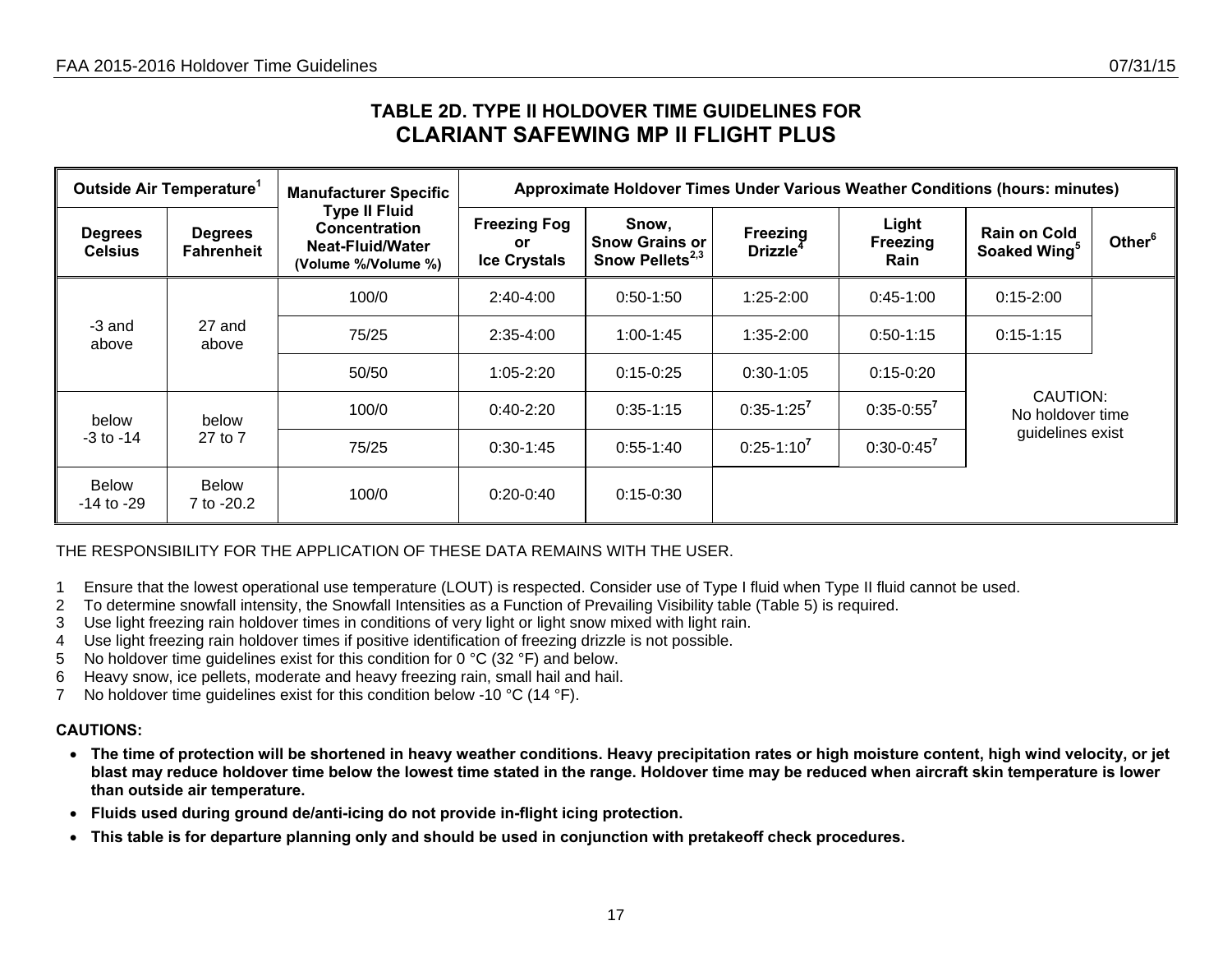## **TABLE 2E. TYPE II HOLDOVER TIME GUIDELINES FOR CRYOTECH POLAR GUARD® II**

| Outside Air Temperature <sup>1</sup> |                            | Manufacturer Specific                                            |                           |                                                          |                    |                 |                 |                  | Approximate Holdover Times Under Various Weather Conditions (hours: minutes) |                    |
|--------------------------------------|----------------------------|------------------------------------------------------------------|---------------------------|----------------------------------------------------------|--------------------|-----------------|-----------------|------------------|------------------------------------------------------------------------------|--------------------|
| <b>Degrees</b>                       | <b>Degrees</b>             | <b>Type II Fluid</b><br><b>Concentration</b><br>Neat-Fluid/Water | <b>Freezing Fog</b>       | <b>Snow, Snow Grains or</b><br>Snow Pellets <sup>2</sup> |                    |                 | <b>Freezing</b> | Light            | <b>Rain on Cold</b>                                                          |                    |
| <b>Celsius</b>                       | <b>Fahrenheit</b>          | (Volume %/Volume %)                                              | or<br><b>Ice Crystals</b> | Very Light $^3\,$                                        | Light <sup>3</sup> | <b>Moderate</b> | <b>Drizzle</b>  | Freezing<br>Rain | Soaked Wing <sup>5</sup>                                                     | Other <sup>6</sup> |
|                                      |                            | 100/0                                                            | 2:50-4:00                 | $2:35 - 2:50$                                            | $1:50 - 2:35$      | $1:20 - 1:50$   | $1:35-2:00$     | $1:15 - 1:30$    | $0:15-2:00$                                                                  |                    |
| -3 and<br>above                      | 27 and<br>above            | 75/25                                                            | $2:30-4:00$               | $2:25 - 2:55$                                            | $1:20 - 2:25$      | $0:45-1:20$     | $1:40-2:00$     | $0:40-1:10$      | $0:09-1:40$                                                                  |                    |
|                                      |                            | 50/50                                                            | $0:50-1:25$               | $1:20 - 1:45$                                            | $0:35 - 1:20$      | $0:15 - 0:35$   | $0:20-0:45$     | $0:09-0:20$      |                                                                              |                    |
| below                                | below                      | 100/0                                                            | $0:55-2:30$               | $1:45 - 1:55$                                            | $1:15 - 1:45$      | $0:55-1:15$     | $0:35-1:35^7$   | $0:35-0:45^7$    | <b>CAUTION:</b><br>No holdover time                                          |                    |
| $-3$ to $-14$                        | 27 to 7                    | 75/25                                                            | $0:40-1:30$               | $1:45 - 2:05$                                            | $1:00 - 1:45$      | $0:35-1:00$     | $0:25-1:05^7$   | $0:35 - 0:45^7$  | guidelines exist                                                             |                    |
| <b>Below</b><br>$-14$ to $-30.5$     | <b>Below</b><br>7 to -22.9 | 100/0                                                            | $0:25-0:50$               | $0:40 - 0:50$                                            | $0:30 - 0:40$      | $0:15 - 0:30$   |                 |                  |                                                                              |                    |

### THE RESPONSIBILITY FOR THE APPLICATION OF THESE DATA REMAINS WITH THE USER.

- 1 Ensure that the lowest operational use temperature (LOUT) is respected. Consider use of Type I fluid when Type II fluid cannot be used.
- 2 To determine snowfall intensity, the Snowfall Intensities as a Function of Prevailing Visibility table (Table 5) is required.
- 3 Use light freezing rain holdover times in conditions of very light or light snow mixed with light rain.
- 4 Use light freezing rain holdover times if positive identification of freezing drizzle is not possible.
- 5 No holdover time guidelines exist for this condition for 0 °C (32 °F) and below.
- 6 Heavy snow, ice pellets, moderate and heavy freezing rain, small hail and hail.
- 7 No holdover time quidelines exist for this condition below -10 °C (14 °F).

- **The time of protection will be shortened in heavy weather conditions. Heavy precipitation rates or high moisture content, high wind velocity, or jet blast may reduce holdover time below the lowest time stated in the range. Holdover time may be reduced when aircraft skin temperature is lower than outside air temperature.**
- **Fluids used during ground de/anti-icing do not provide in-flight icing protection.**
- <span id="page-17-0"></span>• **This table is for departure planning only and should be used in conjunction with pretakeoff check procedures.**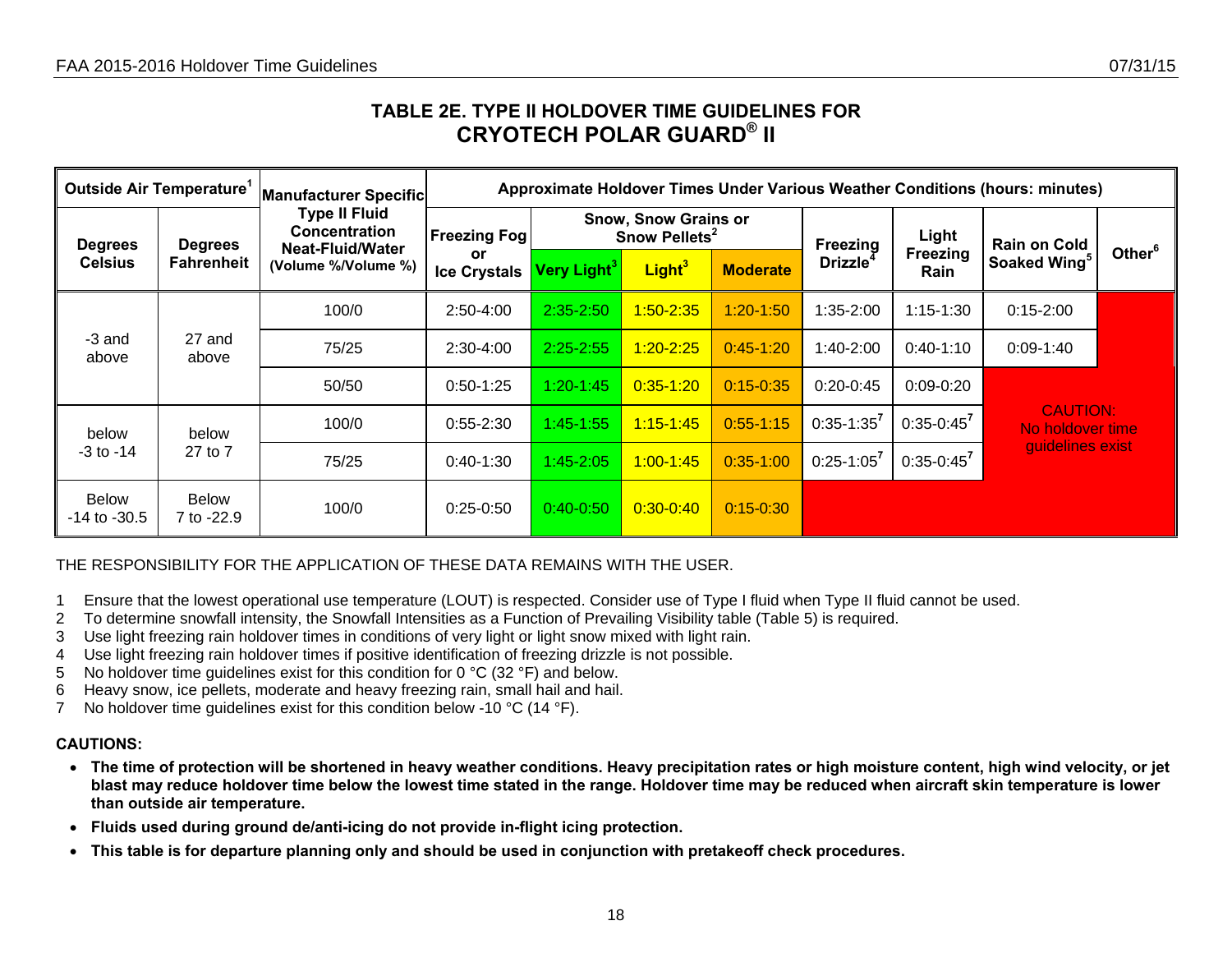## **TABLE 2F. TYPE II HOLDOVER TIME GUIDELINES FOR KILFROST ABC-ICE CLEAR II**

| Outside Air Temperature <sup>1</sup> |                            | <b>Manufacturer Specific</b>                                     |                           |                                                          |                    |                 |                 |                         | Approximate Holdover Times Under Various Weather Conditions (hours: minutes) |                    |
|--------------------------------------|----------------------------|------------------------------------------------------------------|---------------------------|----------------------------------------------------------|--------------------|-----------------|-----------------|-------------------------|------------------------------------------------------------------------------|--------------------|
| <b>Degrees</b>                       | <b>Degrees</b>             | <b>Type II Fluid</b><br><b>Concentration</b><br>Neat-Fluid/Water | <b>Freezing Fog</b>       | <b>Snow, Snow Grains or</b><br>Snow Pellets <sup>2</sup> |                    |                 | <b>Freezing</b> | Light                   | <b>Rain on Cold</b>                                                          |                    |
| <b>Celsius</b>                       | <b>Fahrenheit</b>          | (Volume %/Volume %)                                              | or<br><b>Ice Crystals</b> | Very Light $^3\,$                                        | Light <sup>3</sup> | <b>Moderate</b> | <b>Drizzle</b>  | Freezing<br><b>Rain</b> | Soaked Wing <sup>5</sup>                                                     | Other <sup>6</sup> |
|                                      |                            | 100/0                                                            | 1:00-1:45                 | $1:45 - 2:10$                                            | $0:50 - 1:45$      | $0:25 - 0:50$   | $0:40-1:05$     | $0:25-0:35$             | $0:07 - 0:45$                                                                |                    |
| -3 and<br>above                      | 27 and<br>above            | 75/25                                                            | $0:50-1:10$               | $1:20 - 1:45$                                            | $0:40 - 1:20$      | $0:20 - 0:40$   | $0:30-0:45$     | $0:20-0:30$             | $0:05 - 0:35$                                                                |                    |
|                                      |                            | 50/50                                                            | $0:15 - 0:30$             | $0:20 - 0:25$                                            | $0:15 - 0:20$      | $0:08 - 0:15$   | $0:10-0:20$     | $0:07 - 0:10$           |                                                                              |                    |
| below                                | below                      | 100/0                                                            | $0:40-1:35$               | $1:15 - 1:35$                                            | $0:35 - 1:15$      | $0:20 - 0:35$   | $0:25-1:00^7$   | $0:15 - 0:30^{7}$       | <b>CAUTION:</b><br>No holdover time                                          |                    |
| $-3$ to $-14$                        | 27 to 7                    | 75/25                                                            | $0:40-1:20$               | $0:55 - 1:10$                                            | $0:25 - 0:55$      | $0:15 - 0:25$   | $0:25-0:45^7$   | $0:15-0:20^7$           | guidelines exist                                                             |                    |
| <b>Below</b><br>$-14$ to $-29.5$     | <b>Below</b><br>7 to -21.1 | 100/0                                                            | $0:20-0:40$               | $0:40-0:50$                                              | $0:30 - 0:40$      | $0:15 - 0:30$   |                 |                         |                                                                              |                    |

### THE RESPONSIBILITY FOR THE APPLICATION OF THESE DATA REMAINS WITH THE USER.

- 1 Ensure that the lowest operational use temperature (LOUT) is respected. Consider use of Type I fluid when Type II fluid cannot be used.
- 2 To determine snowfall intensity, the Snowfall Intensities as a Function of Prevailing Visibility table (Table 5) is required.
- 3 Use light freezing rain holdover times in conditions of very light or light snow mixed with light rain.
- 4 Use light freezing rain holdover times if positive identification of freezing drizzle is not possible.
- 5 No holdover time guidelines exist for this condition for 0 °C (32 °F) and below.
- 6 Heavy snow, ice pellets, moderate and heavy freezing rain, small hail and hail.
- 7 No holdover time quidelines exist for this condition below -10 °C (14 °F).

- **The time of protection will be shortened in heavy weather conditions. Heavy precipitation rates or high moisture content, high wind velocity, or jet blast may reduce holdover time below the lowest time stated in the range. Holdover time may be reduced when aircraft skin temperature is lower than outside air temperature.**
- **Fluids used during ground de/anti-icing do not provide in-flight icing protection.**
- <span id="page-18-0"></span>• **This table is for departure planning only and should be used in conjunction with pretakeoff check procedures.**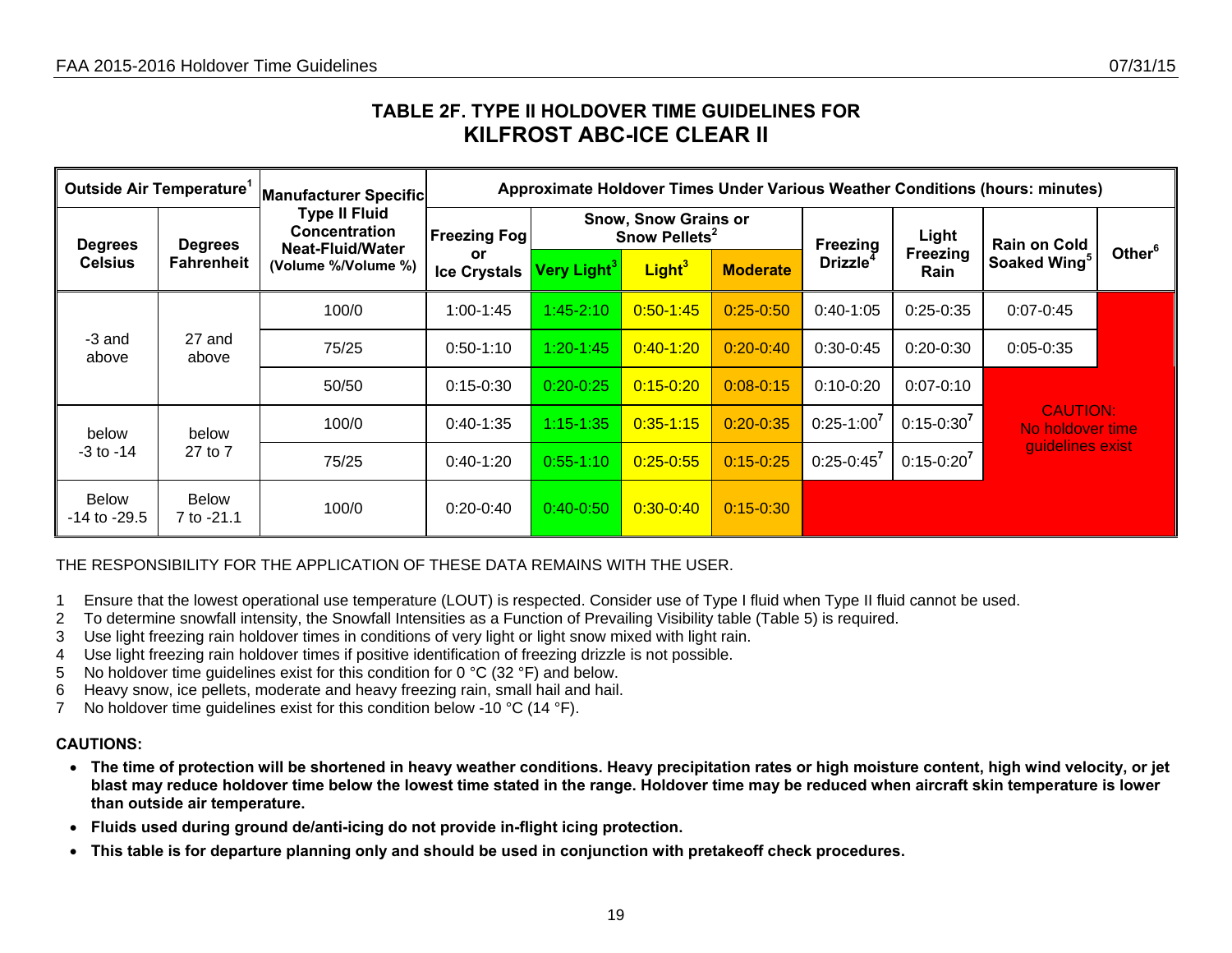## **TABLE 2G. TYPE II HOLDOVER TIME GUIDELINES FOR KILFROST ABC-K PLUS**

|                                  | Outside Air Temperature <sup>1</sup> | <b>Manufacturer</b><br><b>Specific Type II Fluid</b>     |                                                  |                                                               |                                  |                                  |                                                                                                                                                                                                                       |                    |
|----------------------------------|--------------------------------------|----------------------------------------------------------|--------------------------------------------------|---------------------------------------------------------------|----------------------------------|----------------------------------|-----------------------------------------------------------------------------------------------------------------------------------------------------------------------------------------------------------------------|--------------------|
| <b>Degrees</b><br><b>Celsius</b> | <b>Degrees</b><br><b>Fahrenheit</b>  | Concentration<br>Neat-Fluid/Water<br>(Volume %/Volume %) | <b>Freezing Fog</b><br>or<br><b>Ice Crystals</b> | Snow,<br><b>Snow Grains or</b><br>Snow Pellets <sup>2,3</sup> | Freezing<br>Drizzle <sup>4</sup> | Light<br><b>Freezing</b><br>Rain | Approximate Holdover Times Under Various Weather Conditions (hours: minutes)<br><b>Rain on Cold</b><br>Soaked Wing <sup>5</sup><br>$0:20 - 2:00$<br>$0:15 - 2:00$<br>CAUTION:<br>No holdover time<br>guidelines exist | Other <sup>6</sup> |
|                                  |                                      | 100/0                                                    | $2:15 - 3:45$                                    | $1:00-1:40$                                                   | 1:50-2:00                        | $1:00-1:25$                      |                                                                                                                                                                                                                       |                    |
| -3 and<br>above                  | 27 and<br>above                      | 75/25                                                    | $1:40-2:30$                                      | $0:35-1:10$                                                   | $1:25 - 2:00$                    | $0:50-1:10$                      |                                                                                                                                                                                                                       |                    |
|                                  |                                      | 50/50                                                    | $0:35-1:05$                                      | $0:07 - 0:15$                                                 | $0:20-0:30$                      | $0:10 - 0:15$                    |                                                                                                                                                                                                                       |                    |
| below                            | below                                | 100/0                                                    | $0:30-1:05$                                      | $0:50-1:25$                                                   | $0:25-1:00^7$                    | $0:15 - 0:35^{7}$                |                                                                                                                                                                                                                       |                    |
| $-3$ to $-14$                    | 27 to 7                              | 75/25                                                    | $0:25-1:25$                                      | $0:35-1:05$                                                   | $0:20 - 0:55^7$                  | $0:09 - 0:30^{7}$                |                                                                                                                                                                                                                       |                    |
| below<br>-14 to -29              | below<br>7 to -20.2                  | 100/0                                                    | $0:30-0:55$                                      | $0:15-0:30$                                                   |                                  |                                  |                                                                                                                                                                                                                       |                    |

THE RESPONSIBILITY FOR THE APPLICATION OF THESE DATA REMAINS WITH THE USER.

- 1 Ensure that the lowest operational use temperature (LOUT) is respected. Consider use of Type I fluid when Type II fluid cannot be used.
- 2 To determine snowfall intensity, the Snowfall Intensities as a Function of Prevailing Visibility table (Table 5) is required.
- 3 Use light freezing rain holdover times in conditions of very light or light snow mixed with light rain.
- 4 Use light freezing rain holdover times if positive identification of freezing drizzle is not possible.
- 5 No holdover time guidelines exist for this condition for 0 °C (32 °F) and below.
- 6 Heavy snow, ice pellets, moderate and heavy freezing rain, small hail and hail.
- 7 No holdover time guidelines exist for this condition below -10 °C (14 °F).

- **The time of protection will be shortened in heavy weather conditions. Heavy precipitation rates or high moisture content, high wind velocity, or jet blast may reduce holdover time below the lowest time stated in the range. Holdover time may be reduced when aircraft skin temperature is lower than outside air temperature.**
- **Fluids used during ground de/anti-icing do not provide in-flight icing protection.**
- <span id="page-19-0"></span>• **This table is for departure planning only and should be used in conjunction with pretakeoff check procedures.**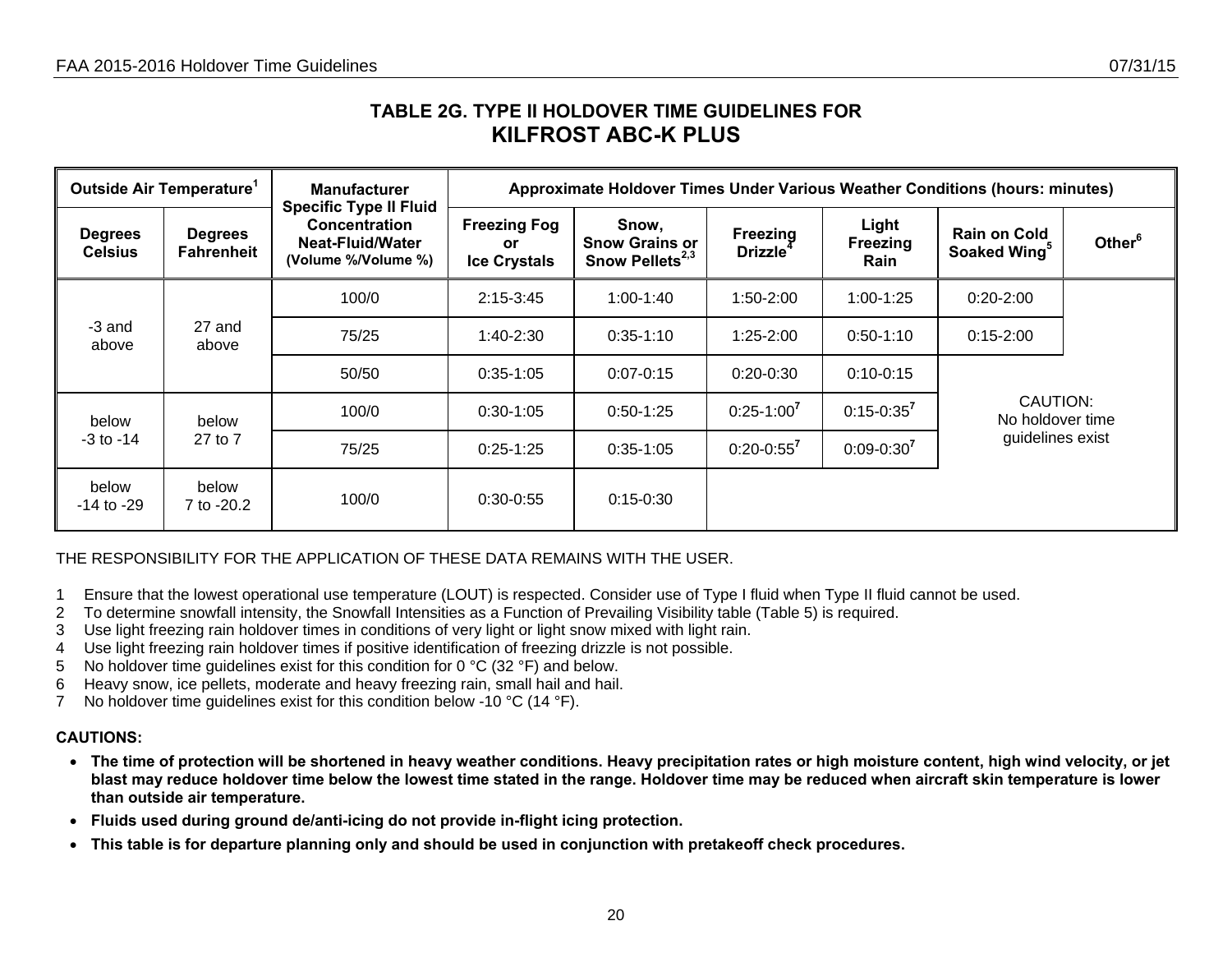## **TABLE 2H. TYPE II HOLDOVER TIME GUIDELINES FOR LNT SOLUTIONS P250**

| Outside Air Temperature <sup>1</sup> |                           | <b>Manufacturer Specific</b>                                     |                           |                                                          |                    |                 |                 |                         | Approximate Holdover Times Under Various Weather Conditions (hours: minutes) |                    |
|--------------------------------------|---------------------------|------------------------------------------------------------------|---------------------------|----------------------------------------------------------|--------------------|-----------------|-----------------|-------------------------|------------------------------------------------------------------------------|--------------------|
| <b>Degrees</b>                       | <b>Degrees</b>            | <b>Type II Fluid</b><br><b>Concentration</b><br>Neat-Fluid/Water | <b>Freezing Fog</b>       | <b>Snow, Snow Grains or</b><br>Snow Pellets <sup>2</sup> |                    |                 | Freezing        | Light                   | <b>Rain on Cold</b>                                                          |                    |
| <b>Celsius</b>                       | Fahrenheit                | (Volume %/Volume %)                                              | or<br><b>Ice Crystals</b> | Very Light $^3\,$                                        | Light <sup>3</sup> | <b>Moderate</b> | <b>Drizzle</b>  | Freezing<br><b>Rain</b> | Soaked Wing5                                                                 | Other <sup>6</sup> |
|                                      |                           | 100/0                                                            | $2:10-4:00$               | $3:00 - 3:00$                                            | $1:45 - 3:00$      | $0:55 - 1:45$   | $1:35 - 2:00$   | $0:50-1:25$             | $0:15 - 2:00$                                                                |                    |
| -3 and<br>above                      | 27 and<br>above           | 75/25                                                            | 1:50-2:35                 | $2:50 - 3:00$                                            | $1:25 - 2:50$      | $0:45-1:25$     | $1:20-1:35$     | $0:40-1:00$             | $0:10-1:50$                                                                  |                    |
|                                      |                           | 50/50                                                            | $0:35-0:50$               | $1:05 - 1:25$                                            | $0:30 - 1:05$      | $0:15 - 0:30$   | $0:20-0:35$     | $0:15 - 0:20$           |                                                                              |                    |
| below                                | below                     | 100/0                                                            | $0:45 - 2:20$             | $3:00 - 3:00$                                            | $1:40 - 3:00$      | $0:50-1:40$     | $0:25-1:20'$    | $0:25 - 0:35^{7}$       | <b>CAUTION:</b><br>No holdover time                                          |                    |
| $-3$ to $-14$<br>27 to 7             |                           | 75/25                                                            | $0:35-1:45$               | $2:50 - 3:00$                                            | $1:25 - 2:50$      | $0:45-1:25$     | $0:20 - 1:15^7$ | $0:20-0:30'$            | guidelines exist                                                             |                    |
| <b>Below</b><br>-14 to LOUT          | <b>Below</b><br>7 to LOUT | 100/0                                                            | $0:20 - 0:50$             | $0:40-0:50$                                              | $0:30 - 0:40$      | $0:15 - 0:30$   |                 |                         |                                                                              |                    |

### THE RESPONSIBILITY FOR THE APPLICATION OF THESE DATA REMAINS WITH THE USER.

- 1 Ensure that the lowest operational use temperature (LOUT) is respected. Consider use of Type I fluid when Type II fluid cannot be used.
- 2 To determine snowfall intensity, the Snowfall Intensities as a Function of Prevailing Visibility table (Table 5) is required.
- 3 Use light freezing rain holdover times in conditions of very light or light snow mixed with light rain.
- 4 Use light freezing rain holdover times if positive identification of freezing drizzle is not possible.
- 5 No holdover time guidelines exist for this condition for 0 °C (32 °F) and below.
- 6 Heavy snow, ice pellets, moderate and heavy freezing rain, small hail and hail.
- 7 No holdover time quidelines exist for this condition below -10 °C (14 °F).

- **The time of protection will be shortened in heavy weather conditions. Heavy precipitation rates or high moisture content, high wind velocity, or jet blast may reduce holdover time below the lowest time stated in the range. Holdover time may be reduced when aircraft skin temperature is lower than outside air temperature.**
- **Fluids used during ground de/anti-icing do not provide in-flight icing protection.**
- <span id="page-20-0"></span>• **This table is for departure planning only and should be used in conjunction with pretakeoff check procedures.**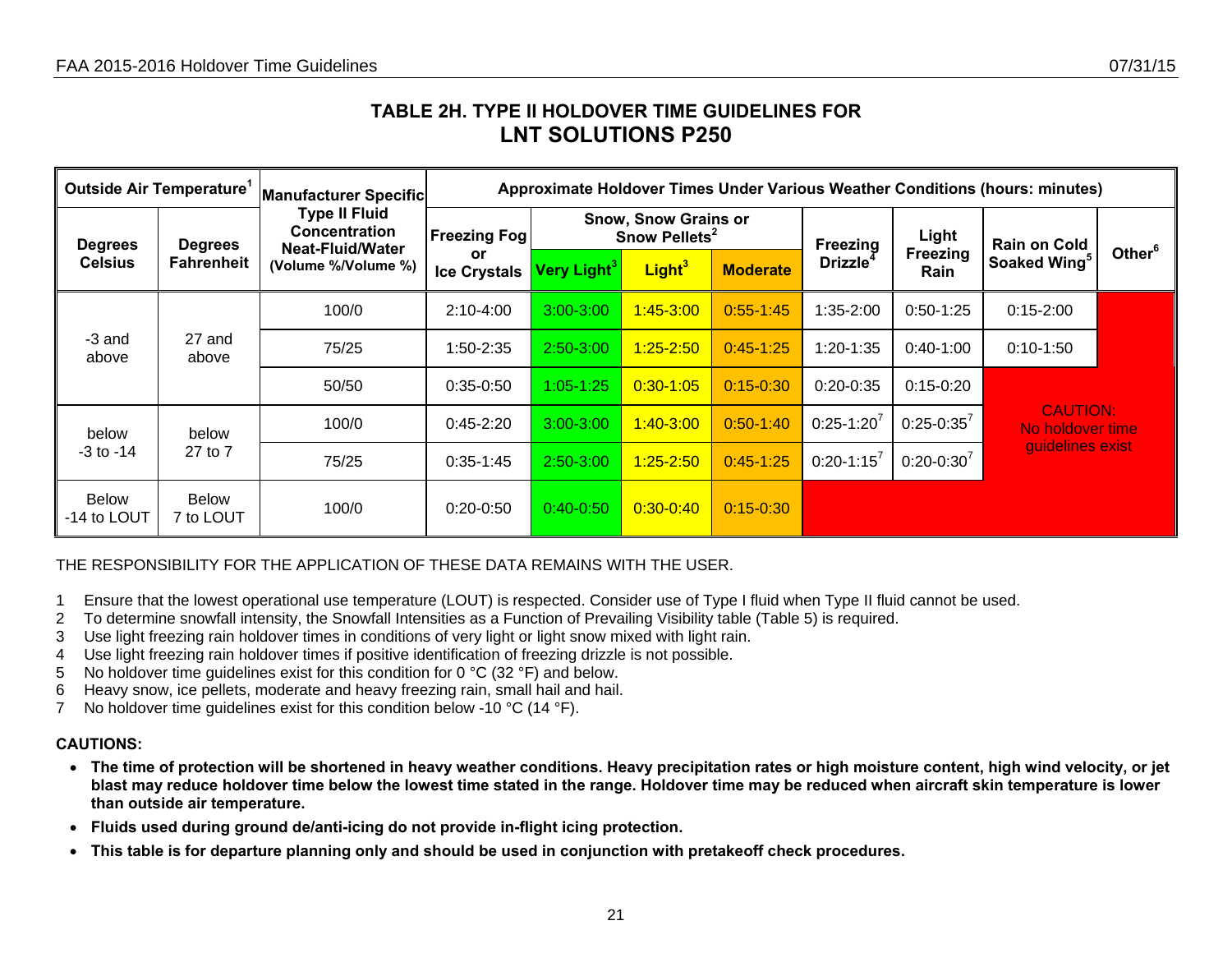## **TABLE 2I. TYPE II HOLDOVER TIME GUIDELINES FOR NEWAVE AEROCHEMICAL FCY-2**

|                                  | Outside Air Temperature <sup>1</sup> | <b>Manufacturer</b>                                                                              | Approximate Holdover Times Under Various Weather Conditions (hours: minutes) |                                                         |                                  |                           |                                                 |                    |  |  |  |
|----------------------------------|--------------------------------------|--------------------------------------------------------------------------------------------------|------------------------------------------------------------------------------|---------------------------------------------------------|----------------------------------|---------------------------|-------------------------------------------------|--------------------|--|--|--|
| <b>Degrees</b><br><b>Celsius</b> | <b>Degrees</b><br><b>Fahrenheit</b>  | <b>Specific Type II Fluid</b><br><b>Concentration</b><br>Neat-Fluid/Water<br>(Volume %/Volume %) | <b>Freezing Fog</b><br><b>or</b><br><b>Ice Crystals</b>                      | Snow,<br><b>Snow Grains or</b><br>Snow Pellets $^{2,3}$ | Freezing<br>Drizzle <sup>4</sup> | Light<br>Freezing<br>Rain | <b>Rain on Cold</b><br>Soaked Wing <sup>5</sup> | Other <sup>6</sup> |  |  |  |
|                                  |                                      | 100/0                                                                                            | $1:15 - 2:25$                                                                | $0:30-0:55$                                             | $0:35-1:05$                      | $0:25-0:35$               | $0:08 - 0:45$                                   |                    |  |  |  |
| -3 and<br>above                  | 27 and<br>above                      | 75/25                                                                                            | $0:50-1:30$                                                                  | $0:20-0:40$                                             | $0:25-0:45$                      | $0:15-0:25$               | $0:05-0:25$                                     |                    |  |  |  |
|                                  |                                      | 50/50                                                                                            | $0:25-0:35$                                                                  | $0:15 - 0:25$                                           | $0:10-0:20$                      | $0:07 - 0:10$             |                                                 |                    |  |  |  |
| below                            | below                                | 100/0                                                                                            | $0:45-1:30$                                                                  | $0:15-0:30$                                             | $0:20 - 0:45^{7}$                | $0:15 - 0:20^{7}$         | CAUTION:<br>No holdover time                    |                    |  |  |  |
| 27 to 7<br>$-3$ to $-14$         |                                      | 75/25                                                                                            | $0:30-1:05$                                                                  | $0:10-0:20$                                             | $0:15 - 0:30^{7}$                | $0:08 - 0:15^7$           | guidelines exist                                |                    |  |  |  |
| below<br>$-14$ to $-28$          | below<br>7 to -18.4                  | 100/0                                                                                            | $0:25-0:35$                                                                  | $0:15 - 0:30$                                           |                                  |                           |                                                 |                    |  |  |  |

THE RESPONSIBILITY FOR THE APPLICATION OF THESE DATA REMAINS WITH THE USER.

- 1 Ensure that the lowest operational use temperature (LOUT) is respected. Consider use of Type I fluid when Type II fluid cannot be used.
- 2 To determine snowfall intensity, the Snowfall Intensities as a Function of Prevailing Visibility table (Table 5) is required.
- 3 Use light freezing rain holdover times in conditions of very light or light snow mixed with light rain.
- 4 Use light freezing rain holdover times if positive identification of freezing drizzle is not possible.
- 5 No holdover time guidelines exist for this condition for 0 °C (32 °F) and below.
- 6 Heavy snow, ice pellets, moderate and heavy freezing rain, small hail and hail.
- 7 No holdover time guidelines exist for this condition below -10 °C (14 °F).

- **The time of protection will be shortened in heavy weather conditions. Heavy precipitation rates or high moisture content, high wind velocity, or jet blast may reduce holdover time below the lowest time stated in the range. Holdover time may be reduced when aircraft skin temperature is lower than outside air temperature.**
- **Fluids used during ground de/anti-icing do not provide in-flight icing protection.**
- <span id="page-21-0"></span>• **This table is for departure planning only and should be used in conjunction with pretakeoff check procedures.**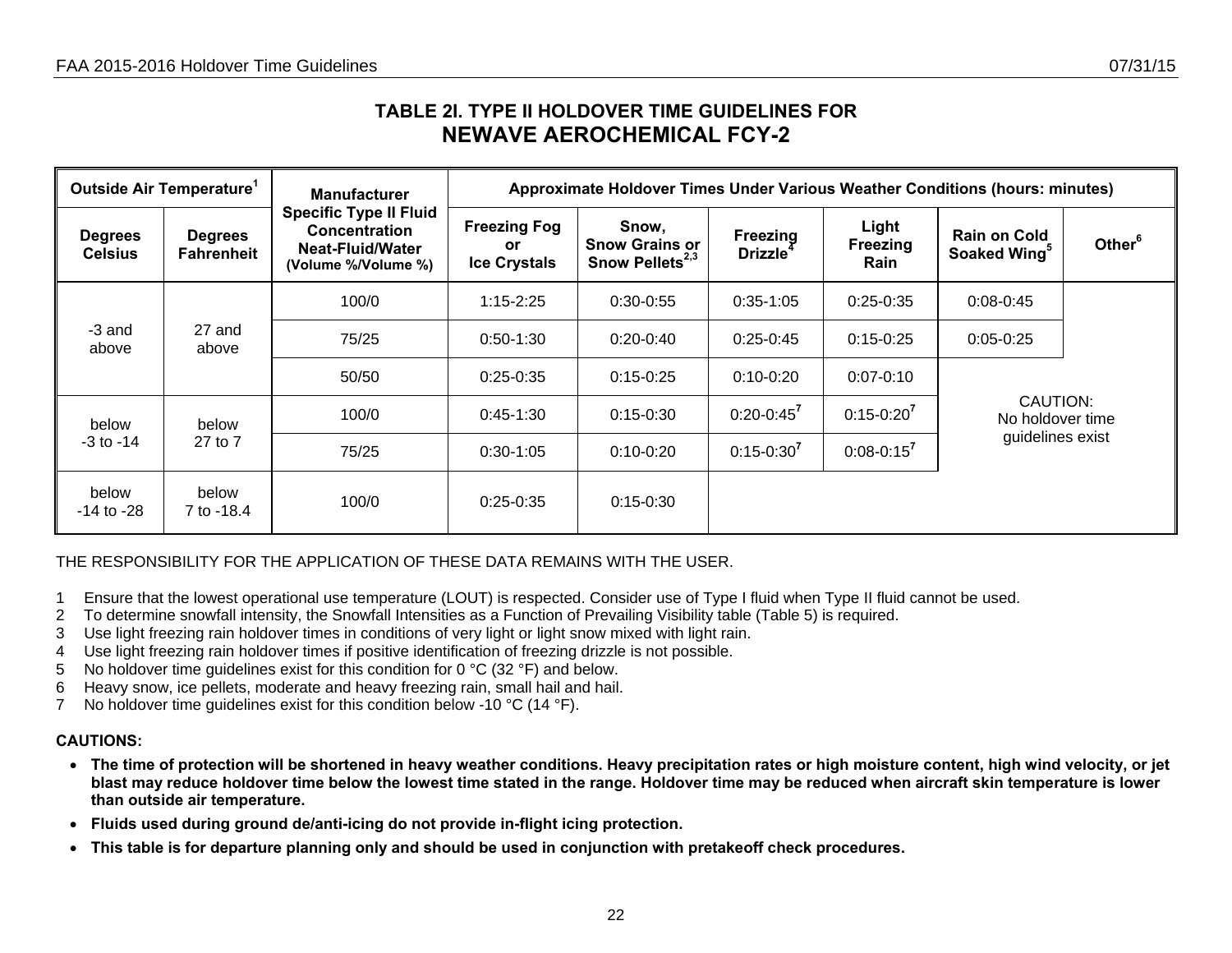## **TABLE 2J. TYPE II HOLDOVER TIME GUIDELINES FOR NEWAVE AEROCHEMICAL FCY-2 BIO+**

| Outside Air Temperature <sup>1</sup> |                       | Manufacturer Specific                                            |                                  |                         |                                                          |                 |                   |                                | Approximate Holdover Times Under Various Weather Conditions (hours: minutes) |                    |
|--------------------------------------|-----------------------|------------------------------------------------------------------|----------------------------------|-------------------------|----------------------------------------------------------|-----------------|-------------------|--------------------------------|------------------------------------------------------------------------------|--------------------|
| <b>Degrees</b>                       | <b>Degrees</b>        | <b>Type II Fluid</b><br><b>Concentration</b><br>Neat-Fluid/Water | <b>Freezing Fog!</b>             |                         | <b>Snow, Snow Grains or</b><br>Snow Pellets <sup>2</sup> |                 | <b>Freezing</b>   | Light                          | <b>Rain on Cold</b>                                                          |                    |
| <b>Celsius</b>                       | <b>Fahrenheit</b>     | (Volume %/Volume %)                                              | <b>or</b><br><b>Ice Crystals</b> | Very Light <sup>3</sup> | Light <sup>3</sup>                                       | <b>Moderate</b> | <b>Drizzle</b>    | <b>Freezing</b><br><b>Rain</b> | Soaked Wing <sup>5</sup>                                                     | Other <sup>6</sup> |
|                                      |                       | 100/0                                                            | $1:25 - 2:30$                    | $2:20 - 2:55$           | $1:05 - 2:20$                                            | $0:30 - 1:05$   | $0:50-1:20$       | $0:25-0:45$                    | $0:08 - 1:15$                                                                |                    |
| -3 and<br>above                      | 27 and<br>above       | 75/25                                                            | $0:45-1:20$                      | $1:20 - 1:40$           | $0:40 - 1:20$                                            | $0:20 - 0:40$   | $0:25-0:50$       | $0:15 - 0:25$                  | $0:06 - 0:35$                                                                |                    |
|                                      |                       | 50/50                                                            | $0:15-0:30$                      | $0:25 - 0:30$           | $0:15 - 0:25$                                            | $0:08 - 0:15$   | $0:10-0:20$       | $0:08 - 0:10$                  |                                                                              |                    |
| below                                | below                 | 100/0                                                            | $0:40-1:30$                      | $1:00 - 1:15$           | $0:30-1:00$                                              | $0:15 - 0:30$   | $0:35-1:05^7$     | $0:15 - 0:30^{7}$              | <b>CAUTION:</b><br>No holdover time                                          |                    |
| -3 to -14<br>27 to 7                 |                       | 75/25                                                            | $0:30-1:05$                      | $0:35 - 0:45$           | $0:20 - 0:35$                                            | $0:08 - 0:20$   | $0:20 - 0:35^{7}$ | $0:15 - 0:20^{7}$              | quidelines exist                                                             |                    |
| below -14<br>to $-28.5$              | below 7<br>to $-19.3$ | 100/0                                                            | $0:20-1:00$                      | $0:40-0:50$             | $0:30 - 0:40$                                            | $0:15 - 0:30$   |                   |                                |                                                                              |                    |

### THE RESPONSIBILITY FOR THE APPLICATION OF THESE DATA REMAINS WITH THE USER.

- 1 Ensure that the lowest operational use temperature (LOUT) is respected. Consider use of Type I fluid when Type II fluid cannot be used.
- 2 To determine snowfall intensity, the Snowfall Intensities as a Function of Prevailing Visibility table (Table 5) is required.
- 3 Use light freezing rain holdover times in conditions of very light or light snow mixed with light rain.
- 4 Use light freezing rain holdover times if positive identification of freezing drizzle is not possible.
- 5 No holdover time guidelines exist for this condition for 0 °C (32 °F) and below.
- 6 Heavy snow, ice pellets, moderate and heavy freezing rain, small hail and hail.
- 7 No holdover time quidelines exist for this condition below -10 °C (14 °F).

- **The time of protection will be shortened in heavy weather conditions. Heavy precipitation rates or high moisture content, high wind velocity, or jet blast may reduce holdover time below the lowest time stated in the range. Holdover time may be reduced when aircraft skin temperature is lower than outside air temperature.**
- **Fluids used during ground de/anti-icing do not provide in-flight icing protection.**
- <span id="page-22-0"></span>• **This table is for departure planning only and should be used in conjunction with pretakeoff check procedures.**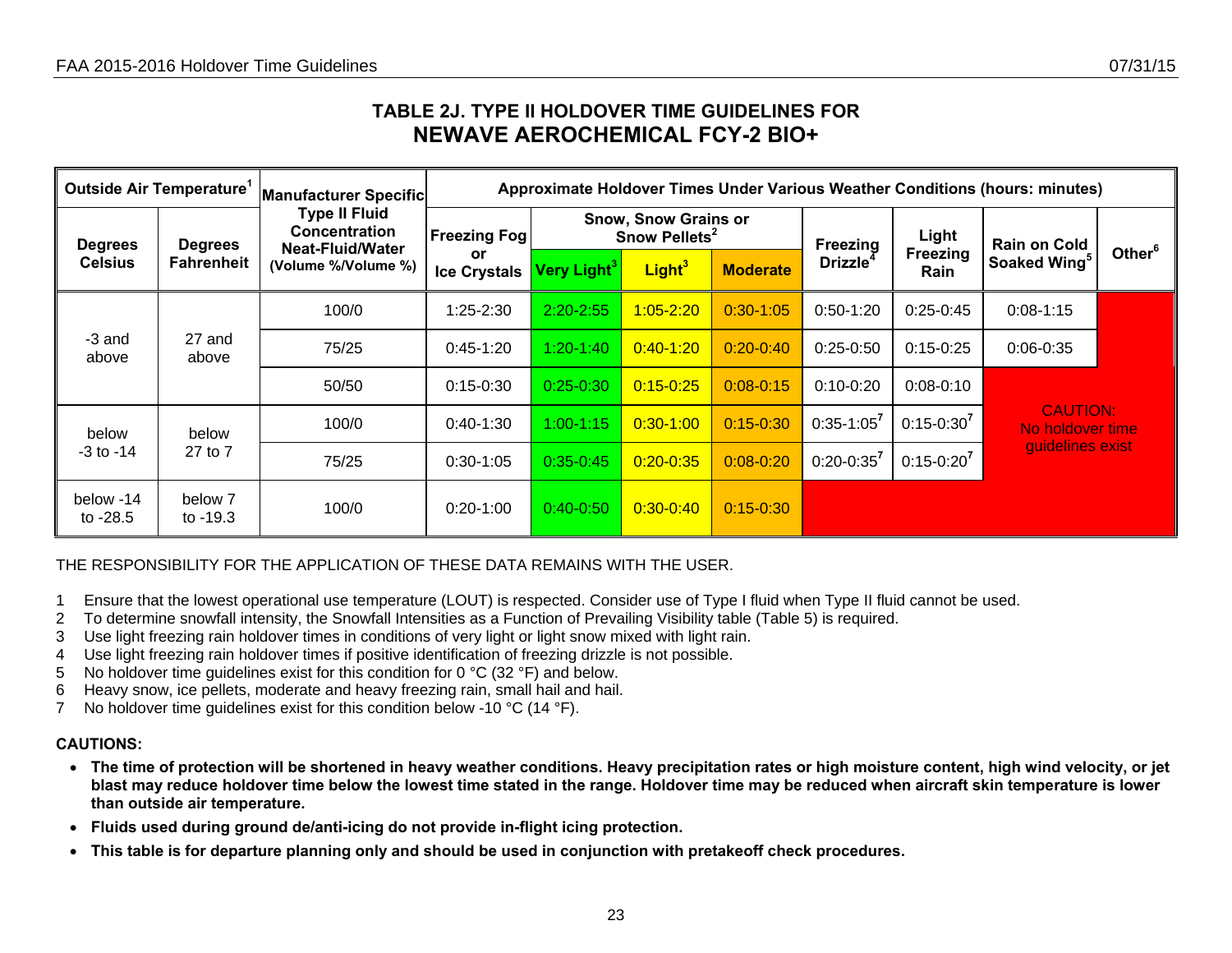## **TABLE 3A-LS. LOW SPEED TYPE III HOLDOVER TIME GUIDELINES FOR ALLCLEAR AEROCLEAR MAX, APPLIED UNHEATED<sup>1</sup>**

### **FOR AIRCRAFT CONFORMING TO THE SAE AS5900 LOW SPEED AERODYNAMIC TEST CRITERION**

|                       | <b>Outside Air</b><br>Temperature <sup>2</sup> |                                                    |                                  | Approximate Holdover Times Under Various Weather Conditions (hours: minutes) |                                                |                 |                      |                   |                                     |           |
|-----------------------|------------------------------------------------|----------------------------------------------------|----------------------------------|------------------------------------------------------------------------------|------------------------------------------------|-----------------|----------------------|-------------------|-------------------------------------|-----------|
| <b>Degrees</b>        | <b>Degrees</b>                                 | <b>Type III Fluid</b><br><b>Concentration Neat</b> | <b>Freezing Fog</b><br><b>or</b> |                                                                              | Snow, Snow Grains or Snow Pellets <sup>3</sup> |                 | Freezing             | Light<br>Freezing | <b>Rain on Cold</b>                 | Other $7$ |
| <b>Celsius</b>        | <b>Fahrenheit</b>                              | <b>Fluid/Water</b><br>(Volume %/Volume %)          | <b>Ice Crystals</b>              | Very Light <sup>4</sup>                                                      | Light <sup>4</sup>                             | <b>Moderate</b> | Drizzle <sup>5</sup> | Rain              | Soaked Wing <sup>6</sup>            |           |
|                       |                                                | 100/0                                              | $1:00 - 2:15$                    | $0:35 - 0:40$                                                                | $0:20 - 0:35$                                  | $0:10 - 0:20$   | $0:40-1:20$          | $0:25-0:30$       | $0:09-1:00$                         |           |
| -3 and<br>above       | 27 and<br>above                                | 75/25                                              | N/A                              | N/A                                                                          | N/A                                            | N/A             | N/A                  | N/A               | N/A                                 |           |
|                       |                                                | 50/50                                              | N/A                              | N/A                                                                          | N/A                                            | N/A             | N/A                  | N/A               |                                     |           |
| below                 | below                                          | 100/0                                              | $1:00-1:45$                      | $0:30 - 0:35$                                                                | $0:15 - 0:30$                                  | $0:09 - 0:15$   | $0:40-1:10$          | $0:30-0:40$       | <b>CAUTION:</b><br>No holdover time |           |
| $-3$ to $-10$         | 27 to 14                                       | 75/25                                              | N/A                              | N/A                                                                          | N/A                                            | N/A             | N/A                  | N/A               | quidelines exist                    |           |
| below -10<br>to $-16$ | below 14<br>to $3.2$                           | 100/0                                              | $0:30-1:05$                      | $0:30 - 0:35$                                                                | $0:15 - 0:30$                                  | $0:08 - 0:15$   |                      |                   |                                     |           |

### THE RESPONSIBILITY FOR THE APPLICATION OF THESE DATA REMAINS WITH THE USER.

- 1 Fluid must be applied unheated to use these holdover times. No holdover times exist for this fluid when applied heated.
- 2 Ensure that the lowest operational use temperature (LOUT) is respected. Consider use of Type I fluid when Type III fluid cannot be used.
- 3 To determine snowfall intensity, the Snowfall Intensities as a Function of Prevailing Visibility table (Table 5) is required.
- 4 Use light freezing rain holdover times in conditions of very light or light snow mixed with light rain.
- 5 Use light freezing rain holdover times if positive identification of freezing drizzle is not possible.
- 6 No holdover time guidelines exist for this condition for 0  $^{\circ}$ C (32  $^{\circ}$ F) and below.
- 7 Heavy snow, ice pellets, moderate and heavy freezing rain, small hail and hail.

- **The time of protection will be shortened in heavy weather conditions. Heavy precipitation rates or high moisture content, high wind velocity, or jet blast will reduce holdover time below the lowest time stated in the range. Holdover time may be reduced when aircraft skin temperature is lower than outside air temperature.**
- **Fluids used during ground de/anti-icing do not provide in-flight icing protection.**
- <span id="page-23-0"></span>• **This table is for departure planning only and should be used in conjunction with pretakeoff check procedures.**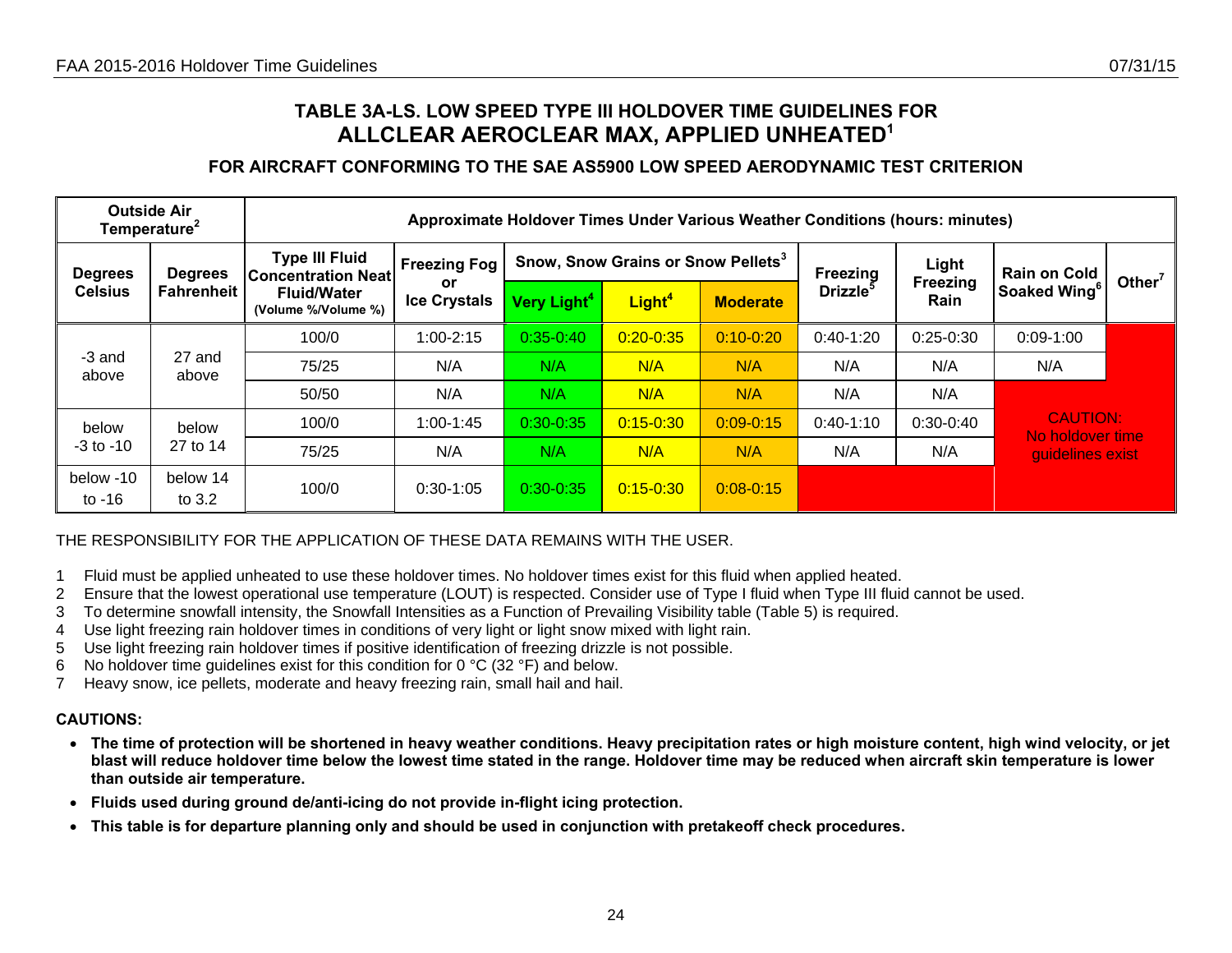## **TABLE 3A-HS. HIGH SPEED TYPE III HOLDOVER TIME GUIDELINES FOR ALLCLEAR AEROCLEAR MAX, APPLIED UNHEATED<sup>1</sup>**

### **FOR AIRCRAFT CONFORMING TO THE SAE AS5900 HIGH SPEED AERODYNAMIC TEST CRITERION**

|                       | <b>Outside Air</b><br>Temperature <sup>2</sup> |                                                    |                           |                         |                                                | Approximate Holdover Times Under Various Weather Conditions (hours: minutes) |                             |                          |                                      |                    |
|-----------------------|------------------------------------------------|----------------------------------------------------|---------------------------|-------------------------|------------------------------------------------|------------------------------------------------------------------------------|-----------------------------|--------------------------|--------------------------------------|--------------------|
| <b>Degrees</b>        | <b>Degrees</b>                                 | <b>Type III Fluid</b><br><b>Concentration Neat</b> | <b>Freezing Fog</b>       |                         | Snow, Snow Grains or Snow Pellets <sup>3</sup> |                                                                              | <b>Freezing</b>             | Light<br><b>Freezing</b> | <b>Rain on Cold</b>                  | Other <sup>7</sup> |
| <b>Celsius</b>        | <b>Fahrenheit</b>                              | <b>Fluid/Water</b><br>(Volume %/Volume %)          | or<br><b>Ice Crystals</b> | Very Light <sup>4</sup> | Light <sup>4</sup>                             | <b>Moderate</b>                                                              | <b>Drizzle</b> <sup>3</sup> | Rain                     | Soaked Wing                          |                    |
|                       |                                                | 100/0                                              | $1:00 - 2:15$             | $0:35 - 0:40$           | $0:20 - 0:35$                                  | $0:10 - 0:20$                                                                | $0:40-1:20$                 | $0:25-0:30$              | $0:09-1:00$                          |                    |
| -3 and<br>above       | 27 and<br>above                                | 75/25                                              | N/A                       | N/A                     | N/A                                            | N/A                                                                          | N/A                         | N/A                      | N/A                                  |                    |
|                       |                                                | 50/50                                              | N/A                       | N/A                     | N/A                                            | N/A                                                                          | N/A                         | N/A                      |                                      |                    |
| below                 | below                                          | 100/0                                              | $1:00-1:45$               | $0:30 - 0:35$           | $0:15 - 0:30$                                  | $0:09 - 0:15$                                                                | $0:40-1:10$                 | $0:30-0:40$              |                                      |                    |
| $-3$ to $-10$         | 27 to 14                                       | 75/25                                              | N/A                       | N/A                     | N/A                                            | N/A                                                                          | N/A                         | N/A                      | <b>CAUTION:</b>                      |                    |
| below -10<br>to $-25$ | below 14<br>to $-13$                           | 100/0                                              | $0:30-1:05$               | $0:30 - 0:35$           | $0:15 - 0:30$                                  | $0:08 - 0:15$                                                                |                             |                          | No holdover time<br>guidelines exist |                    |
| below -25<br>to $-35$ | below -13<br>to $-31$                          | 100/0                                              | $0:18 - 0:55$             |                         |                                                |                                                                              |                             |                          |                                      |                    |

### THE RESPONSIBILITY FOR THE APPLICATION OF THESE DATA REMAINS WITH THE USER.

- 1 Fluid must be applied unheated to use these holdover times. No holdover times exist for this fluid when applied heated.
- 2 Ensure that the lowest operational use temperature (LOUT) is respected. Consider use of Type I fluid when Type III fluid cannot be used.
- 3 To determine snowfall intensity, the Snowfall Intensities as a Function of Prevailing Visibility table (Table 5) is required.
- 4 Use light freezing rain holdover times in conditions of very light or light snow mixed with light rain.
- 5 Use light freezing rain holdover times if positive identification of freezing drizzle is not possible.
- 6 No holdover time guidelines exist for this condition for 0  $\degree$ C (32  $\degree$ F) and below.
- 7 Heavy snow, ice pellets, moderate and heavy freezing rain, small hail and hail.

- **The time of protection will be shortened in heavy weather conditions. Heavy precipitation rates or high moisture content, high wind velocity, or jet blast will reduce holdover time below the lowest time stated in the range. Holdover time may be reduced when aircraft skin temperature is lower than outside air temperature.**
- **Fluids used during ground de/anti-icing do not provide in-flight icing protection.**
- <span id="page-24-0"></span>• **This table is for departure planning only and should be used in conjunction with pretakeoff check procedures.**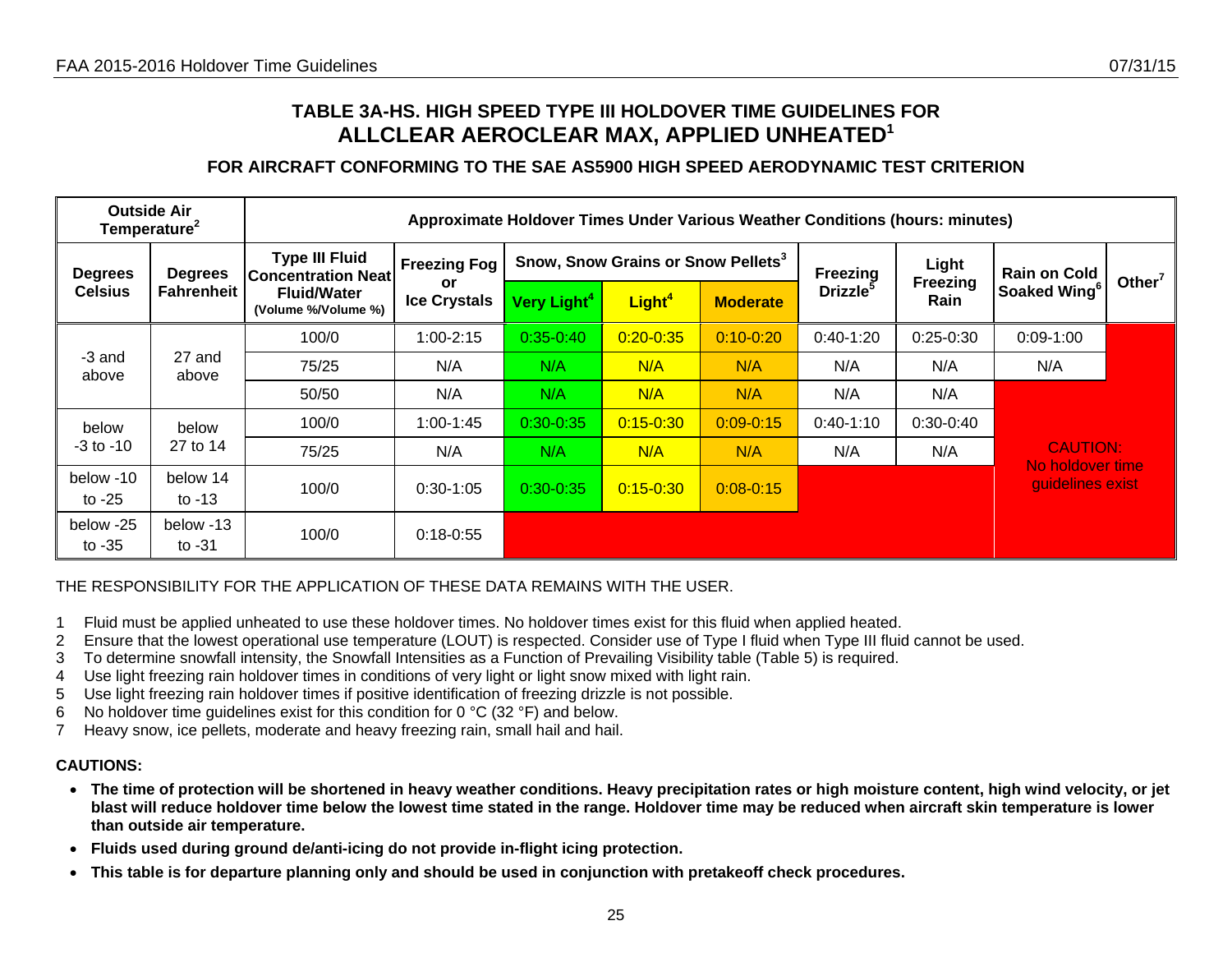### **TABLE 3B-LS. LOW SPEED TYPE III HOLDOVER TIME GUIDELINES FOR CLARIANT SAFEWING MP III 2031 ECO, APPLIED HEATED<sup>1</sup>**

### **FOR AIRCRAFT CONFORMING TO THE SAE AS5900 LOW SPEED AERODYNAMIC TEST CRITERION**

|                       | <b>Outside Air</b><br>Temperature <sup>2</sup> |                                                    | Approximate Holdover Times Under Various Weather Conditions (hours: minutes) |                         |                                                |                 |                      |                   |                                     |           |
|-----------------------|------------------------------------------------|----------------------------------------------------|------------------------------------------------------------------------------|-------------------------|------------------------------------------------|-----------------|----------------------|-------------------|-------------------------------------|-----------|
| <b>Degrees</b>        | <b>Degrees</b>                                 | <b>Type III Fluid</b><br><b>Concentration Neat</b> | <b>Freezing Fog</b><br>or                                                    |                         | Snow, Snow Grains or Snow Pellets <sup>3</sup> |                 | Freezing             | Light<br>Freezing | <b>Rain on Cold</b>                 | Other $7$ |
| <b>Celsius</b>        | <b>Fahrenheit</b>                              | <b>Fluid/Water</b><br>(Volume %/Volume %)          | <b>Ice Crystals</b>                                                          | Very Light <sup>4</sup> | Light <sup>4</sup>                             | <b>Moderate</b> | Drizzle <sup>5</sup> | Rain              | Soaked Wing <sup>6</sup>            |           |
|                       |                                                | 100/0                                              | $0:25-0:50$                                                                  | $0:40 - 0:55$           | $0:20 - 0:40$                                  | $0:10 - 0:20$   | $0:17-0:30$          | $0:10-0:14$       | $0:05 - 0:30$                       |           |
| -3 and<br>above       | 27 and<br>above                                | 75/25                                              | $0:19-0:40$                                                                  | $0:35 - 0:45$           | $0:16 - 0:35$                                  | $0:07 - 0:16$   | $0:13-0:20$          | $0:08 - 0:09$     | $0:03-0:18$                         |           |
|                       |                                                | 50/50                                              | $0:13-0:18$                                                                  | $0:25 - 0:30$           | $0:13 - 0:25$                                  | $0:07 - 0:13$   | $0:13-0:14$          | $0:07 - 0:07$     |                                     |           |
| below                 | below                                          | 100/0                                              | $0:35-1:15$                                                                  | $0:40 - 0:50$           | $0:20 - 0:40$                                  | $0:10 - 0:20$   | $0:14-0:30$          | $0:09 - 0:13$     | <b>CAUTION:</b><br>No holdover time |           |
| $-3$ to $-10$         | 27 to 14                                       | 75/25                                              | $0:19 - 0:45^8$                                                              | $0:25 - 0:35^8$         | $0:12 - 0:25^8$                                | $0:05 - 0:12^8$ | $0:09 - 0:16^8$      | $0:06 - 0:08^8$   | quidelines exist                    |           |
| below -10<br>to -16.5 | below 14<br>to $2.3$                           | 100/0                                              | $0:25-0:45$                                                                  | $0:40-0:45$             | $0:19 - 0:40$                                  | $0:09 - 0:19$   |                      |                   |                                     |           |

### THE RESPONSIBILITY FOR THE APPLICATION OF THESE DATA REMAINS WITH THE USER.

- 1 Fluid must be applied heated to use these holdover times. No holdover times exist for this fluid applied unheated.
- 2 Ensure that the lowest operational use temperature (LOUT) is respected. Consider use of Type I fluid when Type III fluid cannot be used.
- 3 To determine snowfall intensity, the Snowfall Intensities as a Function of Prevailing Visibility table (Table 5) is required.
- 4 Use light freezing rain holdover times in conditions of very light or light snow mixed with light rain.
- 5 Use light freezing rain holdover times if positive identification of freezing drizzle is not possible.
- 6 No holdover time guidelines exist for this condition for 0  $\degree$ C (32  $\degree$ F) and below.
- 7 Heavy snow, ice pellets, moderate and heavy freezing rain, small hail and hail (Table 6 provides allowance times for ice pellets and small hail).
- 8 No holdover time guidelines exist for 75/25 fluid below -9 °C (15.8 °F).

- **The time of protection will be shortened in heavy weather conditions. Heavy precipitation rates or high moisture content, high wind velocity, or jet blast will reduce holdover time below the lowest time stated in the range. Holdover time may be reduced when aircraft skin temperature is lower than outside air temperature.**
- **Fluids used during ground de/anti-icing do not provide in-flight icing protection.**
- <span id="page-25-0"></span>•**This table is for departure planning only and should be used in conjunction with pretakeoff check procedures.**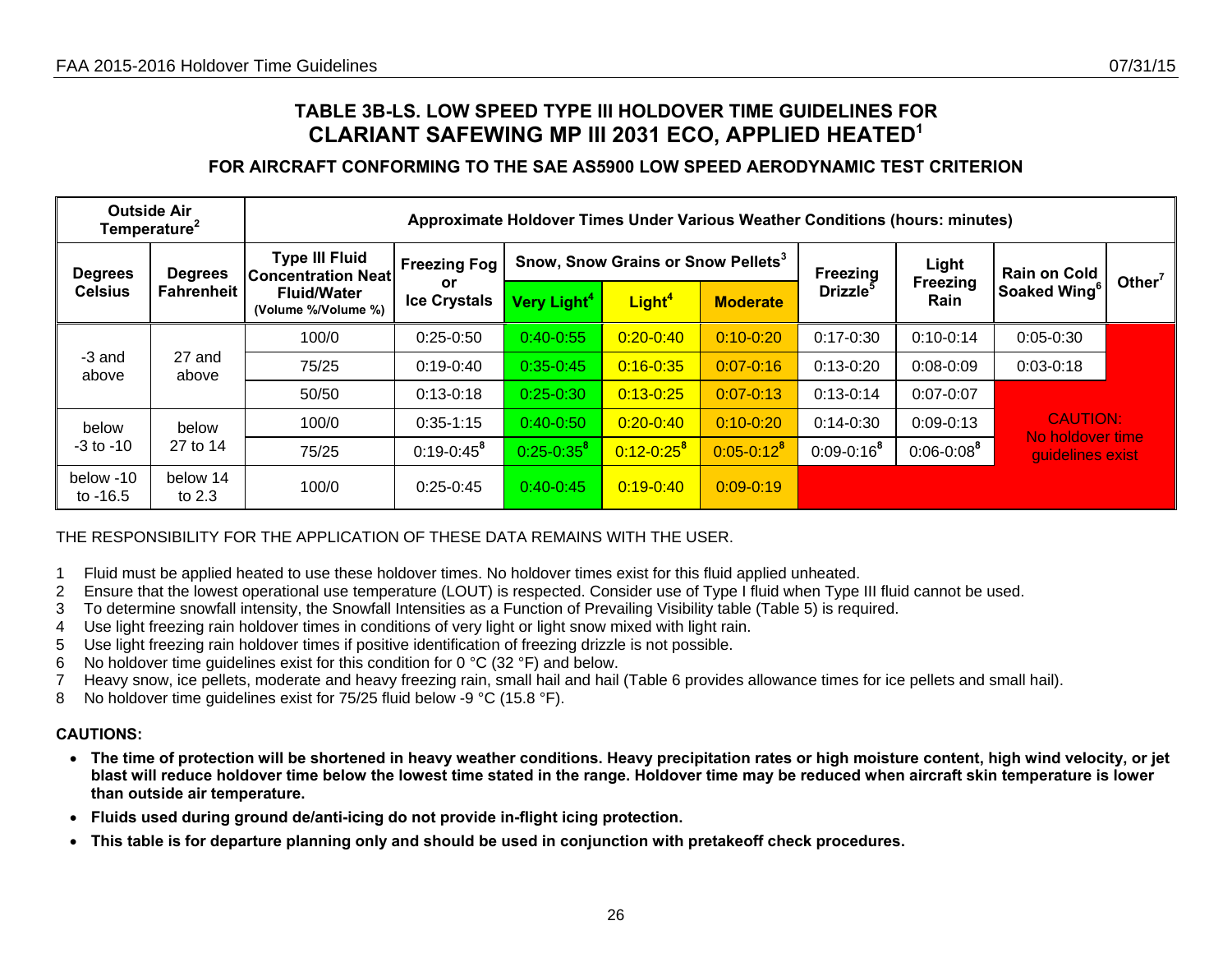### **TABLE 3B-HS. HIGH SPEED TYPE III HOLDOVER TIME GUIDELINES FOR CLARIANT SAFEWING MP III 2031 ECO, APPLIED HEATED<sup>1</sup>**

### **FOR AIRCRAFT CONFORMING TO THE SAE AS5900 HIGH SPEED AERODYNAMIC TEST CRITERION**

|                       | <b>Outside Air</b><br>Temperature <sup>2</sup> |                                                    |                           | Approximate Holdover Times Under Various Weather Conditions (hours: minutes) |                                                |                 |                             |                         |                                     |                    |
|-----------------------|------------------------------------------------|----------------------------------------------------|---------------------------|------------------------------------------------------------------------------|------------------------------------------------|-----------------|-----------------------------|-------------------------|-------------------------------------|--------------------|
| <b>Degrees</b>        | <b>Degrees</b>                                 | <b>Type III Fluid</b><br><b>Concentration Neat</b> | <b>Freezing Fog</b>       |                                                                              | Snow, Snow Grains or Snow Pellets <sup>3</sup> |                 | <b>Freezing</b>             | Light                   | <b>Rain on Cold</b>                 |                    |
| <b>Celsius</b>        | Fahrenheit                                     | <b>Fluid/Water</b><br>(Volume %/Volume %)          | or<br><b>Ice Crystals</b> | Very Light <sup>4</sup>                                                      | Light <sup>4</sup>                             | <b>Moderate</b> | <b>Drizzle</b> <sup>o</sup> | <b>Freezing</b><br>Rain | Soaked Wing <sup>6</sup>            | Other <sup>7</sup> |
|                       |                                                | 100/0                                              | $0:25-0:50$               | $0:40 - 0:55$                                                                | $0:20 - 0:40$                                  | $0:10 - 0:20$   | $0:17 - 0:30$               | $0:10-0:14$             | $0:05 - 0:30$                       |                    |
| -3 and<br>above       | 27 and<br>above                                | 75/25                                              | $0:19-0:40$               | $0:35 - 0:45$                                                                | $0:16 - 0:35$                                  | $0:07 - 0:16$   | $0:13-0:20$                 | $0:08 - 0:09$           | $0:03-0:18$                         |                    |
|                       |                                                | 50/50                                              | $0:13-0:18$               | $0:25 - 0:30$                                                                | $0:13 - 0:25$                                  | $0:07 - 0:13$   | $0:13-0:14$                 | $0:07 - 0:07$           |                                     |                    |
| below                 | below                                          | 100/0                                              | $0:35-1:15$               | $0:40 - 0:50$                                                                | $0:20 - 0:40$                                  | $0:10 - 0:20$   | $0:14 - 0:30$               | $0:09 - 0:13$           | <b>CAUTION:</b><br>No holdover time |                    |
| $-3$ to $-10$         | 27 to 14                                       | 75/25                                              | $0:19 - 0:45$             | $0:25 - 0:35$                                                                | $0:12 - 0:25$                                  | $0:05 - 0:12$   | $0:09-0:16$                 | $0:06 - 0:08$           | guidelines exist                    |                    |
| below -10<br>to $-25$ | below 14<br>to $-13$                           | 100/0                                              | $0:25-0:45$               | $0:40-0:45$                                                                  | $0:19 - 0:40$                                  | $0:09 - 0:19$   |                             |                         |                                     |                    |
| below -25<br>to $-29$ | below -13<br>to $-20.2$                        | 100/0                                              | $0:25-0:45$               | $0:40 - 0:45$                                                                | $0:19 - 0:40$                                  | $0:09 - 0:19$   |                             |                         |                                     |                    |

### THE RESPONSIBILITY FOR THE APPLICATION OF THESE DATA REMAINS WITH THE USER.

- 1 Fluid must be applied heated to use these holdover times. No holdover times exist for this fluid applied unheated.
- 2 Ensure that the lowest operational use temperature (LOUT) is respected. Consider use of Type I fluid when Type III fluid cannot be used.
- 3 To determine snowfall intensity, the Snowfall Intensities as a Function of Prevailing Visibility table (Table 5) is required.
- 4 Use light freezing rain holdover times in conditions of very light or light snow mixed with light rain.
- 5 Use light freezing rain holdover times if positive identification of freezing drizzle is not possible.
- 6 No holdover time guidelines exist for this condition for 0 °C (32 °F) and below.
- 7 Heavy snow, ice pellets, moderate and heavy freezing rain, small hail and hail (Table 6 provides allowance times for ice pellets and small hail).

- **The time of protection will be shortened in heavy weather conditions. Heavy precipitation rates or high moisture content, high wind velocity, or jet blast will reduce holdover time below the lowest time stated in the range. Holdover time may be reduced when aircraft skin temperature is lower than outside air temperature.**
- **Fluids used during ground de/anti-icing do not provide in-flight icing protection.**
- <span id="page-26-0"></span>• **This table is for departure planning only and should be used in conjunction with pretakeoff check procedures.**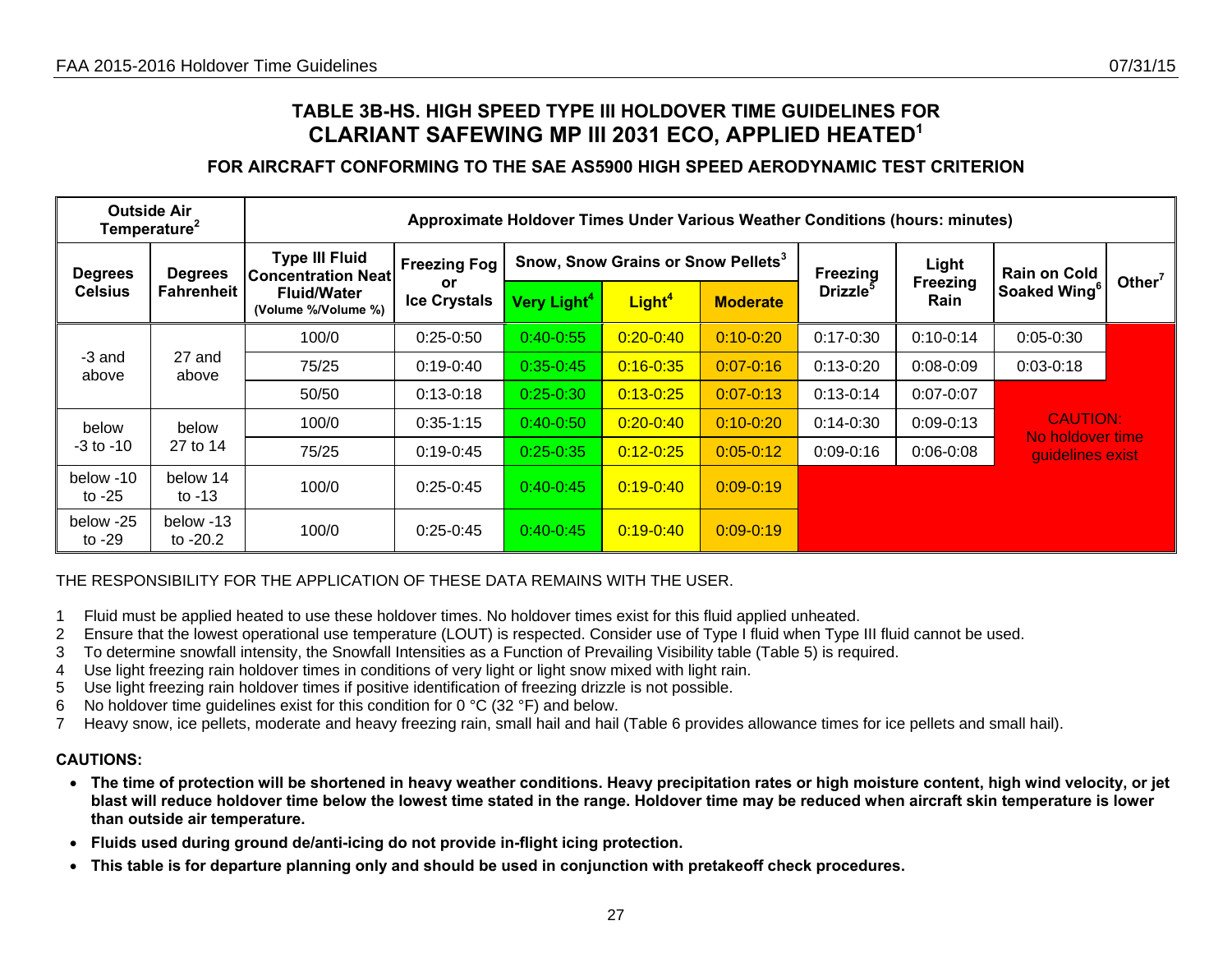### **TABLE 4-GENERIC. TYPE IV HOLDOVER TIME GUIDELINES FOR SAE TYPE IV FLUIDS**

|                                            | Outside Air Temperature <sup>1</sup> | <b>Type IV Fluid</b>                                                   |                                                   | Approximate Holdover Times Under Various Weather Conditions (hours: minutes) |                                                |                                                                                                                                                                                                                                                                    |                    |  |  |  |  |  |  |
|--------------------------------------------|--------------------------------------|------------------------------------------------------------------------|---------------------------------------------------|------------------------------------------------------------------------------|------------------------------------------------|--------------------------------------------------------------------------------------------------------------------------------------------------------------------------------------------------------------------------------------------------------------------|--------------------|--|--|--|--|--|--|
| <b>Degrees</b><br><b>Celsius</b>           | <b>Degrees</b><br><b>Fahrenheit</b>  | <b>Concentration</b><br><b>Neat-Fluid/Water</b><br>(Volume %/Volume %) | <b>Freezing Fog</b><br>or.<br><b>Ice Crystals</b> | Snow,<br><b>Snow Grains or</b><br>Snow Pellets <sup>2,3</sup>                | <b>Freezing</b><br><b>Drizzle</b> <sup>4</sup> | Light<br><b>Rain on Cold</b><br><b>Freezing</b><br>Soaked Wing <sup>5</sup><br>Rain<br>$0:35-0:50$<br>$0:10-1:25$<br>$0:30-0:45$<br>$0:09 - 1:15$<br>$0:09 - 0:15$<br>CAUTION:<br>$0:15 - 0:25^{7}$<br>No holdover time<br>$0:15 - 0:25^{7,8}$<br>guidelines exist | Other <sup>6</sup> |  |  |  |  |  |  |
|                                            |                                      | 100/0                                                                  | 1:30-2:25                                         | $0:35-1:10$                                                                  | $0:50-1:30$                                    |                                                                                                                                                                                                                                                                    |                    |  |  |  |  |  |  |
| -3 and<br>above                            | 27 and<br>above                      | 75/25                                                                  | $1:25 - 2:40$                                     | $0:30-1:05$                                                                  | $0:50-1:15$                                    |                                                                                                                                                                                                                                                                    |                    |  |  |  |  |  |  |
|                                            |                                      | 50/50                                                                  | $0:25-0:40$                                       | $0:09 - 0:15$                                                                | $0:15-0:25$                                    |                                                                                                                                                                                                                                                                    |                    |  |  |  |  |  |  |
| below                                      | below                                | 100/0                                                                  | $0:20-1:20$                                       | $0:25-0:50$                                                                  | $0:25-1:10'$                                   |                                                                                                                                                                                                                                                                    |                    |  |  |  |  |  |  |
| $-3$ to $-14$                              | 27 to 7                              | 75/25                                                                  | $0:25 - 0:50^8$                                   | $0:20 - 0:40^8$                                                              | $0:15-1:05^{7,8}$                              |                                                                                                                                                                                                                                                                    |                    |  |  |  |  |  |  |
| below -14<br>below 7<br>to LOUT<br>to LOUT |                                      | 100/0                                                                  | $0:15 - 0:40^9$                                   | $0:15 - 0:30^9$                                                              |                                                |                                                                                                                                                                                                                                                                    |                    |  |  |  |  |  |  |

### THE RESPONSIBILITY FOR THE APPLICATION OF THESE DATA REMAINS WITH THE USER.

- 1 Ensure that the lowest operational use temperature (LOUT) is respected. Consider use of Type I fluid when Type IV fluid cannot be used.
- 2 To determine snowfall intensity, the Snowfall Intensities as a Function of Prevailing Visibility table (Table 5) is required.
- 3 Use light freezing rain holdover times in conditions of very light or light snow mixed with light rain.
- 4 Use light freezing rain holdover times if positive identification of freezing drizzle is not possible.
- 5 No holdover time guidelines exist for this condition for 0 °C (32 °F) and below.
- 6 Heavy snow, ice pellets, moderate and heavy freezing rain, small hail and hail (Table 7 provides allowance times for ice pellets and small hail).
- 7 No holdover time guidelines exist for this condition below -10 °C (14 °F).
- 8 If the LOUT is unknown, no holdover time quidelines exist below -5.5 °C (22.1 °F).
- 9 If the LOUT is unknown, no holdover time guidelines exist below -23.5 °C (-10.3 °F).

- **The time of protection will be shortened in heavy weather conditions. Heavy precipitation rates or high moisture content, high wind velocity, or jet blast may reduce holdover time below the lowest time stated in the range. Holdover time may be reduced when aircraft skin temperature is lower than outside air temperature.**
- $\bullet$ **Fluids used during ground de/anti-icing do not provide in-flight icing protection.**
- <span id="page-27-0"></span>•**This table is for departure planning only and should be used in conjunction with pretakeoff check procedures.**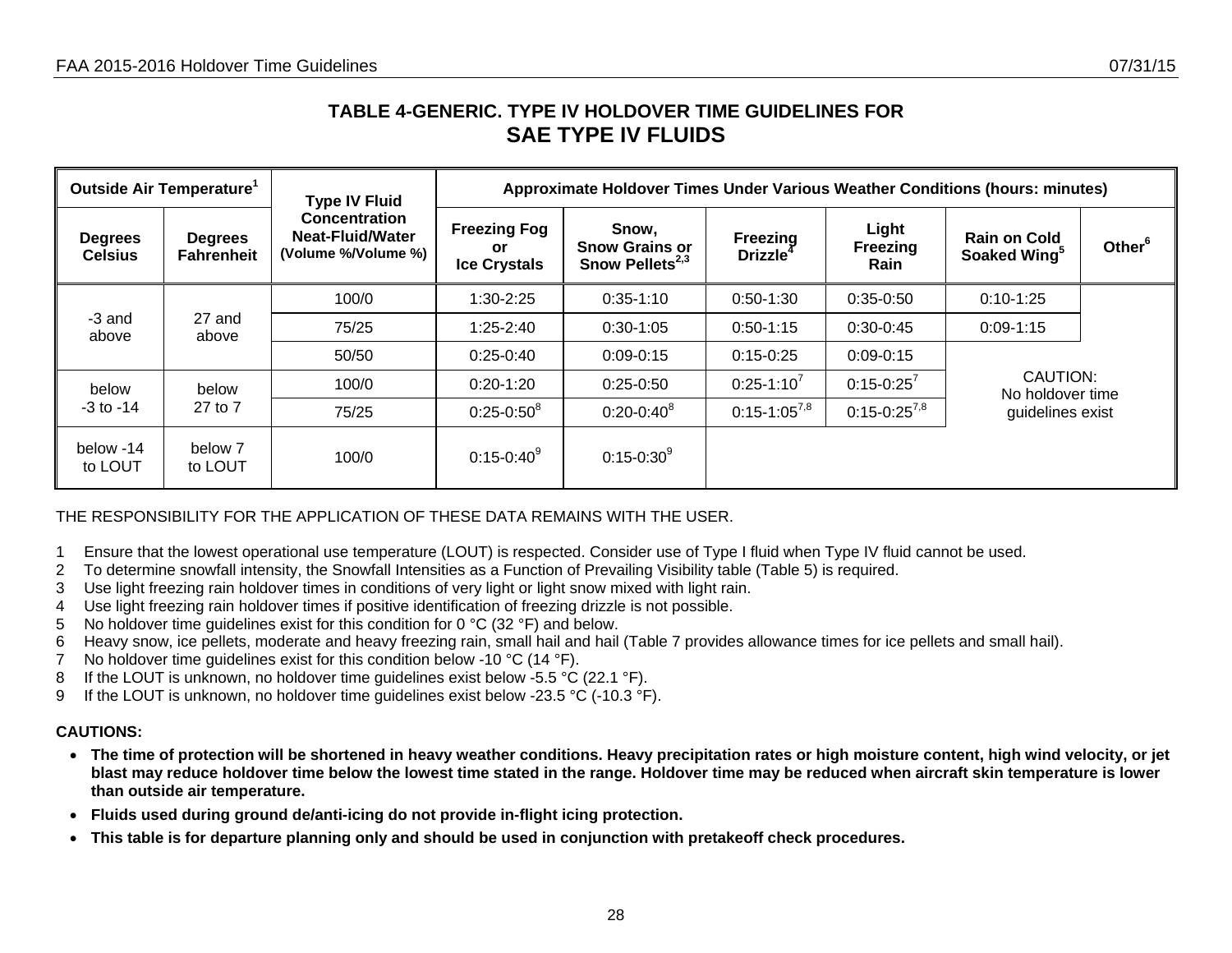## **TABLE 4A. TYPE IV HOLDOVER TIME GUIDELINES FOR ABAX ECOWING AD-49**

| $\,$ Outside Air Temperature $^{\rm 1}$ |                     | <b>Manufacturer</b>                                                                                     | Approximate Holdover Times Under Various Weather Conditions (hours: minutes) |                                                          |                    |                 |                             |                   |                                     |                    |  |  |
|-----------------------------------------|---------------------|---------------------------------------------------------------------------------------------------------|------------------------------------------------------------------------------|----------------------------------------------------------|--------------------|-----------------|-----------------------------|-------------------|-------------------------------------|--------------------|--|--|
| <b>Degrees</b><br><b>Celsius</b>        | <b>Degrees</b>      | <b>Specific Type IV Fluid</b><br><b>Concentration</b><br><b>Neat-Fluid/Water</b><br>(Volume %/Volume %) | <b>Freezing Fog</b><br><b>or</b>                                             | <b>Snow, Snow Grains or</b><br>Snow Pellets <sup>2</sup> |                    |                 | <b>Freezing</b>             | Light<br>Freezing | <b>Rain on Cold</b>                 | Other <sup>6</sup> |  |  |
|                                         | <b>Fahrenheit</b>   |                                                                                                         | <b>Ice Crystals</b>                                                          | Very Light <sup>3</sup>                                  | Light <sup>3</sup> | <b>Moderate</b> | <b>Drizzle</b> <sup>4</sup> | <b>Rain</b>       | Soaked Wing <sup>5</sup>            |                    |  |  |
|                                         |                     | 100/0                                                                                                   | $3:20 - 4:00$                                                                | $2:50 - 3:00$                                            | $1:50 - 2:50$      | $1:10 - 1:50$   | $1:25 - 2:00$               | $1:00-1:25$       | $0:10-1:55$                         |                    |  |  |
| -3 and<br>above                         | 27 and<br>above     | 75/25                                                                                                   | $2:25-4:00$                                                                  | $2:05 - 2:15$                                            | $1:40 - 2:05$      | $1:20-1:40$     | $1:55 - 2:00$               | $0:50-1:30$       | $0:10-1:40$                         |                    |  |  |
|                                         |                     | 50/50                                                                                                   | $0:25-0:50$                                                                  | $0:40-0:45$                                              | $0:25 - 0:40$      | $0:15 - 0:25$   | $0:15 - 0:30$               | $0:10-0:15$       |                                     |                    |  |  |
| below                                   | below               | 100/0                                                                                                   | $0:20 - 1:35$                                                                | $2:50-3:00$                                              | $1:50 - 2:50$      | $1:10-1:50$     | $0:25-1:25^7$               | $0:20-0:25^7$     | <b>CAUTION:</b><br>No holdover time |                    |  |  |
| $-3$ to $-14$                           | 27 to 7             | 75/25                                                                                                   | $0:30-1:10$                                                                  | $2:05 - 2:15$                                            | $1:40 - 2:05$      | $1:20 - 1:40$   | $0:15-1:05^7$               | $0:15-0:25^7$     | guidelines exist                    |                    |  |  |
| below<br>-14 to -26                     | below<br>7 to -14.8 | 100/0                                                                                                   | $0:25-0:40$                                                                  | $0:40-0:50$                                              | $0:30 - 0:40$      | $0:15 - 0:30$   |                             |                   |                                     |                    |  |  |

### THE RESPONSIBILITY FOR THE APPLICATION OF THESE DATA REMAINS WITH THE USER.

- 1 Ensure that the lowest operational use temperature (LOUT) is respected. Consider use of Type I fluid when Type IV fluid cannot be used.
- 2 To determine snowfall intensity, the Snowfall Intensities as a Function of Prevailing Visibility table (Table 5) is required.
- 3 Use light freezing rain holdover times in conditions of very light or light snow mixed with light rain.
- 4 Use light freezing rain holdover times if positive identification of freezing drizzle is not possible.
- 5 No holdover time guidelines exist for this condition for 0 °C (32 °F) and below.
- 6 Heavy snow, ice pellets, moderate and heavy freezing rain, small hail and hail (Table 7 provides allowance times for ice pellets and small hail).
- 7 No holdover time guidelines exist for this condition below -10 °C (14 °F).

- **The time of protection will be shortened in heavy weather conditions. Heavy precipitation rates or high moisture content, high wind velocity, or jet blast may reduce holdover time below the lowest time stated in the range. Holdover time may be reduced when aircraft skin temperature is lower than outside air temperature.**
- **Fluids used during ground de/anti-icing do not provide in-flight icing protection.**
- <span id="page-28-0"></span>• **This table is for departure planning only and should be used in conjunction with pretakeoff check procedures.**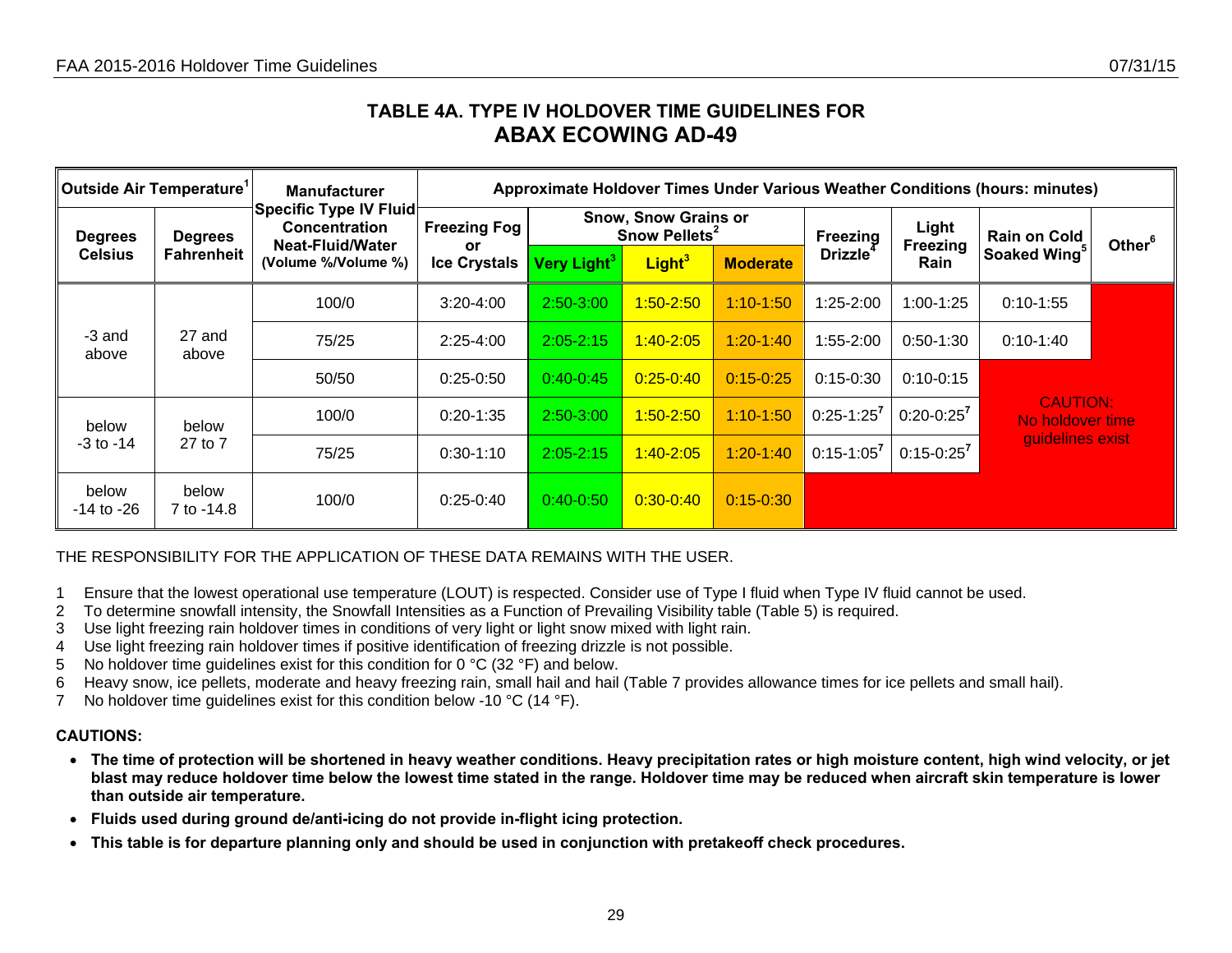### **TABLE 4B. TYPE IV HOLDOVER TIME GUIDELINES FOR CLARIANT MAX FLIGHT 04**

| ∥Outside Air Temperature <sup>1</sup> |                                     | <b>Manufacturer</b>                                                                                     | Approximate Holdover Times Under Various Weather Conditions (hours: minutes) |                         |                                                          |                 |                      |                          |                                      |                    |  |  |
|---------------------------------------|-------------------------------------|---------------------------------------------------------------------------------------------------------|------------------------------------------------------------------------------|-------------------------|----------------------------------------------------------|-----------------|----------------------|--------------------------|--------------------------------------|--------------------|--|--|
| <b>Degrees</b><br><b>Celsius</b>      | <b>Degrees</b><br><b>Fahrenheit</b> | <b>Specific Type IV Fluid</b><br><b>Concentration</b><br><b>Neat-Fluid/Water</b><br>(Volume %/Volume %) | <b>Freezing Fog!</b><br>or                                                   |                         | <b>Snow, Snow Grains or</b><br>Snow Pellets <sup>2</sup> |                 |                      | Light<br><b>Freezing</b> | <b>Rain on Cold</b>                  | Other <sup>6</sup> |  |  |
|                                       |                                     |                                                                                                         | <b>Ice Crystals</b>                                                          | Very Light <sup>3</sup> | Light <sup>3</sup>                                       | <b>Moderate</b> | Drizzle <sup>4</sup> | Rain                     | Soaked Wing <sup>5</sup>             |                    |  |  |
| -3 and<br>27 and<br>above<br>above    |                                     | 100/0                                                                                                   | $2:40-4:00$                                                                  | $3:00 - 3:00$           | $2:45 - 3:00$                                            | $1:25 - 2:45$   | $2:00 - 2:00$        | $1:10-1:30$              | $0:20 - 2:00$                        |                    |  |  |
|                                       |                                     | 75/25                                                                                                   | N/A                                                                          | N/A                     | N/A                                                      | N/A             | N/A                  | N/A                      | N/A                                  |                    |  |  |
|                                       |                                     | 50/50                                                                                                   | N/A                                                                          | N/A                     | N/A                                                      | N/A             | N/A                  | N/A                      | <b>CAUTION:</b>                      |                    |  |  |
| below                                 | below                               | 100/0                                                                                                   | $0:50 - 2:30$                                                                | $2:20 - 2:50$           | $1:10 - 2:20$                                            | $0:35 - 1:10$   | $0:25-1:30^7$        | $0:20-0:40^7$            | No holdover time<br>guidelines exist |                    |  |  |
| -3 to -14                             | 27 to 7                             | 75/25                                                                                                   | N/A                                                                          | N/A                     | N/A                                                      | N/A             | N/A                  | N/A                      |                                      |                    |  |  |
| below<br>$-14$ to $-23.5$             | below<br>7 to -10.3                 | 100/0                                                                                                   | $0:20-0:45$                                                                  | $0:40-0:50$             | $0:30 - 0:40$                                            | $0:15 - 0:30$   |                      |                          |                                      |                    |  |  |

THE RESPONSIBILITY FOR THE APPLICATION OF THESE DATA REMAINS WITH THE USER.

- 1 Ensure that the lowest operational use temperature (LOUT) is respected. Consider use of Type I fluid when Type IV fluid cannot be used.
- 2 To determine snowfall intensity, the Snowfall Intensities as a Function of Prevailing Visibility table (Table 5) is required.
- 3 Use light freezing rain holdover times in conditions of very light or light snow mixed with light rain.
- 4 Use light freezing rain holdover times if positive identification of freezing drizzle is not possible.
- 5 No holdover time guidelines exist for this condition for 0  $\degree$ C (32  $\degree$ F) and below.
- 6 Heavy snow, ice pellets, moderate and heavy freezing rain, small hail and hail (Table 7 provides allowance times for ice pellets and small hail).
- 7 No holdover time guidelines exist for this condition below -10 °C (14 °F).

- **The time of protection will be shortened in heavy weather conditions. Heavy precipitation rates or high moisture content, high wind velocity, or jet blast may reduce holdover time below the lowest time stated in the range. Holdover time may be reduced when aircraft skin temperature is lower than outside air temperature.**
- **Fluids used during ground de/anti-icing do not provide in-flight icing protection.**
- <span id="page-29-0"></span>• **This table is for departure planning only and should be used in conjunction with pretakeoff check procedures.**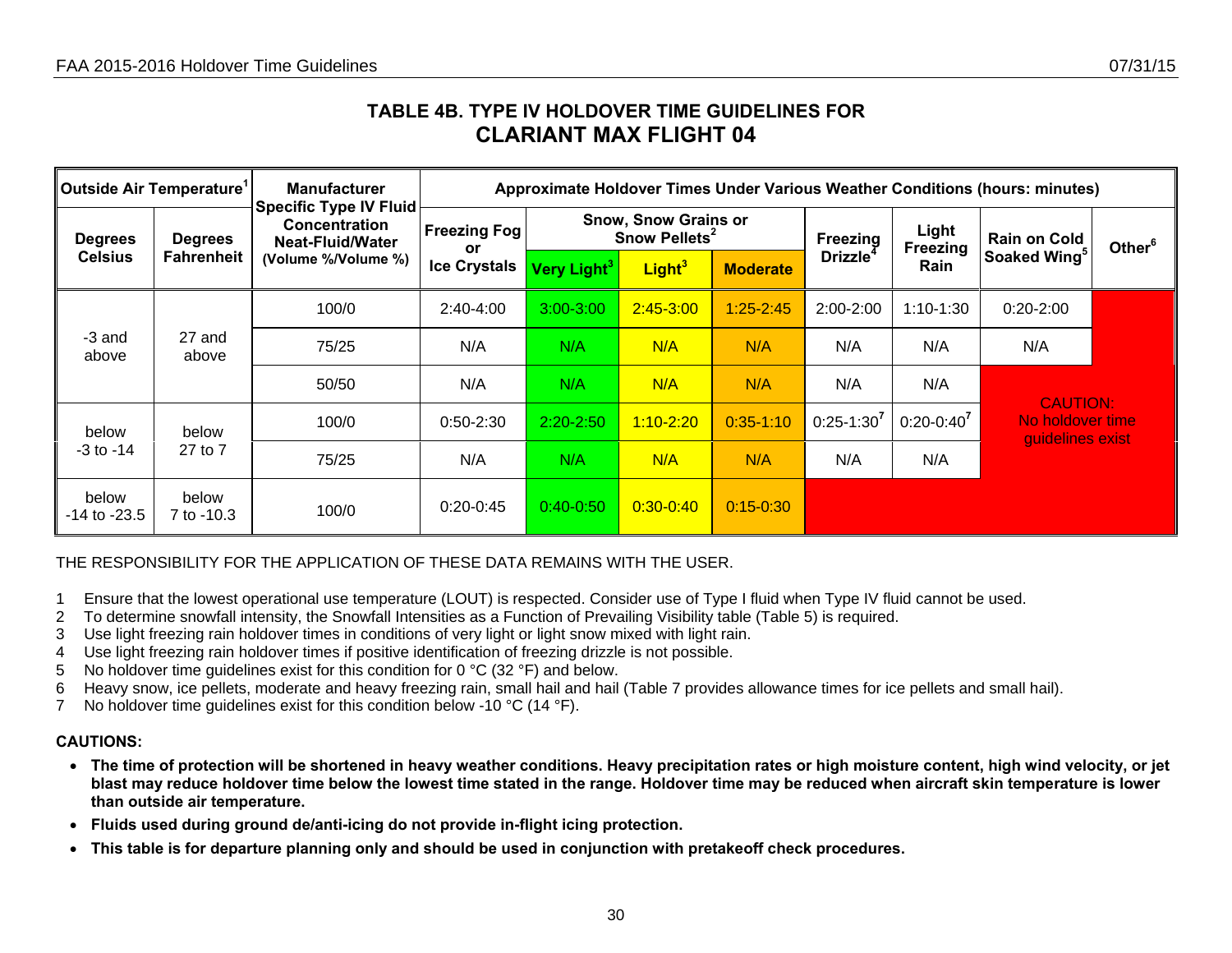## **TABLE 4C. TYPE IV HOLDOVER TIME GUIDELINES FOR CLARIANT MAX FLIGHT SNEG**

| Outside Air Temperature <sup>1</sup> |                                     | <b>Manufacturer</b>                                                                              | Approximate Holdover Times Under Various Weather Conditions (hours: minutes) |                         |                                                   |                 |                      |                          |                                      |                    |  |  |
|--------------------------------------|-------------------------------------|--------------------------------------------------------------------------------------------------|------------------------------------------------------------------------------|-------------------------|---------------------------------------------------|-----------------|----------------------|--------------------------|--------------------------------------|--------------------|--|--|
| <b>Degrees</b><br><b>Celsius</b>     | <b>Degrees</b><br><b>Fahrenheit</b> | <b>Specific Type IV Fluid</b><br><b>Concentration</b><br>Neat-Fluid/Water<br>(Volume %/Volume %) | <b>Freezing Fog</b><br>or                                                    |                         | Snow, Snow Grains or<br>Snow Pellets <sup>2</sup> |                 |                      | Light<br><b>Freezing</b> | <b>Rain on Cold</b>                  | Other <sup>6</sup> |  |  |
|                                      |                                     |                                                                                                  | <b>Ice Crystals</b>                                                          | Very Light <sup>3</sup> | Light <sup>3</sup>                                | <b>Moderate</b> | Drizzle <sup>4</sup> | <b>Rain</b>              | Soaked Wing <sup>5</sup>             |                    |  |  |
|                                      | 100/0                               | $2:25-4:00$                                                                                      | $2:45-3:00$                                                                  | $1:40 - 2:45$           | $1:05 - 1:40$                                     | 2:00-2:00       | $0:50-1:40$          | $0:20-1:30$              |                                      |                    |  |  |
| -3 and<br>above                      | 27 and<br>above                     | 75/25                                                                                            | 4:00-4:00                                                                    | $2:25 - 2:50$           | $1:30 - 2:25$                                     | $0.55 - 1.30$   | $1:30-2:00$          | $1:05 - 1:20$            | $0:15 - 1:45$                        |                    |  |  |
|                                      |                                     | 50/50                                                                                            | 1:30-3:30                                                                    | $1:45 - 2:20$           | $0:45 - 1:45$                                     | $0:20 - 0:45$   | $0:35-1:10$          | $0:15 - 0:30$            | <b>CAUTION:</b>                      |                    |  |  |
| below                                | below                               | 100/0                                                                                            | $0:45 - 2:20$                                                                | $2:00 - 2:20$           | $1:15 - 2:00$                                     | $0:45-1:15$     | $0:30-1:25^7$        | $0:25-0:40^7$            | No holdover time<br>guidelines exist |                    |  |  |
| -3 to -14                            | 27 to 7                             | 75/25                                                                                            | $0:30-1:25$                                                                  | $1:40 - 2:00$           | $1:00 - 1:40$                                     | $0:40-1:00$     | $0:20 - 1:05^7$      | $0:20-0:40^7$            |                                      |                    |  |  |
| below<br>-14 to -29                  | below<br>7 to -20.2                 | 100/0                                                                                            | $0:20-0:50$                                                                  | $0:40 - 0:50$           | $0:30 - 0:40$                                     | $0:15 - 0:30$   |                      |                          |                                      |                    |  |  |

THE RESPONSIBILITY FOR THE APPLICATION OF THESE DATA REMAINS WITH THE USER.

- 1 Ensure that the lowest operational use temperature (LOUT) is respected. Consider use of Type I fluid when Type IV fluid cannot be used.
- 2 To determine snowfall intensity, the Snowfall Intensities as a Function of Prevailing Visibility table (Table 5) is required.
- 3 Use light freezing rain holdover times in conditions of very light or light snow mixed with light rain.
- 4 Use light freezing rain holdover times if positive identification of freezing drizzle is not possible.
- 5 No holdover time guidelines exist for this condition for 0  $\degree$ C (32  $\degree$ F) and below.
- 6 Heavy snow, ice pellets, moderate and heavy freezing rain, small hail and hail (Table 7 provides allowance times for ice pellets and small hail).
- 7 No holdover time guidelines exist for this condition below -10 °C (14 °F).

- **The time of protection will be shortened in heavy weather conditions. Heavy precipitation rates or high moisture content, high wind velocity, or jet blast may reduce holdover time below the lowest time stated in the range. Holdover time may be reduced when aircraft skin temperature is lower than outside air temperature.**
- **Fluids used during ground de/anti-icing do not provide in-flight icing protection.**
- <span id="page-30-0"></span>• **This table is for departure planning only and should be used in conjunction with pretakeoff check procedures.**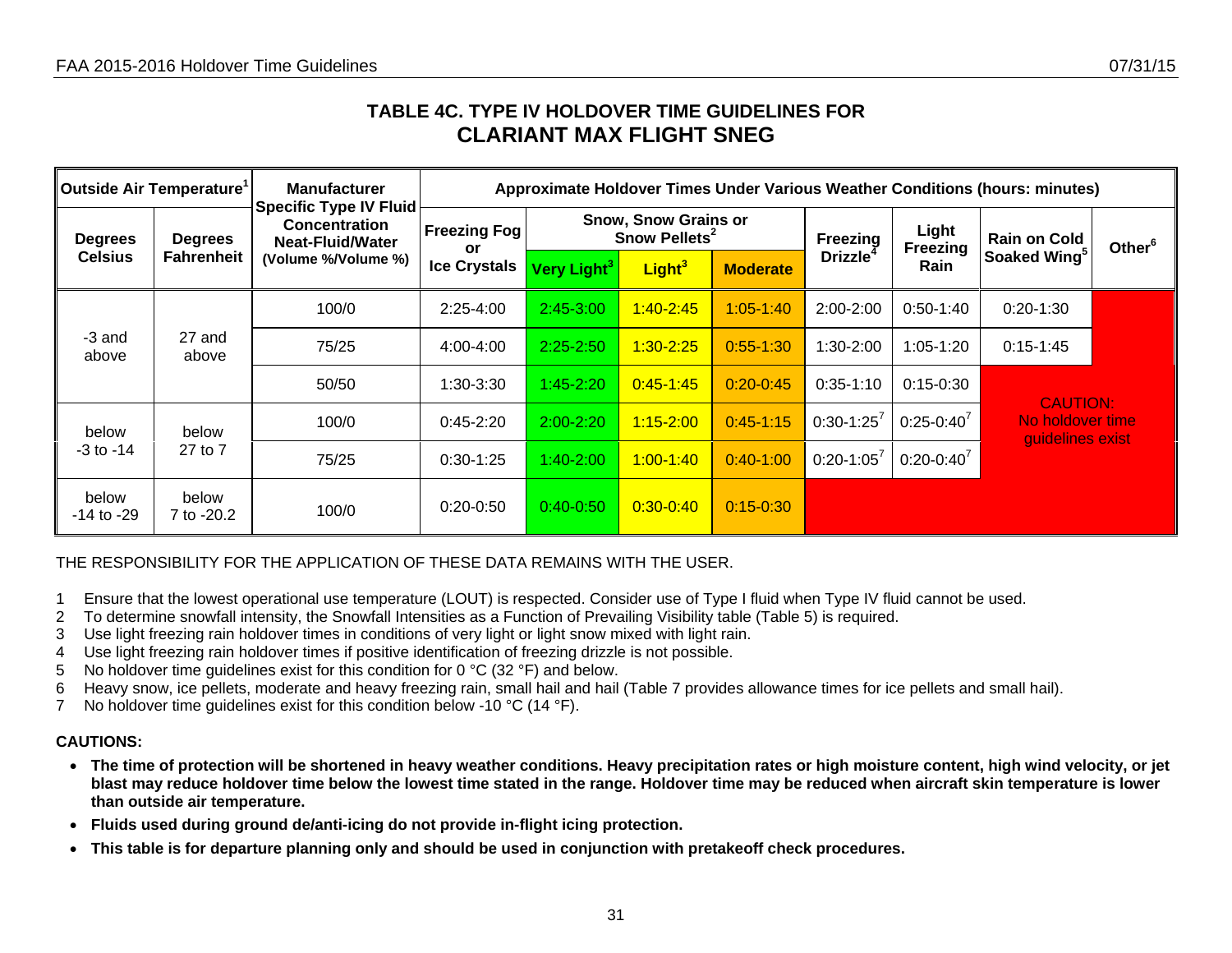## **TABLE 4D. TYPE IV HOLDOVER TIME GUIDELINES FOR CLARIANT SAFEWING MP IV LAUNCH**

| Outside Air Temperature <sup>1</sup> |                                     | <b>Manufacturer</b>                                                                              | Approximate Holdover Times Under Various Weather Conditions (hours: minutes) |                 |                                                          |                 |                |                          |                                     |                    |  |  |
|--------------------------------------|-------------------------------------|--------------------------------------------------------------------------------------------------|------------------------------------------------------------------------------|-----------------|----------------------------------------------------------|-----------------|----------------|--------------------------|-------------------------------------|--------------------|--|--|
| <b>Degrees</b><br><b>Celsius</b>     | <b>Degrees</b><br><b>Fahrenheit</b> | <b>Specific Type IV</b><br><b>Fluid Concentration</b><br>Neat-Fluid/Water<br>(Volume %/Volume %) | <b>Freezing Fog</b><br><b>or</b>                                             |                 | <b>Snow, Snow Grains or</b><br>Snow Pellets <sup>2</sup> |                 |                | Light<br><b>Freezing</b> | <b>Rain on Cold</b>                 | Other <sup>6</sup> |  |  |
|                                      |                                     |                                                                                                  | <b>Ice Crystals</b>                                                          | Very Light $^3$ | Light <sup>3</sup>                                       | <b>Moderate</b> | <b>Drizzle</b> | Rain                     | Soaked Wing <sup>5</sup>            |                    |  |  |
| -3 and<br>27 and<br>above<br>above   |                                     | 100/0                                                                                            | 4:00-4:00                                                                    | $2:50 - 3:00$   | $1:45 - 2:50$                                            | $1:05 - 1:45$   | $1:30-2:00$    | $1:00-1:40$              | $0:15 - 1:40$                       |                    |  |  |
|                                      |                                     | 75/25                                                                                            | $3:40-4:00$                                                                  | $3:00 - 3:00$   | $1:45 - 3:00$                                            | $1:00 - 1:45$   | $1:40-2:00$    | $0:45-1:15$              | $0:10-1:45$                         |                    |  |  |
|                                      |                                     | 50/50                                                                                            | $1:25 - 2:45$                                                                | $1:25 - 1:40$   | <u>0:45-1:25</u>                                         | $0:25-0:45$     | $0:30-0:50$    | $0:20-0:25$              |                                     |                    |  |  |
| below                                | below                               | 100/0                                                                                            | $1:00-1:55$                                                                  | $2:10 - 2:30$   | $1:20 - 2:10$                                            | $0:50-1:20$     | $0:35-1:40'$   | $0:25 - 0:45^7$          | <b>CAUTION:</b><br>No holdover time |                    |  |  |
| $-3$ to $-14$                        | 27 to 7                             | 75/25                                                                                            | $0:40-1:20$                                                                  | $2:25 - 2:55$   | $1:25 - 2:25$                                            | $0:45-1:25$     | $0:25-1:10^7$  | $0:25 - 0:45^7$          | guidelines exist                    |                    |  |  |
| below<br>$-14$ to $-28.5$            | below<br>7 to -19.3                 | 100/0                                                                                            | $0:30-0:50$                                                                  | $0:40-0:50$     | $0:30-0:40$                                              | $0:15 - 0:30$   |                |                          |                                     |                    |  |  |

THE RESPONSIBILITY FOR THE APPLICATION OF THESE DATA REMAINS WITH THE USER.

- 1 Ensure that the lowest operational use temperature (LOUT) is respected. Consider use of Type I fluid when Type IV fluid cannot be used.
- 2 To determine snowfall intensity, the Snowfall Intensities as a Function of Prevailing Visibility table (Table 5) is required.
- 3 Use light freezing rain holdover times in conditions of very light or light snow mixed with light rain.
- 4 Use light freezing rain holdover times if positive identification of freezing drizzle is not possible.
- 5 No holdover time guidelines exist for this condition for 0 °C (32 °F) and below.
- 6 Heavy snow, ice pellets, moderate and heavy freezing rain, small hail and hail (Table 7 provides allowance times for ice pellets and small hail).
- 7 No holdover time guidelines exist for this condition below -10 °C (14 °F).

- **The time of protection will be shortened in heavy weather conditions. Heavy precipitation rates or high moisture content, high wind velocity, or jet blast may reduce holdover time below the lowest time stated in the range. Holdover time may be reduced when aircraft skin temperature is lower than outside air temperature.**
- **Fluids used during ground de/anti-icing do not provide in-flight icing protection.**
- <span id="page-31-0"></span>• **This table is for departure planning only and should be used in conjunction with pretakeoff check procedures.**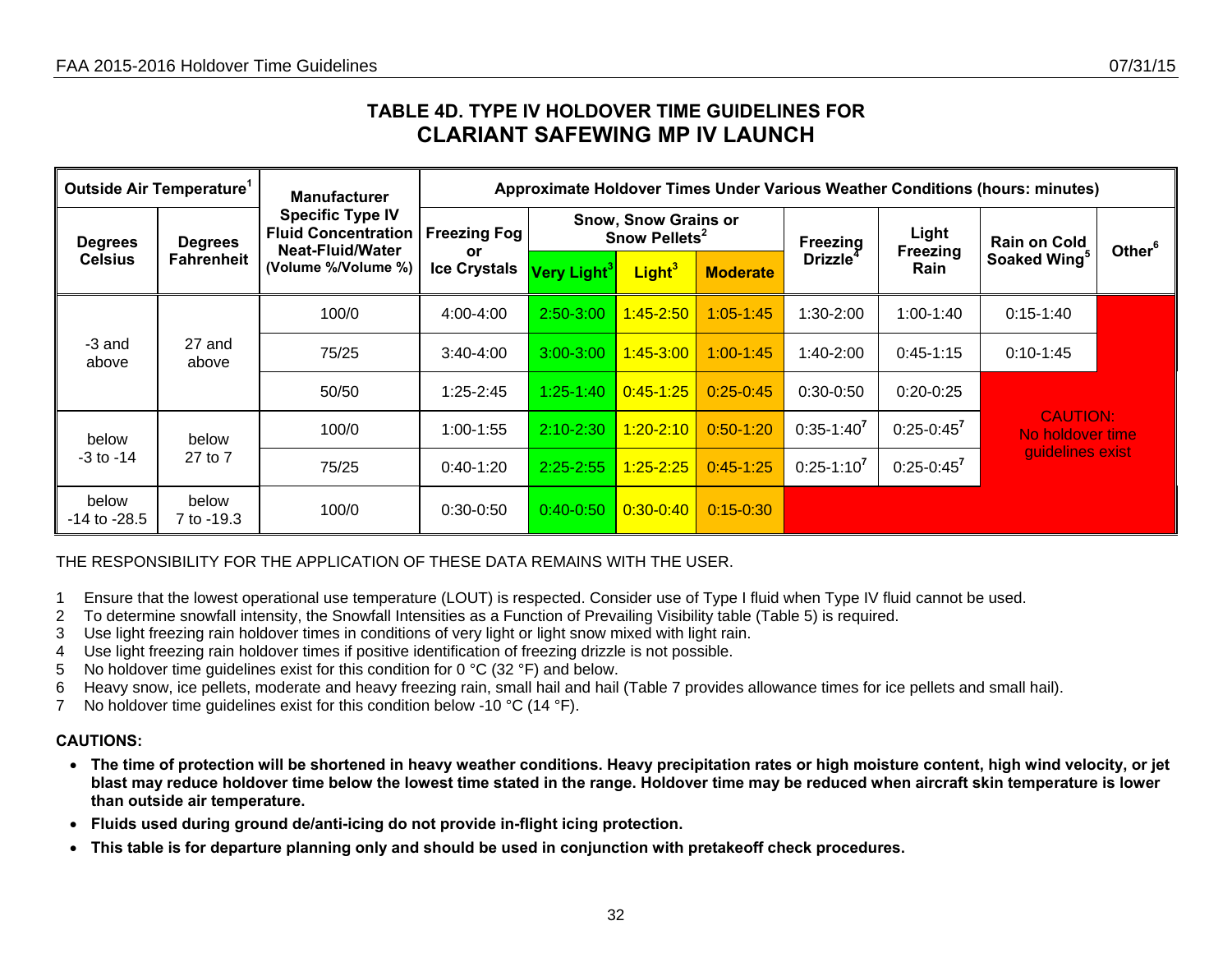### **TABLE 4E. TYPE IV HOLDOVER TIME GUIDELINES FOR CLARIANT SAFEWING MP IV LAUNCH PLUS**

| Outside Air Temperature <sup>1</sup> |                                     | <b>Manufacturer</b>                                                                                     | Approximate Holdover Times Under Various Weather Conditions (hours: minutes) |                                                          |                    |                 |                      |                          |                                     |                    |  |  |
|--------------------------------------|-------------------------------------|---------------------------------------------------------------------------------------------------------|------------------------------------------------------------------------------|----------------------------------------------------------|--------------------|-----------------|----------------------|--------------------------|-------------------------------------|--------------------|--|--|
| <b>Degrees</b><br><b>Celsius</b>     | <b>Degrees</b><br><b>Fahrenheit</b> | <b>Specific Type IV</b><br><b>Fluid Concentration</b><br><b>Neat-Fluid/Water</b><br>(Volume %/Volume %) | <b>Freezing Fog</b><br><b>or</b>                                             | <b>Snow, Snow Grains or</b><br>Snow Pellets <sup>2</sup> |                    |                 | Freezing             | Light<br><b>Freezing</b> | <b>Rain on Cold</b>                 | Other <sup>6</sup> |  |  |
|                                      |                                     |                                                                                                         | <b>Ice Crystals</b>                                                          | Very Light <sup>3</sup>                                  | Light <sup>3</sup> | <b>Moderate</b> | Drizzle <sup>-</sup> | Rain                     | Soaked Wing <sup>5</sup>            |                    |  |  |
| -3 and<br>27 and<br>above<br>above   |                                     | 100/0                                                                                                   | $3:55 - 4:00$                                                                | $3:00 - 3:00$                                            | $2:05 - 3:00$      | $0:55 - 2:05$   | $2:00 - 2:00$        | $1:00 - 2:00$            | $0:20 - 2:00$                       |                    |  |  |
|                                      |                                     | 75/25                                                                                                   | $3:55 - 4:00$                                                                | $3:00 - 3:00$                                            | $1:55 - 3:00$      | $0:50 - 1:55$   | $2:00 - 2:00$        | $1:20-1:25$              | $0:20-1:50$                         |                    |  |  |
|                                      |                                     | 50/50                                                                                                   | $1:15 - 1:50$                                                                | $1:35 - 2:00$                                            | $0:45 - 1:35$      | $0:20 - 0:45$   | $0:25-1:00$          | $0:15-0:20$              |                                     |                    |  |  |
| below                                | below                               | 100/0                                                                                                   | $0:55 - 2:15$                                                                | $3:00 - 3:00$                                            | $1:25 - 3:00$      | $0:40-1:25$     | $0:25 - 1:35^7$      | $0:25-0:40^7$            | <b>CAUTION:</b><br>No holdover time |                    |  |  |
| $-3$ to $-14$                        | 27 to 7                             | 75/25                                                                                                   | $0:40 - 2:00$                                                                | 2:55-3:00                                                | $1:15 - 2:55$      | $0:30-1:15$     | $0:20-1:05^7$        | $0:20 - 0:30^{7}$        | guidelines exist                    |                    |  |  |
| below<br>-14 to -29                  | below<br>7 to -20.2                 | 100/0                                                                                                   | $0:25-0:50$                                                                  | $0:40-0:50$                                              | $0:30-0:40$        | $0:15 - 0:30$   |                      |                          |                                     |                    |  |  |

THE RESPONSIBILITY FOR THE APPLICATION OF THESE DATA REMAINS WITH THE USER.

- 1 Ensure that the lowest operational use temperature (LOUT) is respected. Consider use of Type I fluid when Type IV fluid cannot be used.
- 2 To determine snowfall intensity, the Snowfall Intensities as a Function of Prevailing Visibility table (Table 5) is required.
- 3 Use light freezing rain holdover times in conditions of very light or light snow mixed with light rain.
- 4 Use light freezing rain holdover times if positive identification of freezing drizzle is not possible.
- 5 No holdover time guidelines exist for this condition for 0 °C (32 °F) and below.
- 6 Heavy snow, ice pellets, moderate and heavy freezing rain, small hail and hail (Table 7 provides allowance times for ice pellets and small hail).
- 7 No holdover time guidelines exist for this condition below -10 °C (14 °F).

- **The time of protection will be shortened in heavy weather conditions. Heavy precipitation rates or high moisture content, high wind velocity, or jet blast may reduce holdover time below the lowest time stated in the range. Holdover time may be reduced when aircraft skin temperature is lower than outside air temperature.**
- **Fluids used during ground de/anti-icing do not provide in-flight icing protection.**
- <span id="page-32-0"></span>• **This table is for departure planning only and should be used in conjunction with pretakeoff check procedures.**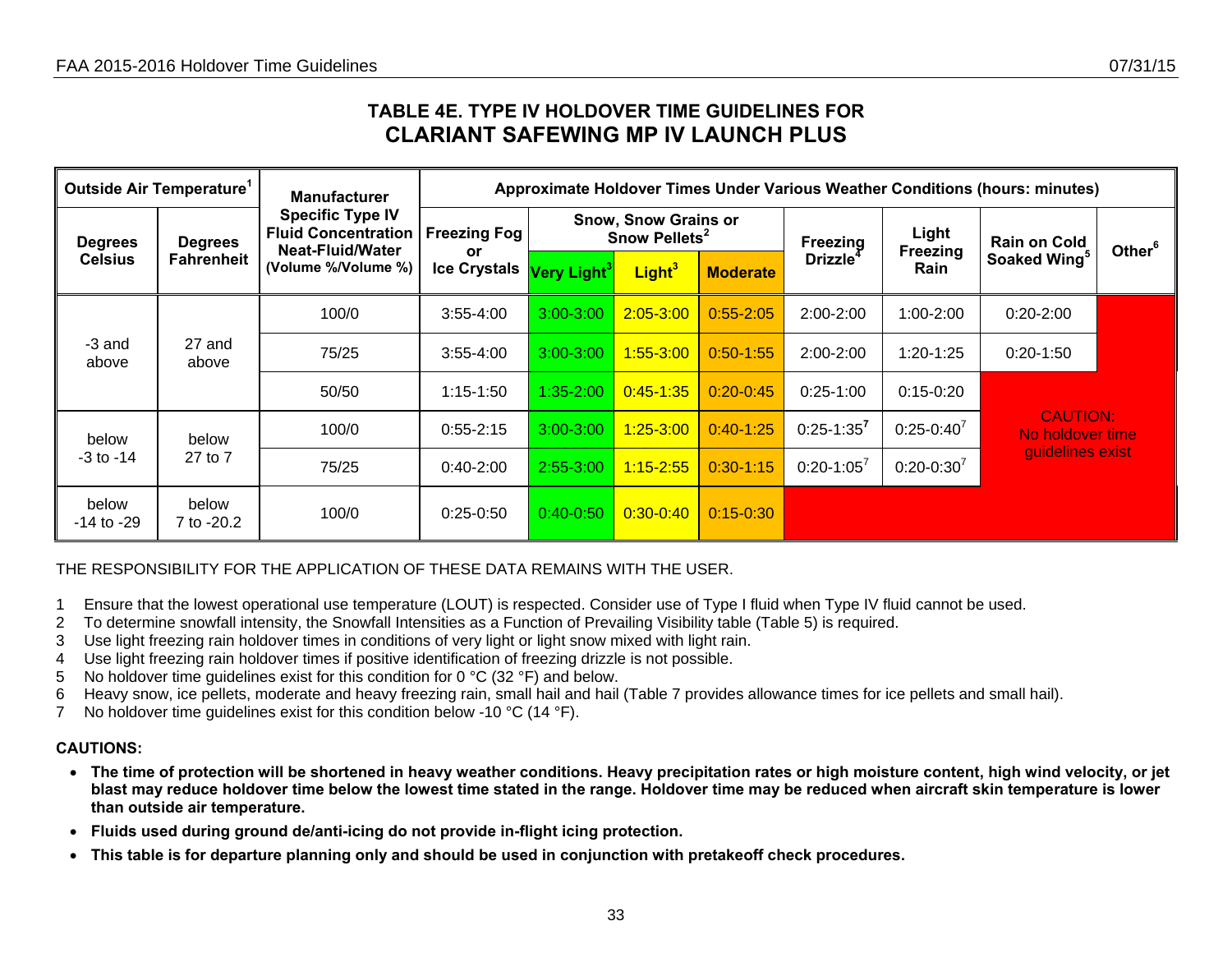## **TABLE 4F. TYPE IV HOLDOVER TIME GUIDELINES FOR CRYOTECH POLAR GUARD®**

| Outside Air Temperature <sup>1</sup> |                                     | Manufacturer Specific<br><b>Type IV Fluid</b>                   | Approximate Holdover Times Under Various Weather Conditions (hours: minutes) |                                                               |                                                |                                  |                                                 |                    |  |  |  |  |
|--------------------------------------|-------------------------------------|-----------------------------------------------------------------|------------------------------------------------------------------------------|---------------------------------------------------------------|------------------------------------------------|----------------------------------|-------------------------------------------------|--------------------|--|--|--|--|
| <b>Degrees</b><br><b>Celsius</b>     | <b>Degrees</b><br><b>Fahrenheit</b> | <b>Concentration</b><br>Neat-Fluid/Water<br>(Volume %/Volume %) | <b>Freezing Fog</b><br>or.<br><b>Ice Crystals</b>                            | Snow,<br><b>Snow Grains or</b><br>Snow Pellets <sup>2,3</sup> | <b>Freezing</b><br><b>Drizzle</b> <sup>4</sup> | Light<br><b>Freezing</b><br>Rain | <b>Rain on Cold</b><br>Soaked Wing <sup>5</sup> | Other <sup>6</sup> |  |  |  |  |
| -3 and<br>above                      |                                     | 100/0                                                           | $2:15 - 3:30$                                                                | $0:50-1:30$                                                   | $1:15 - 2:00$                                  | $0:50-1:15$                      | $0:15-1:25$                                     |                    |  |  |  |  |
|                                      | 27 and<br>above                     | 75/25                                                           | $1:40-2:40$                                                                  | $0:35-1:10$                                                   | $1:05 - 1:25$                                  | $0:35-1:00$                      | $0:10-1:15$                                     |                    |  |  |  |  |
|                                      |                                     | 50/50                                                           | $0:25-0:40$                                                                  | $0:10-0:15$                                                   | $0:15 - 0:25$                                  | $0:10-0:15$                      |                                                 |                    |  |  |  |  |
| below                                | below                               | 100/0                                                           | $0:45-1:45$                                                                  | $0:30-0:55$                                                   | $0:25-1:10^7$                                  | $0:15 - 0:35^{7}$                | CAUTION:<br>No holdover time                    |                    |  |  |  |  |
| $-3$ to $-14$                        | 27 to 7                             | $75/25^{8}$                                                     | $0:35-1:30^{8}$                                                              | $0:20 - 0:40^8$                                               | $0:25-1:05^8$                                  | $0:20 - 0:30^8$                  | guidelines exist                                |                    |  |  |  |  |
| <b>Below</b><br>$-14$ to $-23.5$     | <b>Below</b><br>7 to -10.3          | 100/0                                                           | $0:20-0:40$                                                                  | $0:15-0:30$                                                   |                                                |                                  |                                                 |                    |  |  |  |  |

### THE RESPONSIBILITY FOR THE APPLICATION OF THESE DATA REMAINS WITH THE USER.

- 1 Ensure that the lowest operational use temperature (LOUT) is respected. Consider use of Type I fluid when Type IV fluid cannot be used.
- 2 To determine snowfall intensity, the Snowfall Intensities as a Function of Prevailing Visibility table (Table 5) is required.
- 3 Use light freezing rain holdover times in conditions of very light or light snow mixed with light rain.
- 4 Use light freezing rain holdover times if positive identification of freezing drizzle is not possible.
- 5 No holdover time guidelines exist for this condition for 0  $^{\circ}$ C (32  $^{\circ}$ F) and below.
- 6 Heavy snow, ice pellets, moderate and heavy freezing rain, small hail and hail (Table 7 provides allowance times for ice pellets and small hail).
- 7 No holdover time quidelines exist for this condition below -10 °C (14 °F).
- 8 Temperature is limited to -5.5 °C (22 °F) when using 75/25 dilution of this fluid.

- **The time of protection will be shortened in heavy weather conditions. Heavy precipitation rates or high moisture content, high wind velocity, or jet blast may reduce holdover time below the lowest time stated in the range. Holdover time may be reduced when aircraft skin temperature is lower than outside air temperature.**
- **Fluids used during ground de/anti-icing do not provide in-flight icing protection.**
- <span id="page-33-0"></span>• **This table is for departure planning only and should be used in conjunction with pretakeoff check procedures.**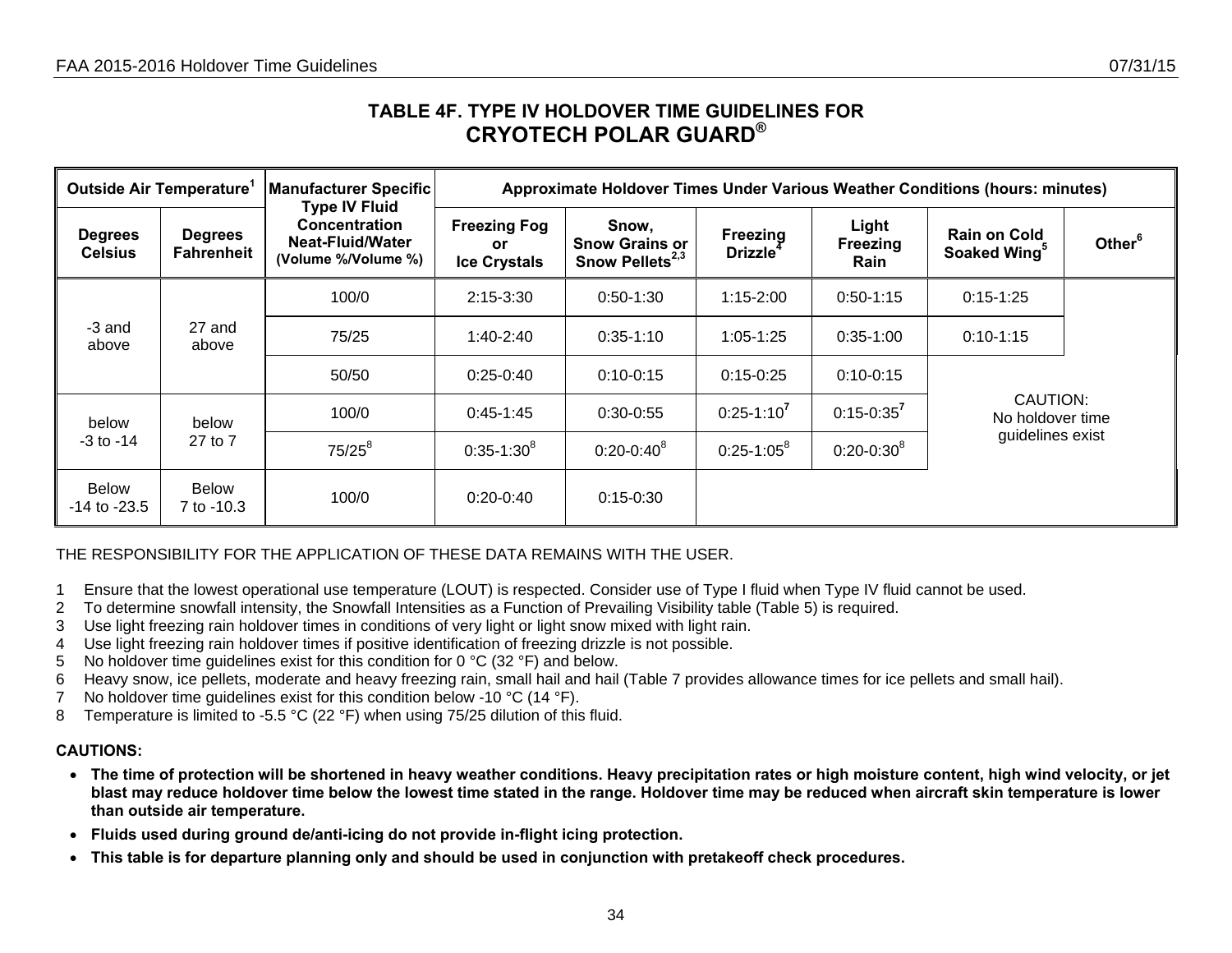## **TABLE 4G. TYPE IV HOLDOVER TIME GUIDELINES FOR CRYOTECH POLAR GUARD® ADVANCE**

| Outside Air Temperature <sup>1</sup> |                                     | <b>Manufacturer</b>                                                                              | Approximate Holdover Times Under Various Weather Conditions (hours: minutes) |                         |                                                          |                 |                             |                   |                                     |                    |  |  |
|--------------------------------------|-------------------------------------|--------------------------------------------------------------------------------------------------|------------------------------------------------------------------------------|-------------------------|----------------------------------------------------------|-----------------|-----------------------------|-------------------|-------------------------------------|--------------------|--|--|
| <b>Degrees</b><br><b>Celsius</b>     | <b>Degrees</b><br><b>Fahrenheit</b> | <b>Specific Type IV</b><br><b>Fluid Concentration</b><br>Neat-Fluid/Water<br>(Volume %/Volume %) | <b>Freezing Fog</b><br>or.                                                   |                         | <b>Snow, Snow Grains or</b><br>Snow Pellets <sup>2</sup> |                 |                             | Light<br>Freezing | <b>Rain on Cold</b>                 | Other <sup>6</sup> |  |  |
|                                      |                                     |                                                                                                  | <b>Ice Crystals</b>                                                          | Very Light <sup>3</sup> | Light <sup>3</sup>                                       | <b>Moderate</b> | <b>Drizzle</b> <sup>4</sup> | Rain              | Soaked Wing <sup>5</sup>            |                    |  |  |
| -3 and<br>27 and<br>above<br>above   | 100/0                               | 2:50-4:00                                                                                        | $2:35 - 2:50$                                                                | $1:50 - 2:35$           | $1:20-1:50$                                              | 1:35-2:00       | $1:15 - 1:30$               | $0:15 - 2:00$     |                                     |                    |  |  |
|                                      |                                     | 75/25                                                                                            | $2:30-4:00$                                                                  | $2:25 - 2:55$           | $1:20 - 2:25$                                            | $0:45-1:20$     | 1:40-2:00                   | $0:40-1:10$       | $0:09 - 1:40$                       |                    |  |  |
|                                      |                                     | 50/50                                                                                            | $0:50-1:25$                                                                  | $1:20 - 1:45$           | $0:35 - 1:20$                                            | $0:15 - 0:35$   | $0:20-0:45$                 | $0:09-0:20$       |                                     |                    |  |  |
| below                                | below                               | 100/0                                                                                            | $0:55 - 2:30$                                                                | $1:45 - 1:55$           | $1:15 - 1:45$                                            | $0:55-1:15$     | $0:35-1:35^7$               | $0:35-0:45^7$     | <b>CAUTION:</b><br>No holdover time |                    |  |  |
| $-3$ to $-14$                        | 27 to 7                             | 75/25                                                                                            | $0:40-1:30$                                                                  | 1:45-2:05               | $1.00 - 1.45$                                            | $0:35-1:00$     | $0:25-1:05$                 | $0:35 - 0:45^7$   | guidelines exist                    |                    |  |  |
| <b>Below</b><br>$-14$ to $-30.5$     | <b>Below</b><br>7 to -22.9          | 100/0                                                                                            | $0:25-0:50$                                                                  | $0:40-0:50$             | $0:30 - 0:40$                                            | $0:15 - 0:30$   |                             |                   |                                     |                    |  |  |

### THE RESPONSIBILITY FOR THE APPLICATION OF THESE DATA REMAINS WITH THE USER.

- 1 Ensure that the lowest operational use temperature (LOUT) is respected. Consider use of Type I fluid when Type IV fluid cannot be used.
- 2 To determine snowfall intensity, the Snowfall Intensities as a Function of Prevailing Visibility table (Table 5) is required.
- 3 Use light freezing rain holdover times in conditions of very light or light snow mixed with light rain.
- 4 Use light freezing rain holdover times if positive identification of freezing drizzle is not possible.
- 5 No holdover time guidelines exist for this condition for 0 °C (32 °F) and below.
- 6 Heavy snow, ice pellets, moderate and heavy freezing rain, small hail and hail (Table 7 provides allowance times for ice pellets and small hail).
- 7 No holdover time guidelines exist for this condition below -10 °C (14 °F).

- **The time of protection will be shortened in heavy weather conditions. Heavy precipitation rates or high moisture content, high wind velocity, or jet blast may reduce holdover time below the lowest time stated in the range. Holdover time may be reduced when aircraft skin temperature is lower than outside air temperature.**
- $\bullet$ **Fluids used during ground de/anti-icing do not provide in-flight icing protection.**
- <span id="page-34-0"></span>•**This table is for departure planning only and should be used in conjunction with pretakeoff check procedures.**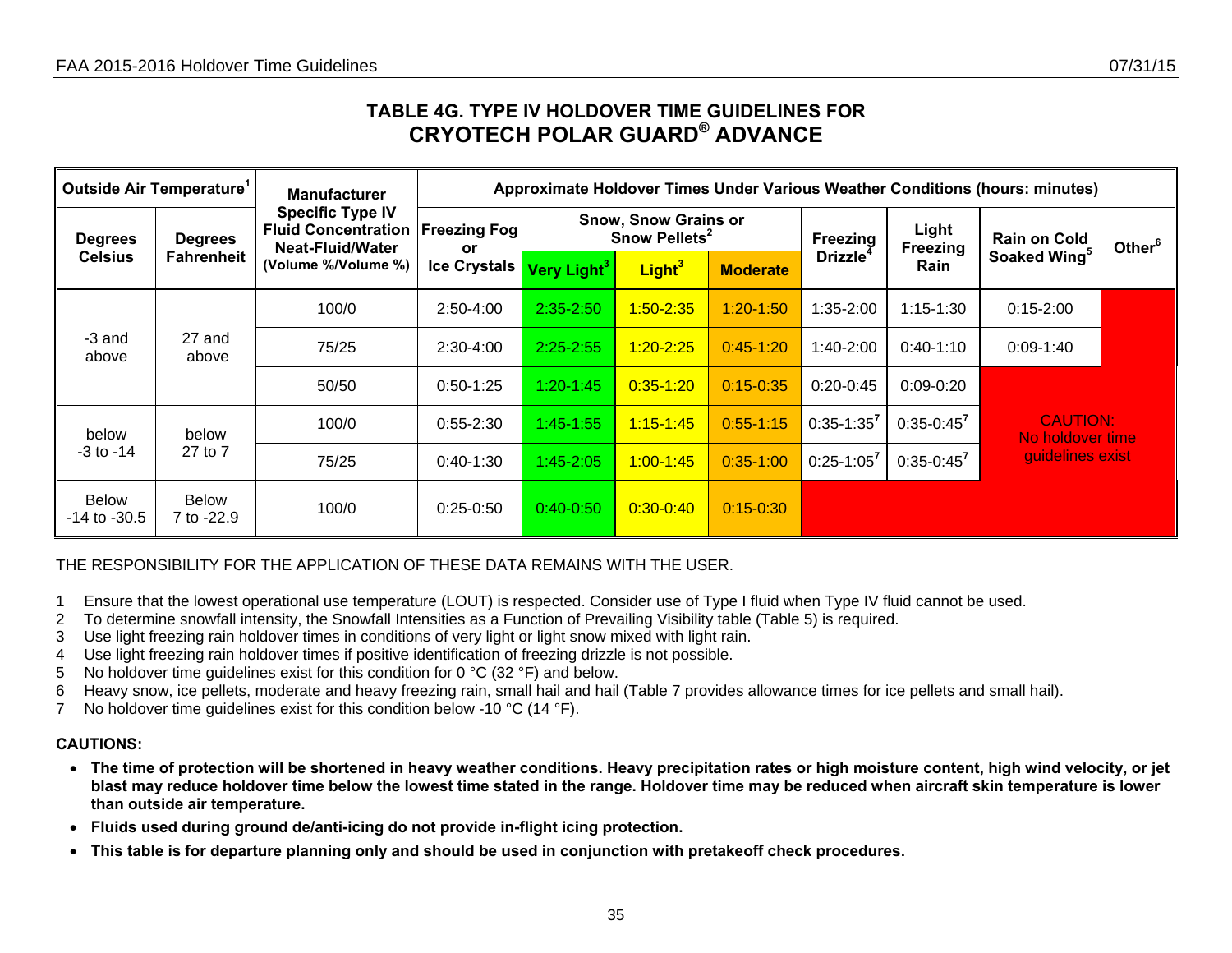## **TABLE 4H. TYPE IV HOLDOVER TIME GUIDELINES FOR DEICING SOLUTIONS ECO-SHIELD®**

| Outside Air Temperature <sup>1</sup> |                                     | <b>Manufacturer</b>                                                                                            | Approximate Holdover Times Under Various Weather Conditions (hours: minutes) |                         |                                                          |                 |                            |                   |                                                         |                    |  |  |
|--------------------------------------|-------------------------------------|----------------------------------------------------------------------------------------------------------------|------------------------------------------------------------------------------|-------------------------|----------------------------------------------------------|-----------------|----------------------------|-------------------|---------------------------------------------------------|--------------------|--|--|
| <b>Degrees</b><br><b>Celsius</b>     | <b>Degrees</b><br><b>Fahrenheit</b> | <b>Specific Type IV</b><br><b>Fluid Concentration Freezing Fogl</b><br>Neat-Fluid/Water<br>(Volume %/Volume %) | <b>or</b>                                                                    |                         | <b>Snow, Snow Grains or</b><br>Snow Pellets <sup>2</sup> |                 | Freezing<br><b>Drizzle</b> | Light<br>Freezing | <b>Rain on Cold</b>                                     | Other <sup>6</sup> |  |  |
|                                      |                                     |                                                                                                                | <b>Ice Crystals</b>                                                          | Very Light <sup>3</sup> | Light <sup>3</sup>                                       | <b>Moderate</b> |                            | Rain              | Soaked Wing <sup>5</sup>                                |                    |  |  |
| -3 and<br>27 and<br>above<br>above   |                                     | 100/0                                                                                                          | 1:30-2:25                                                                    | $2:25 - 2:55$           | $1:20 - 2:25$                                            | $0:45-1:20$     | $0:55-1:35$                | $0:40-0:50$       | $0:15-1:55$                                             |                    |  |  |
|                                      |                                     | 75/25                                                                                                          | N/A                                                                          | N/A                     | N/A                                                      | N/A             | N/A                        | N/A               | N/A                                                     |                    |  |  |
|                                      |                                     | 50/50                                                                                                          | N/A                                                                          | N/A                     | N/A                                                      | N/A             | N/A                        | N/A               |                                                         |                    |  |  |
| below                                | below                               | 100/0                                                                                                          | $1:10-2:30$                                                                  | $1:45 - 2:05$           | $0:55 - 1:45$                                            | $0:30 - 0:55$   | $0:45 - 2:00^7$            | $0:25-0:40^7$     | <b>CAUTION:</b><br>No holdover time<br>guidelines exist |                    |  |  |
| $-3$ to $-14$                        | 27 to 7                             | 75/25                                                                                                          | N/A                                                                          | N/A                     | N/A                                                      | N/A             | N/A                        | N/A               |                                                         |                    |  |  |
| below<br>$-14$ to $-24.5$            | below<br>7 to -12.1                 | 100/0                                                                                                          | $0:30-0:55$                                                                  | $0:40-0:50$             | $0:30-0:40$                                              | $0:15 - 0:30$   |                            |                   |                                                         |                    |  |  |

### THE RESPONSIBILITY FOR THE APPLICATION OF THESE DATA REMAINS WITH THE USER.

- 1 Ensure that the lowest operational use temperature (LOUT) is respected. Consider use of Type I fluid when Type IV fluid cannot be used.
- 2 To determine snowfall intensity, the Snowfall Intensities as a Function of Prevailing Visibility table (Table 5) is required.
- 3 Use light freezing rain holdover times in conditions of very light or light snow mixed with light rain.
- 4 Use light freezing rain holdover times if positive identification of freezing drizzle is not possible.
- 5 No holdover time guidelines exist for this condition for 0  $^{\circ}$ C (32  $^{\circ}$ F) and below.
- 6 Heavy snow, ice pellets, moderate and heavy freezing rain, small hail and hail (Table 7 provides allowance times for ice pellets and small hail).
- 7 No holdover time guidelines exist for this condition below -10 °C (14 °F).

- **The time of protection will be shortened in heavy weather conditions. Heavy precipitation rates or high moisture content, high wind velocity, or jet blast may reduce holdover time below the lowest time stated in the range. Holdover time may be reduced when aircraft skin temperature is lower than outside air temperature.**
- **Fluids used during ground de/anti-icing do not provide in-flight icing protection.**
- <span id="page-35-0"></span>• **This table is for departure planning only and should be used in conjunction with pretakeoff check procedures.**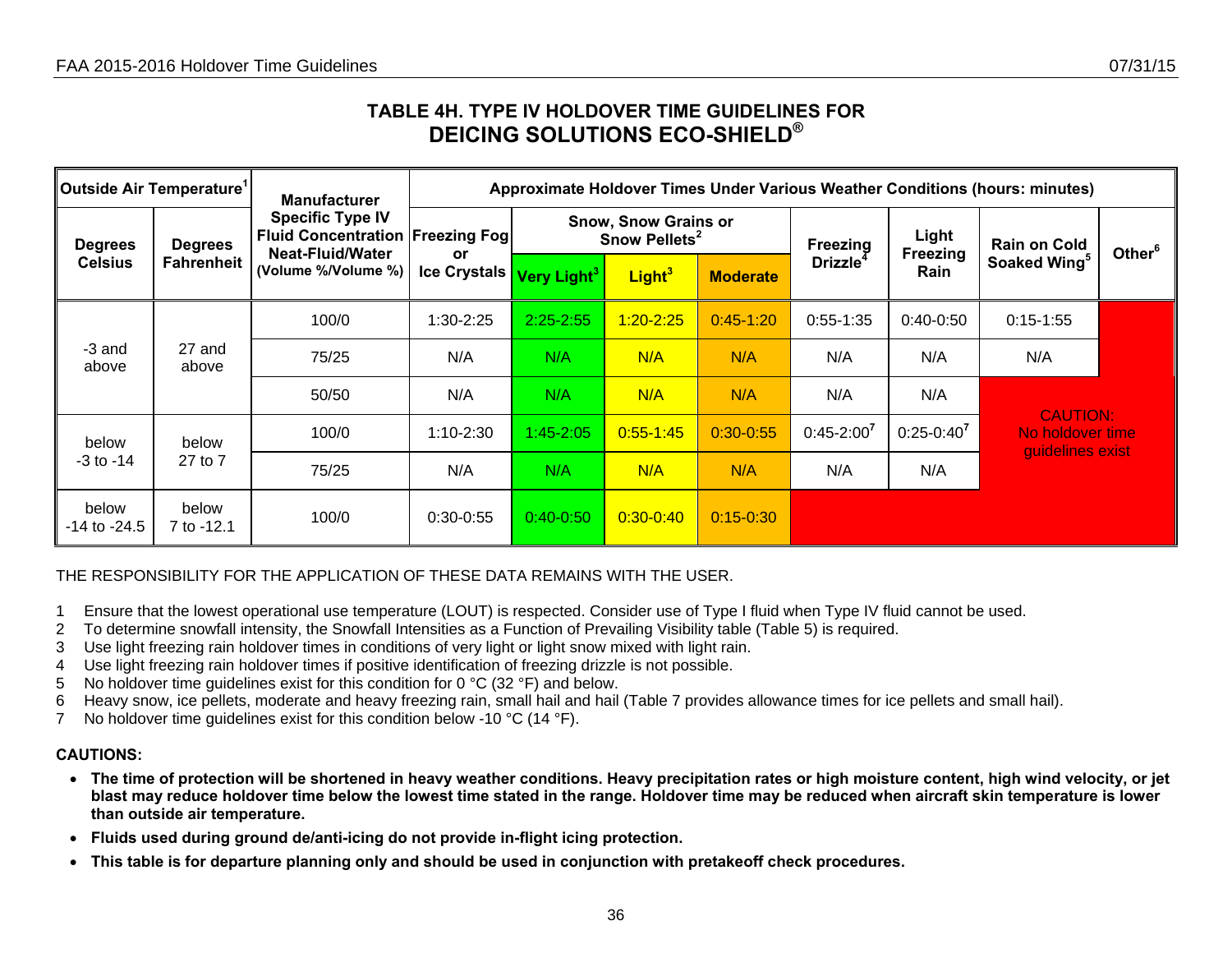## **TABLE 4I. TYPE IV HOLDOVER TIME GUIDELINES FOR DOW CHEMICAL UCAR™ ENDURANCE EG106**

| Outside Air Temperature <sup>1</sup> |                     | <b>Manufacturer</b>                                                                     | Approximate Holdover Times Under Various Weather Conditions (hours: minutes) |                                                          |                    |                 |                      |                          |                                      |                    |  |  |
|--------------------------------------|---------------------|-----------------------------------------------------------------------------------------|------------------------------------------------------------------------------|----------------------------------------------------------|--------------------|-----------------|----------------------|--------------------------|--------------------------------------|--------------------|--|--|
| <b>Degrees</b>                       | <b>Degrees</b>      | <b>Specific Type IV</b><br><b>Fluid Concentration Freezing Fog.</b><br>Neat-Fluid/Water | or                                                                           | <b>Snow, Snow Grains or</b><br>Snow Pellets <sup>2</sup> |                    |                 | Freezing             | Light<br><b>Freezing</b> | <b>Rain on Cold</b>                  | Other <sup>6</sup> |  |  |
| <b>Celsius</b>                       | Fahrenheit          | (Volume %/Volume %)                                                                     | Ice Crystals Very Light <sup>3</sup>                                         |                                                          | Light <sup>3</sup> | <b>Moderate</b> | Drizzle <sup>4</sup> | Rain                     | Soaked Wing <sup>5</sup>             |                    |  |  |
|                                      |                     | 100/0                                                                                   | $2:05 - 3:10$                                                                | 2:45-3:00                                                | $1:20 - 2:45$      | $0:40-1:20$     | $1:10-2:00$          | $0:50-1:15$              | $0:20-2:00$                          |                    |  |  |
| -3 and<br>above                      | 27 and<br>above     | 75/25                                                                                   | N/A                                                                          | N/A                                                      | N/A                | N/A             | N/A                  | N/A                      |                                      |                    |  |  |
|                                      |                     | 50/50                                                                                   | N/A                                                                          | N/A                                                      | N/A                | N/A             | N/A                  | N/A                      | <b>CAUTION:</b>                      |                    |  |  |
| below                                | below               | 100/0                                                                                   | 1:50-3:20                                                                    | $2:10 - 2:45$                                            | $1:05 - 2:10$      | $0:30-1:05$     | $0:55-1:50'$         | $0:45-1:10^7$            | No holdover time<br>quidelines exist |                    |  |  |
| -3 to -14                            | 27 to 7             | 75/25                                                                                   | N/A                                                                          | N/A                                                      | N/A                | N/A             | N/A                  | N/A                      |                                      |                    |  |  |
| below<br>$-14$ to $-27$              | below<br>7 to -16.6 | 100/0                                                                                   | $0:30-1:05$                                                                  | $0:40-0:50$                                              | $0:30 - 0:40$      | $0:15 - 0:30$   |                      |                          |                                      |                    |  |  |

### THE RESPONSIBILITY FOR THE APPLICATION OF THESE DATA REMAINS WITH THE USER.

- 1 Ensure that the lowest operational use temperature (LOUT) is respected. Consider use of Type I fluid when Type IV fluid cannot be used.
- 2 To determine snowfall intensity, the Snowfall Intensities as a Function of Prevailing Visibility table (Table 5) is required.
- 3 Use light freezing rain holdover times in conditions of very light or light snow mixed with light rain.
- 4 Use light freezing rain holdover times if positive identification of freezing drizzle is not possible.
- 5 No holdover time guidelines exist for this condition for 0 °C (32 °F) and below.
- 6 Heavy snow, ice pellets, moderate and heavy freezing rain, small hail and hail (Table 7 provides allowance times for ice pellets and small hail).
- 7 No holdover time guidelines exist for this condition below -10 °C (14 °F).

- **The time of protection will be shortened in heavy weather conditions. Heavy precipitation rates or high moisture content, high wind velocity, or jet blast may reduce holdover time below the lowest time stated in the range. Holdover time may be reduced when aircraft skin temperature is lower than outside air temperature.**
- **Fluids used during ground de/anti-icing do not provide in-flight icing protection.**
- **This table is for departure planning only and should be used in conjunction with pretakeoff check procedures.**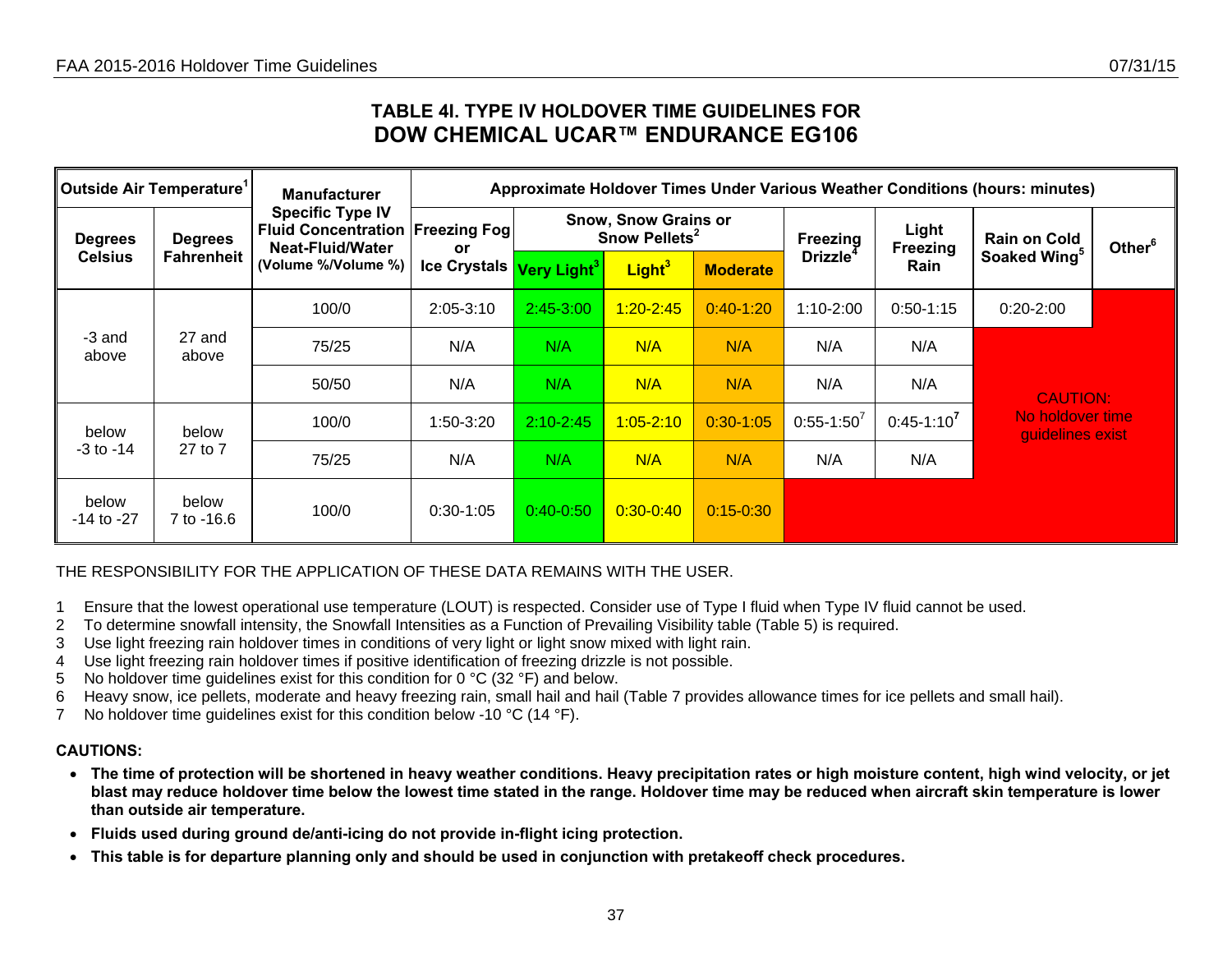## **TABLE 4J. TYPE IV HOLDOVER TIME GUIDELINES FOR DOW CHEMICAL UCAR™ FLIGHTGUARD AD-480**

| Outside Air Temperature <sup>1</sup> |                                     | <b>Manufacturer Specific</b>                                                                   | Approximate Holdover Times Under Various Weather Conditions (hours: minutes) |                                                               |                                         |                           |                                                  |                    |  |  |  |  |
|--------------------------------------|-------------------------------------|------------------------------------------------------------------------------------------------|------------------------------------------------------------------------------|---------------------------------------------------------------|-----------------------------------------|---------------------------|--------------------------------------------------|--------------------|--|--|--|--|
| <b>Degrees</b><br><b>Celsius</b>     | <b>Degrees</b><br><b>Fahrenheit</b> | <b>Type IV Fluid</b><br><b>Concentration</b><br><b>Neat-Fluid/Water</b><br>(Volume %/Volume %) | <b>Freezing Fog</b><br><b>or</b><br><b>Ice Crystals</b>                      | Snow,<br><b>Snow Grains or</b><br>Snow Pellets <sup>2,3</sup> | <b>Freezing</b><br>Drizzle <sup>4</sup> | Light<br>Freezing<br>Rain | <b>Rain on Cold</b><br>Soaked Wing <sup>5</sup>  | Other <sup>6</sup> |  |  |  |  |
|                                      |                                     | 100/0                                                                                          | $2:00-3:30$                                                                  | $0:40-1:20$                                                   | $0:50-1:30$                             | $0:35-0:55$               | $0:15-1:35$                                      |                    |  |  |  |  |
| -3 and<br>above                      | 27 and above                        | 75/25                                                                                          | $1:30-2:45$                                                                  | $0:30-1:05$                                                   | $0:50-1:15$                             | $0:30-0:45$               | $0:10-1:15$                                      |                    |  |  |  |  |
|                                      |                                     | 50/50                                                                                          | $0:30-0:45$                                                                  | $0:09-0:20$                                                   | $0:15-0:25$                             | $0:09 - 0:15$             |                                                  |                    |  |  |  |  |
| below                                | below                               | 100/0                                                                                          | $0:20-1:20$                                                                  | $0:30-0:55$                                                   | $0:25-1:20^7$                           | $0:15 - 0:30^{7}$         | CAUTION:<br>No holdover time<br>guidelines exist |                    |  |  |  |  |
| $-3$ to $-14$                        | 27 to 7                             | 75/25                                                                                          | $0:25-0:50$                                                                  | $0:20-0:45$                                                   | $0:25-1:05^7$                           | $0:15-0:30^{7}$           |                                                  |                    |  |  |  |  |
| below<br>$-14$ to $-26$              | below<br>7 to -14.8                 | 100/0                                                                                          | $0:15-0:40$                                                                  | $0:15 - 0:30$                                                 |                                         |                           |                                                  |                    |  |  |  |  |

THE RESPONSIBILITY FOR THE APPLICATION OF THESE DATA REMAINS WITH THE USER.

- 1 Ensure that the lowest operational use temperature (LOUT) is respected. Consider use of Type I fluid when Type IV fluid cannot be used.
- 2 To determine snowfall intensity, the Snowfall Intensities as a Function of Prevailing Visibility table (Table 5) is required.
- 3 Use light freezing rain holdover times in conditions of very light or light snow mixed with light rain.
- 4 Use light freezing rain holdover times if positive identification of freezing drizzle is not possible.
- 5 No holdover time guidelines exist for this condition for 0 °C (32 °F) and below.
- 6 Heavy snow, ice pellets, moderate and heavy freezing rain, small hail and hail (Table 7 provides allowance times for ice pellets and small hail).
- 7 No holdover time guidelines exist for this condition below -10 °C (14 °F).

- **The time of protection will be shortened in heavy weather conditions. Heavy precipitation rates or high moisture content, high wind velocity, or jet blast may reduce holdover time below the lowest time stated in the range. Holdover time may be reduced when aircraft skin temperature is lower than outside air temperature.**
- **Fluids used during ground de/anti-icing do not provide in-flight icing protection.**
- **This table is for departure planning only and should be used in conjunction with pretakeoff check procedures.**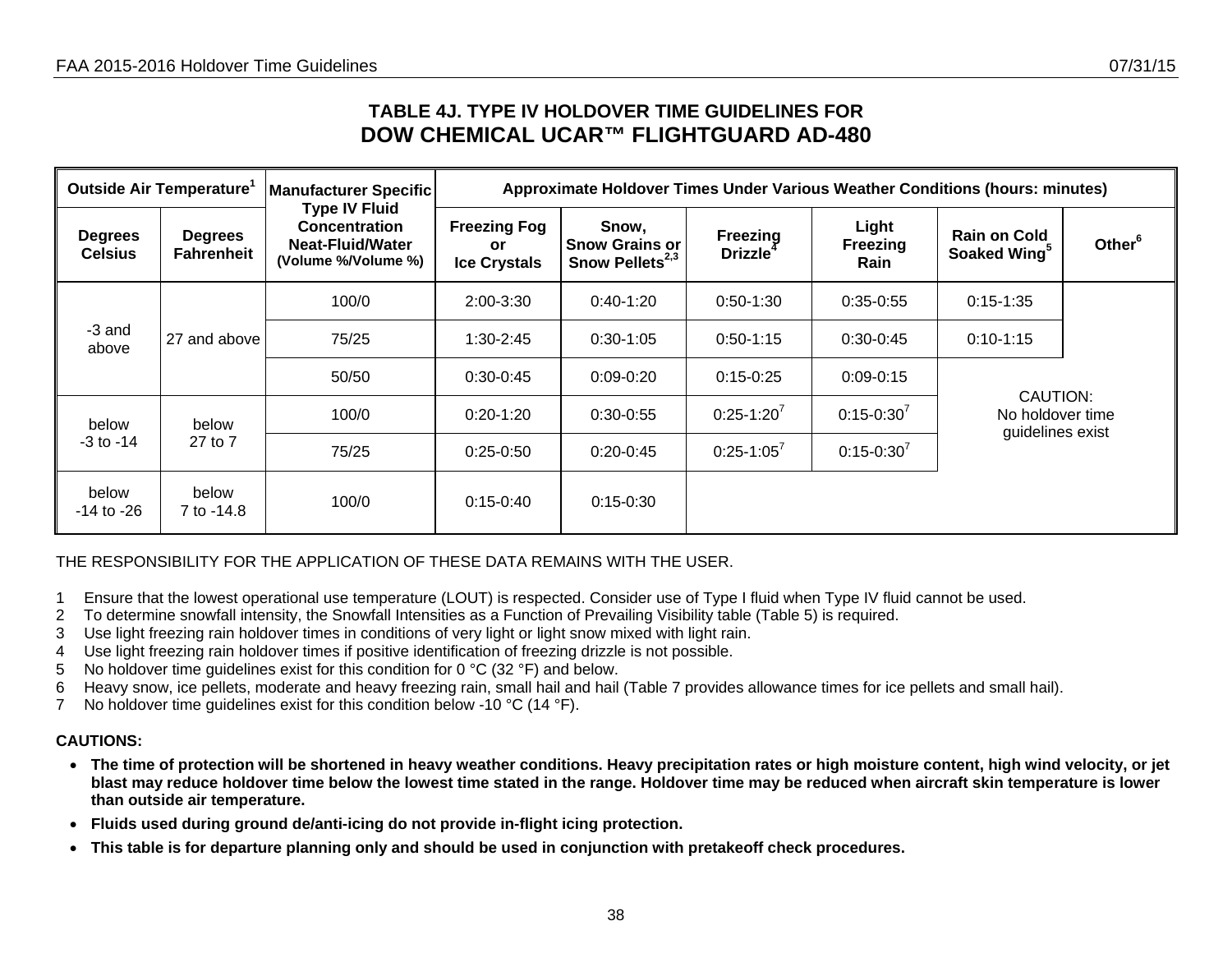## **TABLE 4K. TYPE IV HOLDOVER TIME GUIDELINES FOR DOW CHEMICAL UCAR™ FLIGHTGUARD AD-49**

| Outside Air Temperature <sup>1</sup> |                                     | <b>Manufacturer</b>                                                                              | Approximate Holdover Times Under Various Weather Conditions (hours: minutes) |                         |                                                          |                 |                                         |                         |                                     |                    |  |  |  |
|--------------------------------------|-------------------------------------|--------------------------------------------------------------------------------------------------|------------------------------------------------------------------------------|-------------------------|----------------------------------------------------------|-----------------|-----------------------------------------|-------------------------|-------------------------------------|--------------------|--|--|--|
| <b>Degrees</b><br><b>Celsius</b>     | <b>Degrees</b><br><b>Fahrenheit</b> | <b>Specific Type IV</b><br><b>Fluid Concentration</b><br>Neat-Fluid/Water<br>(Volume %/Volume %) | <b>Freezing Fog</b>                                                          |                         | <b>Snow, Snow Grains or</b><br>Snow Pellets <sup>2</sup> |                 |                                         | Light                   | <b>Rain on Cold</b>                 |                    |  |  |  |
|                                      |                                     |                                                                                                  | <b>or</b><br><b>Ice Crystals</b>                                             | Very Light <sup>3</sup> | Light <sup>3</sup>                                       | <b>Moderate</b> | Freezing<br><b>Drizzle</b> <sup>4</sup> | <b>Freezing</b><br>Rain | Soaked Wing <sup>5</sup>            | Other <sup>6</sup> |  |  |  |
|                                      |                                     | 100/0                                                                                            | $3:20 - 4:00$                                                                | $2:50 - 3:00$           | $1:50 - 2:50$                                            | $1:10 - 1:50$   | $1:25 - 2:00$                           | $1:00-1:25$             | $0:10-1:55$                         |                    |  |  |  |
| -3 and<br>above                      | 27 and<br>above                     | 75/25                                                                                            | $2:25-4:00$                                                                  | $2:05 - 2:15$           | $1:40 - 2:05$                                            | $1:20 - 1:40$   | $1:55 - 2:00$                           | $0:50-1:30$             | $0:10-1:40$                         |                    |  |  |  |
|                                      |                                     | 50/50                                                                                            | $0:25-0:50$                                                                  | $0:40-0:45$             | $0:25 - 0:40$                                            | $0:15 - 0:25$   | $0:15-0:30$                             | $0:10-0:15$             |                                     |                    |  |  |  |
| below                                | below                               | 100/0                                                                                            | $0:20-1:35$                                                                  | 2:50-3:00               | $1:50 - 2:50$                                            | $1:10 - 1:50$   | $0:25-1:25^7$                           | $0:20 - 0:25^7$         | <b>CAUTION:</b><br>No holdover time |                    |  |  |  |
| $-3$ to $-14$                        | 27 to 7                             | 75/25                                                                                            | $0:30-1:10$                                                                  | $2:05 - 2:15$           | $1:40 - 2:05$                                            | $1:20 - 1:40$   | $0:15-1:05^7$                           | $0:15-0:25^7$           | quidelines exist                    |                    |  |  |  |
| below<br>$-14$ to $-26$              | below<br>7 to -14.8                 | 100/0                                                                                            | $0:25-0:40$                                                                  | $0:40-0:50$             | $0:30-0:40$                                              | $0:15 - 0:30$   |                                         |                         |                                     |                    |  |  |  |

THE RESPONSIBILITY FOR THE APPLICATION OF THESE DATA REMAINS WITH THE USER.

- 1 Ensure that the lowest operational use temperature (LOUT) is respected. Consider use of Type I fluid when Type IV fluid cannot be used.
- 2 To determine snowfall intensity, the Snowfall Intensities as a Function of Prevailing Visibility table (Table 5) is required.
- 3 Use light freezing rain holdover times in conditions of very light or light snow mixed with light rain.
- 4 Use light freezing rain holdover times if positive identification of freezing drizzle is not possible.
- 5 No holdover time guidelines exist for this condition for 0 °C (32 °F) and below.
- 6 Heavy snow, ice pellets, moderate and heavy freezing rain, small hail and hail (Table 7 provides allowance times for ice pellets and small hail).
- 7 No holdover time guidelines exist for this condition below -10 °C (14 °F).

- **The time of protection will be shortened in heavy weather conditions. Heavy precipitation rates or high moisture content, high wind velocity, or jet blast may reduce holdover time below the lowest time stated in the range. Holdover time may be reduced when aircraft skin temperature is lower than outside air temperature.**
- **Fluids used during ground de/anti-icing do not provide in-flight icing protection.**
- •**This table is for departure planning only and should be used in conjunction with pretakeoff check procedures.**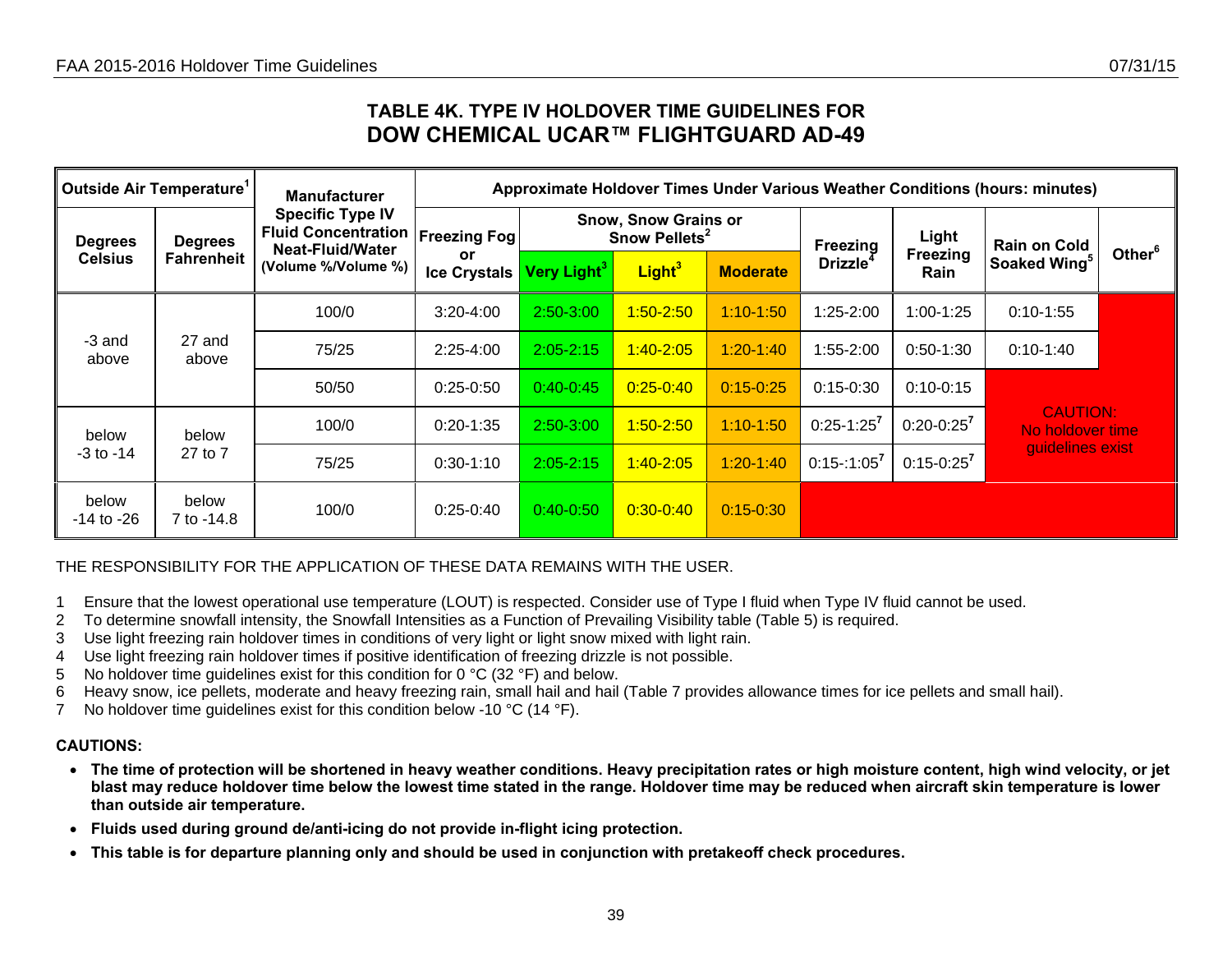## **TABLE 4L. TYPE IV HOLDOVER TIME GUIDELINES FOR KILFROST ABC-S PLUS**

| Outside Air Temperature <sup>1</sup> |                                     | <b>Manufacturer</b>                                                                                                   | Approximate Holdover Times Under Various Weather Conditions (hours: minutes) |                                                          |                    |                 |                |                          |                                     |                    |  |  |
|--------------------------------------|-------------------------------------|-----------------------------------------------------------------------------------------------------------------------|------------------------------------------------------------------------------|----------------------------------------------------------|--------------------|-----------------|----------------|--------------------------|-------------------------------------|--------------------|--|--|
| <b>Degrees</b>                       | <b>Degrees</b><br><b>Fahrenheit</b> | <b>Specific Type IV</b><br><b>Fluid Concentration Freezing Fogl</b><br><b>Neat-Fluid/Water</b><br>(Volume %/Volume %) | <b>or</b>                                                                    | <b>Snow, Snow Grains or</b><br>Snow Pellets <sup>2</sup> |                    |                 | Freezing       | Light<br><b>Freezing</b> | <b>Rain on Cold</b>                 | Other <sup>6</sup> |  |  |
| <b>Celsius</b>                       |                                     |                                                                                                                       | <b>Ice Crystals</b>                                                          | Very Light <sup>3</sup>                                  | Light <sup>3</sup> | <b>Moderate</b> | <b>Drizzle</b> | Rain                     | Soaked Wing <sup>5</sup>            |                    |  |  |
|                                      |                                     | 100/0                                                                                                                 | $2:10-4:00$                                                                  | $3:00 - 3:00$                                            | $2:05 - 3:00$      | $1:15 - 2:05$   | 1:50-2:00      | $1:05 - 2:00$            | $0:25 - 2:00$                       |                    |  |  |
| -3 and<br>above                      | 27 and<br>above                     | 75/25                                                                                                                 | $1:25 - 2:40$                                                                | $2:05 - 2:25$                                            | $1:15 - 2:05$      | $0:45-1:15$     | $1:00-1:20$    | $0:30-0:50$              | $0:10-1:20$                         |                    |  |  |
|                                      |                                     | 50/50                                                                                                                 | $0:30-0:55$                                                                  | $1:00-1:10$                                              | $0:30-1:00$        | $0:15 - 0:30$   | $0:15-0:40$    | $0:15-0:20$              |                                     |                    |  |  |
| below                                | below                               | 100/0                                                                                                                 | $0:55-3:30$                                                                  | 2:55-3:00                                                | $1:45 - 2:55$      | $1:00 - 1:45$   | $0:25-1:35^7$  | $0:20-0:30^{7}$          | <b>CAUTION:</b><br>No holdover time |                    |  |  |
| $-3$ to $-14$                        | 27 to 7                             | 75/25                                                                                                                 | $0:45-1:50$                                                                  | $1:45 - 2:00$                                            | $1:00 - 1:45$      | $0:35-1:00$     | $0:20-1:10^7$  | $0:15 - 0:25^{7}$        | guidelines exist                    |                    |  |  |
| below<br>$-14$ to $-28$              | below<br>7 to -18.4                 | 100/0                                                                                                                 | $0:40-1:00$                                                                  | $0:40 - 0:50$                                            | $0:30-0:40$        | $0:15 - 0:30$   |                |                          |                                     |                    |  |  |

### THE RESPONSIBILITY FOR THE APPLICATION OF THESE DATA REMAINS WITH THE USER.

- 1 Ensure that the lowest operational use temperature (LOUT) is respected. Consider use of Type I fluid when Type IV fluid cannot be used.
- 2 To determine snowfall intensity, the Snowfall Intensities as a Function of Prevailing Visibility table (Table 5) is required.
- 3 Use light freezing rain holdover times in conditions of very light or light snow mixed with light rain.
- 4 Use light freezing rain holdover times if positive identification of freezing drizzle is not possible.
- 5 No holdover time guidelines exist for this condition for 0 °C (32 °F) and below.
- 6 Heavy snow, ice pellets, moderate and heavy freezing rain, small hail and hail (Table 7 provides allowance times for ice pellets and small hail).
- 7 No holdover time guidelines exist for this condition below -10 °C (14 °F).

- **The time of protection will be shortened in heavy weather conditions. Heavy precipitation rates or high moisture content, high wind velocity, or jet blast may reduce holdover time below the lowest time stated in the range. Holdover time may be reduced when aircraft skin temperature is lower than outside air temperature.**
- **Fluids used during ground de/anti-icing do not provide in-flight icing protection.**
- $\bullet$ **This table is for departure planning only and should be used in conjunction with pretakeoff check procedures.**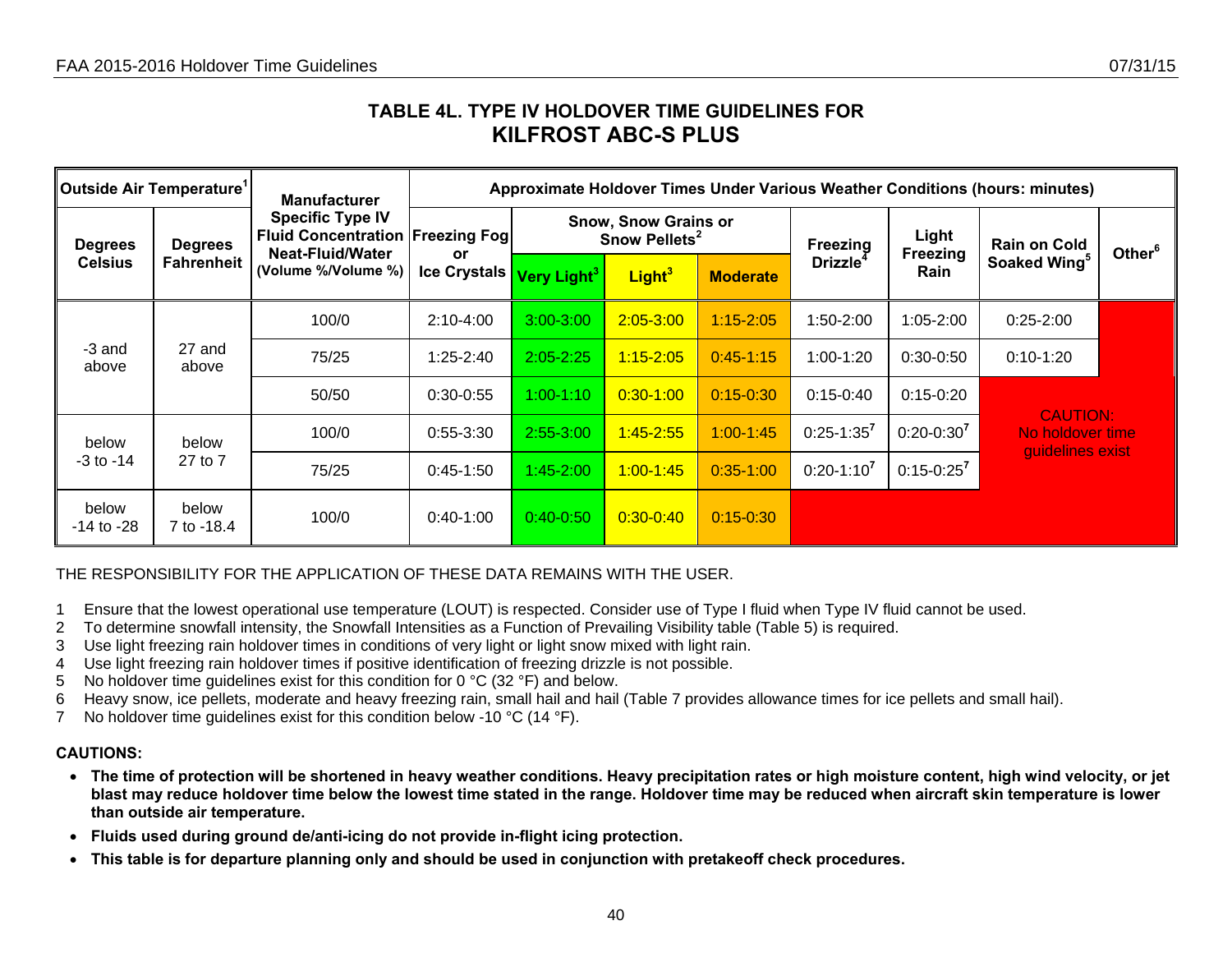## **TABLE 4M. TYPE IV HOLDOVER TIME GUIDELINES FOR LNT SOLUTIONS E450**

| Outside Air Temperature <sup>1</sup> |                                     | <b>Manufacturer</b>                                                                                                   | Approximate Holdover Times Under Various Weather Conditions (hours: minutes) |                                                          |                    |                 |                |                   |                                                         |                    |  |  |
|--------------------------------------|-------------------------------------|-----------------------------------------------------------------------------------------------------------------------|------------------------------------------------------------------------------|----------------------------------------------------------|--------------------|-----------------|----------------|-------------------|---------------------------------------------------------|--------------------|--|--|
| <b>Degrees</b>                       | <b>Degrees</b><br><b>Fahrenheit</b> | <b>Specific Type IV</b><br><b>Fluid Concentration Freezing Fogl</b><br><b>Neat-Fluid/Water</b><br>(Volume %/Volume %) | <b>or</b>                                                                    | <b>Snow, Snow Grains or</b><br>Snow Pellets <sup>2</sup> |                    |                 | Freezing       | Light<br>Freezing | <b>Rain on Cold</b>                                     | Other <sup>6</sup> |  |  |
| <b>Celsius</b>                       |                                     |                                                                                                                       | <b>Ice Crystals</b>                                                          | Very Light <sup>3</sup>                                  | Light <sup>3</sup> | <b>Moderate</b> | <b>Drizzle</b> | Rain              | Soaked Wing <sup>5</sup>                                |                    |  |  |
|                                      |                                     | 100/0                                                                                                                 | 1:50-2:55                                                                    | $2:25 - 2:45$                                            | $1:35 - 2:25$      | $1:00 - 1:35$   | 1:35-2:00      | $0:55-1:20$       | $0:25-2:00$                                             |                    |  |  |
| -3 and<br>above                      | 27 and<br>above                     | 75/25                                                                                                                 | N/A                                                                          | N/A                                                      | N/A                | N/A             | N/A            | N/A               | N/A                                                     |                    |  |  |
|                                      |                                     | 50/50                                                                                                                 | N/A                                                                          | N/A                                                      | N/A                | N/A             | N/A            | N/A               |                                                         |                    |  |  |
| below                                | below                               | 100/0                                                                                                                 | 1:30-3:55                                                                    | $1:50 - 2:05$                                            | $1:10 - 1:50$      | $0:45-1:10$     | $1:45 - 2:00'$ | $1:05 - 1:40^{7}$ | <b>CAUTION:</b><br>No holdover time<br>guidelines exist |                    |  |  |
| $-3$ to $-14$                        | 27 to 7                             | 75/25                                                                                                                 | N/A                                                                          | N/A                                                      | N/A                | N/A             | N/A            | N/A               |                                                         |                    |  |  |
| below<br>-14 to LOUT                 | below<br>7 to LOUT                  | 100/0                                                                                                                 | $0:35-1:05$                                                                  | $0:40-0:50$                                              | $0:30 - 0:40$      | $0:15 - 0:30$   |                |                   |                                                         |                    |  |  |

### THE RESPONSIBILITY FOR THE APPLICATION OF THESE DATA REMAINS WITH THE USER.

- 1 Ensure that the lowest operational use temperature (LOUT) is respected. Consider use of Type I fluid when Type IV fluid cannot be used.
- 2 To determine snowfall intensity, the Snowfall Intensities as a Function of Prevailing Visibility table (Table 5) is required.
- 3 Use light freezing rain holdover times in conditions of very light or light snow mixed with light rain.
- 4 Use light freezing rain holdover times if positive identification of freezing drizzle is not possible.
- 5 No holdover time guidelines exist for this condition for 0 °C (32 °F) and below.
- 6 Heavy snow, ice pellets, moderate and heavy freezing rain, small hail and hail (Table 7 provides allowance times for ice pellets and small hail).
- 7 No holdover time guidelines exist for this condition below -10 °C (14 °F).

- **The time of protection will be shortened in heavy weather conditions. Heavy precipitation rates or high moisture content, high wind velocity, or jet blast may reduce holdover time below the lowest time stated in the range. Holdover time may be reduced when aircraft skin temperature is lower than outside air temperature.**
- **Fluids used during ground de/anti-icing do not provide in-flight icing protection.**
- **This table is for departure planning only and should be used in conjunction with pretakeoff check procedures.**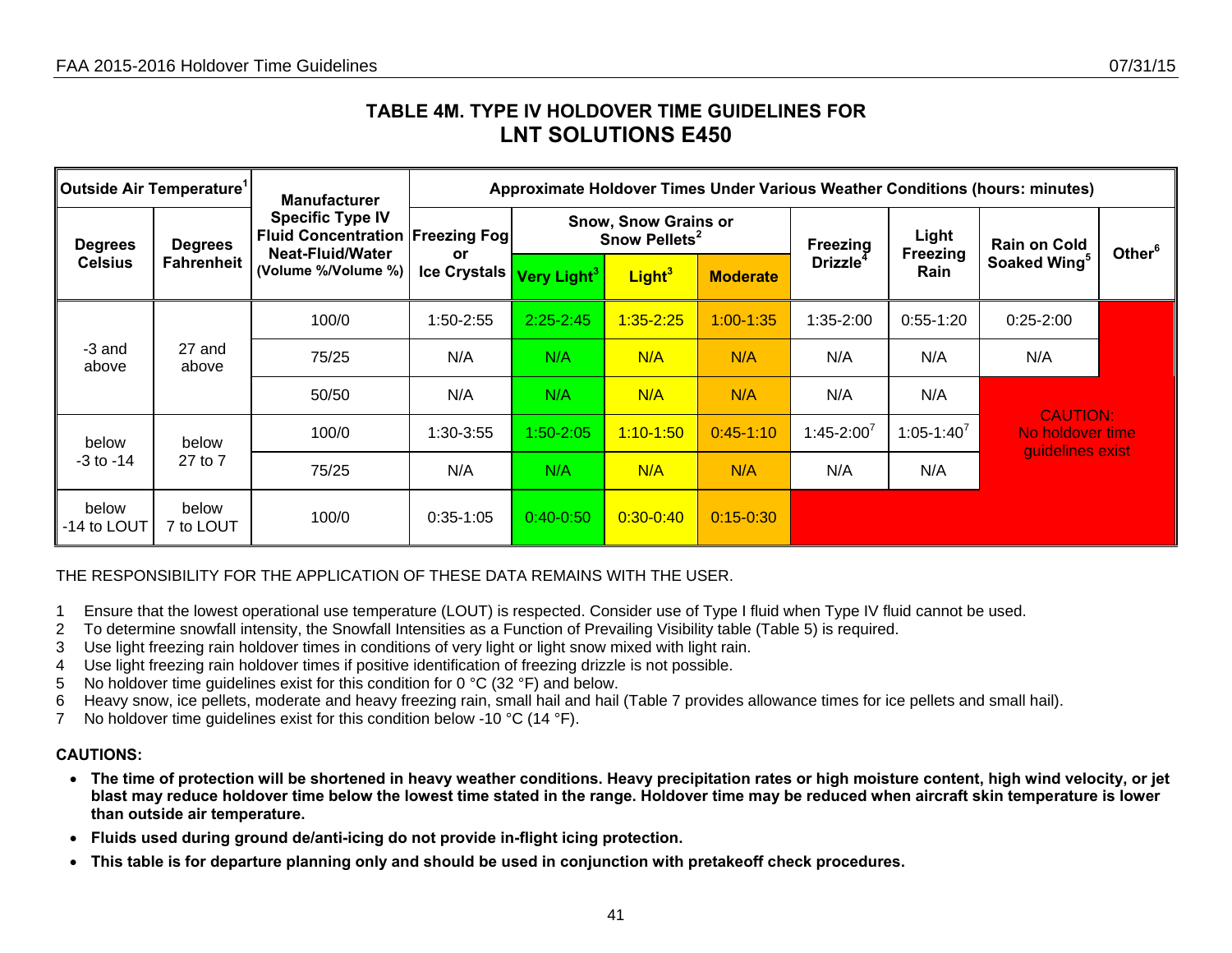## **TABLE 4N. TYPE IV HOLDOVER TIME GUIDELINES FOR NEWAVE AEROCHEMICAL FCY 9311**

| ∥Outside Air Temperature <sup>1</sup> |                                     | <b>Manufacturer</b>                                                       |                           |                                                          |                    |                 |                 |                   | Approximate Holdover Times Under Various Weather Conditions (hours: minutes) |                    |
|---------------------------------------|-------------------------------------|---------------------------------------------------------------------------|---------------------------|----------------------------------------------------------|--------------------|-----------------|-----------------|-------------------|------------------------------------------------------------------------------|--------------------|
| <b>Degrees</b><br><b>Celsius</b>      | <b>Degrees</b><br><b>Fahrenheit</b> | <b>Specific Type IV Fluid</b><br>Concentration<br><b>Neat-Fluid/Water</b> | <b>Freezing Fog</b><br>or | <b>Snow, Snow Grains or</b><br>Snow Pellets <sup>2</sup> |                    |                 | <b>Freezing</b> | Light<br>Freezing | <b>Rain on Cold</b>                                                          | Other <sup>6</sup> |
|                                       |                                     | (Volume %/Volume %)                                                       | <b>Ice Crystals</b>       | Very Light <sup>3</sup>                                  | Light <sup>3</sup> | <b>Moderate</b> | <b>Drizzle</b>  | Rain              | Soaked Wing <sup>5</sup>                                                     |                    |
|                                       |                                     | 100/0                                                                     | 1:55-4:00                 | $2:20 - 2:55$                                            | $1:10 - 2:20$      | $0:35 - 1:10$   | $1:10-2:00$     | $0:40-1:05$       | $0:15-1:25$                                                                  |                    |
| -3 and<br>above                       | 27 and<br>above                     | 75/25                                                                     | N/A                       | N/A                                                      | N/A                | N/A             | N/A             | N/A               | N/A                                                                          |                    |
|                                       |                                     | 50/50                                                                     | N/A                       | N/A                                                      | N/A                | N/A             | N/A             | N/A               | <b>CAUTION:</b>                                                              |                    |
| below                                 | below                               | 100/0                                                                     | $0:35-2:05$               | $1:35 - 2:00$                                            | $0:50 - 1:35$      | $0:25 - 0:50$   | $0:35-1:20^7$   | $0:20-0:35^{7}$   | No holdover time<br>guidelines exist                                         |                    |
| -3 to -14                             | 27 to 7                             | 75/25                                                                     | N/A                       | N/A                                                      | N/A                | N/A             | N/A             | N/A               |                                                                              |                    |
| below<br>$-14$ to $-29.5$             | below<br>7 to -21.1                 | 100/0                                                                     | $0:30-0:55$               | $0:40-0:50$                                              | $0:30-0:40$        | $0:15 - 0:30$   |                 |                   |                                                                              |                    |

THE RESPONSIBILITY FOR THE APPLICATION OF THESE DATA REMAINS WITH THE USER.

- 1 Ensure that the lowest operational use temperature (LOUT) is respected. Consider use of Type I fluid when Type IV fluid cannot be used.
- 2 To determine snowfall intensity, the Snowfall Intensities as a Function of Prevailing Visibility table (Table 5) is required.
- 3 Use light freezing rain holdover times in conditions of very light or light snow mixed with light rain.
- 4 Use light freezing rain holdover times if positive identification of freezing drizzle is not possible.
- 5 No holdover time guidelines exist for this condition for 0  $\degree$ C (32  $\degree$ F) and below.
- 6 Heavy snow, ice pellets, moderate and heavy freezing rain, small hail and hail (Table 7 provides allowance times for ice pellets and small hail).
- 7 No holdover time guidelines exist for this condition below -10 °C (14 °F).

- **The time of protection will be shortened in heavy weather conditions. Heavy precipitation rates or high moisture content, high wind velocity, or jet blast may reduce holdover time below the lowest time stated in the range. Holdover time may be reduced when aircraft skin temperature is lower than outside air temperature.**
- **Fluids used during ground de/anti-icing do not provide in-flight icing protection.**
- **This table is for departure planning only and should be used in conjunction with pretakeoff check procedures.**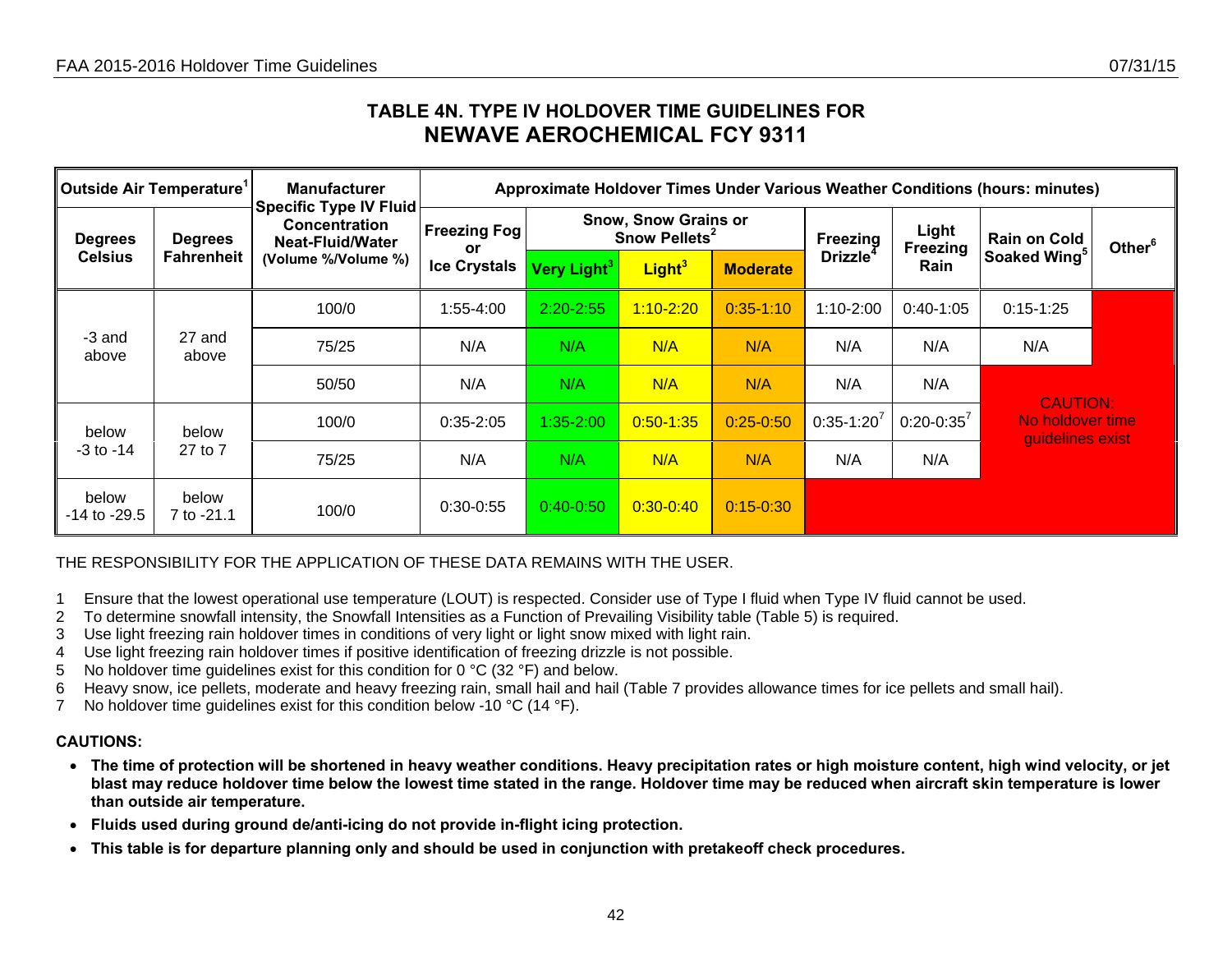### **TABLE 5. SNOWFALL INTENSITIES AS A FUNCTION OF PREVAILING VISIBILITY**

| <b>Time</b><br>of<br>Day | Temp.              |                       | <b>Visibility in Statute Miles (Meters)</b> |                        |                |                 |                 |                 |               |                 |                    |           |
|--------------------------|--------------------|-----------------------|---------------------------------------------|------------------------|----------------|-----------------|-----------------|-----------------|---------------|-----------------|--------------------|-----------|
|                          | Degrees<br>Celsius | Degrees<br>Fahrenheit | $\geq 21/2$<br>(≥ 4000)                     | $\mathbf{2}$<br>(3200) | 13/4<br>(2800) | 11/2<br>(2400)  | 11/4<br>(2000)  | (1600)          | 3/4<br>(1200) | 1/2<br>(800)    | $≤ 1/4$<br>(≤ 400) |           |
|                          | colder/equal<br>-1 | colder/equal<br>30    | Very<br>Light <sub>/</sub>                  | <b>Very</b><br>Light   | Very<br>Light  | Light           | Light           | Light           | Moderate      | <b>Moderate</b> | <b>Heavy</b>       | Sno       |
| Day                      | warmer than<br>-1  | warmer than<br>30     | Very<br>Light                               | Light                  | Light          | Light           | Light           | Moderate        | Moderate      | <b>Heavy</b>    | <b>Heavy</b>       | wfall     |
|                          | colder/equal<br>-1 | colder/equal<br>30    | Very<br>Light                               | Light                  | Light          | <b>Moderate</b> | <b>Moderate</b> | <b>Moderate</b> | Moderate      | <b>Heavy</b>    | <b>Heavy</b>       | Intensity |
| Night                    | warmer than<br>-1  | warmer than<br>30     | Very<br>Light                               | Light                  | Moderate       | <b>Moderate</b> | Moderate        | <b>Moderate</b> | <b>Heavy</b>  | <b>Heavy</b>    | <b>Heavy</b>       |           |

NOTE 1: This table is for estimating snowfall intensity. It is based upon the technical report, "The Estimation of Snowfall Rate Using Visibility," Rasmussen, et al., Journal of Applied Meteorology, October 1999 and additional in situ data.

NOTE 2: This table is to be used with Type I, II, III, and IV fluid guidelines.

NOTE 3: If visibility from a source other than the METAR is used, round to the nearest visibility in the table, rounding down if it is right in between two values. For example, .6 and .625 (5/8) would both be rounded to .5 (1/2).

#### **HEAVY = Caution—No Holdover Time Guidelines Exist**

During snow conditions alone, the use of Table 5 in determining snowfall intensities does not require pilot company coordination or company reporting procedures since this table is more conservative than the visibility table used by official weather observers in determining snowfall intensities.

Because the FAA Snowfall Intensities Table, like the FMH-1 Table, uses visibility to determine snowfall intensities, if the visibility is being reduced by snow along with other forms of obscuration such as fog, haze, smoke, etc., the FAA Snowfall Intensities Table does not need to be used to estimate the snow fall intensity for HOT determination during the presence of these obscurations. Use of the FAA Snow Intensity Table under these conditions may needlessly overestimate the actual snowfall intensity and therefore the snowfall intensity being reported by the weather observer or automated service observing system (ASOS), from the FMH-1 Table may be used.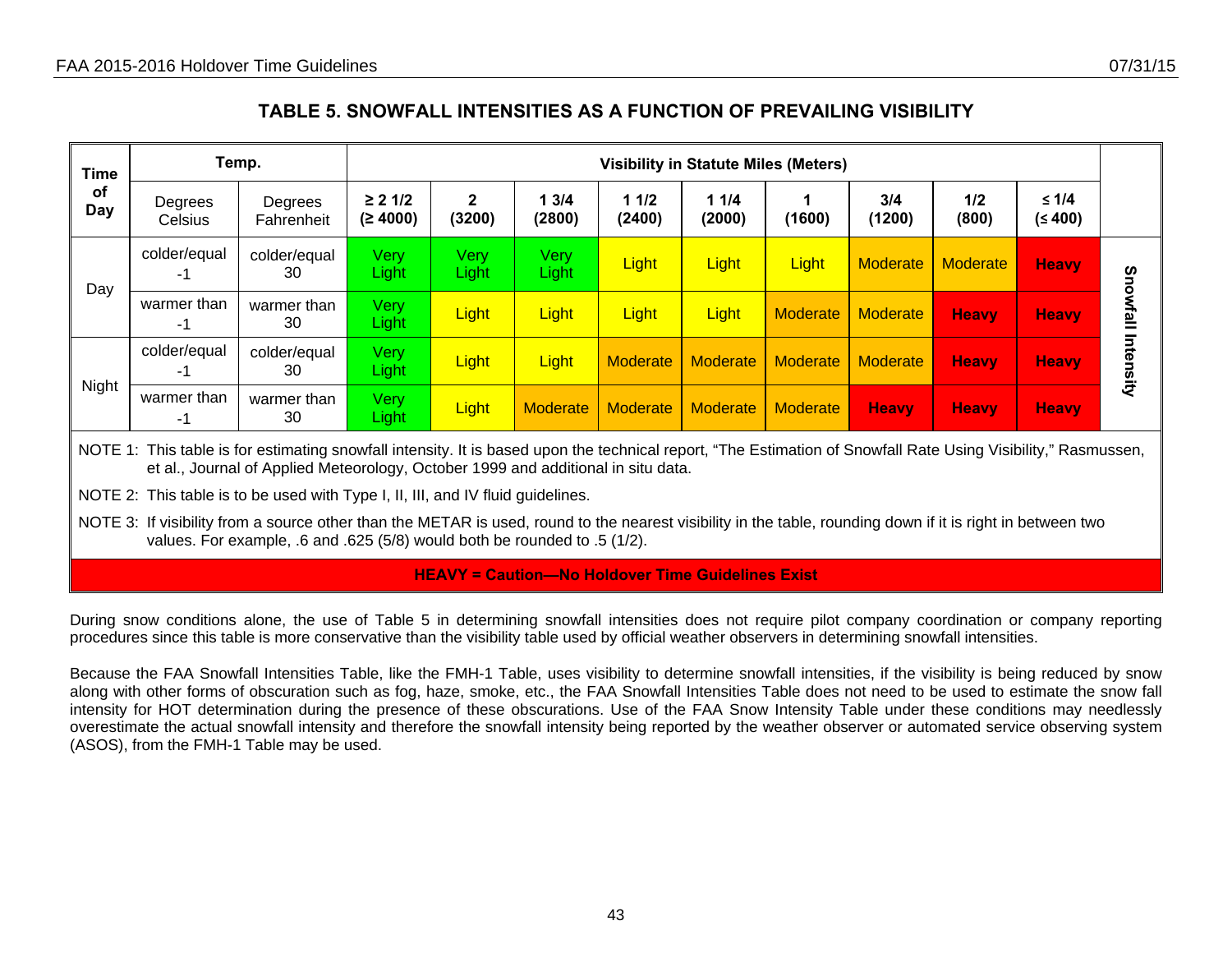## **ICE PELLET AND SMALL HAIL ALLOWANCE TIMES 2015-2016**

### **1. Background**

During the winter of 2006-2007, operations in ice pellets were approved for "light ice pellets" with an allowance time of 25 minutes. That time was based on limited research conducted late in the winter of 2005-2006 at the request of various industry groups. Additional and more comprehensive ice pellet research was conducted jointly by the research teams of the FAA and Transport Canada during the 2007-2008 winter season.

This research consisted of extensive climatic chamber and wind tunnel testing with ice pellets (light and moderate) and light ice pellets mixed with other forms of precipitation. Additionally, Type IV antiicing fluid with ice pellets embedded was evaluated for its aging qualities over periods of time beyond the allowance times, when the active precipitation time was limited to the allowance times. Results of this research provide the basis for extended allowance times for operations in light ice pellets, as well as allowance times for operations in moderate ice pellets and light ice pellets mixed with other forms of precipitation. Additional ice pellet research was conducted during the winter season of 2008-2009 which further expanded the ice pellet allowance times under specified conditions. Guidance was also provided for Type IV anti-icing fluid with embedded ice pellets "aged" beyond its allowance time when the precipitation stops at or prior to the expiration of the allowance time.

During the winter of 2009-2010, wind tunnel research conducted with a newer generation type airfoil showed that Propylene Glycol (PG) and Ethylene Glycol (EG) fluids behave differently under certain temperature and ice pellet conditions. Specifically, higher aircraft rotation speeds are required to effectively remove PG fluid contaminated with light or moderate ice pellets at temperatures less than - 10 °C. Therefore, there are no allowance times associated with the use of PG fluids on aircraft with rotation speeds of less than 115 knots in conditions of light or moderate ice pellets at temperatures below -10 °C.

Furthermore, research with this newer generation type airfoil has shown that the allowance times are shorter when using PG fluids under certain conditions for all aircraft regardless of the rotation speed. This research resulted in the allowance time when using PG fluids at temperatures of -5 °C and above being limited to 15 minutes in moderate ice pellets. Currently all Type IV fluids are PG based with the exception of Dow EG106 and LNT Solutions E450 which are EG based.

Research has indicated that Type IV PG fluids are removed less effectively when contaminated with moderate ice pellets at temperatures below -16 °C; operations in these conditions are not recommended. Therefore, there are no allowance times associated with the use of PG fluids in conditions of moderate ice pellets at temperatures below -16 °C, irrespective of aircraft rotation speed.

In 2014-2015, allowance times were published for undiluted (100/0) Type III fluid applied unheated in select conditions. Further testing is required to expand Type III allowance times in other conditions, such as temperatures below -10 °C. No testing has been conducted with AllClear AeroClear MAX; therefore, no allowance times currently exist for this fluid. Allowance times for small hail were also added in 2014-2015, as it was determined small hail is meteorologically equivalent to moderate ice pellets.

### **2. Operations in Light and Moderate Ice Pellets and Light Ice Pellets mixed with other forms of precipitation.**

**A.** Tests have shown that ice pellets generally remain in the frozen state imbedded in Type III and Type IV anti-icing fluid, and are not absorbed by the fluid in the same manner as other forms of precipitation. Using current guidelines for determining anti-icing fluid failure, the presence of a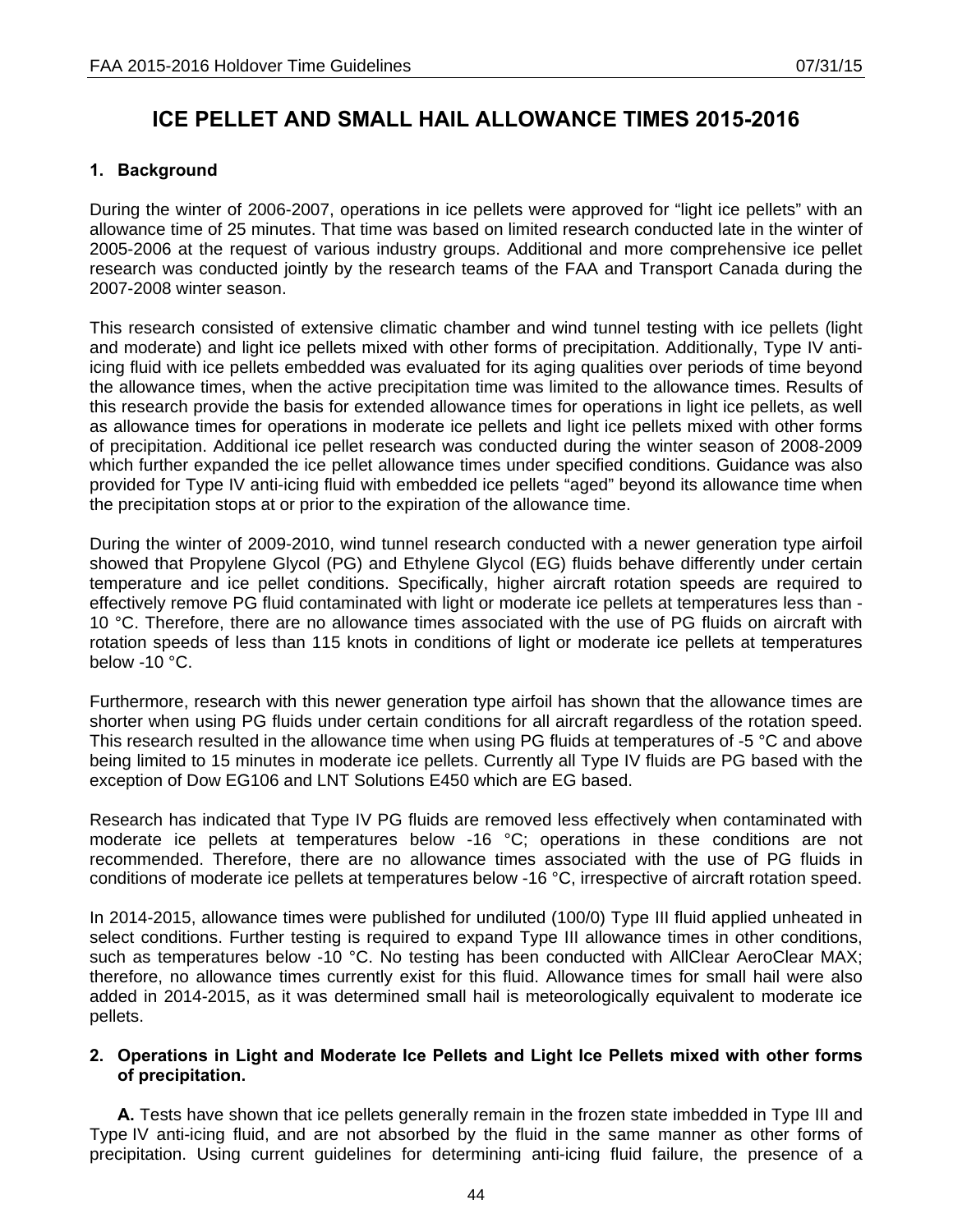contaminant not absorbed by the fluid (remaining imbedded) would be an indication that the fluid has failed. These imbedded ice pellets are generally not readily detectable by the human eye during pretakeoff contamination check procedures. Therefore, a visual pre-takeoff contamination check in ice pellet conditions may not be of value and is not required.

**B.** The research data have also shown that after proper deicing and anti-icing, the accumulation of light ice pellets, moderate ice pellets, and ice pellets mixed with other forms of precipitation in Type III or Type IV fluid will not prevent the fluid from flowing off the aerodynamic surfaces during takeoff except as noted above. This flow-off due to the shearing forces occurs with rotation speeds consistent with Type III or Type IV anti-icing fluid recommended applications, and up to the applicable allowance time listed in Table 6 and Table 7 below. These allowance times are from the start of the Type III/IV anti-icing fluid application. Additionally, if the ice pellet condition stops, and the allowance time has not been exceeded, the operator is permitted to consider the Type III or Type IV anti-icing fluid effective without any further action up to 90 minutes after the start of the application time of the Type III or Type IV anti icing fluid. To use this guidance in the following conditions, the outside air temperature (OAT) must remain constant or increase during the 90 minute period:

- light ice pellets mixed with light or moderate freezing drizzle;
- light ice pellets mixed with light freezing rain;
- light ice pellets mixed with light rain; and
- light ice pellets mixed with moderate rain.

### **Examples:**

- 1) Type IV anti-icing fluid is applied with a start of application time of 10:00, OAT is 0 °C, light ice pellets fall until 10:20 and stop and do not restart. The allowance time stops at 10:50; however, provided that no precipitation restarts after the allowance time of 10:50 the aircraft may takeoff without any further action up to 11:30.
- 2) Type IV anti-icing fluid is applied with a start of application time of 10:00, OAT is 0 °C, light ice pellets mixed with freezing drizzle falls until 10:10 and stops and restarts at 10:15 and stops at 10:20. The allowance time stops at 10:25, however provided that the OAT remains constant or increases and that no precipitation restarts after the allowance time of 10:25, the aircraft may takeoff without any further action up to 11:30.
- 3) Type IV anti-icing fluid is applied with a start of application time of 10:00, OAT is 0 °C, light ice pellets mixed with light freezing rain falls until 10:10, stops and restarts at 10:15, and stops at 10:20. The allowance time stops at 10:25; however, provided that the OAT remains constant or increases and no precipitation restarts after the end of the allowance time at 10:25, the aircraft may take off without any further action until 11:30.
- 4) On the other hand, if Type IV anti-icing fluid is applied with a start of application time of 10:00, OAT is 0 °C, light ice pellets mixed with freezing drizzle falls until 10:10 and stops and restarts at 10:30 with the allowance time stopping at 10:25 the aircraft may not takeoff, no matter how short the time or type of precipitation after 10:25, without being deiced and anti-iced if precipitation is present.

**C.** Operators with a deicing program approved in accordance with Title 14 of the Code of Federal Regulations 14 CFR part 121, § 121.629, will be allowed, in the specified ice pellet and small hail conditions listed in Tables 6 and 7, up to the specific allowance time, to commence the takeoff with the following restrictions:

1) The aircraft critical surfaces must be free of contaminants before applying Type III or Type IV anti-icing fluid. If not, the aircraft must be properly deiced and checked to be free of contaminants before the application of Type III or Type IV anti-icing fluid.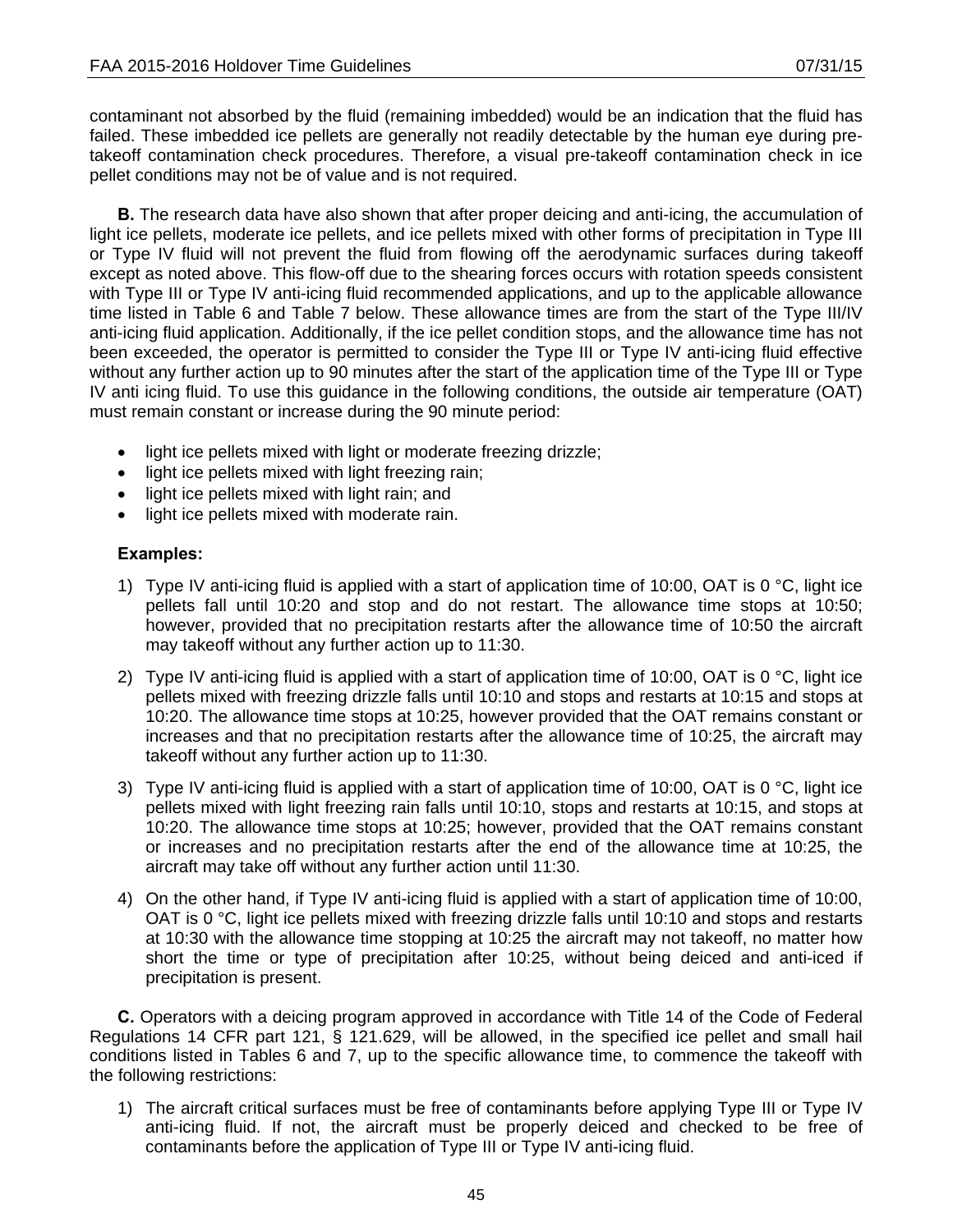- 2) The allowance time is valid only if the aircraft is anti-iced with undiluted Type III or Type IV fluid.
- 3) The Type III allowance times are only applicable for unheated anti-icing fluid applications.
- 4) Due to the shearing qualities of Type III and Type IV fluids with imbedded ice pellets, this allowance is limited to aircraft with a rotation speed of 100 knots or greater or 115 knots as indicated in the Ice Pellet Allowance Table below.
- 5) If the takeoff is not accomplished within the applicable allowance time in Table 6 or Table 7, the aircraft must be completely deiced, and if precipitation is still present, anti-iced again prior to a subsequent takeoff. If the precipitation stops at or before the time limits of the applicable allowance time and does not restart, the aircraft may takeoff up to 90 minutes after the start of the application of the Type III or Type IV anti-icing fluid, subject to the restrictions in 2.B. on the previous page.
- 6) A pre-takeoff contamination check is not required. The allowance time cannot be extended by an internal or external check of the aircraft critical surfaces.
- 7) If ice pellet precipitation becomes heavier than moderate or if the light ice pellets mixed with other forms of allowable precipitation exceeds the listed intensities or temperature range, the allowance time cannot be used.
- 8) If the temperature decreases below the temperature on which the allowance time was based,
	- a) and the new lower temperature has an associated allowance time for the precipitation condition and the present time is within the new allowance time, then that new time must be used as the allowance time limit.
	- b) and the allowance time has expired (within the 90 minute post anti-icing window if the precipitation has stopped within the allowance time), the aircraft may not takeoff and must be completely deiced and, if applicable, anti-iced before a subsequent takeoff.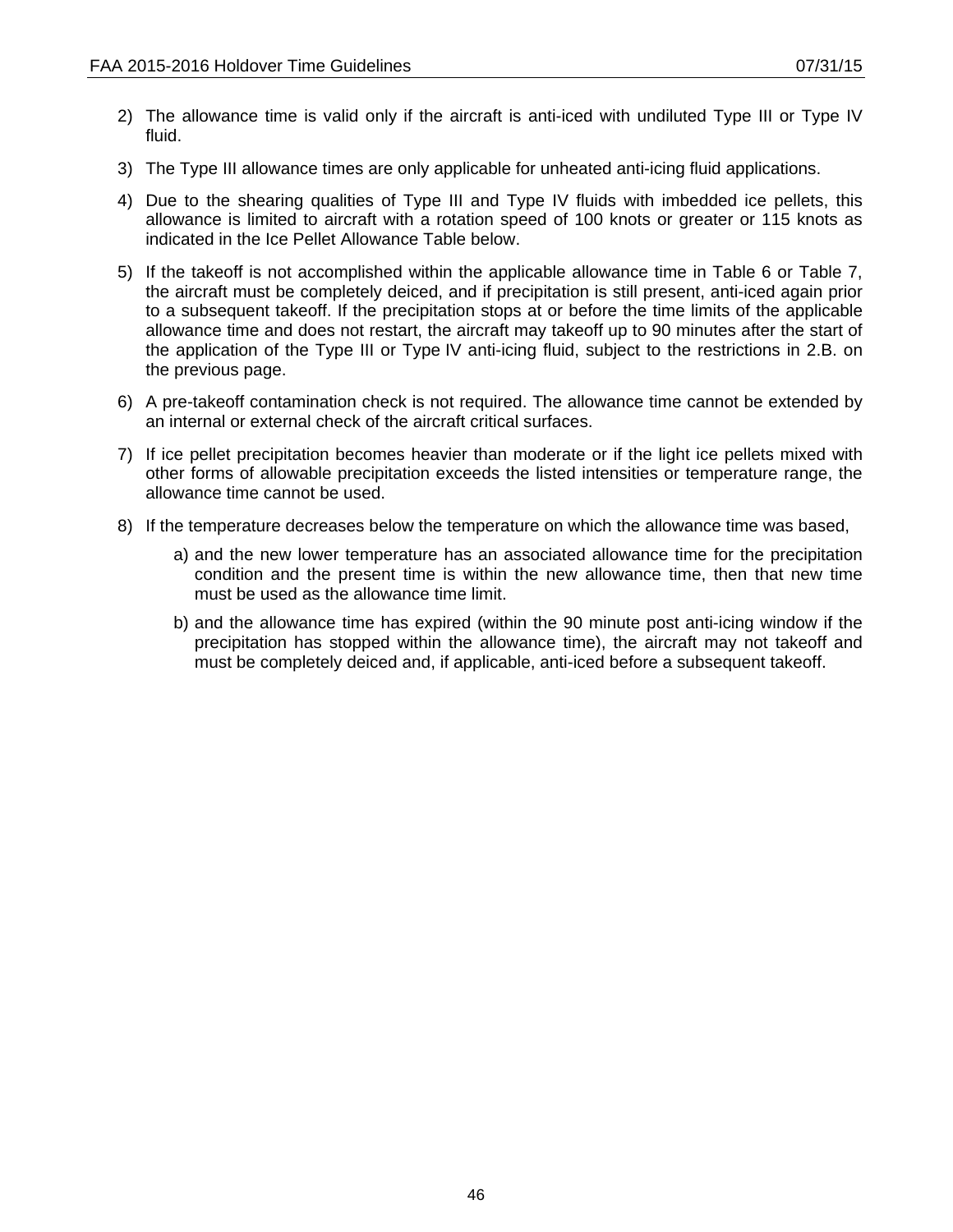## **TABLE 6. ICE PELLET AND SMALL HAIL ALLOWANCE TIMES FOR SAE TYPE III FLUIDS**

| This table is for use with SAE Type III undiluted (100/0) fluids applied unheated only <sup>1</sup> |  |
|-----------------------------------------------------------------------------------------------------|--|
|-----------------------------------------------------------------------------------------------------|--|

|                                                                                  |                 | <b>Outside Air Temperature</b> |                                     |
|----------------------------------------------------------------------------------|-----------------|--------------------------------|-------------------------------------|
| <b>Precipitation Type</b>                                                        | -5°C and above  | Below -5 to -10°C              | Below -10 $^{\circ}$ C <sup>2</sup> |
| <b>Light Ice Pellets</b>                                                         | 10 minutes      | 10 minutes                     |                                     |
| Moderate Ice Pellets or Small Hail <sup>3</sup>                                  | 5 minutes       | 5 minutes                      |                                     |
| <b>Light Ice Pellets Mixed with Light or</b><br><b>Moderate Freezing Drizzle</b> | 7 minutes       | 5 minutes                      |                                     |
| Light Ice Pellets Mixed with Light Freezing<br>Rain                              | 7 minutes       | 5 minutes                      |                                     |
| <b>Light Ice Pellets Mixed with Light Rain</b>                                   | $7$ minutes $4$ |                                | Caution:<br>No allowance            |
| <b>Light Ice Pellets Mixed with Moderate Rain</b>                                |                 |                                | times currently<br>exist            |
| <b>Light Ice Pellets Mixed with Light Snow</b>                                   | 10 minutes      | 10 minutes                     |                                     |
| <b>Light Ice Pellets Mixed with Moderate Snow</b>                                | 10 minutes      | 10 minutes                     |                                     |

### THE RESPONSIBILITY FOR THE APPLICATION OF THESE DATA REMAINS WITH THE USER

### **NOTES**

- 1 No allowance times exist for AllClear AeroClear MAX.
- 2 Ensure that the lowest operational use temperature (LOUT) is respected.
- 3 If no intensity is reported with small hail, moderate ice pellets allowance times apply. However, if an intensity is reported with small hail, the ice pellet condition with the equivalent intensity can be used, e.g. light small hail = light ice pellets, moderate small hail = moderate ice pellets.
- 4 No allowance times exist in this condition for temperatures below 0 °C; consider use of light ice pellets mixed with light freezing rain.

- **Fluids used during ground de/anti-icing do not provide in-flight icing protection.**
- **This table is for departure planning only and should be used in conjunction with pretakeoff check procedures.**
- **Allowance time cannot be extended by an inspection of the aircraft critical surfaces.**
- **Take off is allowed up to 90 minutes after start of fluid application if the precipitation stops at or before the allowance time expires and does not restart. The OAT must not decrease during the 90 minutes to use this guidance in conditions of light ice pellets mixed with either: light or moderate freezing drizzle, light freezing rain, or light rain.**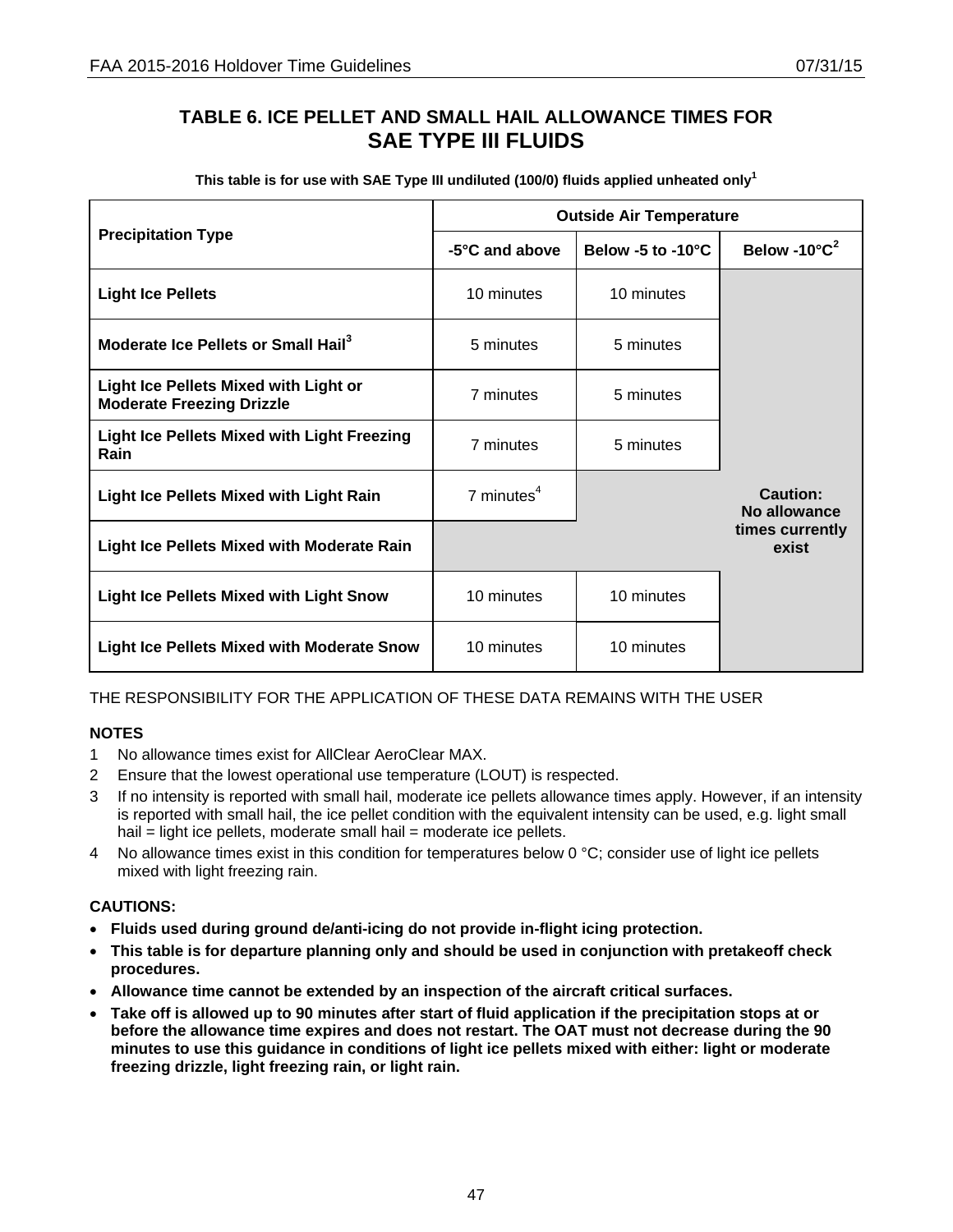## **TABLE 7. ICE PELLET AND SMALL HAIL ALLOWANCE TIMES FOR SAE TYPE IV FLUIDS**

**This table is for use with SAE Type IV undiluted (100/0) fluids only. All Type IV fluids are propylene glycol based with the exception of Dow EG106 and LNT E450 which are ethylene glycol based.** 

|                                                                                  |                 | <b>Outside Air Temperature</b> |                                     |
|----------------------------------------------------------------------------------|-----------------|--------------------------------|-------------------------------------|
| <b>Precipitation Type</b>                                                        | -5°C and above  | Below -5 to -10 $^{\circ}$ C   | Below -10 $^{\circ}$ C <sup>1</sup> |
| <b>Light Ice Pellets</b>                                                         | 50 minutes      | 30 minutes                     | 30 minutes $2$                      |
| Moderate Ice Pellets or Small Hail <sup>3</sup>                                  | 25 minutes $4$  | 10 minutes                     | 10 minutes $^{2,5}$                 |
| <b>Light Ice Pellets Mixed with Light or</b><br><b>Moderate Freezing Drizzle</b> | 25 minutes      | 10 minutes                     |                                     |
| <b>Light Ice Pellets Mixed with Light Freezing</b><br>Rain                       | 25 minutes      | 10 minutes                     |                                     |
| <b>Light Ice Pellets Mixed with Light Rain</b>                                   | 25 minutes $6$  |                                | Caution:<br>No allowance            |
| <b>Light Ice Pellets Mixed with Moderate Rain</b>                                | 25 minutes $^7$ |                                | times currently<br>exist            |
| <b>Light Ice Pellets Mixed with Light Snow</b>                                   | 25 minutes      | 15 minutes                     |                                     |
| <b>Light Ice Pellets Mixed with Moderate Snow</b>                                | 10 minutes      | 7 minutes                      |                                     |

THE RESPONSIBILITY FOR THE APPLICATION OF THESE DATA REMAINS WITH THE USER

### **NOTES**

- 1 Ensure that the lowest operational use temperature (LOUT) is respected.
- 2 No allowance times exist for propylene glycol (PG) fluids when used on aircraft with rotation speeds less than 115 knots. (For these aircraft, if the fluid type is not known, assume zero allowance time.)
- 3 If no intensity is reported with small hail, moderate ice pellets allowance times apply. However, if an intensity is reported with small hail, the ice pellet condition with the equivalent intensity can be used, e.g. light small hail = light ice pellets, moderate small hail = moderate ice pellets.
- 4 Allowance time is 15 minutes for propylene glycol (PG) fluids or when the fluid type is unknown.
- 5 No allowance times exist for propylene glycol (PG) fluids in this condition for temperatures below -16 °C.
- 6 No allowance times exist in this condition for temperatures below 0  $\degree$ C; consider use of light ice pellets mixed with light freezing rain.
- 7 No allowance times exist in this condition for temperatures below 0 °C.

- **Fluids used during ground de/anti-icing do not provide in-flight icing protection.**
- **This table is for departure planning only and should be used in conjunction with pretakeoff check procedures.**
- **Allowance time cannot be extended by an inspection of the aircraft critical surfaces.**
- **Take off is allowed up to 90 minutes after start of fluid application if the precipitation stops at or before the allowance time expires and does not restart. The OAT must not decrease during the 90 minutes to use this guidance in conditions of light ice pellets mixed with either: light or moderate freezing drizzle, light freezing rain, light rain, or moderate rain.**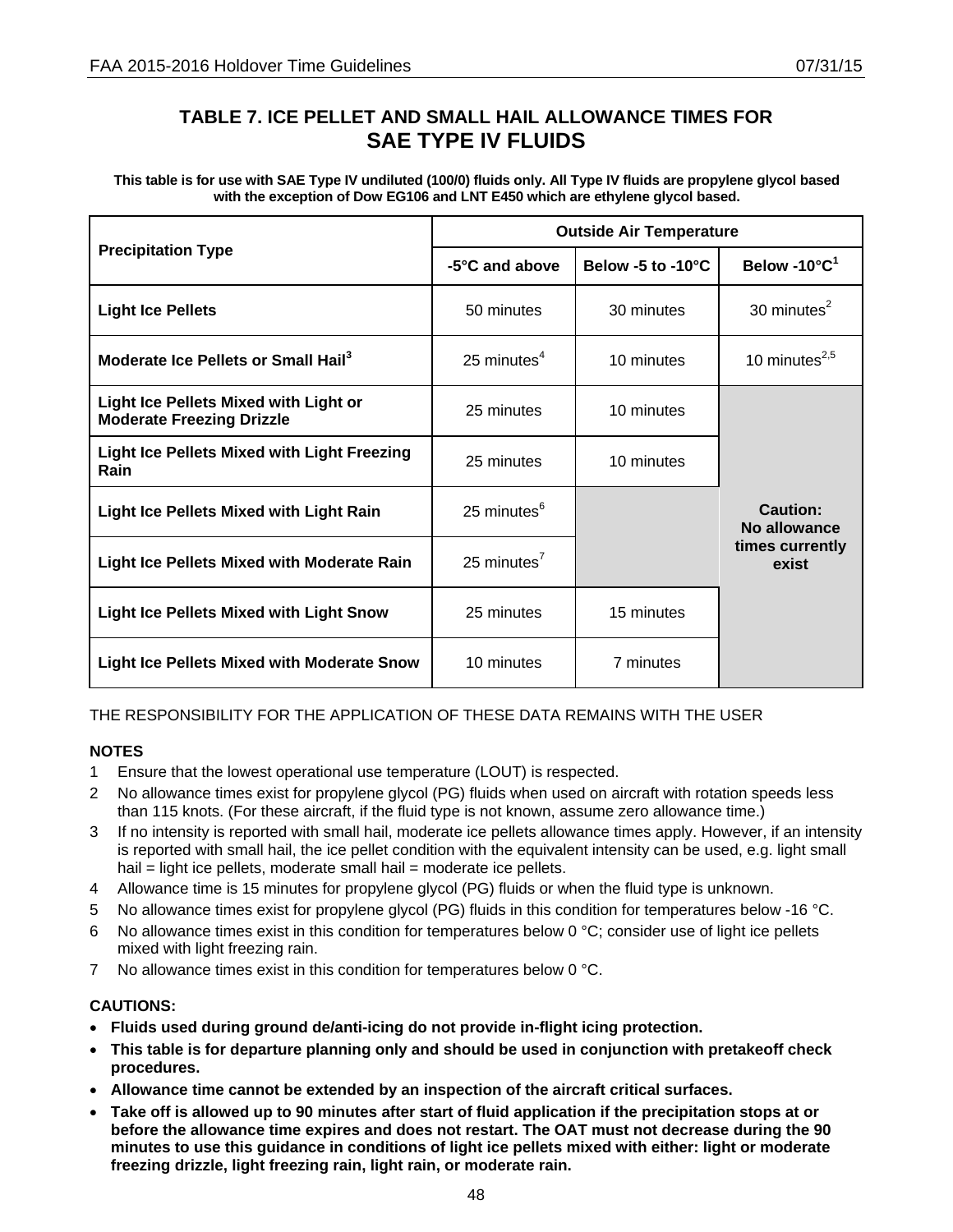# **TABLE 8-1.**

### **LIST OF TYPE I FLUIDS TESTED FOR ANTI-ICING PERFORMANCE AND AERODYNAMIC ACCEPTANCE**

| (see cautions and notes on page 57) |  |
|-------------------------------------|--|
|-------------------------------------|--|

|                                                                                  |                               | <b>TYPE</b>                      |                                | LOWEST OPERATIONAL USE TEMPERATURE <sup>3</sup> |                                                         |                             |                                                    |                             |  |
|----------------------------------------------------------------------------------|-------------------------------|----------------------------------|--------------------------------|-------------------------------------------------|---------------------------------------------------------|-----------------------------|----------------------------------------------------|-----------------------------|--|
| <b>COMPANY NAME</b>                                                              | <b>FLUID NAME</b>             | <b>OF</b><br>GLYCOL <sup>1</sup> | EXPIRY <sup>2</sup><br>(Y-M-D) | DILUTION $^{\rm 4,5}$                           | <b>LOW SPEED</b><br><b>AERODYNAMIC TEST<sup>6</sup></b> |                             | <b>HIGH SPEED</b><br>AERODYNAMIC TEST <sup>6</sup> |                             |  |
|                                                                                  |                               |                                  |                                | (FLUID/WATER)                                   | °C                                                      | $\mathsf{P}$                | °C                                                 | $\mathsf{P}$                |  |
| <b>ABAX Industries</b>                                                           | DE-950                        | PG                               | 18-05-01                       | 71/29                                           | $-26$                                                   | $-14.8$                     | $-31$                                              | $-23.8$                     |  |
| <b>ABAX Industries</b>                                                           | DE-950 Colorless              | PG                               | $12 - 06 - 26^9$               | 60/40                                           | Not tested $10$                                         | Not tested $10$             | $-24$                                              | $-11.2$                     |  |
| <b>ADDCON EUROPE GmbH</b>                                                        | IceFree I.80                  | PG                               | 17-05-20                       | 70/30                                           | $-26$                                                   | $-14.8$                     | $-32$                                              | $-25.6$                     |  |
| <b>AllClear Systems LLC</b>                                                      | Lift-Off P-88                 | PG                               | 18-06-11                       | 70/30                                           | $-24.5$                                                 | $-12.1$                     | $-29.5$                                            | $-21.1$                     |  |
| <b>AllClear Systems LLC</b>                                                      | Lift-Off E-188                | EG                               | 18-07-15                       | 70/30                                           | $-40$                                                   | $-40$                       | $-41.5$                                            | $-42.7$                     |  |
| Arcton Ltd. <sup>11</sup>                                                        | Arctica DG ready-to-use       | <b>DEG</b>                       | 17-07-15                       | as supplied                                     | $-26$                                                   | $-14.8$                     | $-26$                                              | $-14.8$                     |  |
| Arcton Ltd. <sup>11</sup>                                                        | Arctica DG 91 Concentrate     | <b>DEG</b>                       | $15 - 07 - 25^9$               | 75/25                                           | $-25$                                                   | $-13$                       | $-25$                                              | $-13$                       |  |
| <b>AVIAFLUID International Ltd.</b>                                              | <b>AVIAFLO EG</b>             | EG                               | 16-11-28                       | 70/30                                           | $-40.5$                                                 | $-40.9$                     | $-44$                                              | $-47.2$                     |  |
| Aviation Shaanxi Hi-Tech Physical<br>Chemical Co. Ltd.                           | Cleanwing I                   | PG                               | 15-12-19                       | 75/25                                           | Not tested $10$                                         | Not tested <sup>10</sup>    | $-39.5$                                            | $-39.1$                     |  |
| Aviation Xi'an High-Tech Physical<br>Chemical Co. Ltd.                           | KHF-1                         | PG                               | 19-05-22                       | 75/25                                           | Not available <sup>12</sup>                             | Not available <sup>12</sup> | $-38.5$                                            | $-37.3$                     |  |
| Baltic Ground Services <sup>11</sup>                                             | DEFROSOL ADF                  | <b>NG</b>                        | $15 - 03 - 18^9$               | 65/35                                           | $-25$                                                   | $-13$                       | $-30$                                              | $-22$                       |  |
| Beijing Phoenix Air Traffic Product<br>Development and Trading Co. <sup>11</sup> | CBSX-I                        | PG                               | $12 - 04 - 21$ <sup>9</sup>    | Not<br>available <sup>12</sup>                  | Not available <sup>12</sup> Not available <sup>12</sup> |                             | Not available <sup>12</sup>                        | Not available <sup>12</sup> |  |
| Beijing Wangye Aviation Chemical<br>Product Co Ltd. <sup>11</sup>                | KLA-1                         | EG                               | 15-08-25                       | 60/40                                           | Not available <sup>12</sup> Not available <sup>12</sup> |                             | $-30.5$                                            | $-22.9$                     |  |
| Beijing Yadilite Aviation Advanced<br><b>Materials Corporation</b>               | YD-101 Type I                 | PG                               | 17-05-27                       | 60/40                                           | Not tested <sup>10</sup>                                | Not tested <sup>10</sup>    | $-30$                                              | $-22$                       |  |
| CHEMCO Inc.                                                                      | CHEMR EG I                    | EG                               | 16-03-25                       | 70/30                                           | $-37$                                                   | $-34.6$                     | $-43$                                              | $-45.4$                     |  |
| CHEMCO Inc.                                                                      | CHEMR REG I                   | EG                               | 16-07-08                       | 75/25                                           | $-36$                                                   | $-32.8$                     | $-40.5$                                            | $-40.9$                     |  |
| Clariant Produkte (Deutschland) GmbH                                             | <b>EcoFlo Concentrate</b>     | <b>NG</b>                        | $13 - 07 - 06^9$               | 65/35                                           | Not tested <sup>10</sup>                                | Not tested <sup>10</sup>    | $-30.5$                                            | $-22.9$                     |  |
| Clariant Produkte (Deutschland) GmbH                                             | EcoFlo 2 Concentrate          | <b>NG</b>                        | $13 - 07 - 25^9$               | 65/35                                           | Not tested <sup>10</sup>                                | Not tested <sup>10</sup>    | $-29$                                              | $-20.2$                     |  |
| Clariant Produkte (Deutschland) GmbH                                             | <b>Octaflo EF Concentrate</b> | PG                               | 18-03-20                       | 65/35                                           | $-25$                                                   | $-13$                       | $-33$                                              | $-27.4$                     |  |
| Clariant Produkte (Deutschland) GmbH                                             | Octaflo EF-80                 | PG                               | 13-12-21 <sup>9</sup>          | 70/30                                           | $-25$                                                   | $-13$                       | $-33$                                              | $-27.4$                     |  |
| Clariant Produkte (Deutschland) GmbH                                             | <b>Octaflo EG Concentrate</b> | EG                               | 17-07-23                       | 70/30                                           | $-40.5$                                                 | $-40.9$                     | $-44$                                              | $-47.2$                     |  |
| Clariant Produkte (Deutschland) GmbH                                             | Octaflo LYOD                  | EG                               | 16-02-11                       | 70/30                                           | $-40$                                                   | $-40$                       | $-45.5$                                            | $-49.9$                     |  |
| Clariant Produkte (Deutschland) GmbH                                             | Safewing EG I 1996            | EG                               | $12 - 06 - 10^9$               | 75/25                                           | $-35.5$                                                 | $-31.9$                     | $-43$                                              | $-45.4$                     |  |
| Clariant Produkte (Deutschland) GmbH                                             | Safewing EG I 1996 (88)       | EG                               | 15-10-19                       | 70/30                                           | $-39.5$                                                 | $-39.1$                     | $-41.5$                                            | $-42.7$                     |  |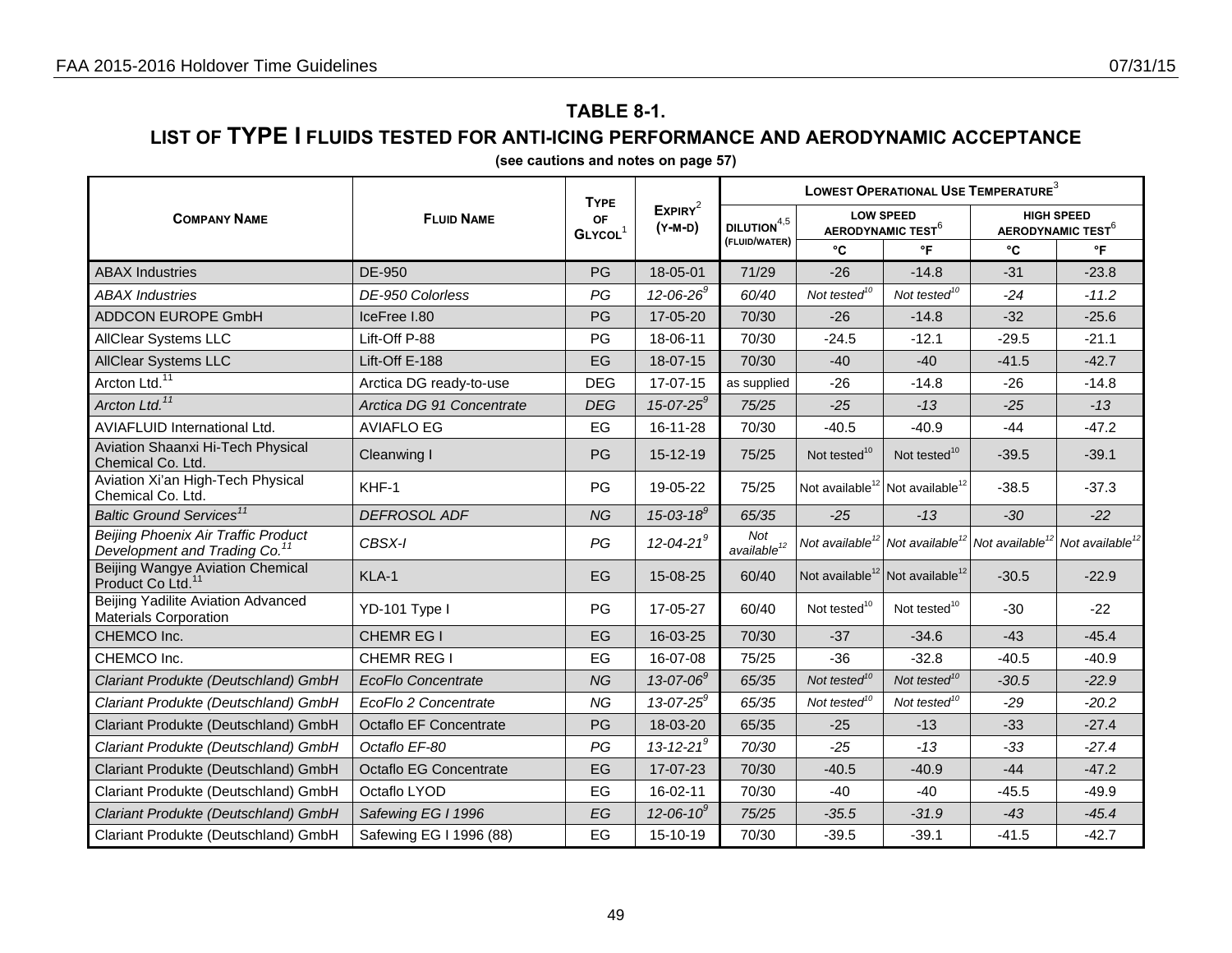### **LIST OF TYPE I FLUIDS TESTED FOR ANTI-ICING PERFORMANCE AND AERODYNAMIC ACCEPTANCE**

|                                                           |                                                             | <b>TYPE</b>                      |                                |                       | LOWEST OPERATIONAL USE TEMPERATURE <sup>3</sup> |                                                   |                                                    |                          |  |  |
|-----------------------------------------------------------|-------------------------------------------------------------|----------------------------------|--------------------------------|-----------------------|-------------------------------------------------|---------------------------------------------------|----------------------------------------------------|--------------------------|--|--|
| <b>COMPANY NAME</b>                                       | <b>FLUID NAME</b>                                           | <b>OF</b><br>GLYCOL <sup>1</sup> | EXPIRY <sup>2</sup><br>(Y-M-D) | DILUTION $^{\rm 4,5}$ |                                                 | <b>LOW SPEED</b><br>AERODYNAMIC TEST <sup>6</sup> | <b>HIGH SPEED</b><br>AERODYNAMIC TEST <sup>6</sup> |                          |  |  |
|                                                           |                                                             |                                  |                                | (FLUID/WATER)         | °C                                              | $\,^{\circ}$ F                                    | °C                                                 | $\,{}^{\circ}\mathsf{F}$ |  |  |
| Clariant Produkte (Deutschland) GmbH                      | Safewing MP I 1938 ECO                                      | PG                               | 16-06-26                       | 65/35                 | $-25.5$                                         | $-13.9$                                           | $-32$                                              | $-25.6$                  |  |  |
| Clariant Produkte (Deutschland) GmbH                      | Safewing MP I 1938 ECO (80)                                 | PG                               | 16-07-09                       | 71/29                 | $-25$                                           | $-13$                                             | $-32.5$                                            | $-26.5$                  |  |  |
| Clariant Produkte (Deutschland) GmbH                      | Safewing MP I 1938 ECO (80)<br>Premix 55% i.g. ready-to-use | PG                               | 17-03-13                       | as supplied           | Not tested <sup>10</sup>                        | Not tested <sup>10</sup>                          | $-19$                                              | $-2.2$                   |  |  |
| Clariant Produkte (Deutschland) GmbH                      | Safewing MP I ECO PLUS (80)                                 | PG                               | 19-03-13                       | 71/29                 | $-25$                                           | $-13$                                             | $-33$                                              | $-27.4$                  |  |  |
| <b>Cryotech Deicing Technology</b>                        | Polar Plus <sup>®</sup>                                     | PG                               | $16 - 01 - 16$                 | 63/37                 | $-27$                                           | $-16.6$                                           | $-32$                                              | $-25.6$                  |  |  |
| <b>Cryotech Deicing Technology</b>                        | Polar Plus <sup>®</sup> LT                                  | PG                               | 16-03-13                       | 63/37                 | $-27$                                           | $-16.6$                                           | $-33$                                              | $-27.4$                  |  |  |
| <b>Cryotech Deicing Technology</b>                        | Polar Plus <sup>®</sup> LT (80)                             | PG                               | 16-09-15                       | 70/30                 | $-27$                                           | $-16.6$                                           | $-33$                                              | $-27.4$                  |  |  |
| <b>Cryotech Deicing Technology</b>                        | Polar Plus <sup>®</sup> (80)                                | PG                               | 17-09-12                       | 70/30                 | $-24.5$                                         | $-12.1$                                           | $-32.5$                                            | $-26.5$                  |  |  |
| <b>Deicing Solutions LLC</b>                              | Safetemp <sup>®</sup> ES Plus<br>(Multiple Location)        | PG                               | 18-08-29                       | 65/35                 | $-25.5$                                         | $-13.9$                                           | $-31$                                              | $-23.8$                  |  |  |
| Dow Chemical Company                                      | <b>UCAR™ ADF Concentrate</b>                                | EG                               | 19-05-11                       | 75/25                 | $-36$                                           | $-32.8$                                           | $-45$                                              | $-49$                    |  |  |
| Dow Chemical Company                                      | UCAR™ ADF XL54                                              | EG                               | 17-01-18                       | as supplied           | $-33$                                           | $-27.4$                                           | $-33$                                              | $-27.4$                  |  |  |
| Dow Chemical Company                                      | UCAR™ PG ADF Concentrate                                    | PG                               | 19-05-11                       | 65/35                 | $-25$                                           | $-13$                                             | $-32$                                              | $-25.6$                  |  |  |
| Dow Chemical Company                                      | UCAR™ PG ADF Dilute 55/45                                   | PG                               | $12 - 02 - 05^9$               | as supplied           | $-24$                                           | $-11.2$                                           | $-25$                                              | $-13$                    |  |  |
| Heilongjiang Hangjie Aero-chemical<br>Technology Co. Ltd. | $HJF-1$                                                     | EG                               | 17-10-02                       | 65/35                 | Not tested <sup>10</sup>                        | Not tested <sup>10</sup>                          | $-42$                                              | $-43.6$                  |  |  |
| Heilongjiang Hangjie Aero-chemical<br>Technology Co. Ltd. | HJF-1A                                                      | EG                               | 16-09-02                       | 75/25                 | Not tested <sup>10</sup>                        | Not tested <sup>10</sup>                          | $-40.5$                                            | $-40.9$                  |  |  |
| <b>HOC Industries</b>                                     | SafeTemp <sup>®</sup> ES Plus                               | PG                               | 16-08-07                       | 65/35                 | $-25.5$                                         | $-13.9$                                           | $-29$                                              | $-20.2$                  |  |  |
| Inland Technologies CANADA Inc.                           | DuraGly-E Type I ADF<br>Concentrate                         | EG                               | 19-01-13                       | 60/40                 | $-33$                                           | $-27.4$                                           | $-33$                                              | $-27.4$                  |  |  |
| Inland Technologies CANADA Inc.                           | DuraGly-P Type I ADF<br>Concentrate                         | PG                               | $15 - 02 - 04$ <sup>13</sup>   | 60/40                 | $-25$                                           | $-13$                                             | $-25$                                              | $-13$                    |  |  |
| <b>Kilfrost Limited</b>                                   | Kilfrost DF Plus                                            | PG                               | 15-08-30                       | 69/31                 | $-25.5$                                         | $-13.9$                                           | $-32$                                              | $-25.6$                  |  |  |
| <b>Kilfrost Limited</b>                                   | Kilfrost DF Plus (80)                                       | PG                               | 16-07-13                       | 69/31                 | $-26$                                           | $-14.8$                                           | $-31.5$                                            | $-24.7$                  |  |  |
| <b>Kilfrost Limited</b>                                   | Kilfrost DF Plus (88)                                       | PG                               | 15-08-30                       | 63/37                 | $-25.5$                                         | $-13.9$                                           | $-32$                                              | $-25.6$                  |  |  |
| <b>Kilfrost Limited</b>                                   | Kilfrost DF <sup>Sustain</sup>                              | <b>PDO</b>                       | 15-08-08                       | 68/32                 | $-34$                                           | $-29.2$                                           | $-41$                                              | $-41.8$                  |  |  |
| <b>LNT Solutions</b>                                      | <b>LNT E188</b>                                             | EG                               | 17-10-01                       | 70/30                 | $-30.5$                                         | $-22.9$                                           | $-41$                                              | $-41.8$                  |  |  |
| <b>LNT Solutions</b>                                      | <b>LNT P180</b>                                             | PG                               | 17-10-04                       | 69/31                 | $-26$                                           | $-14.8$                                           | $-32$                                              | $-25.6$                  |  |  |
| <b>LNT Solutions</b>                                      | <b>LNT P188</b>                                             | PG                               | 18-11-28                       | 70/30                 | $-24.5$                                         | $-12.1$                                           | $-31.5$                                            | $-24.7$                  |  |  |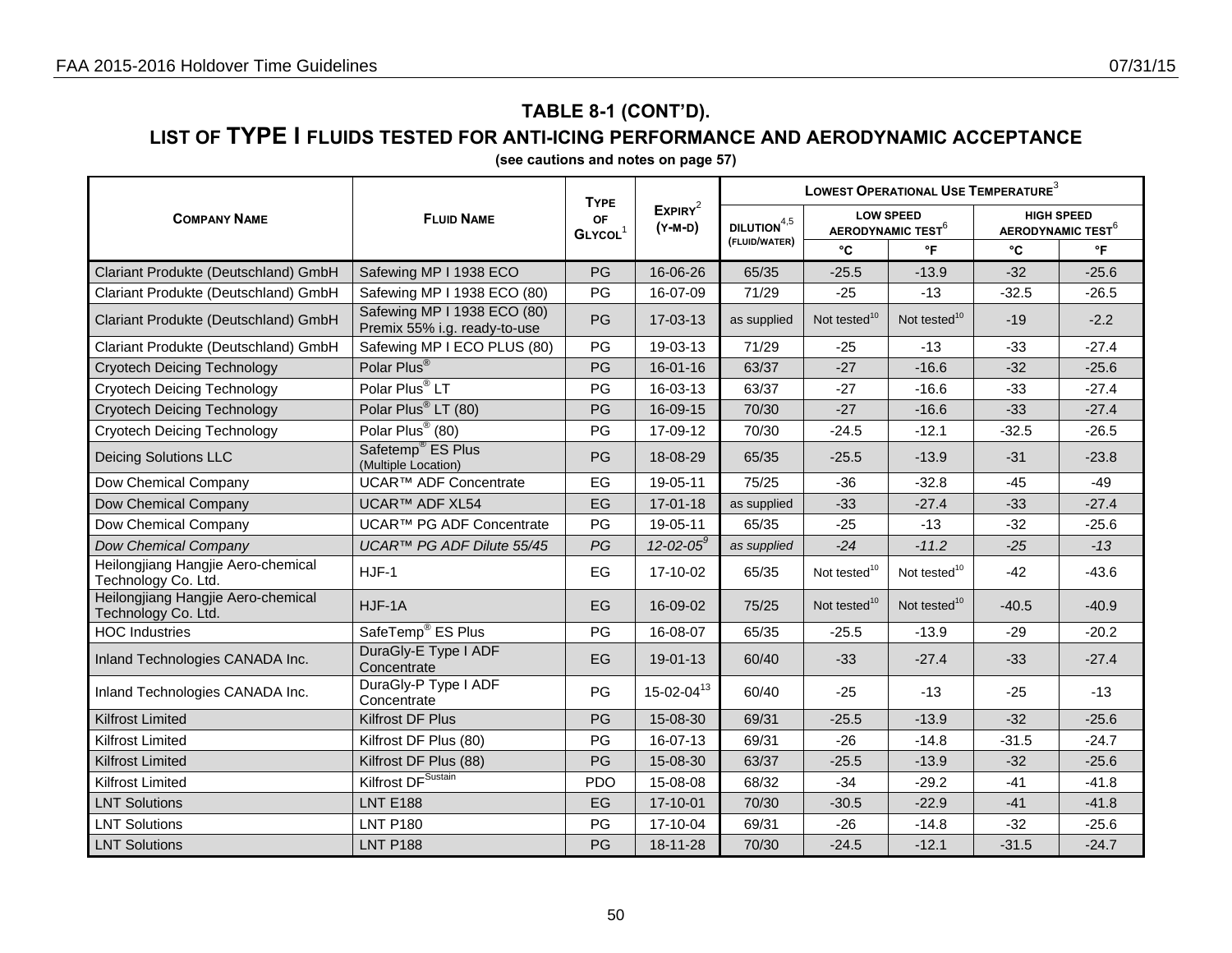## **TABLE 8-1 (CONT'D).**

### **LIST OF TYPE I FLUIDS TESTED FOR ANTI-ICING PERFORMANCE AND AERODYNAMIC ACCEPTANCE**

|                                                |                    | <b>TYPE</b>         | $EXPIRY^2$<br>(Y-M-D) | LOWEST OPERATIONAL USE TEMPERATURE <sup>3</sup> |                                                   |                          |                                                    |         |  |
|------------------------------------------------|--------------------|---------------------|-----------------------|-------------------------------------------------|---------------------------------------------------|--------------------------|----------------------------------------------------|---------|--|
| <b>COMPANY NAME</b>                            | <b>FLUID NAME</b>  | OF<br><b>GLYCOL</b> |                       | i dilution $^{4,5}$                             | <b>LOW SPEED</b><br>AERODYNAMIC TEST <sup>°</sup> |                          | <b>HIGH SPEED</b><br>AERODYNAMIC TEST <sup>®</sup> |         |  |
|                                                |                    |                     |                       | (FLUID/WATER)<br>°C<br>°F<br>°C                 |                                                   | °F                       |                                                    |         |  |
| Newave Aerochemical Co. Ltd.                   | FCY-1A             | EG                  | 19-02-20              | 75/25                                           | $-40$                                             | $-40$                    | $-40$                                              | $-40$   |  |
| Newave Aerochemical Co. Ltd.                   | FCY-1Bio+          | EG                  | 16-07-08              | 75/25                                           | Not tested <sup>10</sup>                          | Not tested <sup>10</sup> | $-40.5$                                            | $-40.9$ |  |
| Oksayd Co. Ltd.                                | DEFROST ECO 1      | <b>NG</b>           | 16-07-09              | 70/30                                           | Not tested <sup>10</sup>                          | Not tested <sup>10</sup> | $-36$                                              | $-32.8$ |  |
| Shaanxi Cleanway Aviation Chemical<br>Co., Ltd | Cleansurface I     | EG                  | 17-09-12              | 75/25                                           | $-32.5^{14}$                                      | $-26.5^{14}$             | $-40.5$                                            | $-40.9$ |  |
| Shaanxi Cleanway Aviation Chemical<br>Co., Ltd | Cleansurface I-BIO | EG                  | $18 - 07 - 11$        | 75/25                                           | Not tested <sup>10</sup>                          | Not tested <sup>10</sup> | $-37$                                              | $-34.6$ |  |
| Velvana a.s.                                   | AIRVEL OK 1        | PG                  | 17-01-28              | 70/30                                           | $-26$                                             | $-14.8$                  | $-30$                                              | $-22$   |  |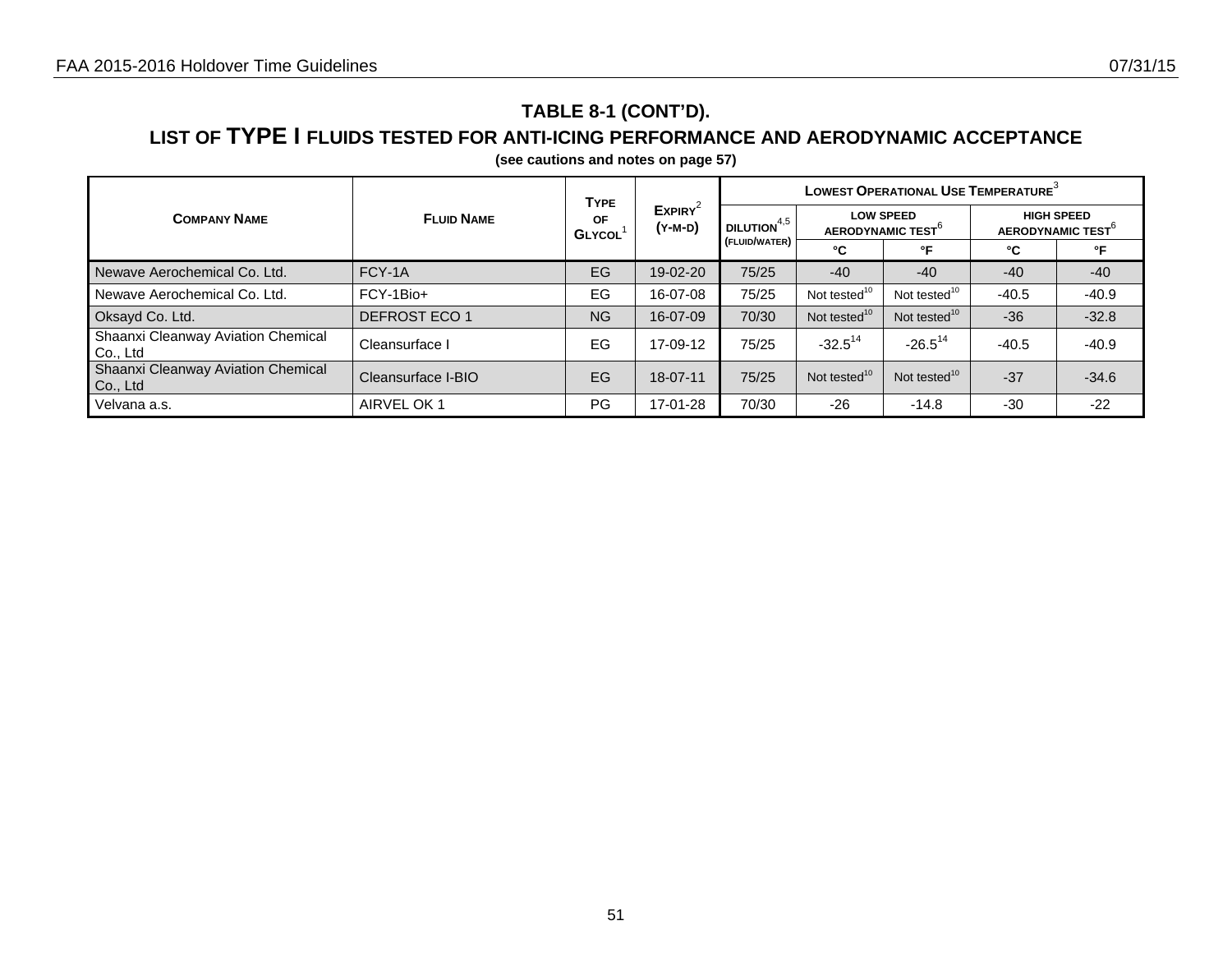## **TABLE 8-2.**

### **LIST OF TYPE II FLUIDS TESTED FOR ANTI-ICING PERFORMANCE AND AERODYNAMIC ACCEPTANCE**

|                                         | <b>FLUID NAME</b>                    | <b>TYPE</b>                      | EXPIRY <sup>2</sup> |                                  | <b>LOWEST OPERATIONAL USE</b><br>TEMPERATURE <sup>3</sup> |                             | LOWEST ON-WING VISCOSITY <sup>7,8</sup><br>(mPa.s) |                          |  |
|-----------------------------------------|--------------------------------------|----------------------------------|---------------------|----------------------------------|-----------------------------------------------------------|-----------------------------|----------------------------------------------------|--------------------------|--|
| <b>COMPANY NAME</b>                     |                                      | <b>OF</b><br>GLYCOL <sup>1</sup> | (Y-M-D)             | <b>DILUTION</b><br>(FLUID/WATER) | <b>HIGH SPEED</b><br><b>AERODYNAMIC TEST<sup>6</sup></b>  |                             | <b>MANUFACTURER</b><br><b>METHOD</b>               | AS 9968<br><b>METHOD</b> |  |
|                                         |                                      |                                  |                     |                                  | °C                                                        | °F                          |                                                    |                          |  |
|                                         |                                      |                                  |                     | 100/0                            | $-25$                                                     | $-13$                       | 4 900 (h)                                          | 4600(a)                  |  |
| <b>ABAX Industries</b>                  | Ecowing 26                           | PG                               | 17-04-28            | 75/25                            | $-14$                                                     | $\overline{7}$              | 2200(a)                                            | 2200(a)                  |  |
|                                         |                                      |                                  |                     | 50/50                            | $-3$                                                      | 27                          | 50(a)                                              | 50(a)                    |  |
| Aviation Shaanxi Hi-Tech                |                                      |                                  |                     | 100/0                            | $-29$                                                     | $-20.2$                     | 4650(f)                                            | 4500(a)                  |  |
| Physical Chemical Co. Ltd.              | Cleanwing II                         | PG                               | 17-05-20            | 75/25                            | $-14$                                                     | $\overline{7}$              | 9450(f)                                            | 10000(a)                 |  |
|                                         |                                      |                                  |                     | 50/50                            | $-3$                                                      | 27                          | 10 150 (f)                                         | 10200(a)                 |  |
|                                         |                                      |                                  |                     | 100/0                            | $-29$                                                     | $-20.2$                     | 3340(a)                                            | 3340(a)                  |  |
| Clariant Produkte (Deutschland)<br>GmbH | Safewing MP II FLIGHT                | PG                               | 16-05-14            | 75/25                            | $-14$                                                     | $\overline{7}$              | 12900(c)                                           | 12 900 (c)               |  |
|                                         |                                      |                                  |                     | 50/50                            | $-3$                                                      | 27                          | 11 500 $(a)$                                       | 11 500 $(a)$             |  |
| Clariant Produkte (Deutschland)<br>GmbH | Safewing MP II FLIGHT<br><b>PLUS</b> | PG                               | 16-02-28            | 100/0                            | $-29$                                                     | $-20.2$                     | 3650(0)                                            | 3100(a)                  |  |
|                                         |                                      |                                  |                     | 75/25                            | $-14$                                                     | $\overline{7}$              | 12 400 (o)                                         | 10450(a)                 |  |
|                                         |                                      |                                  |                     | 50/50                            | $-3$                                                      | 27                          | 7 800 (o)                                          | 7050(a)                  |  |
|                                         |                                      |                                  |                     | 100/0                            | $-30.5$                                                   | $-22.9$                     | 4400(q)                                            | 4050(a)                  |  |
| <b>Cryotech Deicing Technology</b>      | Polar Guard <sup>®</sup> II          | PG                               | 17-03-11            | 75/25                            | $-14$                                                     | $\overline{7}$              | 11 600 $(g)$                                       | 9750(a)                  |  |
|                                         |                                      |                                  |                     | 50/50                            | $-3$                                                      | 27                          | 80(a)                                              | 80(a)                    |  |
|                                         | ABC-3                                | PG                               | 16-10-08            | 100/0                            | $-27$                                                     | $-16.6$                     | 2500(f)                                            | 2500(a)                  |  |
| <b>Kilfrost Limited</b>                 |                                      |                                  |                     | 75/25                            | $-14$                                                     | $\overline{7}$              | 2000(f)                                            | 2000(a)                  |  |
|                                         |                                      |                                  |                     | 50/50                            | $-3$                                                      | 27                          | 400(f)                                             | 400(a)                   |  |
|                                         |                                      |                                  |                     | 100/0                            | $-29.5$                                                   | $-21.1$                     | 7720(a)                                            | 7 720 (a)                |  |
| <b>Kilfrost Limited</b>                 | <b>ABC-Ice Clear II</b>              | PG                               | 17-05-13            | 75/25                            | $-14$                                                     | $\overline{7}$              | 5660(a)                                            | 5660(a)                  |  |
|                                         |                                      |                                  |                     | 50/50                            | $-3$                                                      | 27                          | 580(a)                                             | 558(n)                   |  |
|                                         |                                      |                                  |                     | 100/0                            | $-29$                                                     | $-20.2$                     | 2850(f)                                            | 2640(a)                  |  |
| Kilfrost Limited                        | <b>ABC-K Plus</b>                    | PG                               | 16-11-24            | 75/25                            | $-14$                                                     | $\overline{7}$              | 12 650 (f)                                         | 12 650 (c)               |  |
|                                         |                                      |                                  |                     | 50/50                            | $-3$                                                      | 27                          | 4200(f)                                            | 5260(a)                  |  |
|                                         |                                      |                                  |                     | 100/0                            | Not available <sup>12</sup>                               | Not available <sup>12</sup> | 2400(e)                                            | 2 150 (a)                |  |
| <b>LNT Solutions</b>                    | <b>LNT P250</b>                      | PG                               | $Y-M-D^{13}$        | 75/25                            | Not available <sup>12</sup>                               | Not available <sup>12</sup> | 16 200 (e)                                         | 15200(a)                 |  |
|                                         |                                      |                                  |                     | 50/50                            | Not available <sup>12</sup>                               | Not available <sup>12</sup> | 8 150 (e)                                          | 8100(a)                  |  |
|                                         |                                      |                                  |                     | 100/0                            | $-28$                                                     | $-18.4$                     | 7 000 (f)                                          | 8 920 (a)                |  |
| Newave Aerochemical Co. Ltd.            | FCY-2                                | PG                               | 17-02-20            | 75/25                            | $-14$                                                     | $\overline{7}$              | 18 550 (f)                                         | 18 550 (f)               |  |
|                                         |                                      |                                  |                     | 50/50                            | $-3$                                                      | 27                          | 6750 (f)                                           | 7030(a)                  |  |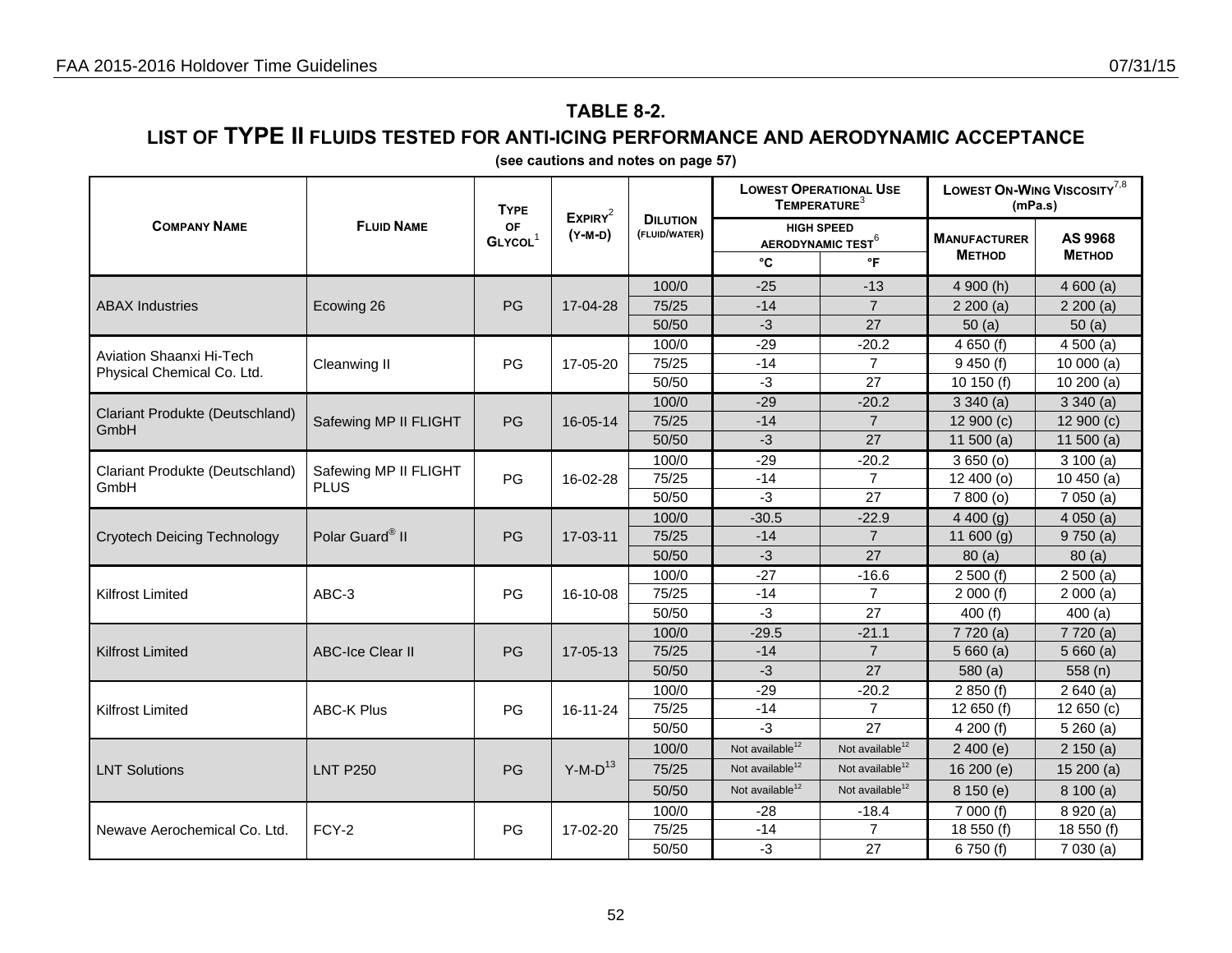## **TABLE 8-2 (CONT'D).**

### **LIST OF TYPE II FLUIDS TESTED FOR ANTI-ICING PERFORMANCE AND AERODYNAMIC ACCEPTANCE**

| <b>COMPANY NAME</b>          |                   | <b>TYPE</b>         | $EXPIRY^2$<br>(Y-M-D) |                                  |                                              | <b>LOWEST OPERATIONAL USE</b><br><b>TEMPERATURE</b> <sup>3</sup> | <b>LOWEST ON-WING VISCOSITY 7,8</b><br>(mPa.s) |               |
|------------------------------|-------------------|---------------------|-----------------------|----------------------------------|----------------------------------------------|------------------------------------------------------------------|------------------------------------------------|---------------|
|                              | <b>FLUID NAME</b> | ΟF<br><b>GLYCOL</b> |                       | <b>DILUTION</b><br>(FLUID/WATER) | <b>HIGH SPEED</b><br><b>AERODYNAMIC TEST</b> |                                                                  | <b>MANUFACTURER</b>                            | AS 9968       |
|                              |                   |                     |                       |                                  | °C                                           | ∘⊏                                                               | <b>METHOD</b>                                  | <b>METHOD</b> |
|                              | $FCY-2$ Bio+      | PG                  | 17-05-06              | 100/0                            | $-28.5$                                      | $-19.3$                                                          | 7210(a)                                        | 7210(a)       |
| Newave Aerochemical Co. Ltd. |                   |                     |                       | 75/25                            | $-14$                                        |                                                                  | 21400(c)                                       | 21400(c)      |
|                              |                   |                     |                       | 50/50                            | -3                                           | 27                                                               | 1 900 (a)                                      | 1900(a)       |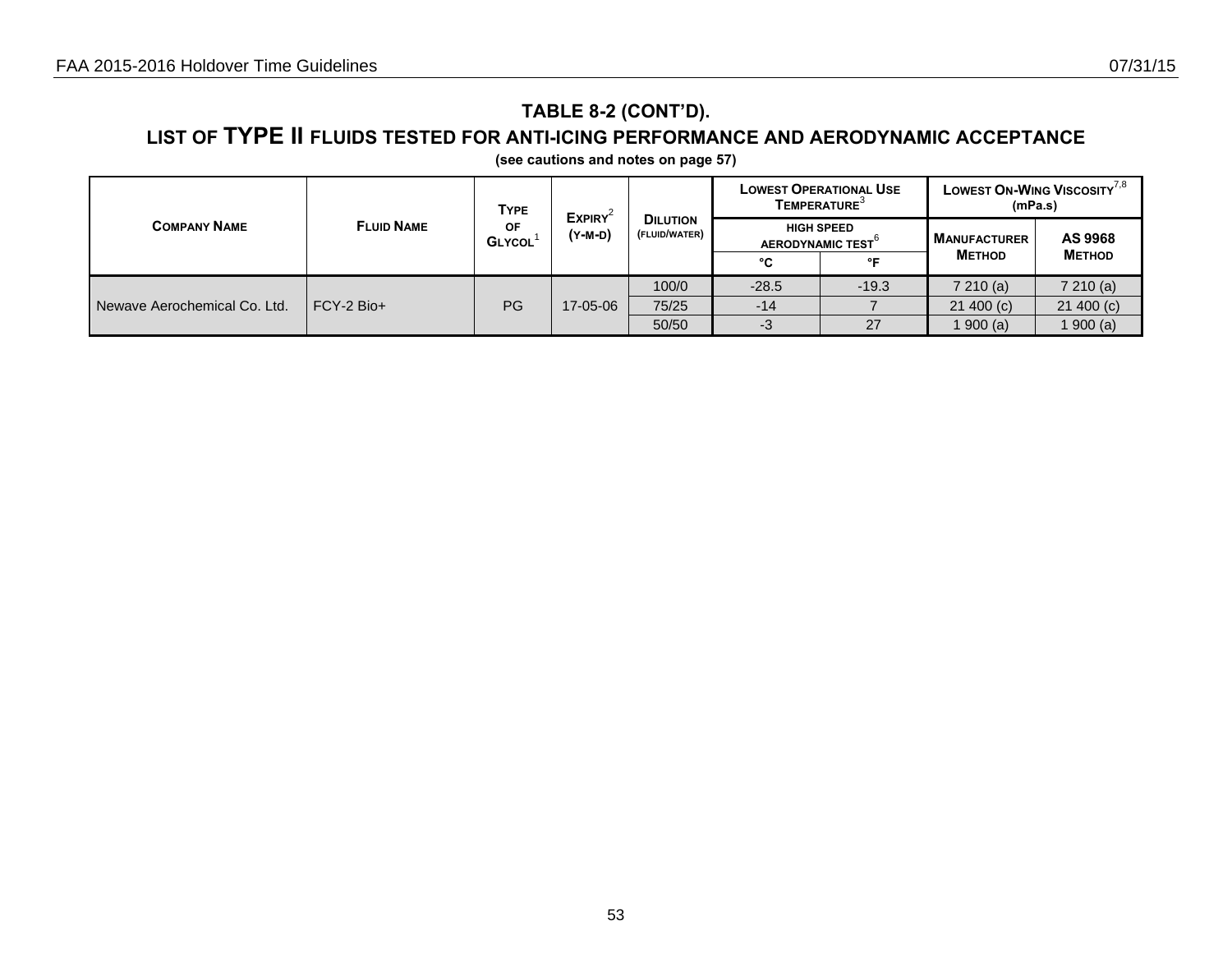## **TABLE 8-3.**

### **LIST OF TYPE III FLUIDS TESTED FOR ANTI-ICING PERFORMANCE AND AERODYNAMIC ACCEPTANCE**

| <b>COMPANY NAME</b>                            | <b>FLUID NAME</b>           | <b>TYPE</b><br>ΟF<br><b>GLYCOL</b> | EXPIRY <sup>2</sup><br>(Y-M-D) |                                  |                                                   | LOWEST OPERATIONAL USE TEMPERATURE <sup>3</sup> |                                                    | LOWEST ON-WING VISCOSITY <sup>7,8</sup><br>(mPa.s) |                                |                             |
|------------------------------------------------|-----------------------------|------------------------------------|--------------------------------|----------------------------------|---------------------------------------------------|-------------------------------------------------|----------------------------------------------------|----------------------------------------------------|--------------------------------|-----------------------------|
|                                                |                             |                                    |                                | <b>DILUTION</b><br>(FLUID/WATER) | <b>LOW SPEED</b><br>AERODYNAMIC TEST <sup>O</sup> |                                                 | <b>HIGH SPEED</b><br>AERODYNAMIC TEST <sup>6</sup> |                                                    | <b>MANUFACTURER</b>            | AS 9968                     |
|                                                |                             |                                    |                                |                                  | °C                                                | °F                                              | °C                                                 | °F                                                 | <b>METHOD</b>                  | <b>METHOD</b>               |
|                                                | AeroClear MAX               | EG                                 | $16 - 12 - 22^{15}$            | 100/0                            | $-16$                                             | 3.2                                             | $-35$                                              | $-31$                                              | 7300 (m)                       | Not Available <sup>16</sup> |
| <b>AllClear Systems LLC</b>                    |                             |                                    |                                | 75/25                            | <b>Dilution Not Applicable</b>                    |                                                 |                                                    | <b>Dilution Not Applicable</b>                     | <b>Dilution Not Applicable</b> |                             |
|                                                |                             |                                    |                                | 50/50                            | <b>Dilution Not Applicable</b>                    |                                                 | <b>Dilution Not Applicable</b>                     |                                                    | <b>Dilution Not Applicable</b> |                             |
|                                                |                             |                                    | 15-08-15                       | 100/0                            | $-16.5$                                           | 2.3                                             | $-29$                                              | $-20.2$                                            | 120(n)                         | 120(n)                      |
| <b>Clariant Produkte</b><br>(Deutschland) GmbH | Safewing MP III<br>2031 ECO | PG                                 |                                | 75/25                            | -9                                                | 15.8                                            | $-10$                                              | 14                                                 | 86(n)                          | 86(n)                       |
|                                                |                             |                                    |                                | 50/50                            | $-3$                                              | 27                                              | -3                                                 | 27                                                 | 16 $(n)$                       | 16 $(n)$                    |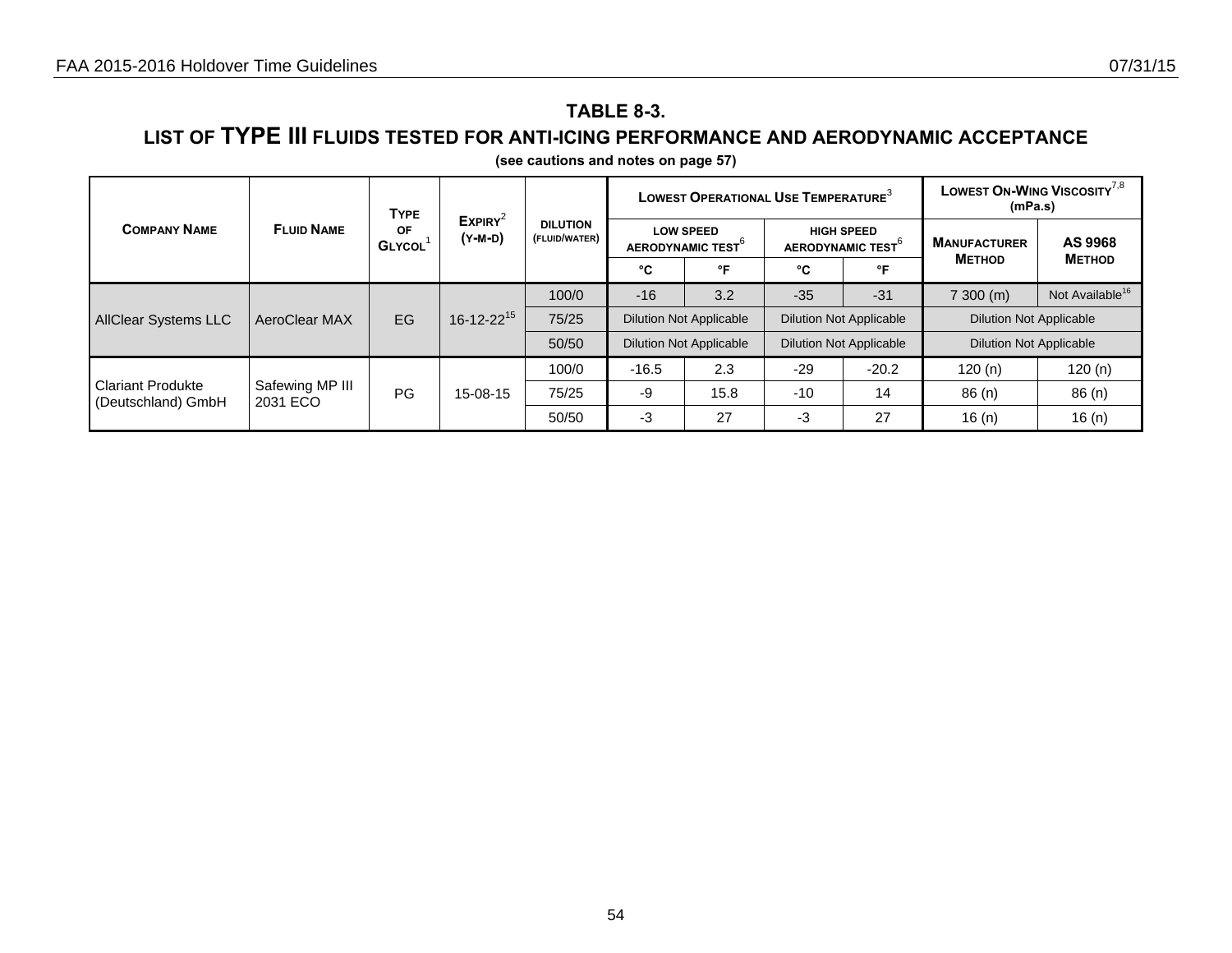## **TABLE 8-4.**

### **LIST OF TYPE IV FLUIDS TESTED FOR ANTI-ICING PERFORMANCE AND AERODYNAMIC ACCEPTANCE**

|                                         | <b>FLUID NAME</b>        | <b>TYPE</b>               | EXPIRY <sup>2</sup> |                                  | TEMPERATURE <sup>3</sup>                                 | <b>LOWEST OPERATIONAL USE</b>  | LOWEST ON-WING VISCOSITY <sup>7,8</sup><br>(mPa.s) |                         |  |
|-----------------------------------------|--------------------------|---------------------------|---------------------|----------------------------------|----------------------------------------------------------|--------------------------------|----------------------------------------------------|-------------------------|--|
| <b>COMPANY NAME</b>                     |                          | OF<br>GLYCOL <sup>1</sup> | (Y-M-D)             | <b>DILUTION</b><br>(FLUID/WATER) | <b>HIGH SPEED</b><br><b>AERODYNAMIC TEST<sup>6</sup></b> |                                | <b>MANUFACTURER</b><br><b>METHOD</b>               | AS 9968<br><b>МЕТНО</b> |  |
|                                         |                          |                           |                     |                                  | °C                                                       | °F                             |                                                    |                         |  |
|                                         |                          |                           |                     | 100/0                            | $-26$                                                    | $-14.8$                        | 12 150 (i)                                         | 11 000 $(a)$            |  |
| <b>ABAX Industries</b>                  | Ecowing AD-49            | PG                        | 16-06-02            | 75/25                            | $-14$                                                    | $\overline{7}$                 | 30 700 (i)                                         | 32 350 (c)              |  |
|                                         |                          |                           |                     | 50/50                            | $-3$                                                     | 27                             | 19 450 (i)                                         | 21 150 (c)              |  |
| Clariant Produkte (Deutschland)         |                          |                           |                     | 100/0                            | $-23.5$                                                  | $-10.3$                        | 5540(b)                                            | 5540(a)                 |  |
| GmbH                                    | Max Flight 04            | PG                        | 16-07-23            | 75/25                            |                                                          | <b>Dilution Not Applicable</b> | <b>Dilution Not Applicable</b>                     |                         |  |
|                                         |                          |                           |                     | 50/50                            |                                                          | <b>Dilution Not Applicable</b> | <b>Dilution Not Applicable</b>                     |                         |  |
| Clariant Produkte (Deutschland)         |                          |                           |                     | 100/0                            | $-29$                                                    | $-20.2$                        | 8700 (p)                                           | 8050(a)                 |  |
| GmbH                                    | Max Flight SNEG          | PG                        | 16-02-20            | 75/25                            | $-14$                                                    | $\overline{7}$                 | 20200(q)                                           | 21 800 (c)              |  |
|                                         |                          |                           |                     | 50/50                            | $-3$                                                     | 27                             | 13600(q)                                           | 15 000 (c)              |  |
|                                         | Safewing MP IV           |                           | 16-06-02            | 100/0                            | $-28.5$                                                  | $-19.3$                        | 7550(a)                                            | 7550(a)                 |  |
| Clariant Produkte (Deutschland)<br>GmbH | <b>LAUNCH</b>            | PG                        |                     | 75/25                            | $-14$                                                    | $\overline{7}$                 | 18000(a)                                           | 18 000 (a)              |  |
|                                         |                          |                           |                     | 50/50                            | $-3$                                                     | 27                             | 17 800 $(a)$                                       | 17 800 $(a)$            |  |
|                                         | Safewing MP IV           |                           |                     | 100/0                            | $-29$                                                    | $-20.2$                        | 8700 (p)                                           | 8450(a)                 |  |
| Clariant Produkte (Deutschland)<br>GmbH | <b>LAUNCH PLUS</b>       | PG                        | 17-03-24            | 75/25                            | $-14$                                                    | $\overline{7}$                 | 18800(q)                                           | 17 200 (c)              |  |
|                                         |                          |                           |                     | 50/50                            | $-3$                                                     | 27                             | 9700(p)                                            | 12 150 (a)              |  |
|                                         | Polar Guard®             | PG                        | $12 - 08 - 30^9$    | 100/0                            | $-23.5$                                                  | $-10.3$                        | 32 100 (k)                                         | 36 300 (c)              |  |
| <b>Cryotech Deicing Technology</b>      |                          |                           |                     | 75/25                            | $-5.5$                                                   | 22.1                           | 24 200 (k)                                         | 27 800 (c)              |  |
|                                         |                          |                           |                     | 50/50                            | $-3$                                                     | 27                             | 6200(k)                                            | 7500(a)                 |  |
|                                         |                          |                           |                     | 100/0                            | $-30.5$                                                  | $-22.9$                        | 4400(q)                                            | 4050(a)                 |  |
| <b>Cryotech Deicing Technology</b>      | Polar Guard® Advance     | PG                        | 17-03-11            | 75/25                            | $-14$                                                    | $\overline{7}$                 | 11 600 $(g)$                                       | 9750(a)                 |  |
|                                         |                          |                           |                     | 50/50                            | $-3$                                                     | 27                             | 80(a)                                              | 80(a)                   |  |
|                                         |                          |                           |                     | 100/0                            | $-24.5$                                                  | $-12.1$                        | $\frac{1}{1}$ 900 (a)                              | 1900(a)                 |  |
| <b>Deicing Solutions LLC</b>            | ECO-SHIELD®              | PG                        | 17-01-26            | 75/25                            |                                                          | <b>Dilution Not Applicable</b> | <b>Dilution Not Applicable</b>                     |                         |  |
|                                         |                          |                           |                     | 50/50                            |                                                          | <b>Dilution Not Applicable</b> | <b>Dilution Not Applicable</b>                     |                         |  |
|                                         | <b>UCAR™ Endurance</b>   |                           |                     | 100/0                            | $-27$                                                    | $-16.6$                        | 24 850 (i)                                         | 2230(a)                 |  |
| Dow Chemical Company                    | EG106 De/Anti-Icing      | EG                        | 17-05-20            | 75/25                            |                                                          | <b>Dilution Not Applicable</b> | <b>Dilution Not Applicable</b>                     |                         |  |
|                                         | Fluid                    |                           |                     | 50/50                            |                                                          | <b>Dilution Not Applicable</b> | <b>Dilution Not Applicable</b>                     |                         |  |
|                                         | <b>UCAR™ FlightGuard</b> |                           |                     | 100/0                            | $-26$                                                    | $-14.8$                        | 15 200 (h)                                         | 12 800 (d)              |  |
| Dow Chemical Company                    | AD-480                   | PG                        | $12 - 06 - 15^9$    | 75/25                            | $-14$                                                    | 7                              | 16 000 (h)                                         | 12 400 (d)              |  |
|                                         |                          |                           |                     | 50/50                            | $-3$                                                     | 27                             | 4 000 (h)                                          | 3800(a)                 |  |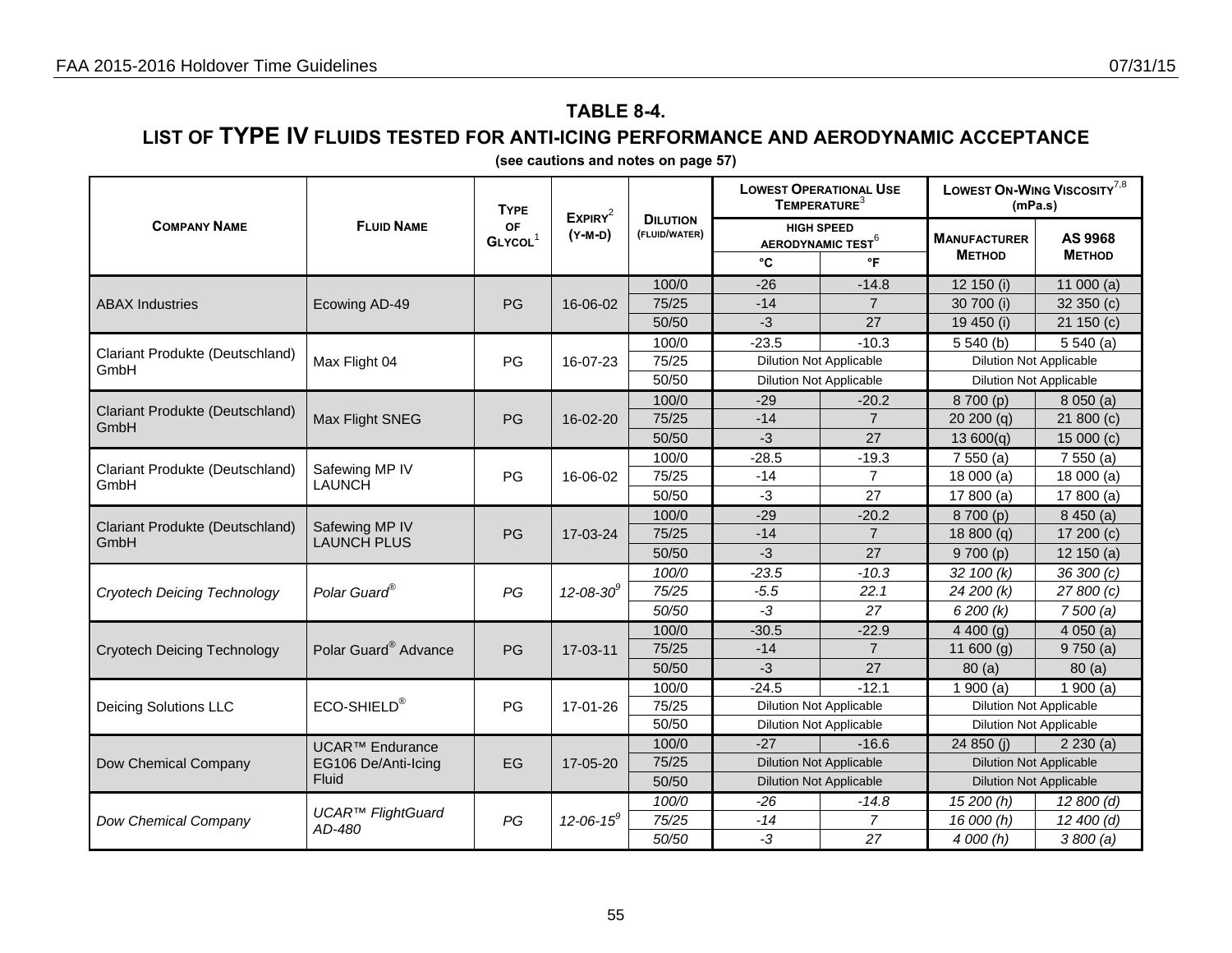## **TABLE 8-4 (CONT'D).**

### **LIST OF TYPE IV FLUIDS TESTED FOR ANTI-ICING PERFORMANCE AND AERODYNAMIC ACCEPTANCE**

|                              |                            | <b>TYPE</b>         | $EXPIRY^2$<br>(Y-M-D) |                                  | TEMPERATURE <sup>3</sup>       | <b>LOWEST OPERATIONAL USE</b>                      | LOWEST ON-WING VISCOSITY <sup>7,8</sup><br>(mPa.s) |                             |
|------------------------------|----------------------------|---------------------|-----------------------|----------------------------------|--------------------------------|----------------------------------------------------|----------------------------------------------------|-----------------------------|
| <b>COMPANY NAME</b>          | <b>FLUID NAME</b>          | OF<br><b>GLYCOL</b> |                       | <b>DILUTION</b><br>(FLUID/WATER) |                                | <b>HIGH SPEED</b><br>AERODYNAMIC TEST <sup>6</sup> |                                                    | AS 9968                     |
|                              |                            |                     |                       |                                  | °C                             | °F                                                 | <b>METHOD</b>                                      | <b>METHOD</b>               |
|                              |                            |                     | 17-05-20              | 100/0                            | $-26$                          | $-14.8$                                            | 12 150 (i)                                         | 11 000 $(a)$                |
| Dow Chemical Company         | UCAR™ FlightGuard<br>AD-49 | PG                  |                       | 75/25                            | $-14$                          |                                                    | 30 700 (i)                                         | 32350(c)                    |
|                              |                            |                     |                       | 50/50                            | $-3$                           | 27                                                 | 19 450 (i)                                         | 21150(c)                    |
|                              | <b>ABC-S Plus</b>          | <b>PG</b>           | 17-06-16              | 100/0                            | $-28$                          | $-18.4$                                            | 17 900 (f)                                         | 17 900 (c)                  |
| <b>Kilfrost Limited</b>      |                            |                     |                       | 75/25                            | $-14$                          |                                                    | 18 300 (f)                                         | 18300(c)                    |
|                              |                            |                     |                       | 50/50                            | $-3$                           | 27                                                 | 7500(f)                                            | 7500(a)                     |
|                              |                            |                     |                       | 100/0                            | Not available $12$             | Not available <sup>12</sup>                        | 45 300 (I)                                         | Not Available <sup>16</sup> |
| <b>LNT Solutions</b>         | <b>LNT E450</b>            | EG                  | $Y-M-D^{13}$          | 75/25                            | <b>Dilution Not Applicable</b> |                                                    | <b>Dilution Not Applicable</b>                     |                             |
|                              |                            |                     |                       | 50/50                            | <b>Dilution Not Applicable</b> |                                                    | <b>Dilution Not Applicable</b>                     |                             |
| Newave Aerochemical Co. Ltd. |                            | <b>PG</b>           | 15-12-20              | 100/0                            | $-29.5$                        | $-21.1$                                            | 14 100 $(c)$                                       | 14 100 $(c)$                |
|                              | FCY 9311                   |                     |                       | 75/25                            | <b>Dilution Not Applicable</b> |                                                    | <b>Dilution Not Applicable</b>                     |                             |
|                              |                            |                     |                       | 50/50                            | <b>Dilution Not Applicable</b> |                                                    | <b>Dilution Not Applicable</b>                     |                             |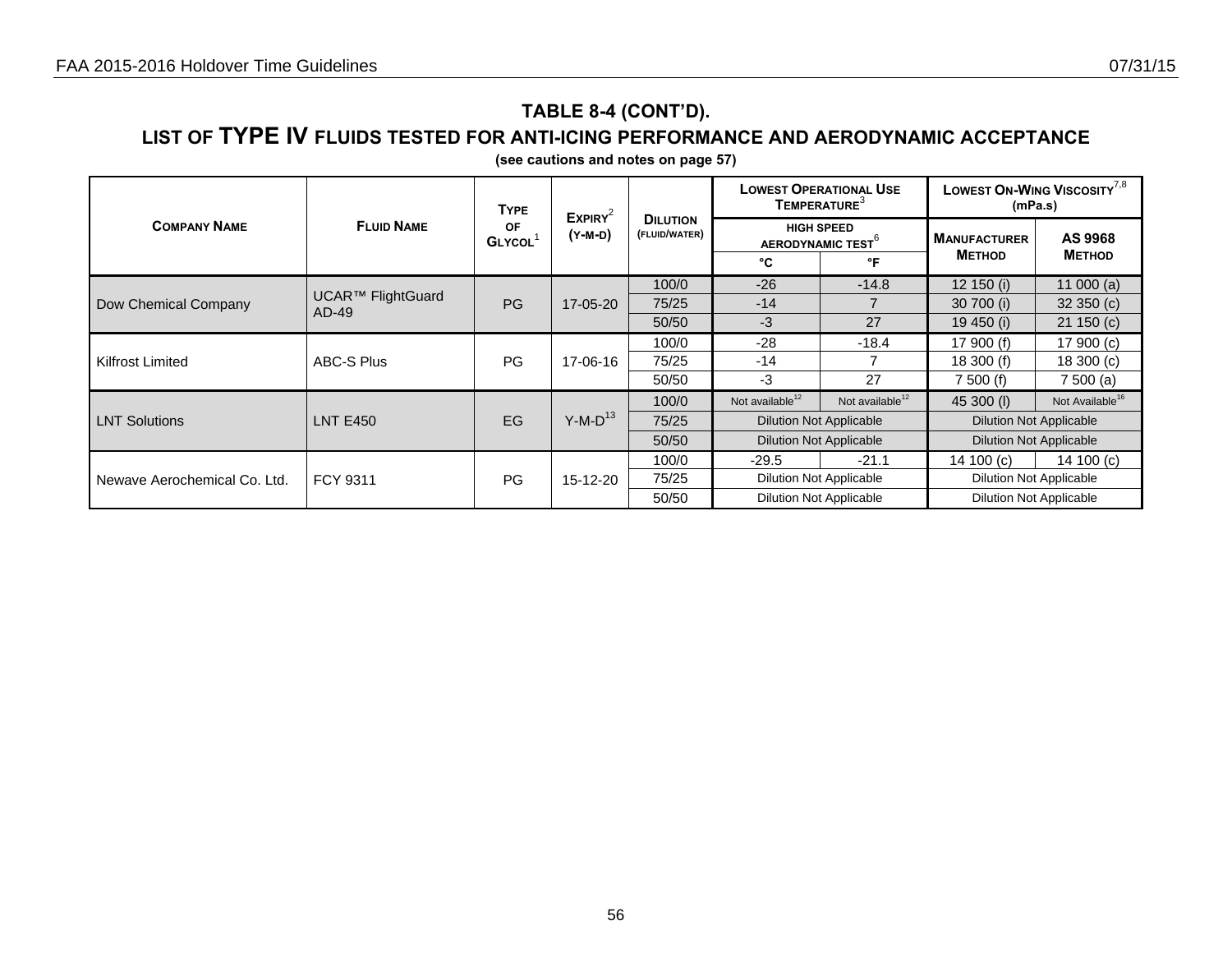### **CAUTIONS AND NOTES FOR TABLES 8-1, 8-2, 8-3, 8-4**

#### **CAUTIONS**

- This table lists fluids that have been tested with respect to anti-icing performance and aerodynamic acceptance (Type I: SAE AMS1424 §3.5.2 and §3.5.3; Type II, III, IV: SAE AMS1428 §3.2.4 and §3.2.5) only. These tests were conducted by Anti-icing Materials International Laboratory: www.uqac.ca/amil. The end user is responsible for contacting the fluid manufacturer to confirm all other SAE AMS1424/1428 technical requirement tests, such as fluid stability, toxicity, materials compatibility, etc. have been conducted.
- LOUT data provided in these tables is based strictly on the manufacturer's data; the end user is responsible for verifying the validity of this data.
- Type I fluids supplied in concentrated form must not be used in that form and must be diluted.

#### **NOTES**

- 1 PG = propylene glycol; PDO = propylene glycol (propane-1, 3-diol); EG = ethylene glycol; DEG = diethylene glycol; NG = non-glycol.
- 2 Expiry date is the earlier expiry date of the Aerodynamic Test(s) or Water Spray Endurance Test. Fluids that are tested after the issuance of this list will appear in a later update.
- 3 The values in this table were determined using test results from pre-production fluid samples when available. In some cases, the fluid manufacturer requested the publication of a more conservative value than the pre-production test value. The lowest operational use temperature (LOUT) for a given fluid is the higher of:

a) The lowest temperature at which the fluid meets the aerodynamic acceptance test for a given aircraft type; b) The actual freezing point of the fluid plus its freezing point buffer (Type I =  $10^{\circ}C/18^{\circ}F$ ; Type II/III/IV =  $7^{\circ}C/13^{\circ}F$ ); or c) For diluted Type II/III/IV fluids, the coldest temperature for which holdover times are published.

- 4 The LOUT for Type I fluids that are intended to be diluted is derived from a dilution that provides the lowest operational use temperature. For other Type I dilutions, determine the freezing point of the fluid and add a 10°C freezing point buffer, as a dilution will usually yield a higher and more restrictive operational use temperature. Consult the fluid manufacturer or fluid documentation for further clarification and guidance on establishing the appropriate operational use temperature of a diluted fluid.
- 5 Type I concentrate fluids have also been tested at 50/50 (glycol/water) dilution.
- 6 If uncertain whether the aircraft to be treated conforms to the low speed or the high speed aerodynamic test, consult the aircraft manufacturer. The aerodynamic test is defined in SAE AS5900 (latest version).
- 7 The viscosity values in this table are those of the fluids provided by the manufacturers for holdover time testing. For the holdover times to be valid, the viscosity of the fluid on the wing shall not be lower than that in this table. The user should periodically ensure that the viscosity of a fluid sample taken from the wing surface is not lower than that listed.
- 8 The SAE AS9968 viscosity method should only be used for field verification and auditing purposes; when in doubt as to which method is appropriate, use the manufacturer method. Viscosity measurement methods are indicated as letters (in parentheses) beside each viscosity value. Details of each measurement method are shown in the table below. The exact measurement method (spindle, container, fluid volume, temperature, speed, duration) must be used to compare the viscosity of a sample to a viscosity given in this table.

| Method  | <b>Brookfield Spindle</b> | Container                           | <b>Fluid Volume</b> | Temp.          | Speed     | <b>Duration</b> |
|---------|---------------------------|-------------------------------------|---------------------|----------------|-----------|-----------------|
| a       | LV1 (with guard leg)      | 600 mL low form (Griffin) beaker    | 575 mL*             | $20^{\circ}$ C | $0.3$ rpm | 10.0 minutes    |
| b       | LV1 (with quard leg)      | 600 mL low form (Griffin) beaker    | 575 mL*             | $20^{\circ}$ C | $0.3$ rpm | 33.3 minutes    |
| C       | LV2-disc (with guard leg) | 600 mL low form (Griffin) beaker    | 425 mL*             | $20^{\circ}$ C | $0.3$ rpm | 10.0 minutes    |
| d       | LV2-disc (with guard leg) | 250 mL tall form (Berzelius) beaker | 200 mL*             | $20^{\circ}$ C | $0.3$ rpm | 10.0 minutes    |
| e       | LV2-disc (with guard leg) | 200 mL tall form (Berzelius) beaker | 155 mL*             | $20^{\circ}$ C | $0.3$ rpm | 10.0 minutes    |
|         | LV2-disc (with guard leg) | 150 mL tall form (Berzelius) beaker | 135 mL*             | $20^{\circ}$ C | $0.3$ rpm | 10.0 minutes    |
| g       | SC4-34/13R                | small sample adapter                | $10 \text{ mL}$     | $20^{\circ}$ C | $0.3$ rpm | 10.0 minutes    |
| h       | SC4-34/13R                | small sample adapter                | $10 \text{ mL}$     | $20^{\circ}$ C | $0.3$ rpm | 30.0 minutes    |
|         | SC4-31/13R                | small sample adapter                | $10$ mL             | $20^{\circ}$ C | $0.3$ rpm | 10.0 minutes    |
|         | SC4-31/13R                | small sample adapter                | $10 \text{ mL}$     | $0^{\circ}$ C  | $0.3$ rpm | 10.0 minutes    |
| k       | SC4-31/13R                | small sample adapter                | 9 mL                | $20^{\circ}$ C | $0.3$ rpm | 10.0 minutes    |
|         | SC4-31/13R                | small sample adapter                | 9 mL                | $0^{\circ}$ C  | $0.3$ rpm | 10.0 minutes    |
| m       | SC4-31/13R                | small sample adapter                | 9 mL                | $0^{\circ}$ C  | $0.3$ rpm | 30.0 minutes    |
| n.      | LV <sub>0</sub>           | UL adapter                          | 16 mL               | $20^{\circ}$ C | $0.3$ rpm | 10.0 minutes    |
| $\circ$ | LV1                       | big sample adapter                  | 50 mL               | $20^{\circ}$ C | $0.3$ rpm | 10.0 minutes    |
| p       | LV <sub>1</sub>           | big sample adapter                  | 55 mL               | $20^{\circ}$ C | $0.3$ rpm | 10.0 minutes    |
| q       | LV2-disc                  | big sample adapter                  | 60 mL               | $20^{\circ}$ C | $0.3$ rpm | 10.0 minutes    |

\*If necessary, adjust fluid volume to ensure fluid is level with notch on the spindle shaft

- 9 Fluids listed in italics have expired and will be removed from this listing four years after expiry.
- 10 Manufacturer has indicated fluid was not tested.
- 11 Manufacturer has not provided fluid information as required in SAE ARP5718A; fluid may be removed from this listing in subsequent revisions.
- 12 Manufacturer had not provided LOUT information at the time of publication.
- 13 Currently in the test/re-retest process.
- 14 Fluid was not retested for low speed aerodynamics. This data will be removed four years after the expiry of the last low speed test.
- 15 Fluid did not meet the minimum Water Spray Endurance Test requirement for a Type III fluid in AMS1428G; Transport Canada and the FAA have proposed a change to the SAE G-12 for this requirement.
- 16 Measurements using the SAE AS9968 method do not provide stable, reliable results. Use the manufacturer method to evaluate viscosity.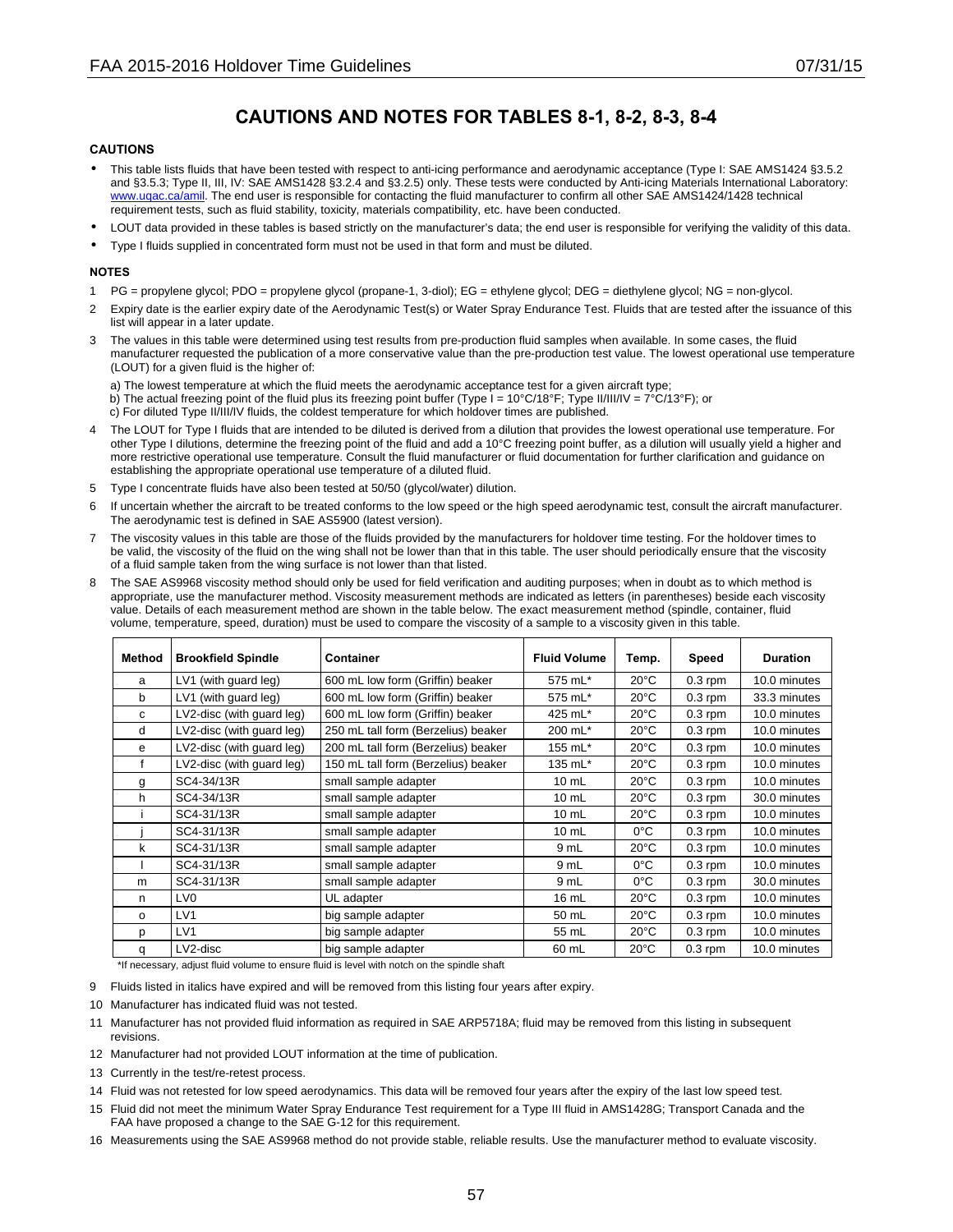### **TABLE 9. GUIDELINES FOR THE APPLICATION OF SAE TYPE I FLUID MIXTURE MINIMUM CONCENTRATIONS AS A FUNCTION OF OUTSIDE AIR TEMPERATURE**

| <b>Outside Air Temperature</b>                                                                           | <b>One-step Procedure</b>                                            | <b>Two-step Procedure</b>                                                                                         |                                                                              |  |  |  |
|----------------------------------------------------------------------------------------------------------|----------------------------------------------------------------------|-------------------------------------------------------------------------------------------------------------------|------------------------------------------------------------------------------|--|--|--|
| (OAT)                                                                                                    | Deicing/Anti-icing <sup>1</sup>                                      | <b>First step: Deicing</b>                                                                                        | Second step: Anti-icing <sup>1,2</sup>                                       |  |  |  |
| $-3 °C (27 °F)$<br>and above                                                                             | Mix of fluid and water heated to<br>60 °C (140 °F) minimum at the    | Heated water or a mix of fluid and<br>water heated to 60 $^{\circ}$ C (140 $^{\circ}$ F)<br>minimum at the nozzle | Mix of fluid and water heated<br>to 60 $\degree$ C (140 $\degree$ F) minimum |  |  |  |
| <b>Below</b><br>$-3 °C (27 °F)$                                                                          | nozzle, with a freezing point of<br>at least 10 °C (18 °F) below OAT | Freezing point of heated fluid mixture<br>shall not be more than $3^{\circ}C$ (5 $^{\circ}F$ )<br>above OAT       | at the nozzle, with a freezing point of<br>at least 10 °C (18 °F) below OAT  |  |  |  |
| 1) Fluids must only be used at temperatures at or above their lowest operational use temperature (LOUT). |                                                                      |                                                                                                                   |                                                                              |  |  |  |

2) To be applied before first-step fluid freezes, typically within 3 minutes. (This time may be higher than 3 minutes in some conditions, but potentially lower in heavy precipitation, colder temperatures, or for critical surfaces constructed of composite materials. If necessary, the second step shall be applied area by area.)

#### **NOTES:**

- •Upper temperature limit shall not exceed fluid and aircraft manufacturers' recommendations.
- •To use Type I holdover time guidelines in all conditions including active frost, at least 1 liter per square meter  $(-2)$  gal. per 100 square feet) fluid shall be applied to the deiced surfaces.
- • This table is applicable for the use of Type I holdover time guidelines in all conditions, including active frost. If holdover times are not required, a temperature of 60 °C (140 °F) at the nozzle is desirable.
- • The lowest operational use temperature (LOUT) for a given Type I fluid is the higher of:
	- a) The lowest temperature at which the fluid meets the aerodynamic acceptance test for a given aircraft type, or
	- b) The actual freezing point of the fluid plus a freezing point buffer of 10 °C (18 °F).

#### **CAUTION:**

• **Wing skin temperatures may differ and, in some cases, be lower than OAT. A stronger mix (more glycol) may be needed under these conditions.**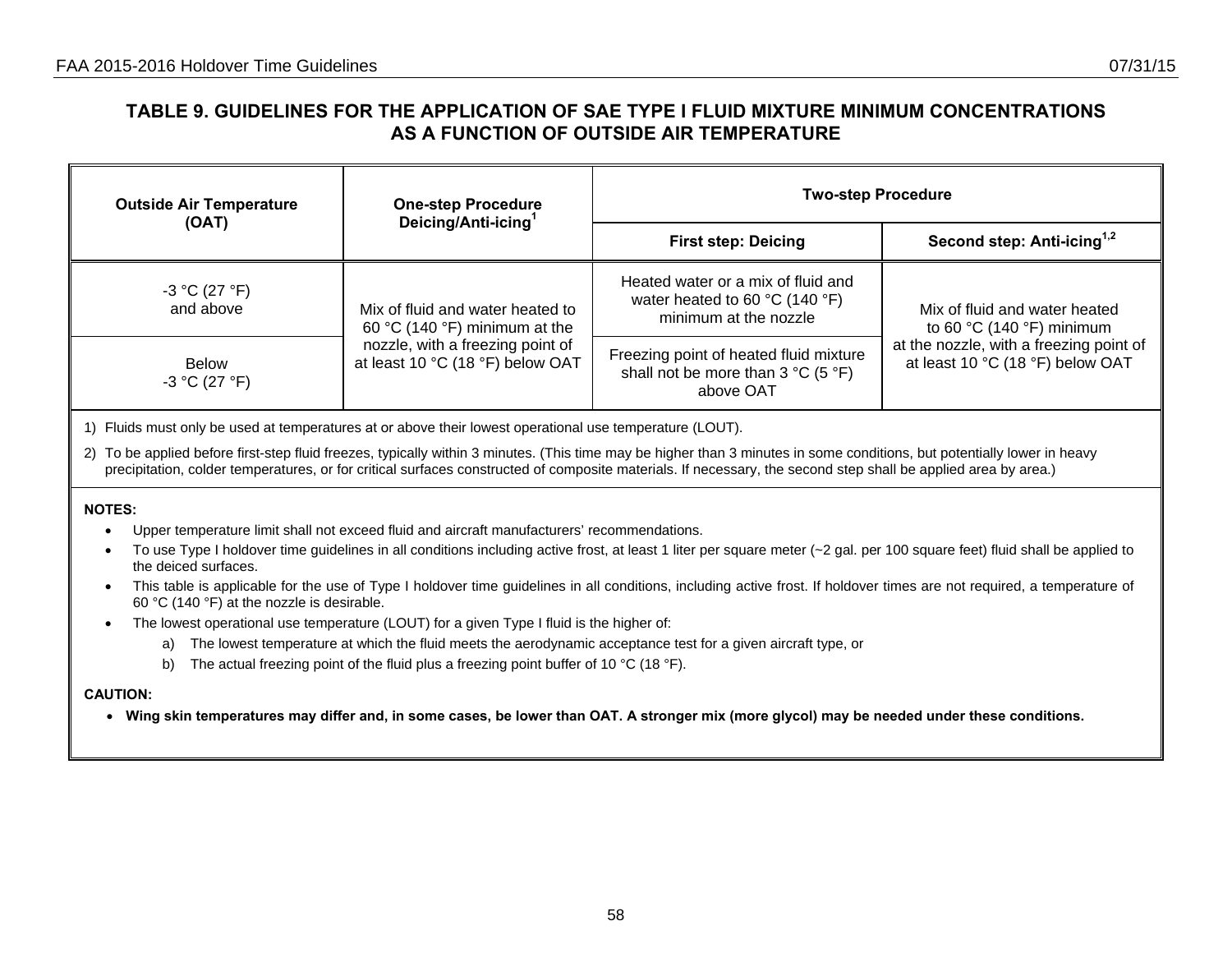## **TABLE 10. GUIDELINES FOR THE APPLICATION OF SAE TYPE II, TYPE III, AND TYPE IV FLUID MIXTURES MINIMUM CONCENTRATIONS AS A FUNCTION OF OUTSIDE AIR TEMPERATURE (CONCENTRATIONS IN % VOLUME)**

| <b>Outside Air Temperature</b>                                | <b>One-step Procedure</b>                        | <b>Two-step Procedure</b>                                                                                                                                                                                                                                                                                           |                           |
|---------------------------------------------------------------|--------------------------------------------------|---------------------------------------------------------------------------------------------------------------------------------------------------------------------------------------------------------------------------------------------------------------------------------------------------------------------|---------------------------|
| (OAT)                                                         | Deicing/Anti-icing                               | <b>First step: Deicing</b>                                                                                                                                                                                                                                                                                          | Second step: Anti-icing   |
| $-3 °C (27 °F)$<br>and above                                  | 50/50<br>Heated <sup>3</sup> Types II, III or IV | Heated water or a<br>heated mix of Type I, II, III or IV, and water                                                                                                                                                                                                                                                 | 50/50 Type II, III, or IV |
| Below -3 °C (27 °F)<br>to -14 °C (7 °F)                       | 75/25<br>Heated <sup>3</sup> Types II, III or IV | Heated suitable mix of Type I, II, III or IV, and<br>water with a freezing point not more than 3 °C<br>(5 °F) above actual OAT                                                                                                                                                                                      | 75/25 Type II, III, or IV |
| below -14 $^{\circ}$ C (7 $^{\circ}$ F)<br>to -25 °C (-13 °F) | 100/0<br>Heated <sup>3</sup> Types II, III or IV | Heated suitable mix of Type I, II, III or IV, and<br>water with a freezing point not more than 3 °C<br>(5 °F) above actual OAT                                                                                                                                                                                      | 100/0 Type II, III, or IV |
| Below -25 °C (-13 °F)                                         |                                                  | SAE Type II/IV fluid may be used below -25 °C (-13 °F) provided that the OAT is at or above the LOUT.<br><b>SAE Type III fluid</b> may be used below -10 °C (14 °F) provided that the OAT is at or above the LOUT.<br>Consider the use of SAE Type I fluid (Table 9) when Type II, III, or IV fluid cannot be used. |                           |

1) Fluids must only be used at temperatures at or above their lowest operational use temperature (LOUT).

2) To be applied before first step fluid freezes, typically within 3 minutes. (This time may be higher than 3 minutes in some conditions, but potentially lower in heavy precipitation, in colder temperatures, or for critical surfaces constructed of composite materials. If necessary, the second step shall be applied area by area.)

3) Clean aircraft may be anti-iced with unheated Type II, III, or IV fluid, unless the related holdover time table requires a heated application to obtain holdover times.

#### **NOTES:**

• For heated fluids, a fluid temperature not less than 60 °C (140 °F) at the nozzle is desirable. For fluids which require a heated application to obtain holdover times (this is stated in the applicable holdover time table), the temperature at the nozzle shall be at least 60 °C and at least 1 liter/m<sup>2</sup> (2 gal./100 sq. ft.) shall be applied. Upper temperature limit shall not exceed fluid and aircraft manufacturer's recommendations.

- The lowest operational use temperature (LOUT) for a given Type II, III, or IV fluid is the higher of:
	- a) The lowest temperature at which the fluid meets the aerodynamic acceptance test for a given aircraft type, or
	- b) The actual freezing point of the fluid plus a freezing point buffer of  $7 \text{ }^{\circ}$ C (13  $\text{ }^{\circ}$ F).

- **Wing skin temperatures may differ and in some cases may be lower than OAT. A stronger mix (more glycol) may be needed under these conditions.**
- **As fluid freezing may occur, 50/50 Types II, III, or IV fluid shall not be used for the anti-icing step of a cold-soaked wing as indicated by frost or ice on the lower surface of the wing in the area of the fuel tank.**
- **An insufficient amount of anti-icing fluid, especially in the second step of a two-step procedure, may cause a substantial loss of holdover time, particularly when using a Type I fluid mixture for the first step (deicing) of a two-step procedure.**
- **Repeated deicing/anti-icing with heated thickened fluids without the frequent use of Type I fluid/water mixtures for deicing can lead to the buildup of residue which can re-hydrate and freeze on control surfaces, hinges, and associated actuators during flight and restrict movement of these devices, leading to an unsafe condition. If repeated deicing/anti-icing with heated thickened fluids occurs, periodic inspections and removal of residue in accordance with the aircraft manufacturer's instructions and procedures should be followed.**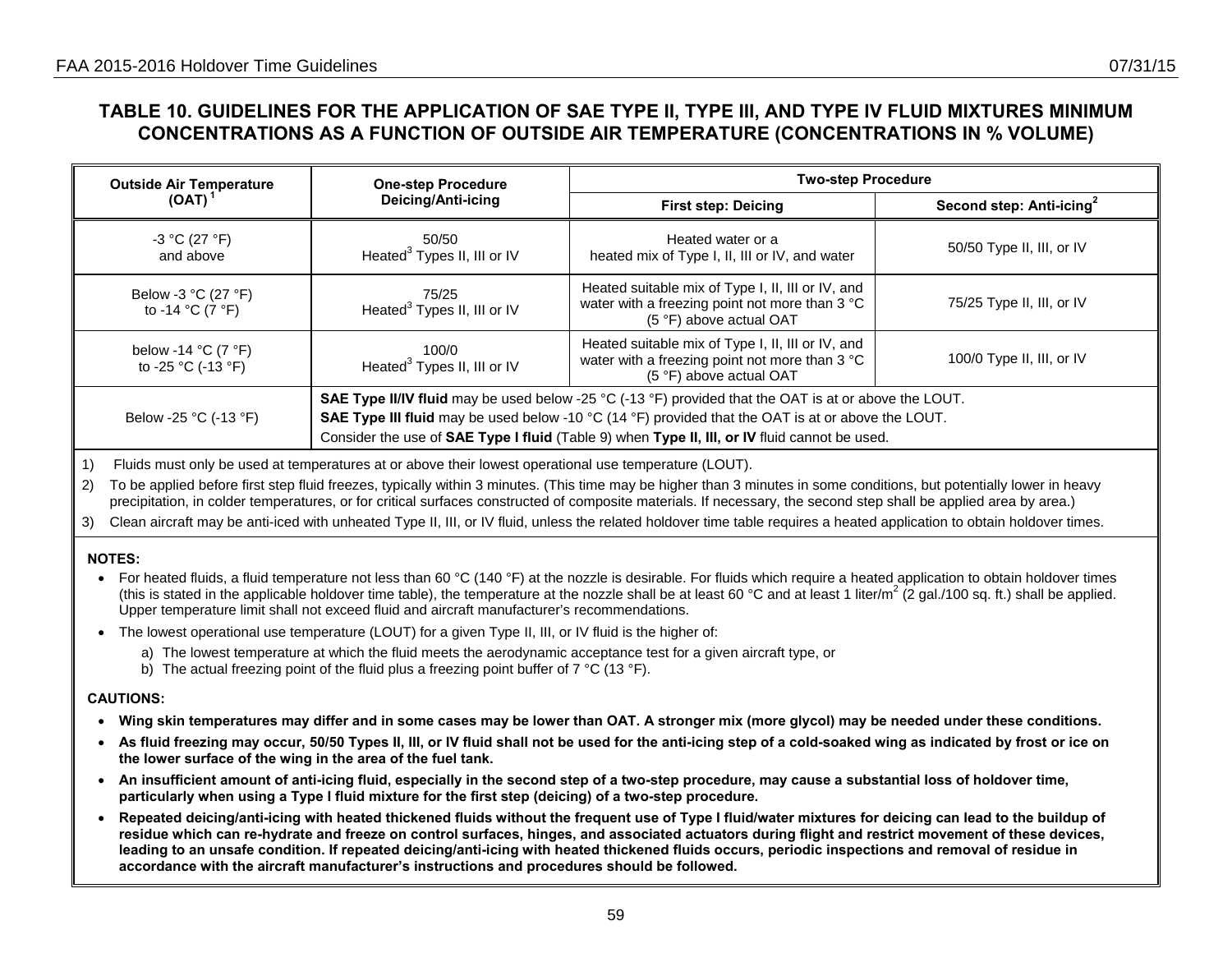## **TABLE 0-90%. 90 PERCENT ADJUSTED HOLDOVER TIME GUIDELINES FOR SAE TYPE I, TYPE II, TYPE III, AND TYPE IV FLUIDS IN ACTIVE FROST**

| <b>Outside Air</b><br>Temperature <sup>1,2</sup> |                    | Approximate<br><b>Holdover Times</b><br>(hours:minutes) |                       |                                  | <b>Outside Air</b><br>Temperature <sup>2</sup> | Concentration                                   | <b>Approximate Holdover Times</b><br>(hours:minutes) |             |                |  |
|--------------------------------------------------|--------------------|---------------------------------------------------------|-----------------------|----------------------------------|------------------------------------------------|-------------------------------------------------|------------------------------------------------------|-------------|----------------|--|
| <b>Degrees</b>                                   | <b>Degrees</b>     | <b>Active Frost</b>                                     |                       | <b>Degrees</b><br><b>Degrees</b> |                                                | <b>Neat Fluid/Water</b><br>(Volume %/ Volume %) | <b>Active Frost</b>                                  |             |                |  |
| <b>Celsius</b>                                   | <b>Fahrenheit</b>  | Type I                                                  |                       | <b>Celsius</b>                   | <b>Fahrenheit</b>                              |                                                 | <b>Type II</b>                                       | Type $III3$ | <b>Type IV</b> |  |
|                                                  |                    |                                                         |                       |                                  |                                                | 100/0                                           | 7:12                                                 | 1:48        | 10:48          |  |
| -1 and<br>above                                  | 30 and<br>above    |                                                         |                       | $-1$ and<br>above                | 30 and<br>above                                | 75/25                                           | 4:30                                                 | 0:54        | 4:30           |  |
|                                                  |                    |                                                         |                       |                                  |                                                | 50/50                                           | 2:42                                                 | 0:27        | 2:42           |  |
|                                                  |                    |                                                         |                       |                                  |                                                | 100/0                                           | 7:12                                                 | 1:48        | 10:48          |  |
| below 30<br>below -1<br>to $-3$                  | to $27$            |                                                         |                       | below -1                         | below 30<br>to $27$<br>to $-3$                 | 75/25                                           | 4:30                                                 | 0:54        | 4:30           |  |
|                                                  |                    |                                                         |                       |                                  |                                                | 50/50                                           | 1:21                                                 | 0:27        | 2:42           |  |
| below -3                                         | below 27           | 0:41                                                    |                       | below -3                         | below 27                                       | 100/0                                           | 7:12                                                 | 1:48        | 9:00           |  |
| to $-10$                                         | to 14              | $(0:32)^4$                                              |                       | to $-10$                         | to $14$                                        | 75/25                                           | 4:30                                                 | 0:54        | 4:30           |  |
| below -10                                        | below 14           |                                                         |                       | below -10                        | below 14                                       | 100/0                                           | 5:24                                                 | 1:48        | 5:24           |  |
| to $-14$                                         | to $7$             |                                                         |                       | to $-14$                         | to 7                                           | 75/25                                           | 0:54                                                 | 0:54        | 0:54           |  |
| below -14<br>to $-21$                            | below 7<br>to $-6$ |                                                         | below -14<br>to $-21$ | below 7<br>to $-6$               | 100/0                                          | 5:24                                            | 1:48                                                 | 5:24        |                |  |
| below -21                                        | below -6           |                                                         |                       | below -21<br>to $-25$            | below -6<br>to $-13$                           | 100/0                                           | 1:48                                                 | 1:48        | 3:36           |  |
| to LOUT                                          | to LOUT            |                                                         |                       | Below -25                        | Below -13                                      |                                                 | No holdover time guidelines exist                    |             |                |  |

THE RESPONSIBILITY FOR THE APPLICATION OF THESE DATA REMAINS WITH THE USER

- 1 Type I Fluid / Water Mixture must be selected so that the freezing point of the mixture is at least 10 °C (18 °F) below outside air temperature.
- 2 Ensure that the lowest operational use temperature (LOUT) is respected.
- 3 To use the Type III fluid frost holdover times, the fluid brand being used must be known. AllClear AeroClear MAX must be applied unheated. Clariant Safewing MP III 2031 ECO must be applied heated.
- 4 Value in parentheses is for aircraft with critical surfaces that are predominantly or entirely constructed of composite materials.

- **Fluids used during ground de/anti-icing do not provide in-flight icing protection.**
- **This table is for departure planning only and should be used in conjunction with pretakeoff check procedures.**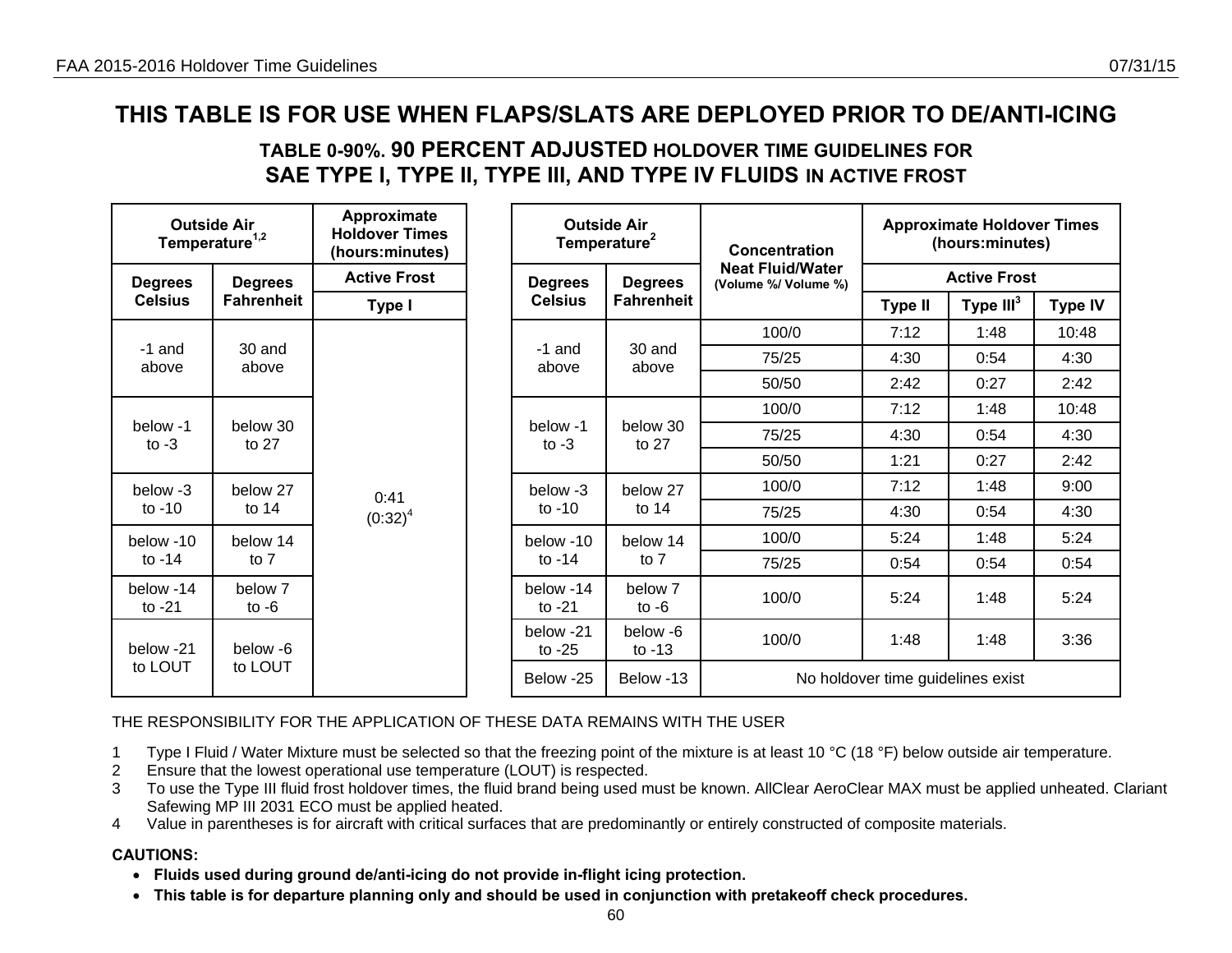### **TABLE 1A-90%. 90 PERCENT ADJUSTED HOLDOVER TIME GUIDELINES FOR SAE TYPE I FLUID ON CRITICAL AIRCRAFT SURFACES COMPOSED PREDOMINANTLY OF ALUMINUM**

| <b>Outside Air</b><br>Temperature <sup>1,2</sup> |                   |                        |                           |                         |                                                | <b>Approximate Holdover Times Under Various Weather Conditions</b><br>(hours: minutes) |                      |                  |                                      |                    |
|--------------------------------------------------|-------------------|------------------------|---------------------------|-------------------------|------------------------------------------------|----------------------------------------------------------------------------------------|----------------------|------------------|--------------------------------------|--------------------|
| <b>Degrees</b>                                   | <b>Degrees</b>    | Wing<br><b>Surface</b> | <b>Freezing Fog</b>       |                         | Snow, Snow Grains or Snow Pellets <sup>3</sup> |                                                                                        | Freezing             | Light            | <b>Rain on Cold</b>                  |                    |
| <b>Celsius</b>                                   | <b>Fahrenheit</b> |                        | or<br><b>Ice Crystals</b> | Very Light <sup>4</sup> | Light <sup>4</sup>                             | <b>Moderate</b>                                                                        | Drizzle <sup>5</sup> | Freezing<br>Rain | Soaked Wing <sup>6</sup>             | Other <sup>7</sup> |
| -3 and<br>above                                  | 27 and<br>above   | Aluminum               | $0:10-0:15$               | $0:16 - 0:20$           | $0:10 - 0:16$                                  | $0:05 - 0:10$                                                                          | $0:08-0:12$          | $0:02 - 0:05$    | $0:02 - 0:05$                        |                    |
| below -3<br>to $-6$                              | below<br>27 to 21 | Aluminum               | $0:07 - 0:12$             | $0:13 - 0:15$           | $0:07 - 0:13$                                  | $0:05-0:07$                                                                            | $0:05-0:08$          | $0:02 - 0:05$    | <b>CAUTION:</b>                      |                    |
| below -6<br>to $-10$                             | below<br>21 to 14 | Aluminum               | $0:05 - 0:09$             | $0:10 - 0:12$           | $0:05 - 0:10$                                  | $0:04 - 0:05$                                                                          | $0:04 - 0:06$        | $0:02 - 0:05$    | No holdover time<br>guidelines exist |                    |
| Below -10                                        | below 14          | Aluminum               | $0:05 - 0:08$             | $0:06 - 0:07$           | $0:04 - 0:06$                                  | $0:02 - 0:04$                                                                          |                      |                  |                                      |                    |

### THE RESPONSIBILITY FOR THE APPLICATION OF THESE DATA REMAINS WITH THE USER.

- 1 Type I fluid / water mixture must be selected so that the freezing point of the mixture is at least 10 °C (18 °F) below outside air temperature.
- 2 Ensure that the lowest operational use temperature (LOUT) is respected.
- 3 To determine snowfall intensity, the Snowfall Intensities as a Function of Prevailing Visibility table (Table 5) is required.
- 4 Use light freezing rain holdover times in conditions of very light or light snow mixed with light rain.
- 5 Use light freezing rain holdover times if positive identification of freezing drizzle is not possible.
- 6 No holdover time guidelines exist for this condition for  $0^{\circ}$ C (32  $^{\circ}$ F) and below.
- 7 Heavy snow, ice pellets, moderate and heavy freezing rain, small hail and hail.

- **The time of protection will be shortened in heavy weather conditions. Heavy precipitation rates or high moisture content, high wind velocity, or jet blast may reduce holdover time below the lowest time stated in the range. Holdover time may be reduced when aircraft skin temperature is lower than outside air temperature.**
- **Fluids used during ground de/anti-icing do not provide in-flight icing protection.**
- **This table is for departure planning only and should be used in conjunction with pretakeoff check procedures.**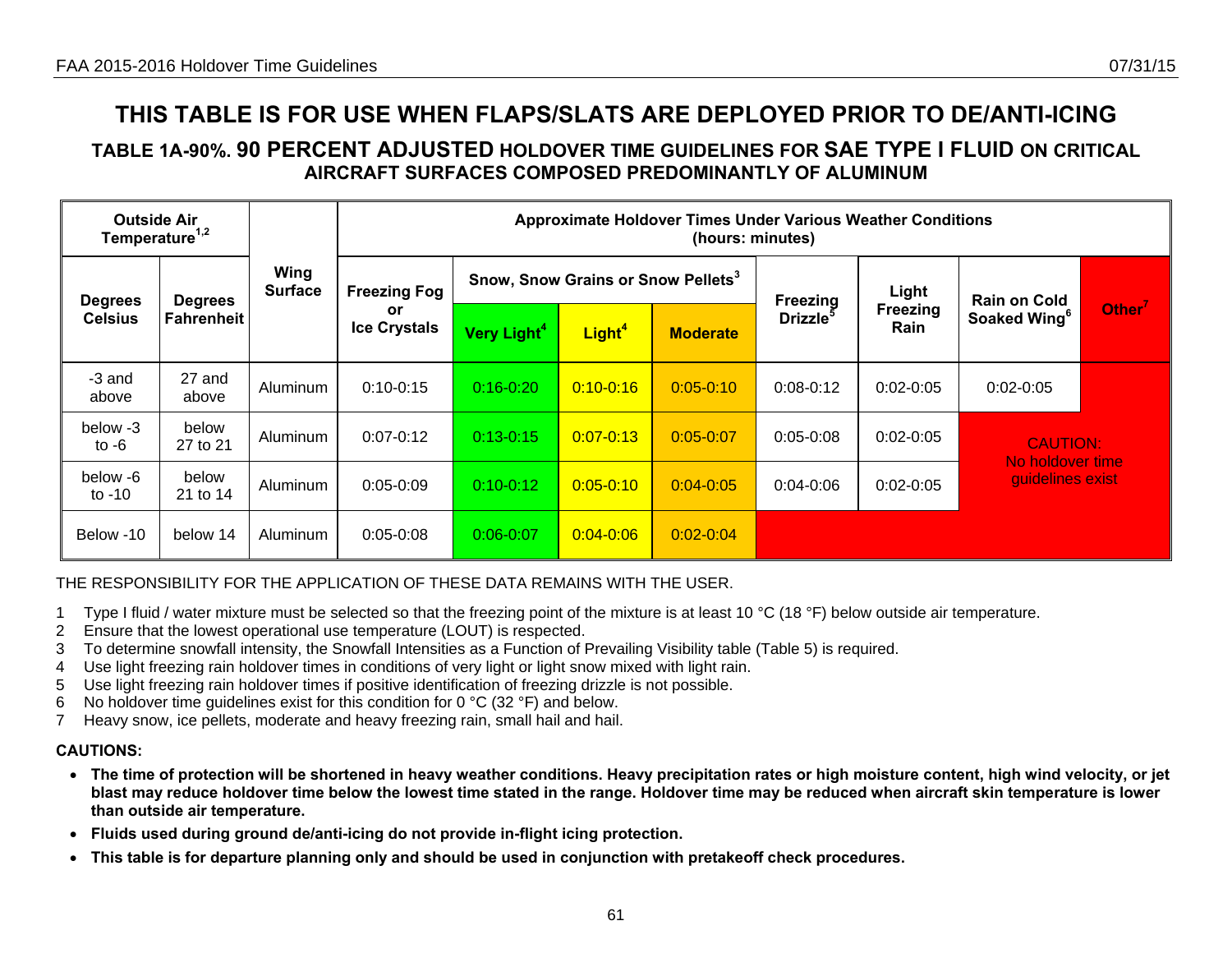### **TABLE 1C-90%. 90 PERCENT ADJUSTED HOLDOVER TIME GUIDELINES FOR SAE TYPE I FLUID ON CRITICAL AIRCRAFT SURFACES COMPOSED PREDOMINANTLY OF COMPOSITES**

| <b>Outside Air</b><br>Temperature <sup>1,2</sup>                 |                        |                     |                           |                                                |                    | <b>Approximate Holdover Times Under Various Weather Conditions</b><br>(hours: minutes) |                      |                     |                                      |                    |
|------------------------------------------------------------------|------------------------|---------------------|---------------------------|------------------------------------------------|--------------------|----------------------------------------------------------------------------------------|----------------------|---------------------|--------------------------------------|--------------------|
| <b>Degrees</b><br><b>Degrees</b><br><b>Celsius</b><br>Fahrenheit | Wing<br><b>Surface</b> | <b>Freezing Fog</b> |                           | Snow, Snow Grains or Snow Pellets <sup>3</sup> |                    | Freezing                                                                               | Light                | <b>Rain on Cold</b> |                                      |                    |
|                                                                  |                        |                     | or<br><b>Ice Crystals</b> | Very Light <sup>4</sup>                        | Light <sup>4</sup> | <b>Moderate</b>                                                                        | Drizzle <sup>5</sup> | Freezing<br>Rain    | Soaked Wing <sup>6</sup>             | Other <sup>7</sup> |
| -3 and<br>above                                                  | 27 and<br>above        | Composite           | $0:08-0:14$               | $0:11-0:14$                                    | $0:05 - 0:11$      | $0:03 - 0:05$                                                                          | $0:07 - 0:12$        | $0:02-0:05$         | $0:01 - 0:05$                        |                    |
| below -3<br>to $-6$                                              | below<br>27 to 21      | Composite           | $0:05 - 0:07$             | $0:10-0:12$                                    | $0:05 - 0:10$      | $0:02 - 0:05$                                                                          | $0:05-0:08$          | $0:02 - 0:05$       | <b>CAUTION:</b>                      |                    |
| below -6<br>to $-10$                                             | below<br>21 to 14      | Composite           | $0:04 - 0:07$             | $0:08 - 0:11$                                  | $0:05 - 0:08$      | $0:02 - 0:05$                                                                          | $0:04 - 0:06$        | $0:02-0:05$         | No holdover time<br>guidelines exist |                    |
| Below -10                                                        | below 14               | Composite           | $0:04 - 0:06$             | $0:06 - 0:07$                                  | $0:04 - 0:06$      | $0:02 - 0:04$                                                                          |                      |                     |                                      |                    |

### THE RESPONSIBILITY FOR THE APPLICATION OF THESE DATA REMAINS WITH THE USER.

- 1 Type I fluid / water mixture must be selected so that the freezing point of the mixture is at least 10 °C (18 °F) below outside air temperature.
- 2 Ensure that the lowest operational use temperature (LOUT) is respected.
- 3 To determine snowfall intensity, the Snowfall Intensities as a Function of Prevailing Visibility table (Table 5) is required.
- 4 Use light freezing rain holdover times in conditions of very light or light snow mixed with light rain.
- 5 Use light freezing rain holdover times if positive identification of freezing drizzle is not possible.
- 6 No holdover time guidelines exist for this condition for  $0^{\circ}$ C (32  $^{\circ}$ F) and below.
- 7 Heavy snow, ice pellets, moderate and heavy freezing rain, small hail and hail.

- **The time of protection will be shortened in heavy weather conditions. Heavy precipitation rates or high moisture content, high wind velocity, or jet blast may reduce holdover time below the lowest time stated in the range. Holdover time may be reduced when aircraft skin temperature is lower than outside air temperature.**
- **Fluids used during ground de/anti-icing do not provide in-flight icing protection.**
- •**This table is for departure planning only and should be used in conjunction with pretakeoff check procedures.**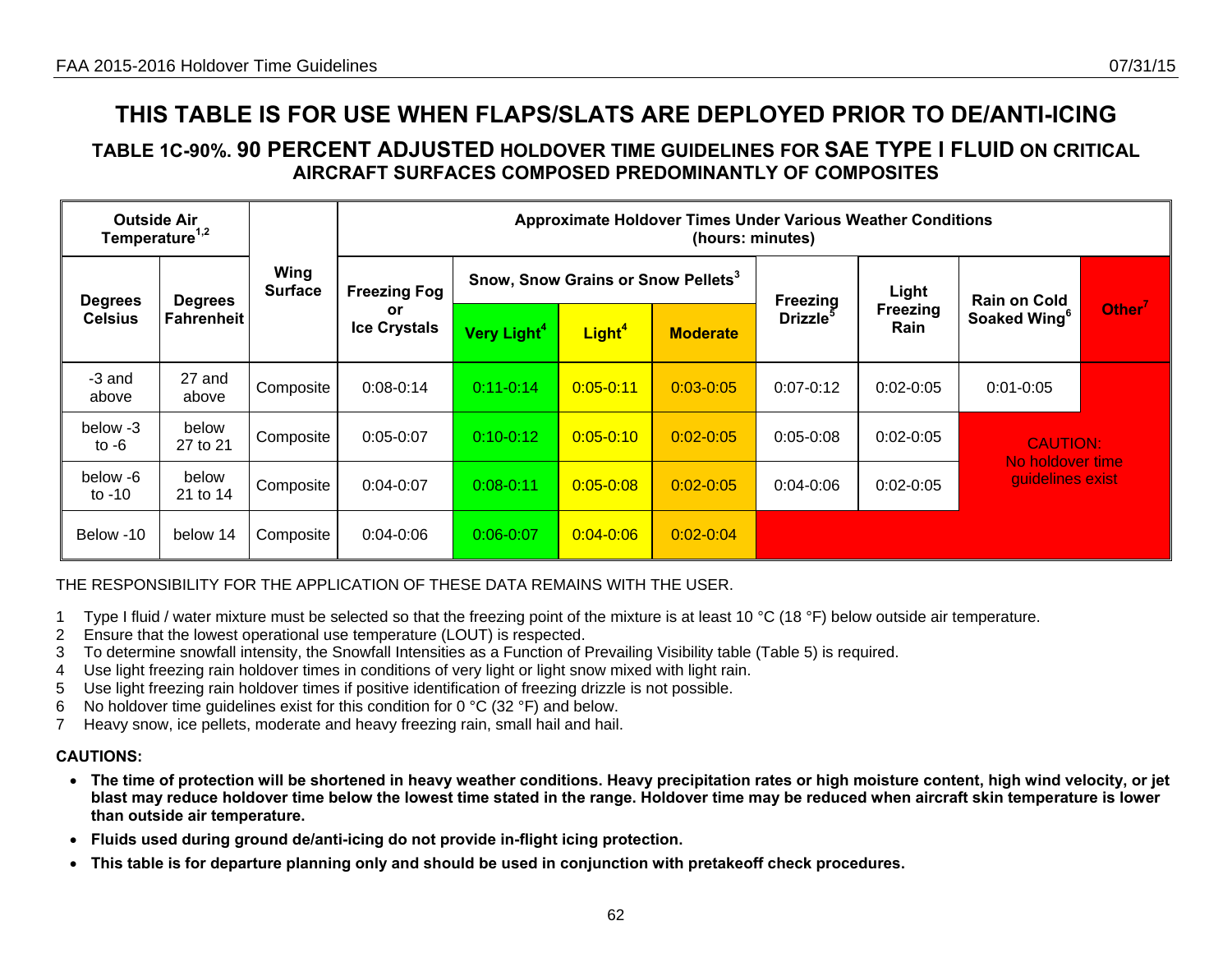## **TABLE 2-GENERIC-90%. 90 PERCENT ADJUSTED TYPE II HOLDOVER TIME GUIDELINES FOR SAE TYPE II FLUID**

|                                            | Outside Air Temperature <sup>1</sup> | <b>Type II Fluid</b>                                                   |                                                  | Approximate Holdover Times Under Various Weather Conditions (hours: minutes) |                                         |                           |                                                 |                    |
|--------------------------------------------|--------------------------------------|------------------------------------------------------------------------|--------------------------------------------------|------------------------------------------------------------------------------|-----------------------------------------|---------------------------|-------------------------------------------------|--------------------|
| <b>Degrees</b><br><b>Celsius</b>           | <b>Degrees</b><br><b>Fahrenheit</b>  | <b>Concentration</b><br><b>Neat-Fluid/Water</b><br>(Volume %/Volume %) | <b>Freezing Fog</b><br>or<br><b>Ice Crystals</b> | Snow,<br><b>Snow Grains or</b><br>Snow Pellets <sup>2,3</sup>                | <b>Freezing</b><br>Drizzle <sup>4</sup> | Light<br>Freezing<br>Rain | <b>Rain on Cold</b><br>Soaked Wing <sup>5</sup> | Other <sup>6</sup> |
|                                            |                                      | 100/0                                                                  | $0:32-1:21$                                      | $0:18-0:41$                                                                  | $0:27-0:54$                             | $0:14-0:27$               | $0:06 - 0:36$                                   |                    |
| -3 and<br>above                            | 27 and<br>above                      | 75/25                                                                  | $0:23-0:54$                                      | $0:14-0:27$                                                                  | $0:18-0:41$                             | $0:09 - 0:23$             | $0:05-0:23$                                     |                    |
|                                            |                                      | 50/50                                                                  | $0:14-0:27$                                      | $0:05-0:14$                                                                  | $0:09 - 0:18$                           | $0:05 - 0:09$             |                                                 |                    |
| below                                      | below                                | 100/0                                                                  | $0:18 - 0:59$                                    | $0:14-0:27$                                                                  | $0:18 - 0:41^7$                         | $0:09 - 0:18^7$           | CAUTION:<br>No holdover time                    |                    |
| $-3$ to $-14$<br>27 to 7                   |                                      | 75/25                                                                  | $0:23-0:45$                                      | $0:07 - 0:18$                                                                | $0:14-0:27^7$                           | $0:07 - 0:14^7$           |                                                 | guidelines exist   |
| Below -14<br>Below 7<br>to LOUT<br>to LOUT |                                      | 100/0                                                                  | $0:14 - 0:32^8$                                  | $0:14 - 0:27^8$                                                              |                                         |                           |                                                 |                    |

#### THE RESPONSIBILITY FOR THE APPLICATION OF THESE DATA REMAINS WITH THE USER.

- 1 Ensure that the lowest operational use temperature (LOUT) is respected. Consider use of Type I fluid when Type II fluid cannot be used.
- 2 To determine snowfall intensity, the Snowfall Intensities as a Function of Prevailing Visibility table (Table 5) is required.
- 3 Use light freezing rain holdover times in conditions of very light or light snow mixed with light rain.
- 4 Use light freezing rain holdover times if positive identification of freezing drizzle is not possible.
- 5 No holdover time guidelines exist for this condition for 0 °C (32 °F) and below.
- 6 Heavy snow, ice pellets, moderate and heavy freezing rain, small hail and hail.
- 7 No holdover time guidelines exist for this condition below -10 °C (14 °F).
- 8 If the LOUT is unknown, no holdover time quidelines exist below -25° C (-13 °F).

- **The time of protection will be shortened in heavy weather conditions. Heavy precipitation rates or high moisture content, high wind velocity, or jet blast may reduce holdover time below the lowest time stated in the range. Holdover time may be reduced when aircraft skin temperature is lower than outside air temperature.**
- **Fluids used during ground de/anti-icing do not provide in-flight icing protection.**
- **This table is for departure planning only and should be used in conjunction with pretakeoff check procedures.**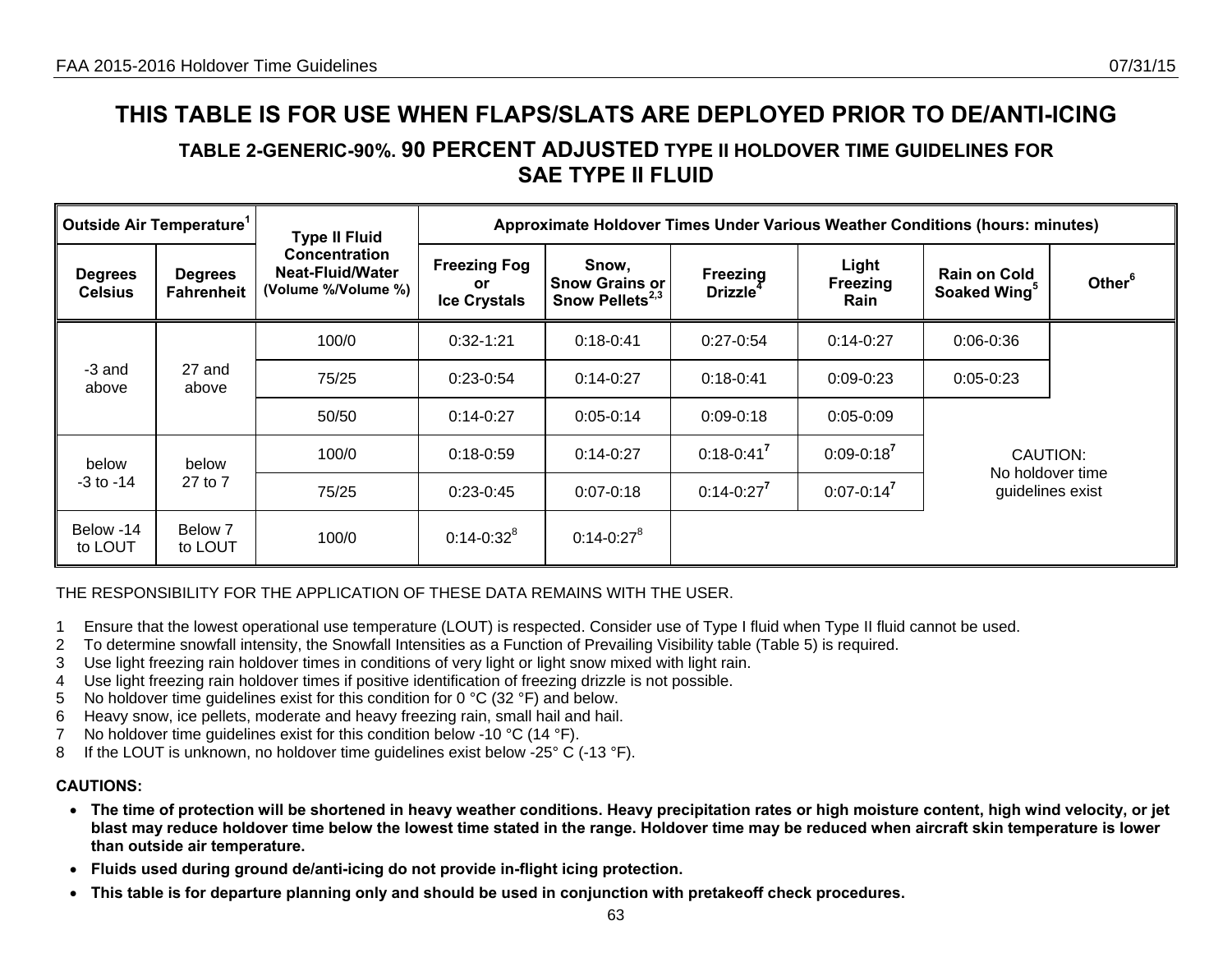## **TABLE 2A-90%. 90 PERCENT ADJUSTED TYPE II HOLDOVER TIME GUIDELINES FOR ABAX ECOWING 26**

|                                          | Outside Air Temperature <sup>1</sup> | <b>Manufacturer</b>                                                | Approximate Holdover Times Under Various Weather Conditions (hours: minutes) |                         |                                                          |                 |                      |                  |                                     |                    |
|------------------------------------------|--------------------------------------|--------------------------------------------------------------------|------------------------------------------------------------------------------|-------------------------|----------------------------------------------------------|-----------------|----------------------|------------------|-------------------------------------|--------------------|
| <b>Degrees</b>                           | <b>Degrees</b>                       | Specific Type II Fluid<br><b>Concentration</b><br>Neat-Fluid/Water | <b>Freezing Fogl</b>                                                         |                         | <b>Snow, Snow Grains or</b><br>Snow Pellets <sup>2</sup> |                 |                      | Light            | <b>Rain on Cold</b>                 | Other <sup>6</sup> |
| <b>Celsius</b>                           | <b>Fahrenheit</b>                    | (Volume %/Volume %)                                                | or<br><b>Ice Crystals</b>                                                    | Very Light <sup>3</sup> | Light <sup>3</sup>                                       | <b>Moderate</b> | Drizzle <sup>4</sup> | Freezing<br>Rain | Soaked Wing <sup>5</sup>            |                    |
|                                          |                                      | 100/0                                                              | $1:17 - 2:20$                                                                | $1:26 - 1:39$           | $0:54 - 1:26$                                            | $0:36-0.54$     | $0:45-1:26$          | $0:36-0:45$      | $0:18-1:17$                         |                    |
| -3 and<br>above                          | 27 and<br>above                      | 75/25                                                              | $0:59-1:44$                                                                  | $1:08 - 1:17$           | $0:41 - 1:08$                                            | $0:23-0:41$     | $0:41-0:59$          | $0:23-0:32$      | $0:09 - 0:54$                       |                    |
|                                          |                                      | 50/50                                                              | $0:27-0:41$                                                                  | $0:36-0:45$             | $0:18 - 0:36$                                            | $0:09 - 0:18$   | $0:14-0:23$          | $0:07 - 0:09$    |                                     |                    |
| below                                    | below                                | 100/0                                                              | $0:41-2:02$                                                                  | $1:17 - 1:30$           | $0:50 - 1:17$                                            | $0:32 - 0:50$   | $0:27-1:03$          | $0:14-0:32^7$    | <b>CAUTION:</b><br>No holdover time |                    |
| $-3$ to $-14$                            | 27 to 7                              | 75/25                                                              | $0:32-1:08$                                                                  | $0:50-0:59$             | $0:36 - 0:50$                                            | $0:23 - 0:36$   | $0:18-0:45^7$        | $0:14-0:23^7$    | quidelines exist                    |                    |
| below<br>below<br>-14 to -25<br>7 to -13 |                                      | 100/0                                                              | $0:23-0:41$                                                                  | $0:36-0:45$             | $0:27 - 0:36$                                            | $0:14-0:27$     |                      |                  |                                     |                    |

#### THE RESPONSIBILITY FOR THE APPLICATION OF THESE DATA REMAINS WITH THE USER.

- 1 Ensure that the lowest operational use temperature (LOUT) is respected. Consider use of Type I fluid when Type II fluid cannot be used.
- 2 To determine snowfall intensity, the Snowfall Intensities as a Function of Prevailing Visibility table (Table 5) is required.
- 3 Use light freezing rain holdover times in conditions of very light or light snow mixed with light rain.
- 4 Use light freezing rain holdover times if positive identification of freezing drizzle is not possible.
- 5 No holdover time guidelines exist for this condition for 0 °C (32 °F) and below.
- 6 Heavy snow, ice pellets, moderate and heavy freezing rain, small hail and hail.
- 7 No holdover time quidelines exist for this condition below -10 °C (14 °F).

- **The time of protection will be shortened in heavy weather conditions. Heavy precipitation rates or high moisture content, high wind velocity, or jet blast may reduce holdover time below the lowest time stated in the range. Holdover time may be reduced when aircraft skin temperature is lower than outside air temperature.**
- **Fluids used during ground de/anti-icing do not provide in-flight icing protection.**
- **This table is for departure planning only and should be used in conjunction with pretakeoff check procedures.**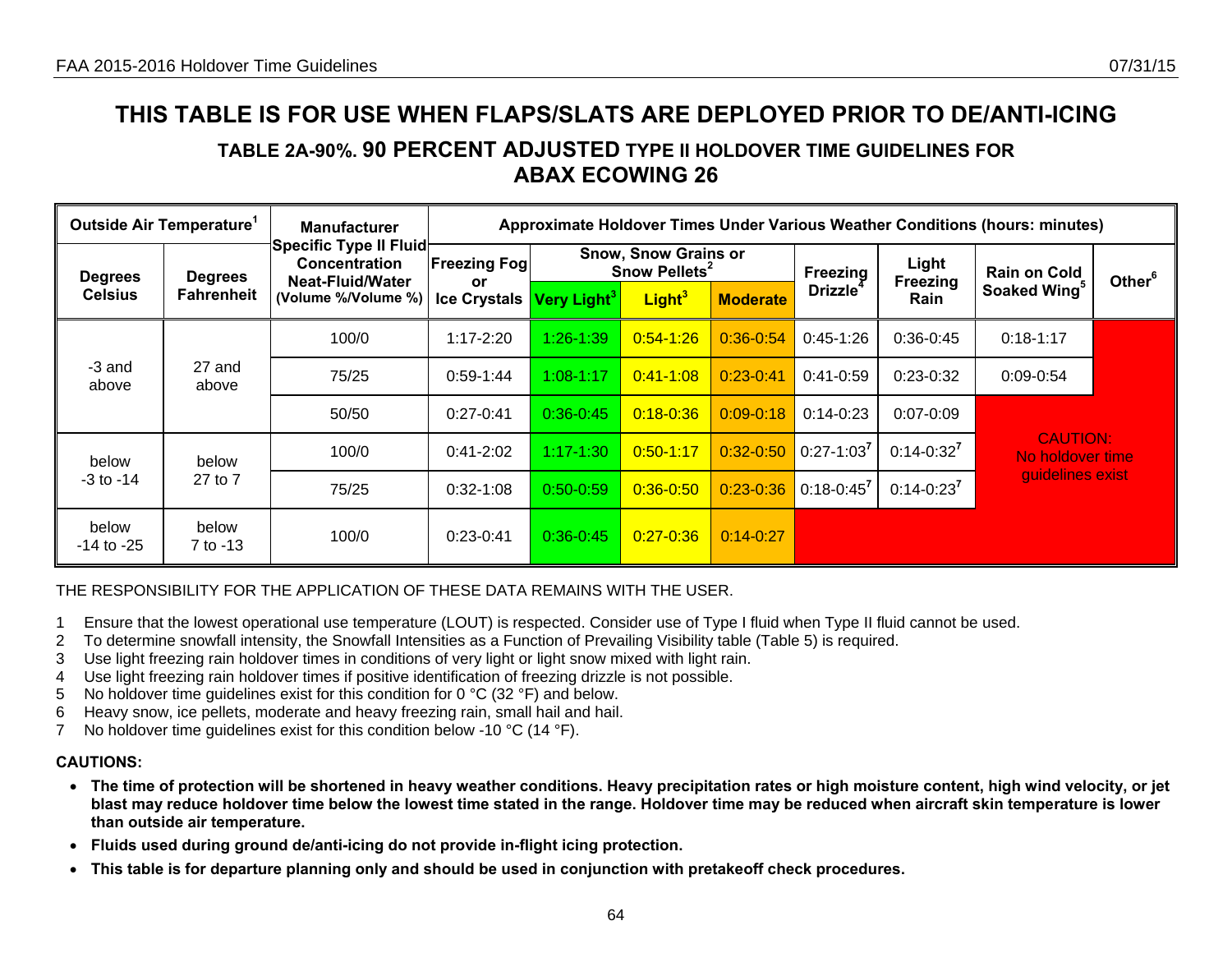## **TABLE 2B-90%. 90 PERCENT ADJUSTED TYPE II HOLDOVER TIME GUIDELINES FOR AVIATION SHAANXI HI-TECH CLEANWING II**

|                                                | Outside Air Temperature <sup>1</sup> | <b>Manufacturer Specific</b><br><b>Type II Fluid</b>     | Approximate Holdover Times Under Various Weather Conditions (hours: minutes) |                                                               |                                  |                           |                                                 |                    |  |  |  |
|------------------------------------------------|--------------------------------------|----------------------------------------------------------|------------------------------------------------------------------------------|---------------------------------------------------------------|----------------------------------|---------------------------|-------------------------------------------------|--------------------|--|--|--|
| <b>Degrees</b><br><b>Celsius</b>               | <b>Degrees</b><br><b>Fahrenheit</b>  | Concentration<br>Neat-Fluid/Water<br>(Volume %/Volume %) | <b>Freezing Fog</b><br><b>or</b><br><b>Ice Crystals</b>                      | Snow,<br><b>Snow Grains or</b><br>Snow Pellets <sup>2,3</sup> | Freezing<br>Drizzle <sup>4</sup> | Light<br>Freezing<br>Rain | <b>Rain on Cold</b><br>Soaked Wing <sup>5</sup> | Other <sup>6</sup> |  |  |  |
|                                                |                                      | 100/0                                                    | $0:50-1:39$                                                                  | $0:27-0:50$                                                   | $0:32-0:59$                      | $0:23-0:32$               | $0:09-0:50$                                     |                    |  |  |  |
| -3 and<br>above                                | 27 and<br>above                      | 75/25                                                    | $0:45-1:12$                                                                  | $0:23-0:41$                                                   | $0:32-0:54$                      | $0:18 - 0:27$             | $0:06 - 0:45$                                   |                    |  |  |  |
|                                                |                                      | 50/50                                                    | $0:32-0:54$                                                                  | $0:14-0:27$                                                   | $0:18 - 0:36$                    | $0:09 - 0:18$             |                                                 |                    |  |  |  |
| below                                          | below                                | 100/0                                                    | $0:41-1:39$                                                                  | $0:27 - 0:50$                                                 | $0:27 - 0:50^7$                  | $0:18 - 0:23^7$           | CAUTION:<br>No holdover time                    |                    |  |  |  |
| 27 to 7<br>$-3$ to $-14$                       |                                      | 75/25                                                    | $0:36-1:35$                                                                  | $0:23-0:41$                                                   | $0:32 - 0:36^7$                  | $0:18 - 0:23^7$           | guidelines exist                                |                    |  |  |  |
| below<br>below<br>$-14$ to $-29$<br>7 to -20.2 |                                      | 100/0                                                    | $0:18-0:45$                                                                  | $0:14-0:27$                                                   |                                  |                           |                                                 |                    |  |  |  |

THE RESPONSIBILITY FOR THE APPLICATION OF THESE DATA REMAINS WITH THE USER.

- 1 Ensure that the lowest operational use temperature (LOUT) is respected. Consider use of Type I fluid when Type II fluid cannot be used.
- 2 To determine snowfall intensity, the Snowfall Intensities as a Function of Prevailing Visibility table (Table 5) is required.
- 3 Use light freezing rain holdover times in conditions of very light or light snow mixed with light rain.
- 4 Use light freezing rain holdover times if positive identification of freezing drizzle is not possible.
- 5 No holdover time guidelines exist for this condition for 0 °C (32 °F) and below.
- 6 Heavy snow, ice pellets, moderate and heavy freezing rain, small hail and hail.
- 7 No holdover time quidelines exist for this condition below -10 °C (14 °F).

- **The time of protection will be shortened in heavy weather conditions. Heavy precipitation rates or high moisture content, high wind velocity, or jet blast may reduce holdover time below the lowest time stated in the range. Holdover time may be reduced when aircraft skin temperature is lower than outside air temperature.**
- **Fluids used during ground de/anti-icing do not provide in-flight icing protection.**
- **This table is for departure planning only and should be used in conjunction with pretakeoff check procedures.**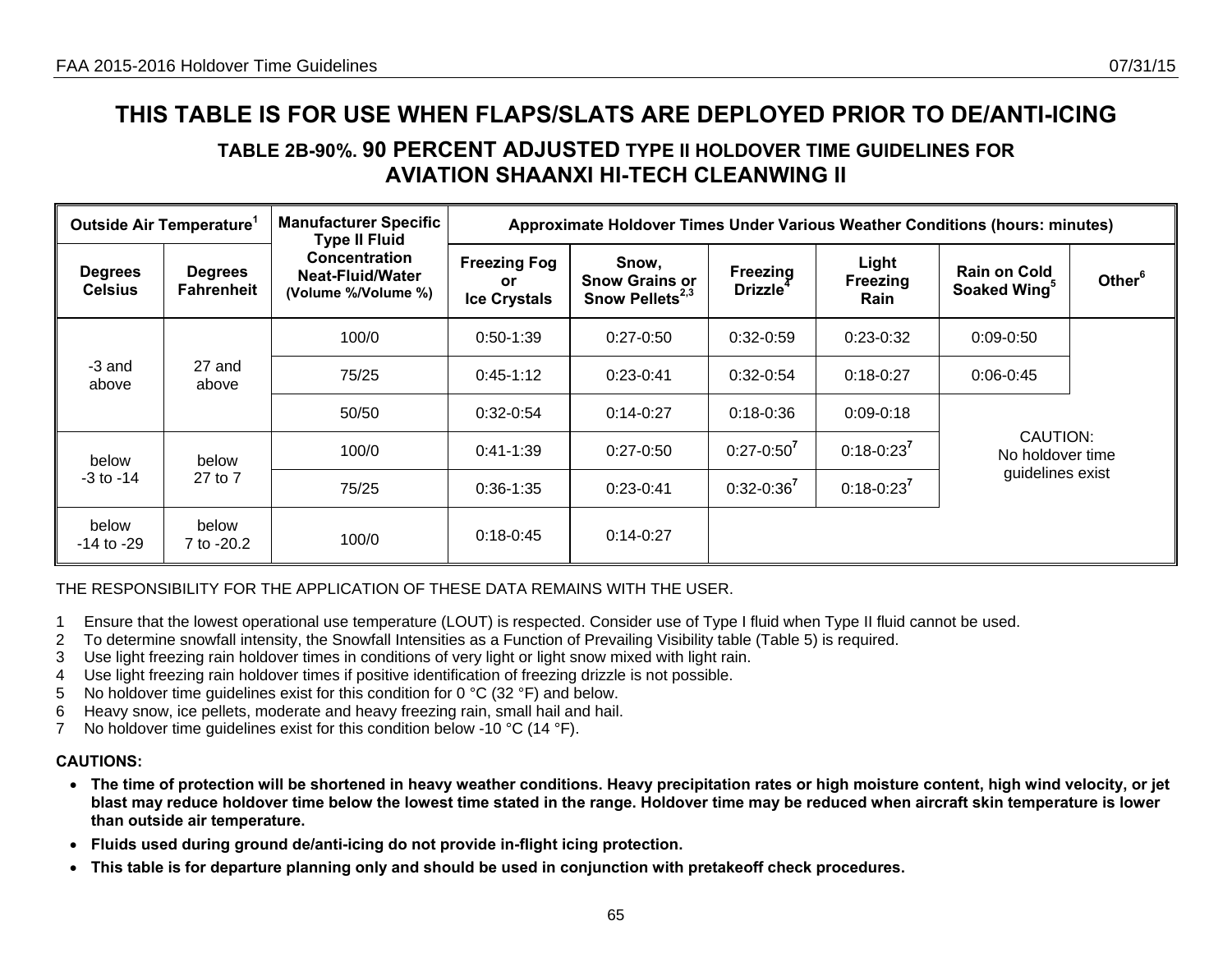## **TABLE 2C-90%. 90 PERCENT ADJUSTED TYPE II HOLDOVER TIME GUIDELINES FOR CLARIANT SAFEWING MP II FLIGHT**

|                                | Outside Air Temperature <sup>1</sup> | <b>Manufacturer Specific</b>                                            | Approximate Holdover Times Under Various Weather Conditions (hours: minutes) |                         |                                                          |                 |                      |                                          |                                     |                    |
|--------------------------------|--------------------------------------|-------------------------------------------------------------------------|------------------------------------------------------------------------------|-------------------------|----------------------------------------------------------|-----------------|----------------------|------------------------------------------|-------------------------------------|--------------------|
| <b>Degrees</b>                 | <b>Degrees</b>                       | <b>Type II Fluid</b><br><b>Concentration</b><br><b>Neat-Fluid/Water</b> | <b>Freezing Fog</b><br>or                                                    |                         | <b>Snow, Snow Grains or</b><br>Snow Pellets <sup>2</sup> |                 | Freezing             | Light<br>Freezing                        | <b>Rain on Cold</b>                 | Other <sup>6</sup> |
| <b>Celsius</b>                 | <b>Fahrenheit</b>                    | (Volume %/Volume %)                                                     | <b>Ice Crystals</b>                                                          | Very Light <sup>3</sup> | Light <sup>3</sup>                                       | <b>Moderate</b> | Drizzle <sup>4</sup> | Rain                                     | Soaked Wing <sup>5</sup>            |                    |
|                                |                                      | 100/0                                                                   | 3:09-3:36                                                                    | $2:20 - 2:47$           | $1:26 - 2:20$                                            | $0:54 - 1:26$   | $1:12 - 1:48$        | $0:41-1:17$                              | $0:09 - 1:21$                       |                    |
| -3 and<br>above                | 27 and<br>above                      | 75/25                                                                   | $1:39-2:29$                                                                  | $2:20 - 2:51$           | $1:12 - 2:20$                                            | $0:36 - 1:12$   | $1:03 - 1:21$        | $0:27-0:50$                              | $0:05-0:45$                         |                    |
|                                |                                      | 50/50                                                                   | $0:50-1:35$                                                                  | $0:41 - 0:50$           | $0:23 - 0:41$                                            | $0:09 - 0:23$   | $0:18-0:27$          | $0:09-0:14$                              |                                     |                    |
| below                          | below                                | 100/0                                                                   | $0:50-1:35$                                                                  | 1:39-1:57               | $0:59 - 1:39$                                            | $0:36 - 0:59$   | $0:32 - 1:21^7$      | $0:23-0:41^7$                            | <b>CAUTION:</b><br>No holdover time |                    |
| $-3$ to $-14$<br>27 to 7       |                                      | 75/25                                                                   | $0:23-0:59$                                                                  | $1:12 - 1:30$           | $0:36 - 1:12$                                            | $0:18 - 0:36$   |                      | $0.23 - 1.03^{7}$ 0.18-0.32 <sup>7</sup> | guidelines exist                    |                    |
| <b>Below</b><br>$-14$ to $-29$ | <b>Below</b><br>7 to -20.2           | 100/0                                                                   | $0:27-0:45$                                                                  | $0:36-0:45$             | $0:27 - 0:36$                                            | $0:14 - 0.27$   |                      |                                          |                                     |                    |

THE RESPONSIBILITY FOR THE APPLICATION OF THESE DATA REMAINS WITH THE USER.

- 1 Ensure that the lowest operational use temperature (LOUT) is respected. Consider use of Type I fluid when Type II fluid cannot be used.
- 2 To determine snowfall intensity, the Snowfall Intensities as a Function of Prevailing Visibility table (Table 5) is required.
- 3 Use light freezing rain holdover times in conditions of very light or light snow mixed with light rain.
- 4 Use light freezing rain holdover times if positive identification of freezing drizzle is not possible.
- 5 No holdover time guidelines exist for this condition for 0 °C (32 °F) and below.
- 6 Heavy snow, ice pellets, moderate and heavy freezing rain, small hail and hail.
- 7 No holdover time guidelines exist for this condition below -10 °C (14 °F).

- **The time of protection will be shortened in heavy weather conditions. Heavy precipitation rates or high moisture content, high wind velocity, or jet blast may reduce holdover time below the lowest time stated in the range. Holdover time may be reduced when aircraft skin temperature is lower than outside air temperature.**
- **Fluids used during ground de/anti-icing do not provide in-flight icing protection.**
- **This table is for departure planning only and should be used in conjunction with pretakeoff check procedures.**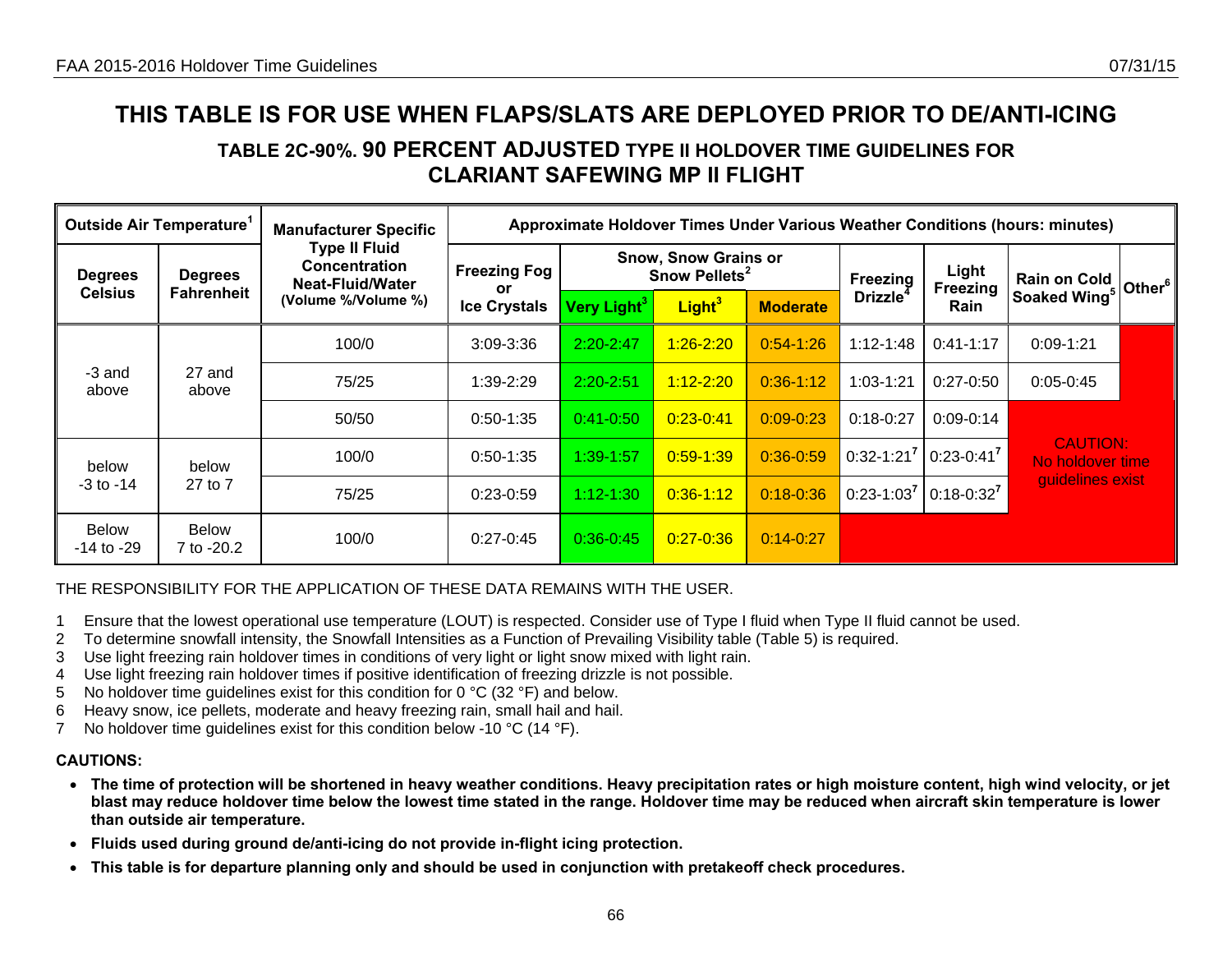## **TABLE 2D-90%. 90 PERCENT ADJUSTED TYPE II HOLDOVER TIME GUIDELINES FOR CLARIANT SAFEWING MP II FLIGHT PLUS**

|                                  | Outside Air Temperature <sup>1</sup> | <b>Manufacturer Specific</b>                                                            |                                                   | Approximate Holdover Times Under Various Weather Conditions (hours: minutes) |                                  |                           |                                                 |                    |
|----------------------------------|--------------------------------------|-----------------------------------------------------------------------------------------|---------------------------------------------------|------------------------------------------------------------------------------|----------------------------------|---------------------------|-------------------------------------------------|--------------------|
| <b>Degrees</b><br><b>Celsius</b> | <b>Degrees</b><br><b>Fahrenheit</b>  | <b>Type II Fluid</b><br><b>Concentration</b><br>Neat-Fluid/Water<br>(Volume %/Volume %) | <b>Freezing Fog</b><br>or.<br><b>Ice Crystals</b> | Snow,<br><b>Snow Grains or</b><br>Snow Pellets <sup>2,3</sup>                | Freezing<br>Drizzle <sup>4</sup> | Light<br>Freezing<br>Rain | <b>Rain on Cold</b><br>Soaked Wing <sup>5</sup> | Other <sup>6</sup> |
|                                  |                                      | 100/0                                                                                   | 2:24-3:36                                         | $0:45-1:39$                                                                  | $1:17 - 1:48$                    | $0:41-0:54$               | $0:14 - 1:48$                                   |                    |
| -3 and<br>above                  | 27 and<br>above                      | 75/25                                                                                   | 2:20-3:36                                         | $0:54-1:35$                                                                  | $1:26 - 1:48$                    | $0:45-1:08$               | $0:14-1:08$                                     |                    |
|                                  |                                      | 50/50                                                                                   | $0.59 - 2.06$                                     | $0:14-0:23$                                                                  | $0:27-0:59$                      | $0:14-0:18$               |                                                 |                    |
| below                            | below                                | 100/0                                                                                   | $0:36-2:06$                                       | $0:32-1:08$                                                                  | $0:32 - 1:17^7$                  | $0:32 - 0:50^7$           | CAUTION:<br>No holdover time                    |                    |
| $-3$ to $-14$                    | 27 to 7                              | 75/25                                                                                   | $0:27-1:35$                                       | $0:50-1:30$                                                                  | $0:23-1:03^7$                    | $0:27 - 0:41^{7}$         | guidelines exist                                |                    |
| <b>Below</b><br>-14 to -29       | Below<br>7 to -20.2                  | 100/0                                                                                   | $0:18 - 0:36$                                     | $0:14-0:27$                                                                  |                                  |                           |                                                 |                    |

#### THE RESPONSIBILITY FOR THE APPLICATION OF THESE DATA REMAINS WITH THE USER.

- 1 Ensure that the lowest operational use temperature (LOUT) is respected. Consider use of Type I fluid when Type II fluid cannot be used.
- 2 To determine snowfall intensity, the Snowfall Intensities as a Function of Prevailing Visibility table (Table 5) is required.
- 3 Use light freezing rain holdover times in conditions of very light or light snow mixed with light rain.
- 4 Use light freezing rain holdover times if positive identification of freezing drizzle is not possible.
- 5 No holdover time guidelines exist for this condition for 0 °C (32 °F) and below.
- 6 Heavy snow, ice pellets, moderate and heavy freezing rain, small hail and hail.
- 7 No holdover time guidelines exist for this condition below -10 °C (14 °F).

- **The time of protection will be shortened in heavy weather conditions. Heavy precipitation rates or high moisture content, high wind velocity, or jet blast may reduce holdover time below the lowest time stated in the range. Holdover time may be reduced when aircraft skin temperature is lower than outside air temperature.**
- **Fluids used during ground de/anti-icing do not provide in-flight icing protection.**
- •**This table is for departure planning only and should be used in conjunction with pretakeoff check procedures.**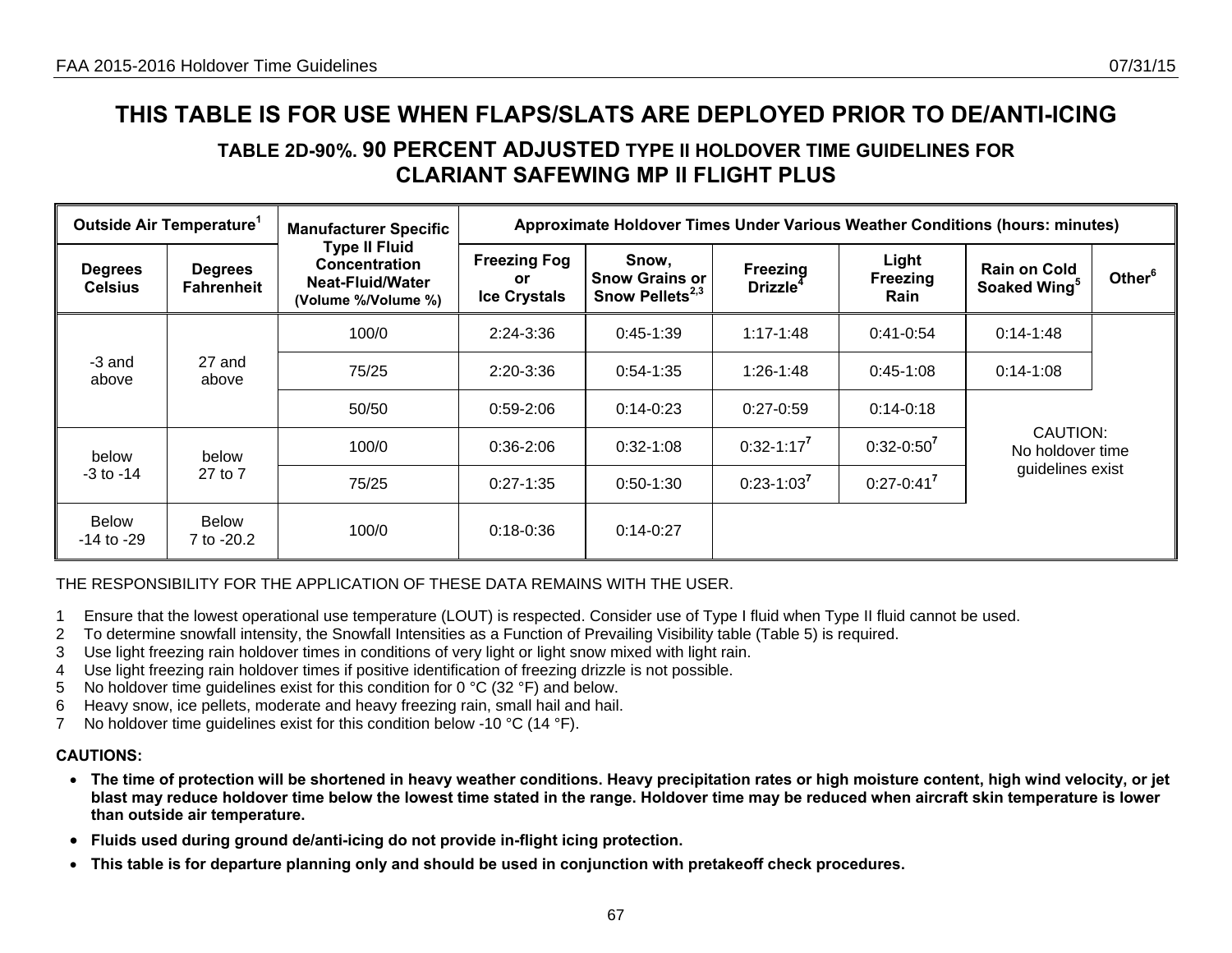## **TABLE 2E-90%. 90 PERCENT ADJUSTED TYPE II HOLDOVER TIME GUIDELINES FOR CRYOTECH POLAR GUARD® II**

| Outside Air Temperature <sup>1</sup> |                            | Manufacturer Specific                                                   |                           |                         |                                                          |                 |                                         |                         | Approximate Holdover Times Under Various Weather Conditions (hours: minutes) |                    |
|--------------------------------------|----------------------------|-------------------------------------------------------------------------|---------------------------|-------------------------|----------------------------------------------------------|-----------------|-----------------------------------------|-------------------------|------------------------------------------------------------------------------|--------------------|
| <b>Degrees</b><br><b>Degrees</b>     |                            | <b>Type II Fluid</b><br><b>Concentration</b><br><b>Neat-Fluid/Water</b> | <b>Freezing Fog</b>       |                         | <b>Snow, Snow Grains or</b><br>Snow Pellets <sup>2</sup> |                 |                                         | Light                   | <b>Rain on Cold</b>                                                          |                    |
| <b>Celsius</b>                       | <b>Fahrenheit</b>          | (Volume %/Volume %)                                                     | or<br><b>Ice Crystals</b> | Very Light <sup>3</sup> | Light <sup>3</sup>                                       | <b>Moderate</b> | <b>Freezing</b><br>Drizzle <sup>4</sup> | <b>Freezing</b><br>Rain | Soaked Wing <sup>5</sup>                                                     | Other <sup>6</sup> |
|                                      |                            | 100/0                                                                   | 2:33-3:36                 | $2:20 - 2:33$           | 1:39-2:20                                                | $1:12 - 1:39$   | $1:26-1:48$                             | $1:08 - 1:21$           | $0:14 - 1:48$                                                                |                    |
| -3 and<br>above                      | 27 and<br>above            | 75/25                                                                   | 2:15-3:36                 | $2:11 - 2:38$           | $1:12 - 2:11$                                            | $0:41 - 1:12$   | $1:30-1:48$                             | $0:36-1:03$             | 0:08-1:30                                                                    |                    |
|                                      |                            | 50/50                                                                   | $0:45-1:17$               | $1:12 - 1:35$           | $0:32 - 1:12$                                            | $0:14 - 0:32$   | $0:18-0:41$                             | $0:08 - 0:18$           |                                                                              |                    |
| below                                | below                      | 100/0                                                                   | $0:50-2:15$               | $1:35-1:44$             | $1:08 - 1:35$                                            | $0:50-1:08$     | $0:32 - 1:26^7$                         | $0:32 - 0:41^7$         | <b>CAUTION:</b><br>No holdover time                                          |                    |
| 27 to 7<br>$-3$ to $-14$             |                            | 75/25                                                                   | $0:36-1:21$               | $1:35 - 1:53$           | $0:54 - 1:35$                                            | $0:32 - 0:54$   | $0:23-0:59^7$                           | $0:32 - 0:41^7$         | guidelines exist                                                             |                    |
| <b>Below</b><br>$-14$ to $-30.5$     | <b>Below</b><br>7 to -22.9 | 100/0                                                                   | $0:23-0:45$               | $0:36 - 0:45$           | $0:27 - 0:36$                                            | $0:14 - 0:27$   |                                         |                         |                                                                              |                    |

THE RESPONSIBILITY FOR THE APPLICATION OF THESE DATA REMAINS WITH THE USER.

- 1 Ensure that the lowest operational use temperature (LOUT) is respected. Consider use of Type I fluid when Type II fluid cannot be used.
- 2 To determine snowfall intensity, the Snowfall Intensities as a Function of Prevailing Visibility table (Table 5) is required.
- 3 Use light freezing rain holdover times in conditions of very light or light snow mixed with light rain.
- 4 Use light freezing rain holdover times if positive identification of freezing drizzle is not possible.
- 5 No holdover time guidelines exist for this condition for 0 °C (32 °F) and below.
- 6 Heavy snow, ice pellets, moderate and heavy freezing rain, small hail and hail.
- 7 No holdover time guidelines exist for this condition below -10 °C (14 °F).

- **The time of protection will be shortened in heavy weather conditions. Heavy precipitation rates or high moisture content, high wind velocity, or jet blast may reduce holdover time below the lowest time stated in the range. Holdover time may be reduced when aircraft skin temperature is lower than outside air temperature.**
- **Fluids used during ground de/anti-icing do not provide in-flight icing protection.**
- **This table is for departure planning only and should be used in conjunction with pretakeoff check procedures.**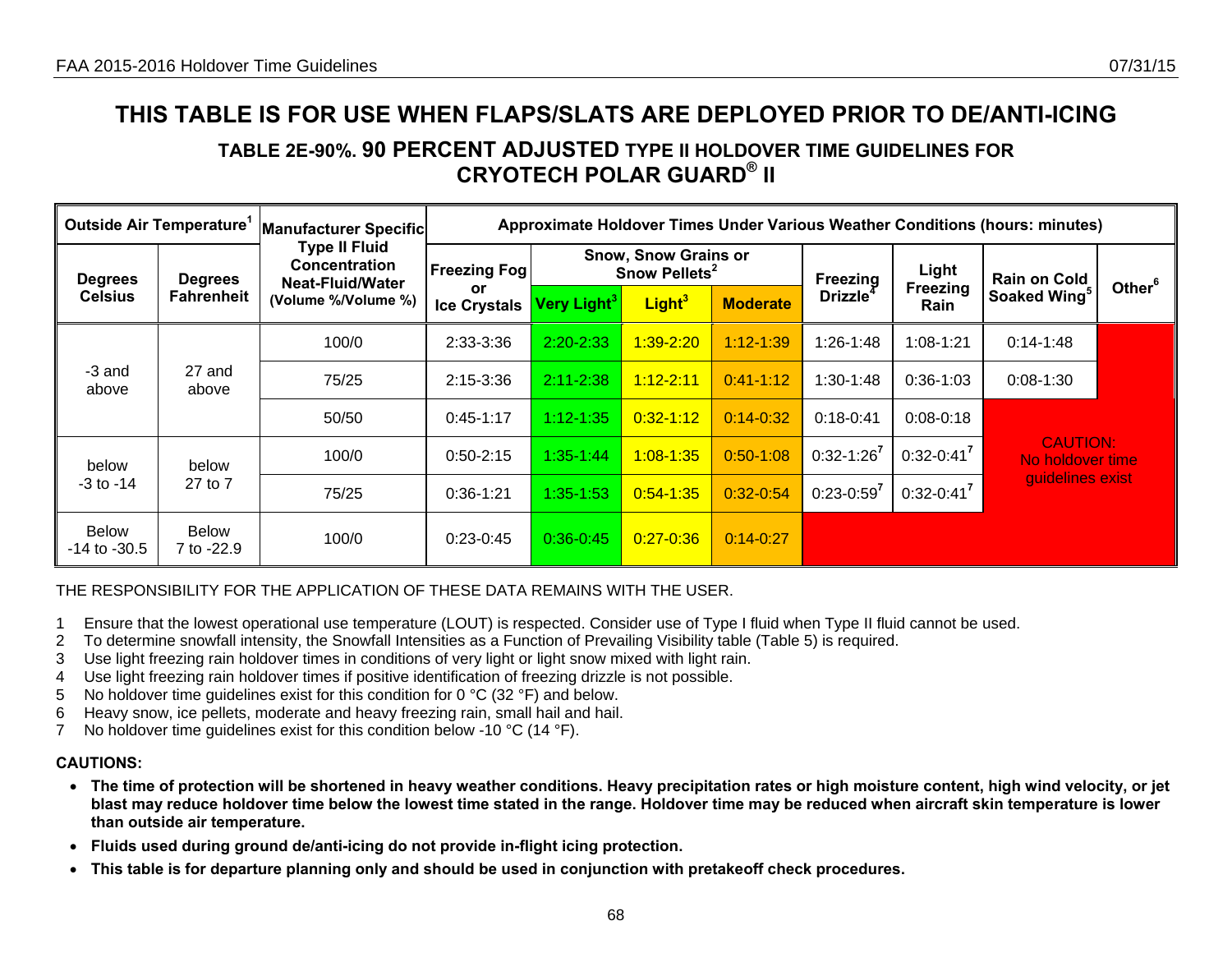## **TABLE 2F-90%. 90 PERCENT ADJUSTED TYPE II HOLDOVER TIME GUIDELINES FOR KILFROST ABC-ICE CLEAR II**

| Outside Air Temperature'                                                |                            | Manufacturer Specific                                     |                           | Approximate Holdover Times Under Various Weather Conditions (hours: minutes) |                                                          |                 |                      |                   |                                     |                    |
|-------------------------------------------------------------------------|----------------------------|-----------------------------------------------------------|---------------------------|------------------------------------------------------------------------------|----------------------------------------------------------|-----------------|----------------------|-------------------|-------------------------------------|--------------------|
| <b>Degrees</b><br><b>Degrees</b><br><b>Fahrenheit</b><br><b>Celsius</b> |                            | <b>Type II Fluid</b><br>Concentration<br>Neat-Fluid/Water | <b>Freezing Fog!</b>      |                                                                              | <b>Snow, Snow Grains or</b><br>Snow Pellets <sup>2</sup> |                 | Freezing             | Light             | <b>Rain on Cold</b>                 |                    |
|                                                                         |                            | (Volume %/Volume %)                                       | or<br><b>Ice Crystals</b> | Very Light <sup>3</sup>                                                      | Light <sup>3</sup>                                       | <b>Moderate</b> | Drizzle <sup>4</sup> | Freezing<br>Rain  | Soaked Wing <sup>5</sup>            | Other <sup>6</sup> |
|                                                                         |                            | 100/0                                                     | $0:54-1:35$               | $1:35 - 1:57$                                                                | $0:45 - 1:35$                                            | $0:23-0:45$     | $0:36-0:59$          | $0:23-0:32$       | $0:06 - 0:41$                       |                    |
| -3 and<br>above                                                         | 27 and<br>above            | 75/25                                                     | $0:45-1:03$               | 1:121:35                                                                     | $0:36 - 1:12$                                            | $0:18 - 0:36$   | $0:27-0:41$          | $0:18-0:27$       | $0:05-0:32$                         |                    |
|                                                                         |                            | 50/50                                                     | $0:14-0:27$               | $0:18 - 0:23$                                                                | $0:14 - 0:18$                                            | $0:07 - 0:14$   | $0:09 - 0:18$        | $0:06 - 0:09$     |                                     |                    |
| below                                                                   | below                      | 100/0                                                     | $0:36-1:26$               | $1:08 - 1:26$                                                                | $0:32 - 1:08$                                            | $0:18 - 0:32$   | $0:23-0:54^7$        | $0:14-0:27^7$     | <b>CAUTION:</b><br>No holdover time |                    |
| $-3$ to $-14$                                                           | 27 to 7                    | 75/25                                                     | $0:36-1:12$               | $0:50-1:03$                                                                  | $0:23 - 0:50$                                            | $0:14 - 0:23$   | $0:23-0:41^7$        | $0:14 - 0:18^{7}$ | quidelines exist                    |                    |
| <b>Below</b><br>-14 to -29.5                                            | <b>Below</b><br>7 to -21.1 | 100/0                                                     | $0:18 - 0:36$             | $0:36 - 0:45$                                                                | $0:27 - 0:36$                                            | $0:14 - 0:27$   |                      |                   |                                     |                    |

### THE RESPONSIBILITY FOR THE APPLICATION OF THESE DATA REMAINS WITH THE USER.

- 1 Ensure that the lowest operational use temperature (LOUT) is respected. Consider use of Type I fluid when Type II fluid cannot be used.
- 2 To determine snowfall intensity, the Snowfall Intensities as a Function of Prevailing Visibility table (Table 5) is required.
- 3 Use light freezing rain holdover times in conditions of very light or light snow mixed with light rain.
- 4 Use light freezing rain holdover times if positive identification of freezing drizzle is not possible.
- 5 No holdover time guidelines exist for this condition for 0 °C (32 °F) and below.
- 6 Heavy snow, ice pellets, moderate and heavy freezing rain, small hail and hail.
- 7 No holdover time guidelines exist for this condition below -10 °C (14 °F).

- **The time of protection will be shortened in heavy weather conditions. Heavy precipitation rates or high moisture content, high wind velocity, or jet blast may reduce holdover time below the lowest time stated in the range. Holdover time may be reduced when aircraft skin temperature is lower than outside air temperature.**
- **Fluids used during ground de/anti-icing do not provide in-flight icing protection.**
- **This table is for departure planning only and should be used in conjunction with pretakeoff check procedures.**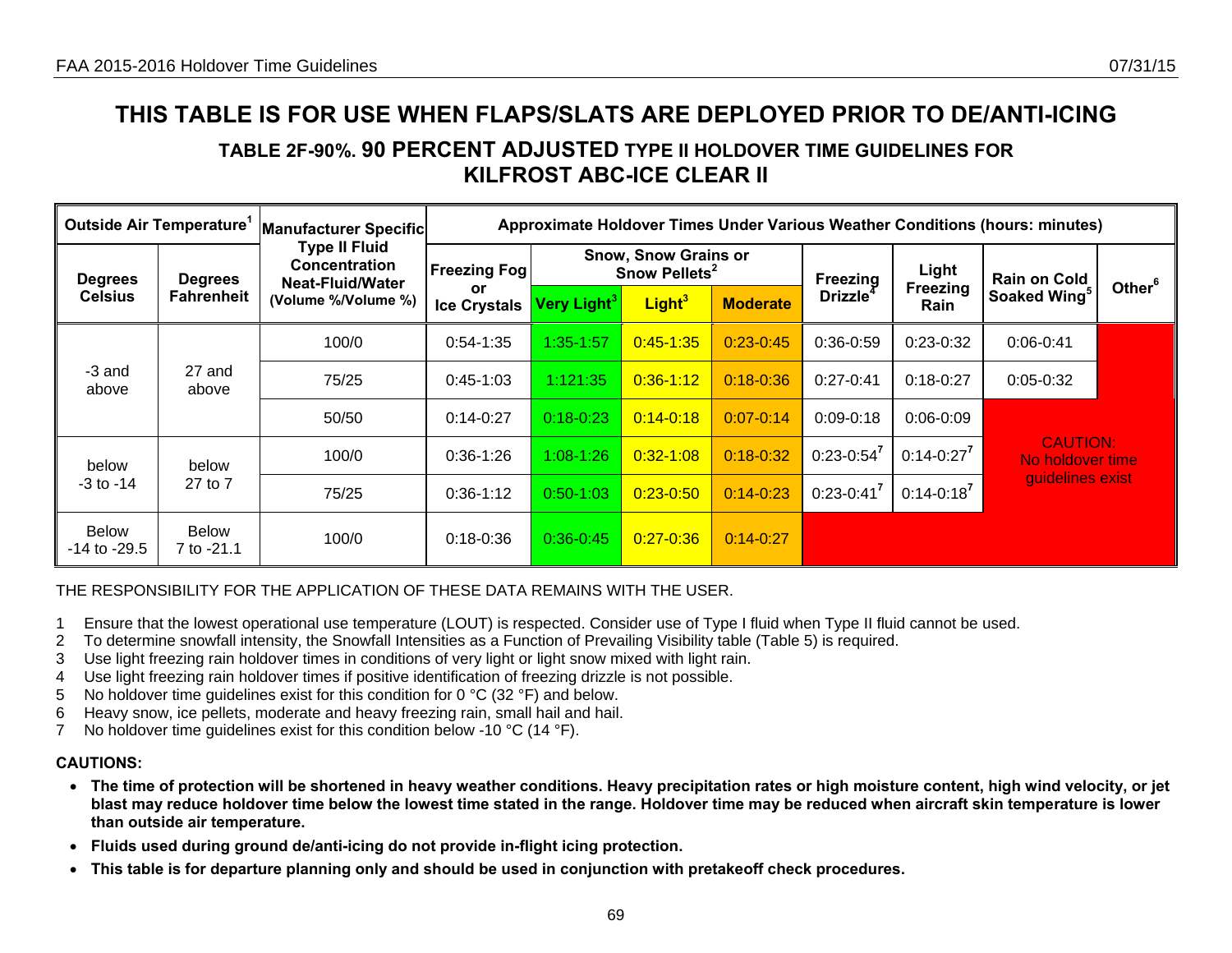## **TABLE 2G-90%. 90 PERCENT ADJUSTED TYPE II HOLDOVER TIME GUIDELINES FOR KILFROST ABC-K PLUS**

|                                                | Outside Air Temperature <sup>1</sup> | <b>Manufacturer</b>                                                                              |                                                   | Approximate Holdover Times Under Various Weather Conditions (hours: minutes) |                                  |                           |                                                 |                    |
|------------------------------------------------|--------------------------------------|--------------------------------------------------------------------------------------------------|---------------------------------------------------|------------------------------------------------------------------------------|----------------------------------|---------------------------|-------------------------------------------------|--------------------|
| <b>Degrees</b><br><b>Celsius</b>               | <b>Degrees</b><br><b>Fahrenheit</b>  | <b>Specific Type II Fluid</b><br><b>Concentration</b><br>Neat-Fluid/Water<br>(Volume %/Volume %) | <b>Freezing Fog</b><br>or.<br><b>Ice Crystals</b> | Snow,<br><b>Snow Grains or</b><br>Snow Pellets <sup>2,3</sup>                | Freezing<br>Drizzle <sup>4</sup> | Light<br>Freezing<br>Rain | <b>Rain on Cold</b><br>Soaked Wing <sup>5</sup> | Other <sup>6</sup> |
|                                                |                                      | 100/0                                                                                            | $2:02 - 3:23$                                     | $0:54-1:30$                                                                  | 1:39-1:48                        | $0:54-1:17$               | $0:18-1:48$                                     |                    |
| -3 and<br>27 and<br>above<br>above             |                                      | 75/25                                                                                            | $1:30-2:15$                                       | $0:32-1:03$                                                                  | $1:17 - 1:48$                    | $0:45-1:03$               | $0:14 - 1:48$                                   |                    |
|                                                |                                      | 50/50                                                                                            | $0:32-0:59$                                       | $0:06-0:14$                                                                  | $0:18-0:27$                      | $0:09 - 0:14$             |                                                 |                    |
| below                                          | below                                | 100/0                                                                                            | $0:27-0:59$                                       | $0:45-1:17$                                                                  | $0:23-0:54^7$                    | $0:14 - 0:32^7$           | CAUTION:<br>No holdover time                    |                    |
| $-3$ to $-14$                                  | 27 to 7                              | 75/25                                                                                            | $0:23-1:17$                                       | $0:32-0:59$                                                                  | $0:18 - 0:50^7$                  | $0:08 - 0:27^7$           | guidelines exist                                |                    |
| below<br>below<br>$-14$ to $-29$<br>7 to -20.2 |                                      | 100/0                                                                                            | $0:27-0:50$                                       | $0:14-0:27$                                                                  |                                  |                           |                                                 |                    |

#### THE RESPONSIBILITY FOR THE APPLICATION OF THESE DATA REMAINS WITH THE USER.

- 1 Ensure that the lowest operational use temperature (LOUT) is respected. Consider use of Type I fluid when Type II fluid cannot be used.
- 2 To determine snowfall intensity, the Snowfall Intensities as a Function of Prevailing Visibility table (Table 5) is required.
- 3 Use light freezing rain holdover times in conditions of very light or light snow mixed with light rain.
- 4 Use light freezing rain holdover times if positive identification of freezing drizzle is not possible.
- 5 No holdover time guidelines exist for this condition for 0 °C (32 °F) and below.
- 6 Heavy snow, ice pellets, moderate and heavy freezing rain, small hail and hail.
- 7 No holdover time guidelines exist for this condition below -10 °C (14 °F).

- **The time of protection will be shortened in heavy weather conditions. Heavy precipitation rates or high moisture content, high wind velocity, or jet blast may reduce holdover time below the lowest time stated in the range. Holdover time may be reduced when aircraft skin temperature is lower than outside air temperature.**
- **Fluids used during ground de/anti-icing do not provide in-flight icing protection.**
- **This table is for departure planning only and should be used in conjunction with pretakeoff check procedures.**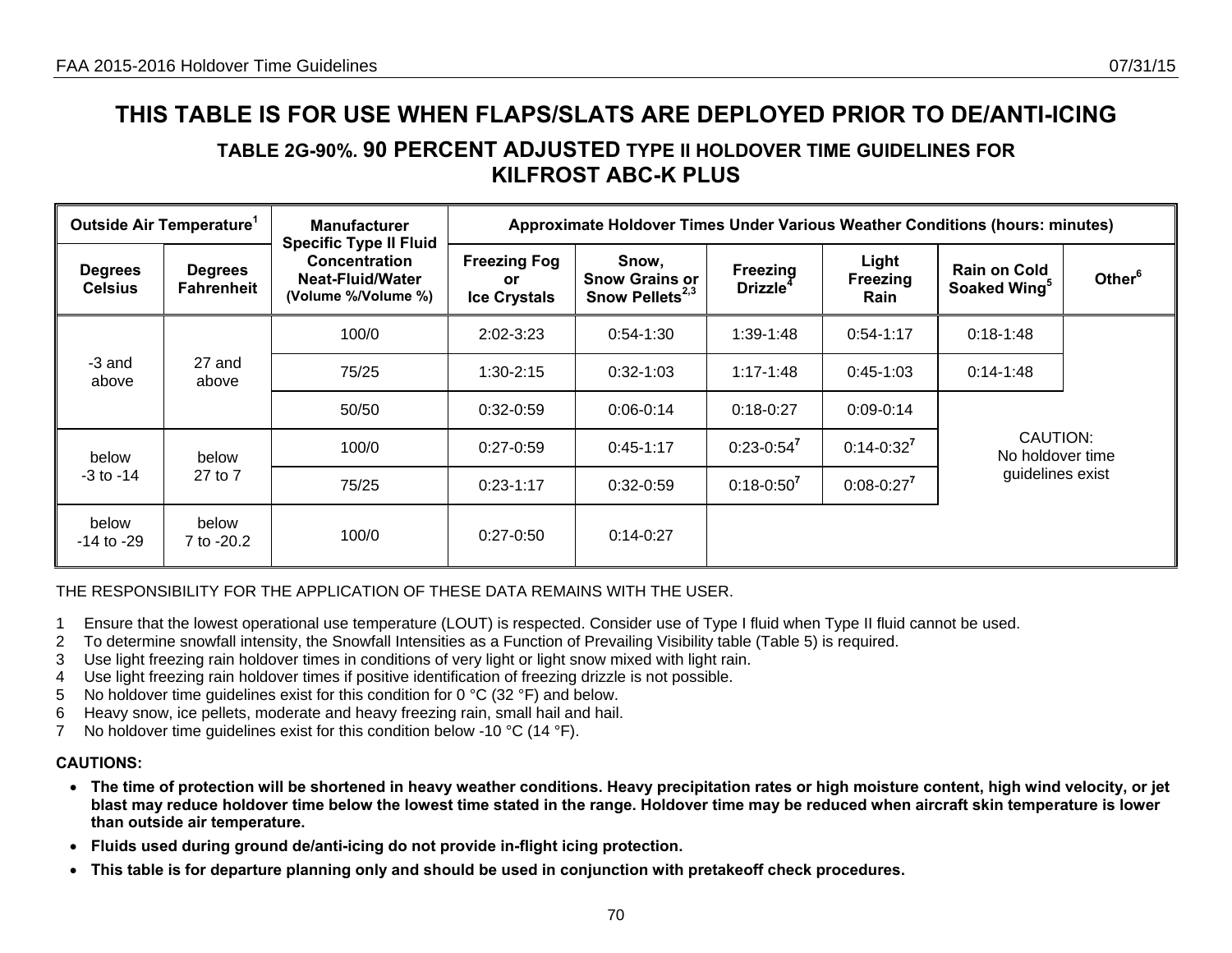### **TABLE 2H-90%. 90 PERCENT ADJUSTED TYPE II HOLDOVER TIME GUIDELINES FOR LNT SOLUTIONS P250**

| Outside Air Temperature'    |                           | Manufacturer Specific                        |                           |                                                          |                    |                 |                             |                                | Approximate Holdover Times Under Various Weather Conditions (hours: minutes) |                    |
|-----------------------------|---------------------------|----------------------------------------------|---------------------------|----------------------------------------------------------|--------------------|-----------------|-----------------------------|--------------------------------|------------------------------------------------------------------------------|--------------------|
| <b>Degrees</b>              | <b>Degrees</b>            | <b>Type II Fluid</b><br><b>Concentration</b> | <b>Freezing Fog</b>       | <b>Snow, Snow Grains or</b><br>Snow Pellets <sup>2</sup> |                    |                 | Freezing                    | Light                          | <b>Rain on Cold</b>                                                          |                    |
| <b>Celsius</b>              | <b>Fahrenheit</b>         | Neat-Fluid/Water<br>(Volume %/Volume %)      | or<br><b>Ice Crystals</b> | Very Light <sup>3</sup>                                  | Light <sup>3</sup> | <b>Moderate</b> | <b>Drizzle</b> <sup>4</sup> | <b>Freezing</b><br><b>Rain</b> | Soaked Wing <sup>5</sup>                                                     | Other <sup>6</sup> |
|                             |                           | 100/0                                        | 1:57-3:36                 | $3:00 - 3:00$                                            | $1:35 - 3:00$      | $0:50 - 1:35$   | $1:26-1:48$                 | $0:45-1:17$                    | $0:14 - 1:48$                                                                |                    |
| -3 and<br>above             | 27 and<br>above           | 75/25                                        | 1:39-2:20                 | $2:33-3:00$                                              | $1:17 - 2:33$      | $0:41 - 1:17$   | $1:12 - 1:26$               | $0:36-0:54$                    | $0:09-1:39$                                                                  |                    |
|                             |                           | 50/50                                        | $0:32-0:45$               | $0:59-1:17$                                              | $0:27 - 0:59$      | $0:14 - 0:27$   | $0:18-0:32$                 | $0:14 - 0:18$                  |                                                                              |                    |
| below                       | below                     | 100/0                                        | $0:41 - 2:06$             | $2:51 - 3:00$                                            | $1:30 - 2:51$      | $0:45-1:30$     | $0:23 - 1:12^7$             | $0:23 - 0:32^{7}$              | <b>CAUTION:</b><br>No holdover time                                          |                    |
| -3 to -14                   | 27 to 7                   | 75/25                                        | $0:32-1:35$               | $2:33 - 3:00$                                            | $1:17 - 2:33$      | $0:41 - 1:17$   | $0:18 - 1:08^7$             | $0:18 - 0:27^7$                | guidelines exist                                                             |                    |
| <b>Below</b><br>-14 to LOUT | <b>Below</b><br>7 to LOUT | 100/0                                        | $0:18 - 0:45$             | $0:36-0:45$                                              | $0:27 - 0:36$      | $0:14-0:27$     |                             |                                |                                                                              |                    |

THE RESPONSIBILITY FOR THE APPLICATION OF THESE DATA REMAINS WITH THE USER.

- 1 Ensure that the lowest operational use temperature (LOUT) is respected. Consider use of Type I fluid when Type II fluid cannot be used.
- 2 To determine snowfall intensity, the Snowfall Intensities as a Function of Prevailing Visibility table (Table 5) is required.
- 3 Use light freezing rain holdover times in conditions of very light or light snow mixed with light rain.
- 4 Use light freezing rain holdover times if positive identification of freezing drizzle is not possible.
- 5 No holdover time guidelines exist for this condition for 0 °C (32 °F) and below.
- 6 Heavy snow, ice pellets, moderate and heavy freezing rain, small hail and hail.
- 7 No holdover time guidelines exist for this condition below -10 °C (14 °F).

- **The time of protection will be shortened in heavy weather conditions. Heavy precipitation rates or high moisture content, high wind velocity, or jet blast may reduce holdover time below the lowest time stated in the range. Holdover time may be reduced when aircraft skin temperature is lower than outside air temperature.**
- **Fluids used during ground de/anti-icing do not provide in-flight icing protection.**
- **This table is for departure planning only and should be used in conjunction with pretakeoff check procedures.**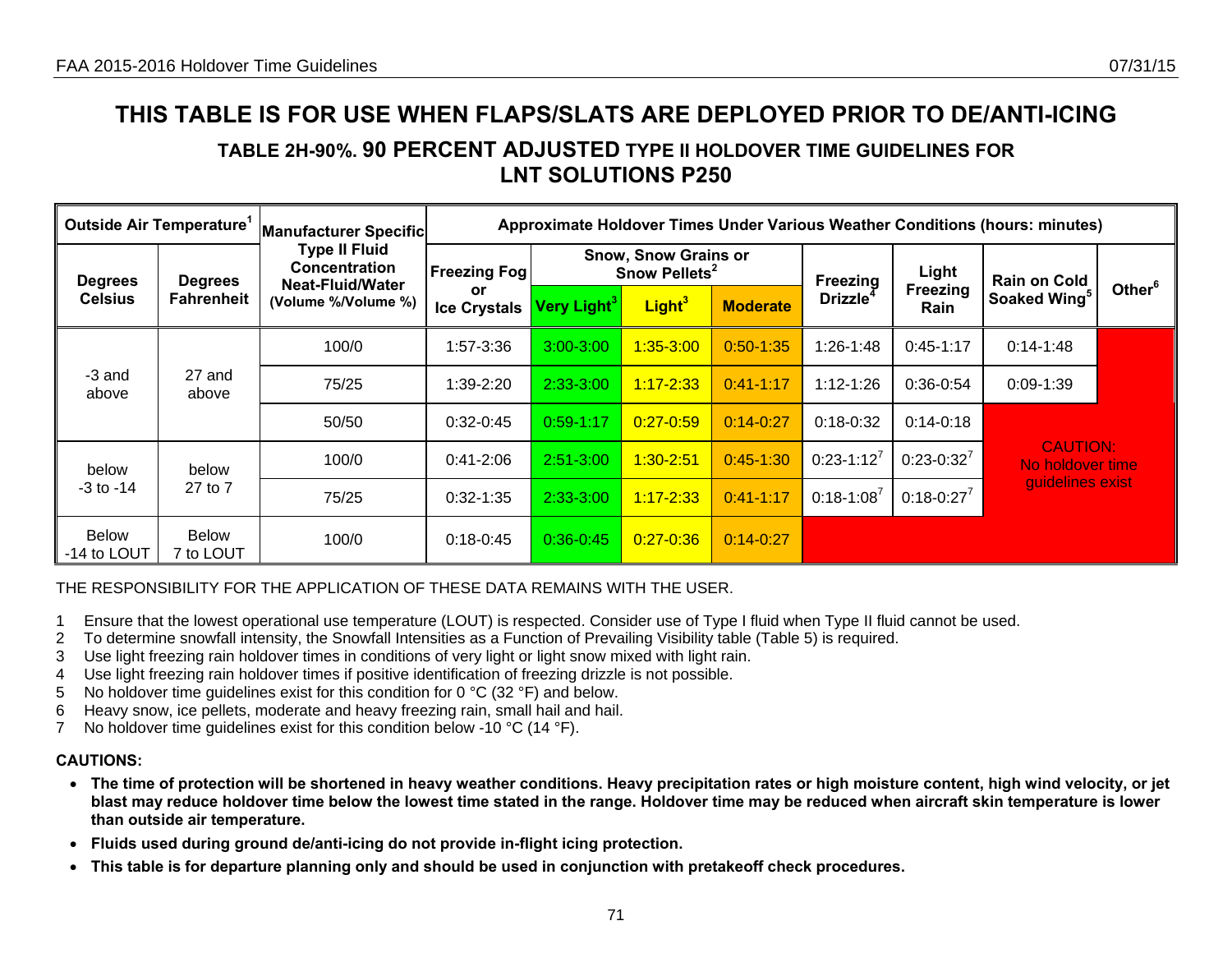## **TABLE 2I-90%. 90 PERCENT ADJUSTED TYPE II HOLDOVER TIME GUIDELINES FOR NEWAVE AEROCHEMICAL FCY-2**

|                                                | Outside Air Temperature <sup>1</sup> | <b>Manufacturer</b>                                                                                     |                                                   | Approximate Holdover Times Under Various Weather Conditions (hours: minutes) |                                  |                           |                                                 |                    |
|------------------------------------------------|--------------------------------------|---------------------------------------------------------------------------------------------------------|---------------------------------------------------|------------------------------------------------------------------------------|----------------------------------|---------------------------|-------------------------------------------------|--------------------|
| <b>Degrees</b><br><b>Celsius</b>               | <b>Degrees</b><br><b>Fahrenheit</b>  | <b>Specific Type II Fluid</b><br><b>Concentration</b><br><b>Neat-Fluid/Water</b><br>(Volume %/Volume %) | <b>Freezing Fog</b><br>or.<br><b>Ice Crystals</b> | Snow,<br><b>Snow Grains or</b><br>Snow Pellets <sup>2,3</sup>                | Freezing<br>Drizzle <sup>4</sup> | Light<br>Freezing<br>Rain | <b>Rain on Cold</b><br>Soaked Wing <sup>5</sup> | Other <sup>6</sup> |
|                                                |                                      | 100/0                                                                                                   | $1:08 - 2:11$                                     | $0:27-0:50$                                                                  | $0:32-0:59$                      | $0:23-0:32$               | $0:07 - 0:41$                                   |                    |
| -3 and<br>above                                | 27 and<br>above                      | 75/25                                                                                                   | $0:45-1:21$                                       | $0:18 - 0:36$                                                                | $0:23-0:41$                      | $0:14-0:23$               | $0:05-0:23$                                     |                    |
|                                                |                                      | 50/50                                                                                                   | $0:23-0:32$                                       | $0:14-0:23$                                                                  | $0:09-0:18$                      | $0:06-0:09$               |                                                 |                    |
| below                                          | below                                | 100/0                                                                                                   | $0:41-1:21$                                       | $0:14-0:27$                                                                  | $0:18 - 0:41^7$                  | $0:14 - 0:18^7$           | CAUTION:<br>No holdover time                    |                    |
| $-3$ to $-14$                                  | 27 to 7                              | 75/25                                                                                                   | $0:27-0:59$                                       | $0:09 - 0:18$                                                                | $0:14-0:27^7$                    | $0:07 - 0:14^7$           | guidelines exist                                |                    |
| below<br>below<br>7 to -18.4<br>$-14$ to $-28$ |                                      | 100/0                                                                                                   | $0:23-0:32$                                       | $0:14-0:27$                                                                  |                                  |                           |                                                 |                    |

### THE RESPONSIBILITY FOR THE APPLICATION OF THESE DATA REMAINS WITH THE USER.

- 1 Ensure that the lowest operational use temperature (LOUT) is respected. Consider use of Type I fluid when Type II fluid cannot be used.
- 2 To determine snowfall intensity, the Snowfall Intensities as a Function of Prevailing Visibility table (Table 5) is required.
- 3 Use light freezing rain holdover times in conditions of very light or light snow mixed with light rain.
- 4 Use light freezing rain holdover times if positive identification of freezing drizzle is not possible.
- 5 No holdover time guidelines exist for this condition for 0 °C (32 °F) and below.
- 6 Heavy snow, ice pellets, moderate and heavy freezing rain, small hail and hail.
- 7 No holdover time guidelines exist for this condition below -10 °C (14 °F).

- **The time of protection will be shortened in heavy weather conditions. Heavy precipitation rates or high moisture content, high wind velocity, or jet blast may reduce holdover time below the lowest time stated in the range. Holdover time may be reduced when aircraft skin temperature is lower than outside air temperature.**
- **Fluids used during ground de/anti-icing do not provide in-flight icing protection.**
- **This table is for departure planning only and should be used in conjunction with pretakeoff check procedures.**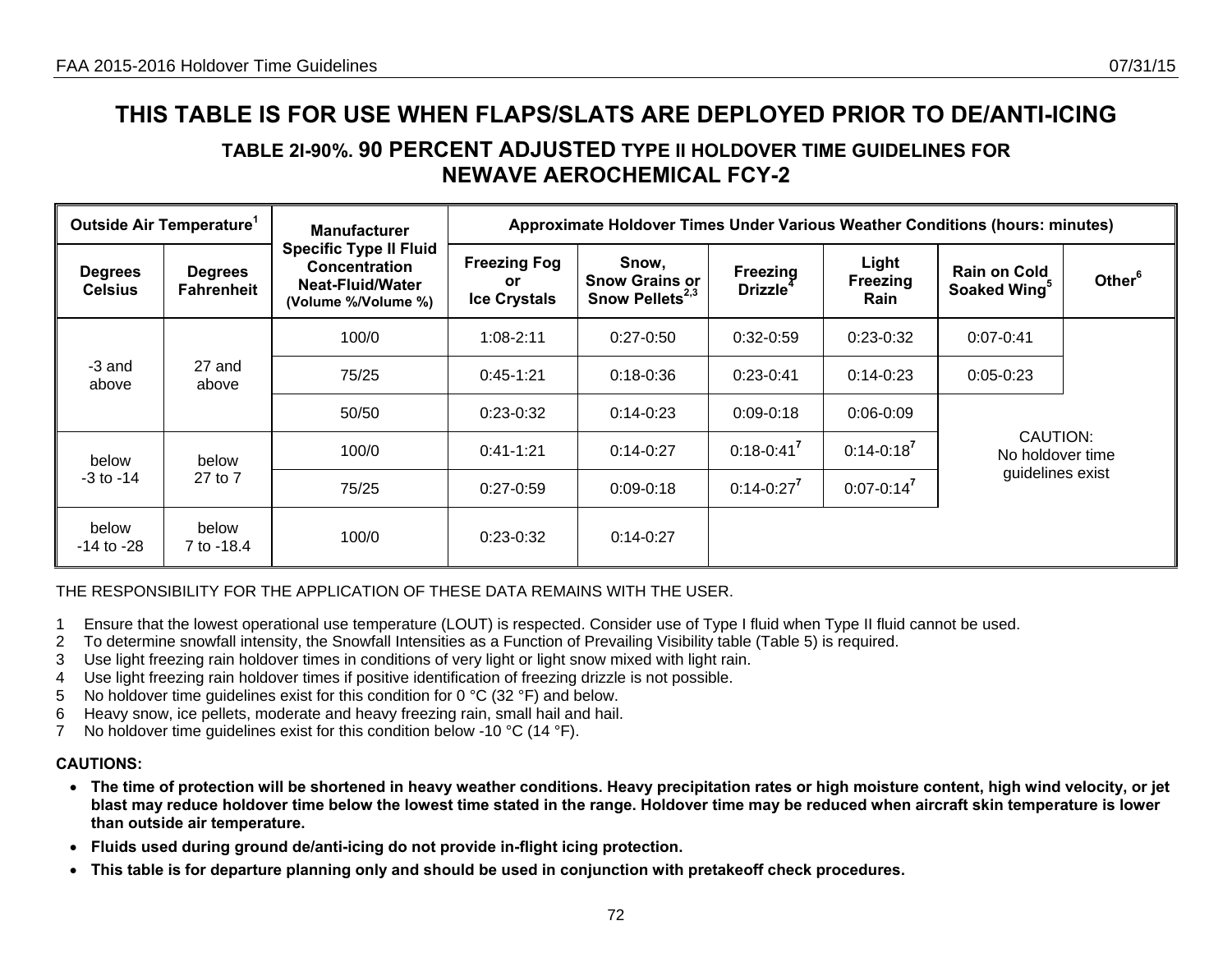# **TABLE 2J-90%. 90 PERCENT ADJUSTED TYPE II HOLDOVER TIME GUIDELINES FOR NEWAVE AEROCHEMICAL FCY-2 BIO+**

| Outside Air Temperature <sup>1</sup> |                       | Manufacturer Specific                                                                   |                           |                                                          |                    |                 |                      |                   | Approximate Holdover Times Under Various Weather Conditions (hours: minutes) |                    |
|--------------------------------------|-----------------------|-----------------------------------------------------------------------------------------|---------------------------|----------------------------------------------------------|--------------------|-----------------|----------------------|-------------------|------------------------------------------------------------------------------|--------------------|
| <b>Degrees</b><br><b>Degrees</b>     |                       | <b>Type II Fluid</b><br><b>Concentration</b><br><b>Freezing Fog</b><br>Neat-Fluid/Water |                           | <b>Snow, Snow Grains or</b><br>Snow Pellets <sup>2</sup> |                    |                 | Freezing             | Light             | <b>Rain on Cold</b>                                                          |                    |
| <b>Celsius</b>                       | <b>Fahrenheit</b>     | (Volume %/Volume %)                                                                     | or<br><b>Ice Crystals</b> | Very Light <sup>3</sup>                                  | Light <sup>3</sup> | <b>Moderate</b> | Drizzle <sup>4</sup> | Freezing<br>Rain  | Soaked Wing <sup>5</sup>                                                     | Other <sup>6</sup> |
|                                      |                       | 100/0                                                                                   | $1:17 - 2:15$             | $2:06 - 2:38$                                            | $0:59-2:06$        | $0:27 - 0:59$   | $0:45-1:12$          | $0:23-0:41$       | $0:07 - 1:08$                                                                |                    |
| -3 and<br>above                      | 27 and<br>above       | 75/25                                                                                   | $0:41-1:12$               | $1:12 - 1:30$                                            | $0:36 - 1:12$      | $0:18 - 0:36$   | $0:23-0:45$          | $0:14-0:23$       | $0:05-0:32$                                                                  |                    |
|                                      |                       | 50/50                                                                                   | $0:14-0:27$               | $0:23-0:27$                                              | $0:14 - 0:23$      | $0:07 - 0:14$   | $0:09-0:18$          | $0:07 - 0:09$     |                                                                              |                    |
| below                                | below                 | 100/0                                                                                   | $0:36-1:21$               | $0:54-1:08$                                              | $0:27 - 0.54$      | $0:14 - 0:27$   | $0:32 - 0:59^7$      | $0:14-0:27^7$     | <b>CAUTION:</b><br>No holdover time                                          |                    |
| $-3$ to $-14$                        | 27 to 7               | 75/25                                                                                   | $0:27-0:59$               | $0:32-0:41$                                              | $0:18 - 0:32$      | $0:07 - 0:18$   | $0:18-0:32^7$        | $0:14 - 0:18^{7}$ | quidelines exist                                                             |                    |
| below -14<br>to $-28.5$              | below 7<br>to $-19.3$ | 100/0                                                                                   | $0:18-0:54$               | $0:36 - 0:45$                                            | $0:27 - 0:36$      | $0:14 - 0:27$   |                      |                   |                                                                              |                    |

THE RESPONSIBILITY FOR THE APPLICATION OF THESE DATA REMAINS WITH THE USER.

- 1 Ensure that the lowest operational use temperature (LOUT) is respected. Consider use of Type I fluid when Type II fluid cannot be used.
- 2 To determine snowfall intensity, the Snowfall Intensities as a Function of Prevailing Visibility table (Table 5) is required.
- 3 Use light freezing rain holdover times in conditions of very light or light snow mixed with light rain.
- 4 Use light freezing rain holdover times if positive identification of freezing drizzle is not possible.
- 5 No holdover time guidelines exist for this condition for 0 °C (32 °F) and below.
- 6 Heavy snow, ice pellets, moderate and heavy freezing rain, small hail and hail.
- 7 No holdover time guidelines exist for this condition below -10 °C (14 °F).

- **The time of protection will be shortened in heavy weather conditions. Heavy precipitation rates or high moisture content, high wind velocity, or jet blast may reduce holdover time below the lowest time stated in the range. Holdover time may be reduced when aircraft skin temperature is lower than outside air temperature.**
- **Fluids used during ground de/anti-icing do not provide in-flight icing protection.**
- **This table is for departure planning only and should be used in conjunction with pretakeoff check procedures.**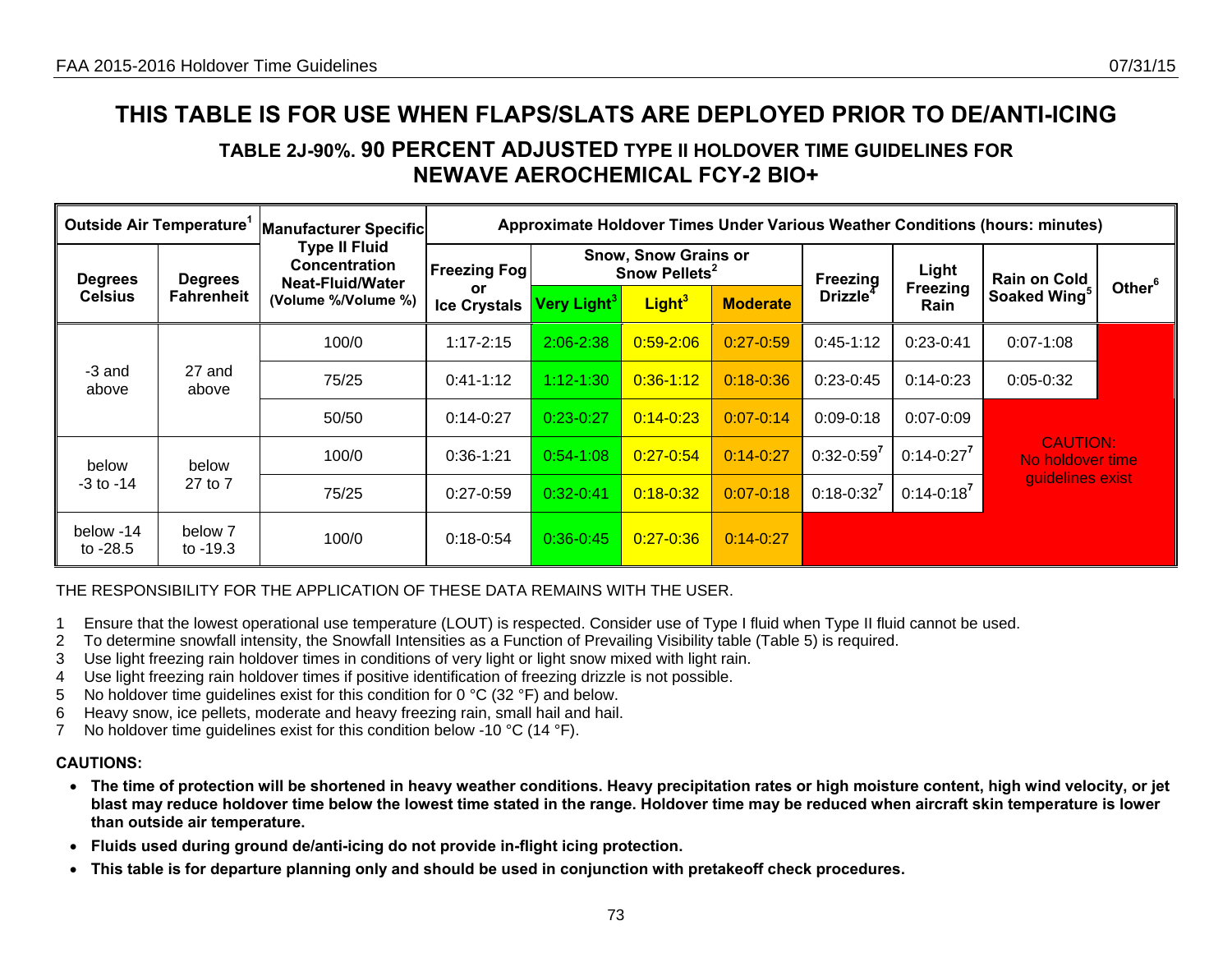# **TABLE 3A-LS-90%. 90 PERCENT ADJUSTED LOW SPEED TYPE III HOLDOVER TIME GUIDELINES FOR ALLCLEAR AEROCLEAR MAX, APPLIED UNHEATED<sup>1</sup>**

# **FOR AIRCRAFT CONFORMING TO THE SAE AS5900 LOW SPEED AERODYNAMIC TEST CRITERION**

|                                  | <b>Outside Air</b><br>Temperature <sup>2</sup> | Approximate Holdover Times Under Various Weather Conditions (hours: minutes) |                                  |                         |                                                |                 |                             |                         |                                     |           |  |  |
|----------------------------------|------------------------------------------------|------------------------------------------------------------------------------|----------------------------------|-------------------------|------------------------------------------------|-----------------|-----------------------------|-------------------------|-------------------------------------|-----------|--|--|
| <b>Degrees</b><br><b>Degrees</b> |                                                | <b>Type III Fluid</b><br><b>Concentration Neat</b>                           | <b>Freezing Fog</b>              |                         | Snow, Snow Grains or Snow Pellets <sup>3</sup> |                 | Freezing                    | Light                   | <b>Rain on Cold</b>                 | Other $7$ |  |  |
| <b>Celsius</b>                   | <b>Fahrenheit</b>                              | <b>Fluid/Water</b><br>(Volume %/Volume %)                                    | <b>or</b><br><b>Ice Crystals</b> | Very Light <sup>4</sup> | Light <sup>4</sup>                             | <b>Moderate</b> | <b>Drizzle</b> <sup>5</sup> | <b>Freezing</b><br>Rain | Soaked Wing <sup>6</sup>            |           |  |  |
|                                  |                                                | 100/0                                                                        | $0:54-2:02$                      | $0:32 - 0:36$           | $0:18 - 0:32$                                  | $0:09 - 0:18$   | $0:36-1:12$                 | $0:23-0:27$             | $0:08-0:54$                         |           |  |  |
| -3 and<br>above                  | 27 and<br>above                                | 75/25                                                                        | N/A                              | N/A                     | N/A                                            | N/A             | N/A                         | N/A                     | N/A                                 |           |  |  |
|                                  |                                                | 50/50                                                                        | N/A                              | N/A                     | N/A                                            | N/A             | N/A                         | N/A                     |                                     |           |  |  |
| below                            | below                                          | 100/0                                                                        | $0:54-1:35$                      | $0:27 - 0:32$           | $0:14 - 0:27$                                  | $0:08 - 0:14$   | $0:36-1:03$                 | $0:27 - 0:36$           | <b>CAUTION:</b><br>No holdover time |           |  |  |
| $-3$ to $-10$                    | 27 to 14                                       | 75/25                                                                        | N/A                              | N/A                     | N/A                                            | N/A             | N/A                         | N/A                     | guidelines exist                    |           |  |  |
| below -10<br>to $-16$            | below 14<br>to $3.2$                           | 100/0                                                                        | $0:27-0:59$                      | $0:27 - 0:32$           | $0:14 - 0:27$                                  | $0:07 - 0:14$   |                             |                         |                                     |           |  |  |

## THE RESPONSIBILITY FOR THE APPLICATION OF THESE DATA REMAINS WITH THE USER.

- 1 Fluid must be applied unheated to use these holdover times. No holdover times exist for this fluid applied heated.
- 2 Ensure that the lowest operational use temperature (LOUT) is respected. Consider use of Type I fluid when Type III fluid cannot be used.
- 3 To determine snowfall intensity, the Snowfall Intensities as a Function of Prevailing Visibility table (Table 5) is required.
- 4 Use light freezing rain holdover times in conditions of very light or light snow mixed with light rain.
- 5 Use light freezing rain holdover times if positive identification of freezing drizzle is not possible.
- 6 No holdover time guidelines exist for this condition for 0  $^{\circ}$ C (32  $^{\circ}$ F) and below.
- 7 Heavy snow, ice pellets, moderate and heavy freezing rain, small hail and hail.

- **The time of protection will be shortened in heavy weather conditions. Heavy precipitation rates or high moisture content, high wind velocity, or jet blast will reduce holdover time below the lowest time stated in the range. Holdover time may be reduced when aircraft skin temperature is lower than outside air temperature.**
- **Fluids used during ground de/anti-icing do not provide in-flight icing protection.**
- **This table is for departure planning only and should be used in conjunction with pretakeoff check procedures.**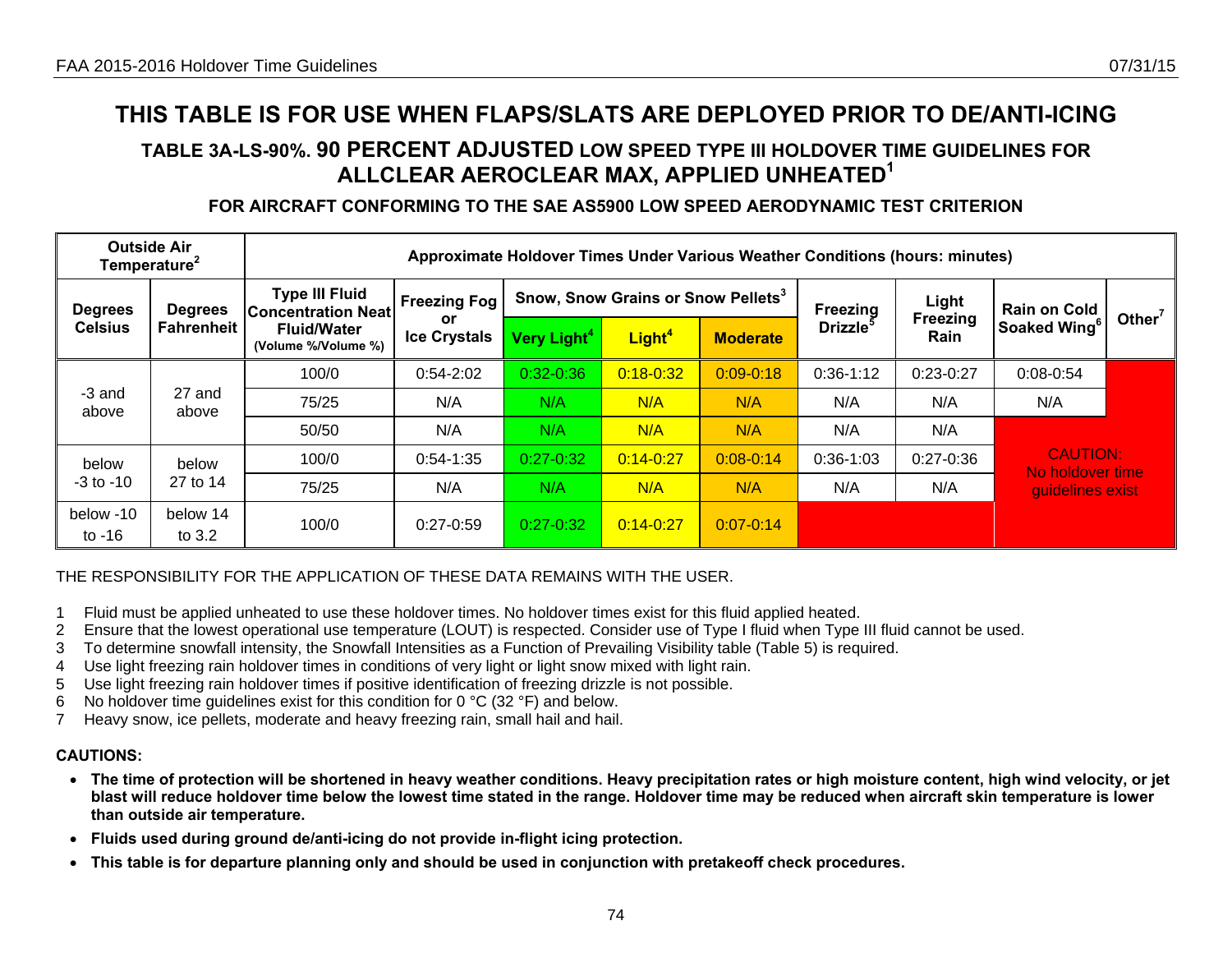# **TABLE 3A-HS-90%. 90 PERCENT ADJUSTED HIGH SPEED TYPE III HOLDOVER TIME GUIDELINES FOR ALLCLEAR AEROCLEAR MAX, APPLIED UNHEATED<sup>1</sup>**

## **FOR AIRCRAFT CONFORMING TO THE SAE AS5900 HIGH SPEED AERODYNAMIC TEST CRITERION**

|                       | <b>Outside Air</b><br>Temperature <sup>2</sup> |                                                    |                           |                         |                                                | Approximate Holdover Times Under Various Weather Conditions (hours: minutes) |                      |                  |                                     |           |
|-----------------------|------------------------------------------------|----------------------------------------------------|---------------------------|-------------------------|------------------------------------------------|------------------------------------------------------------------------------|----------------------|------------------|-------------------------------------|-----------|
| <b>Degrees</b>        | <b>Degrees</b>                                 | <b>Type III Fluid</b><br><b>Concentration Neat</b> | <b>Freezing Fog</b>       |                         | Snow, Snow Grains or Snow Pellets <sup>3</sup> |                                                                              | Freezing             | Light            | <b>Rain on Cold</b>                 | Other $7$ |
| <b>Celsius</b>        | <b>Fahrenheit</b>                              | <b>Fluid/Water</b><br>(Volume %/Volume %)          | or<br><b>Ice Crystals</b> | Very Light <sup>4</sup> | Light <sup>4</sup>                             | <b>Moderate</b>                                                              | Drizzle <sup>5</sup> | Freezing<br>Rain | Soaked Wing <sup>6</sup>            |           |
|                       |                                                | 100/0                                              | $0:54-2:02$               | $0:32 - 0:36$           | $0:18 - 0:32$                                  | $0:09 - 0:18$                                                                | $0:36-1:12$          | $0:23-0:27$      | $0:08-0:54$                         |           |
| -3 and<br>above       | 27 and<br>above                                | 75/25                                              | N/A                       | N/A                     | N/A                                            | N/A                                                                          | N/A                  | N/A              | N/A                                 |           |
|                       |                                                | 50/50                                              | N/A                       | N/A                     | N/A                                            | N/A                                                                          | N/A                  | N/A              |                                     |           |
| below                 | below                                          | 100/0                                              | $0:54-1:35$               | $0:27 - 0:32$           | $0:14 - 0:27$                                  | $0:08 - 0:14$                                                                | $0:36-1:03$          | $0:27 - 0:36$    |                                     |           |
| $-3$ to $-10$         | 27 to 14                                       | 75/25                                              | N/A                       | N/A                     | N/A                                            | N/A                                                                          | N/A                  | N/A              | <b>CAUTION:</b><br>No holdover time |           |
| below -10<br>to $-25$ | below 14<br>to $-13$                           | 100/0                                              | $0:27-0:59$               | $0:27 - 0:32$           | $0:14 - 0:27$                                  | $0:07 - 0:14$                                                                |                      |                  | guidelines exist                    |           |
| below -25<br>to $-35$ | below -13<br>to $-31$                          | 100/0                                              | $0:16 - 0:50$             |                         |                                                |                                                                              |                      |                  |                                     |           |

THE RESPONSIBILITY FOR THE APPLICATION OF THESE DATA REMAINS WITH THE USER.

- 1 Fluid must be applied unheated to use these holdover times. No holdover times exist for this fluid applied heated.
- 2 Ensure that the lowest operational use temperature (LOUT) is respected. Consider use of Type I fluid when Type III fluid cannot be used.
- 3 To determine snowfall intensity, the Snowfall Intensities as a Function of Prevailing Visibility table (Table 5) is required.
- 4 Use light freezing rain holdover times in conditions of very light or light snow mixed with light rain.
- 5 Use light freezing rain holdover times if positive identification of freezing drizzle is not possible.
- 6 No holdover time guidelines exist for this condition for 0 °C (32 °F) and below.
- 7 Heavy snow, ice pellets, moderate and heavy freezing rain, small hail and hail.

- **The time of protection will be shortened in heavy weather conditions. Heavy precipitation rates or high moisture content, high wind velocity, or jet blast will reduce holdover time below the lowest time stated in the range. Holdover time may be reduced when aircraft skin temperature is lower than outside air temperature.**
- **Fluids used during ground de/anti-icing do not provide in-flight icing protection.**
- **This table is for departure planning only and should be used in conjunction with pretakeoff check procedures.**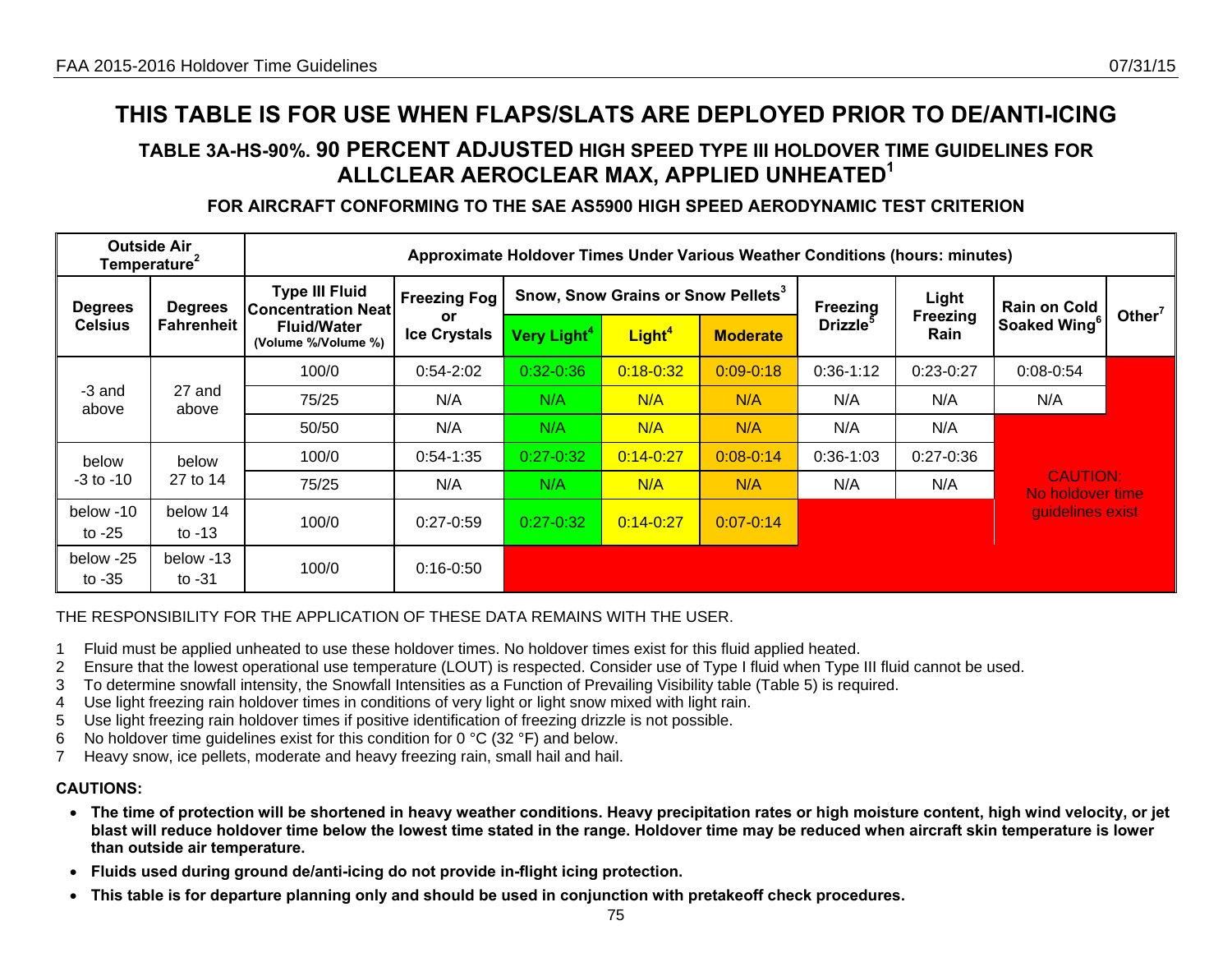# **TABLE 3B-LS-90%. 90 PERCENT ADJUSTED LOW SPEED TYPE III HOLDOVER TIME GUIDELINES FOR CLARIANT SAFEWING MP III 2031 ECO, APPLIED HEATED<sup>1</sup>**

## **FOR AIRCRAFT CONFORMING TO THE SAE AS5900 LOW SPEED AERODYNAMIC TEST CRITERION**

|                                  | <b>Outside Air</b><br>Temperature <sup>2</sup> | Approximate Holdover Times Under Various Weather Conditions (hours: minutes) |                           |                         |                                                |                 |                      |                          |                                     |           |  |  |
|----------------------------------|------------------------------------------------|------------------------------------------------------------------------------|---------------------------|-------------------------|------------------------------------------------|-----------------|----------------------|--------------------------|-------------------------------------|-----------|--|--|
| <b>Degrees</b><br><b>Degrees</b> |                                                | <b>Type III Fluid</b><br><b>Concentration Neat</b>                           | <b>Freezing Fog</b>       |                         | Snow, Snow Grains or Snow Pellets <sup>3</sup> |                 | Freezing             | Light<br><b>Freezing</b> | <b>Rain on Cold</b>                 | Other $7$ |  |  |
| <b>Celsius</b>                   | <b>Fahrenheit</b>                              | <b>Fluid/Water</b><br>(Volume %/Volume %)                                    | or<br><b>Ice Crystals</b> | Very Light <sup>4</sup> | Light <sup>4</sup>                             | <b>Moderate</b> | Drizzle <sup>5</sup> | Rain                     | Soaked Wing <sup>6</sup>            |           |  |  |
|                                  |                                                | 100/0                                                                        | $0:23-0:45$               | $0:36 - 0:50$           | $0:18 - 0:36$                                  | $0:09 - 0:18$   | $0:15-0:27$          | $0:09 - 0:13$            | $0:05-0:27$                         |           |  |  |
| -3 and<br>above                  | 27 and<br>above                                | 75/25                                                                        | $0:17 - 0:36$             | $0:32 - 0:41$           | $0:14 - 0:32$                                  | $0:06 - 0:14$   | $0:12-0:18$          | $0:07 - 0:08$            | $0:03-0:16$                         |           |  |  |
|                                  |                                                | 50/50                                                                        | $0:12 - 0:16$             | $0:23-0:27$             | $0:12 - 0:23$                                  | $0:06 - 0:12$   | $0:12-0:13$          | $0:06 - 0:06$            |                                     |           |  |  |
| below                            | below                                          | 100/0                                                                        | $0:32-1:08$               | $0:36 - 0:45$           | $0:18 - 0:36$                                  | $0:09 - 0:18$   | $0:13-0:27$          | $0:08-0:12$              | <b>CAUTION:</b><br>No holdover time |           |  |  |
| $-3$ to $-10$                    | 27 to 14                                       | 75/25                                                                        | $0:17 - 0:41^8$           | $0:23-0:32^8$           | $0:11 - 0:23^{8}$                              | $0:05 - 0:11^8$ | $0:08 - 0:14^8$      | $0:05 - 0:07^8$          | quidelines exist                    |           |  |  |
| below -10<br>to -16.5            | below 14<br>to $2.3$                           | 100/0                                                                        | $0:23-0:41$               | $0:36 - 0:41$           | $0:17 - 0:36$                                  | $0:08-0:17$     |                      |                          |                                     |           |  |  |

## THE RESPONSIBILITY FOR THE APPLICATION OF THESE DATA REMAINS WITH THE USER.

- 1 Fluid must be applied heated to use these holdover times. No holdover times exist for this fluid applied unheated.
- 2 Ensure that the lowest operational use temperature (LOUT) is respected. Consider use of Type I fluid when Type III fluid cannot be used.
- 3 To determine snowfall intensity, the Snowfall Intensities as a Function of Prevailing Visibility table (Table 5) is required.
- 4 Use light freezing rain holdover times in conditions of very light or light snow mixed with light rain.
- 5 Use light freezing rain holdover times if positive identification of freezing drizzle is not possible.
- 6 No holdover time guidelines exist for this condition for 0 °C (32 °F) and below.
- 7 Heavy snow, ice pellets, moderate and heavy freezing rain, small hail and hail (Table 6-90% provides allowance times for ice pellets and small hail).
- 8 No holdover time guidelines exist for 75/25 fluid below -9 °C (15.8 °F).

- **The time of protection will be shortened in heavy weather conditions. Heavy precipitation rates or high moisture content, high wind velocity, or jet blast will reduce holdover time below the lowest time stated in the range. Holdover time may be reduced when aircraft skin temperature is lower than outside air temperature.**
- **Fluids used during ground de/anti-icing do not provide in-flight icing protection.**
- **This table is for departure planning only and should be used in conjunction with pretakeoff check procedures.**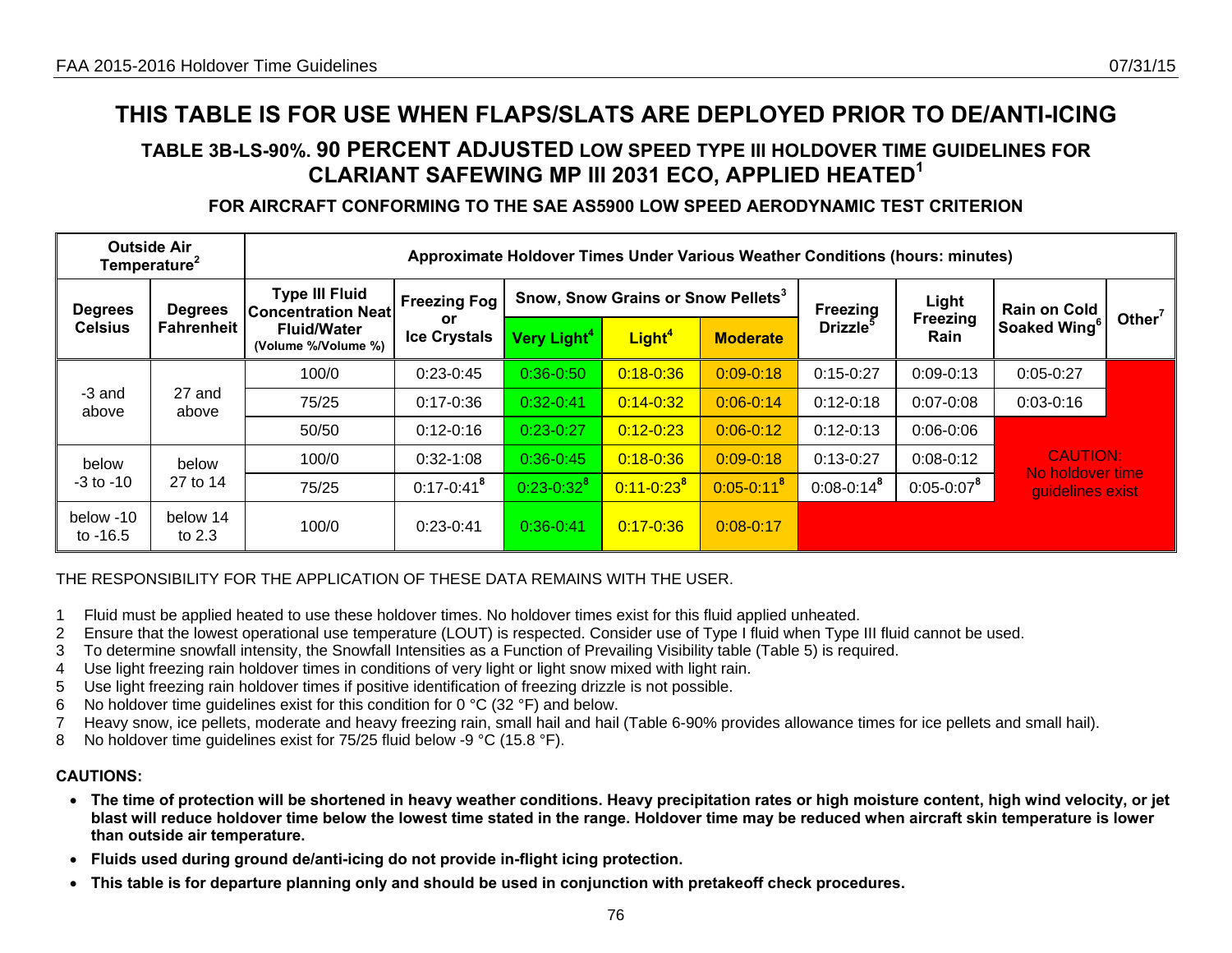# **TABLE 3B-HS-90%. 90 PERCENT ADJUSTED HIGH SPEED TYPE III HOLDOVER TIME GUIDELINES FOR CLARIANT SAFEWING MP III 2031 ECO, APPLIED HEATED<sup>1</sup>**

# **FOR AIRCRAFT CONFORMING TO THE SAE AS5900 HIGH SPEED AERODYNAMIC TEST CRITERION**

|                                  | <b>Outside Air</b><br>Temperature <sup>2</sup> |                                                    |                           | Approximate Holdover Times Under Various Weather Conditions (hours: minutes) |                                                |                 |                |                   |                                     |           |
|----------------------------------|------------------------------------------------|----------------------------------------------------|---------------------------|------------------------------------------------------------------------------|------------------------------------------------|-----------------|----------------|-------------------|-------------------------------------|-----------|
| <b>Degrees</b><br><b>Degrees</b> |                                                | <b>Type III Fluid</b><br><b>Concentration Neat</b> | <b>Freezing Fog</b><br>or |                                                                              | Snow, Snow Grains or Snow Pellets <sup>3</sup> |                 |                | Light<br>Freezing | <b>Rain on Cold</b>                 | Other $7$ |
| <b>Celsius</b>                   | <b>Fahrenheit</b>                              | <b>Fluid/Water</b><br>(Volume %/Volume %)          | <b>Ice Crystals</b>       | <b>Very Light<sup>4</sup></b>                                                | Light <sup>4</sup>                             | <b>Moderate</b> | <b>Drizzle</b> | Rain              | Soaked Wing <sup>o</sup>            |           |
|                                  |                                                | 100/0                                              | $0:23-0:45$               | $0:36 - 0:50$                                                                | $0:18 - 0:36$                                  | $0:09 - 0:18$   | $0:15-0:27$    | $0:09 - 0:13$     | $0:05-0:27$                         |           |
| -3 and<br>above                  | 27 and<br>above                                | 75/25                                              | $0:17 - 0:36$             | $0:32-0:41$                                                                  | $0:14 - 0:32$                                  | $0:06 - 0:14$   | $0:12 - 0:18$  | $0:07 - 0:08$     | $0:03-0:16$                         |           |
|                                  |                                                | 50/50                                              | $0:12 - 0:16$             | $0:23-0:27$                                                                  | $0:12 - 0:23$                                  | $0:06 - 0:12$   | $0:12-0:13$    | $0:06 - 0:06$     |                                     |           |
| below                            | below                                          | 100/0                                              | $0:32-1:08$               | $0:36 - 0:45$                                                                | $0:18 - 0:36$                                  | $0:09 - 0:18$   | $0:13-0:27$    | $0:08 - 0:12$     |                                     |           |
| -3 to -10                        | 27 to 14                                       | 75/25                                              | $0:17 - 0:41$             | $0:23-0:32$                                                                  | $0:11 - 0:23$                                  | $0:05-0:11$     | $0:08-0:14$    | $0:05 - 0:07$     | <b>CAUTION:</b><br>No holdover time |           |
| below -10<br>to $-25$            | below 14<br>to-13                              | 100/0                                              | $0:23-0:41$               | $0:36 - 0:41$                                                                | $0:17 - 0:36$                                  | $0:08-0:17$     |                |                   | guidelines exist                    |           |
| below -25<br>to -29              | below -13<br>to 20.2                           | 100/0                                              | $0:23-0:41$               | $0:36-0:41$                                                                  | $0:17 - 0:36$                                  | $0:08-0:17$     |                |                   |                                     |           |

### THE RESPONSIBILITY FOR THE APPLICATION OF THESE DATA REMAINS WITH THE USER.

- 1 Fluid must be applied heated to use these holdover times. No holdover times exist for this fluid applied unheated.
- 2 Ensure that the lowest operational use temperature (LOUT) is respected. Consider use of Type I fluid when Type III fluid cannot be used.
- 3 To determine snowfall intensity, the Snowfall Intensities as a Function of Prevailing Visibility table (Table 5) is required.
- 4 Use light freezing rain holdover times in conditions of very light or light snow mixed with light rain.
- 5 Use light freezing rain holdover times if positive identification of freezing drizzle is not possible.
- 6 No holdover time quidelines exist for this condition for 0 °C (32 °F) and below.
- 7 Heavy snow, ice pellets, moderate and heavy freezing rain, small hail and hail (Table 6-90% provides allowance times for ice pellets and small hail).

- **The time of protection will be shortened in heavy weather conditions. Heavy precipitation rates or high moisture content, high wind velocity, or jet blast will reduce holdover time below the lowest time stated in the range. Holdover time may be reduced when aircraft skin temperature is lower than outside air temperature.**
- **Fluids used during ground de/anti-icing do not provide in-flight icing protection.**
- **This table is for departure planning only and should be used in conjunction with pretakeoff check procedures.**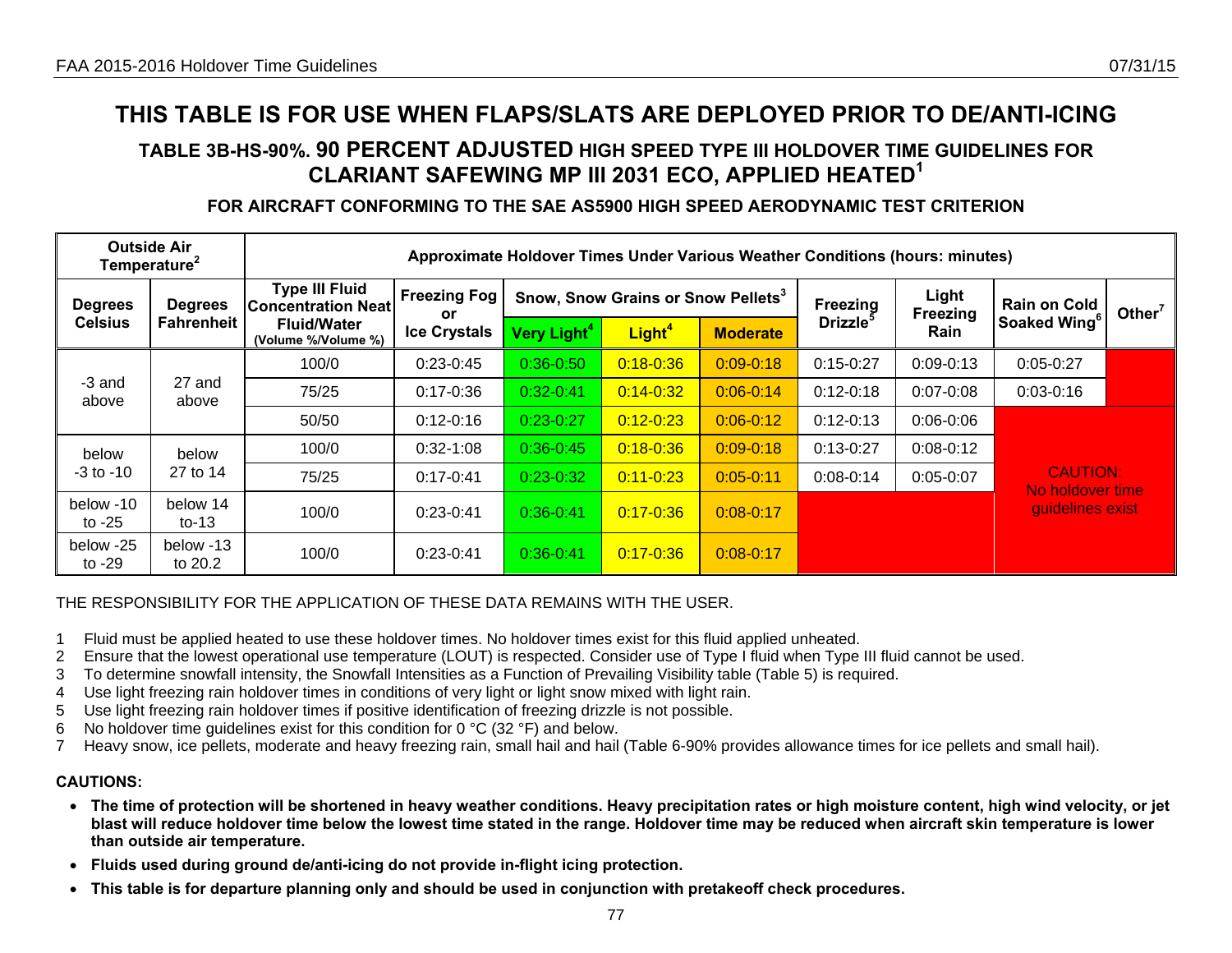# **TABLE 4-GENERIC-90%. 90 PERCENT ADJUSTED TYPE IV HOLDOVER TIME GUIDELINES FOR SAE TYPE IV FLUIDS**

|                                  | Outside Air Temperature <sup>1</sup> | <b>Type IV Fluid</b>                                                   |                                                   | Approximate Holdover Times Under Various Weather Conditions (hours: minutes) |                                  |                                  |                                                 |                    |
|----------------------------------|--------------------------------------|------------------------------------------------------------------------|---------------------------------------------------|------------------------------------------------------------------------------|----------------------------------|----------------------------------|-------------------------------------------------|--------------------|
| <b>Degrees</b><br><b>Celsius</b> | <b>Degrees</b><br><b>Fahrenheit</b>  | <b>Concentration</b><br><b>Neat-Fluid/Water</b><br>(Volume %/Volume %) | <b>Freezing Fog</b><br>or.<br><b>Ice Crystals</b> | Snow,<br><b>Snow Grains or</b><br>Snow Pellets $^{2,3}$                      | Freezing<br>Drizzle <sup>4</sup> | Light<br><b>Freezing</b><br>Rain | <b>Rain on Cold</b><br>Soaked Wing <sup>5</sup> | Other <sup>6</sup> |
|                                  |                                      | 100/0                                                                  | $1:21 - 2:11$                                     | $0:32-1:03$                                                                  | $0:45-1:21$                      | $0:32-0:45$                      | $0:09 - 1:17$                                   |                    |
| -3 and<br>above                  | 27 and<br>above                      | 75/25                                                                  | $1:17 - 2:24$                                     | $0:27-0:59$                                                                  | $0:45-1:08$                      | $0:27-0:41$                      | $0:08 - 1:08$                                   |                    |
|                                  |                                      | 50/50                                                                  | $0:23-0:36$                                       | $0:08 - 0:14$                                                                | $0:14-0:23$                      | $0:08-0:14$                      |                                                 |                    |
| below                            | below                                | 100/0                                                                  | $0:18-1:12$                                       | $0:23-0:45$                                                                  | $0:23 - 1:03^7$                  | $0:14 - 0:23^7$                  | CAUTION:<br>No holdover time                    |                    |
| $-3$ to $-14$                    | 27 to 7                              | 75/25                                                                  | $0:23 - 0:45^8$                                   | $0:18 - 0:36^8$                                                              | $0:14-0:59^{7,8}$                | $0:14-0:23^{7,8}$                | guidelines exist                                |                    |
| below -14<br>to LOUT             | below 7 to<br>LOUT                   | 100/0                                                                  | $0:14 - 0:36^9$                                   | $0:14 - 0:27^9$                                                              |                                  |                                  |                                                 |                    |

# THE RESPONSIBILITY FOR THE APPLICATION OF THESE DATA REMAINS WITH THE USER.

- 1 Ensure that the lowest operational use temperature (LOUT) is respected. Consider use of Type I fluid when Type IV fluid cannot be used.
- 2 To determine snowfall intensity, the Snowfall Intensities as a Function of Prevailing Visibility table (Table 5) is required.
- 3 Use light freezing rain holdover times in conditions of very light or light snow mixed with light rain.
- 4 Use light freezing rain holdover times if positive identification of freezing drizzle is not possible.
- 5 No holdover time guidelines exist for this condition for 0 °C (32 °F) and below.
- 6 Heavy snow, ice pellets, moderate and heavy freezing rain, small hail and hail (Table 7-90% provides allowance times for ice pellets and small hail).
- 7 No holdover time guidelines exist for this condition below -10 °C (14 °F).
- 8 If the LOUT is unknown, no holdover time guidelines exist below -5.5 °C (22 °F).
- 9 If the LOUT is unknown, no holdover time guidelines exist below -23.5 °C (-10.3 °F).

- **The time of protection will be shortened in heavy weather conditions. Heavy precipitation rates or high moisture content, high wind velocity, or jet blast may reduce holdover time below the lowest time stated in the range. Holdover time may be reduced when aircraft skin temperature is lower than outside air temperature.**
- **Fluids used during ground de/anti-icing do not provide in-flight icing protection.**
- **This table is for departure planning only and should be used in conjunction with pretakeoff check procedures.**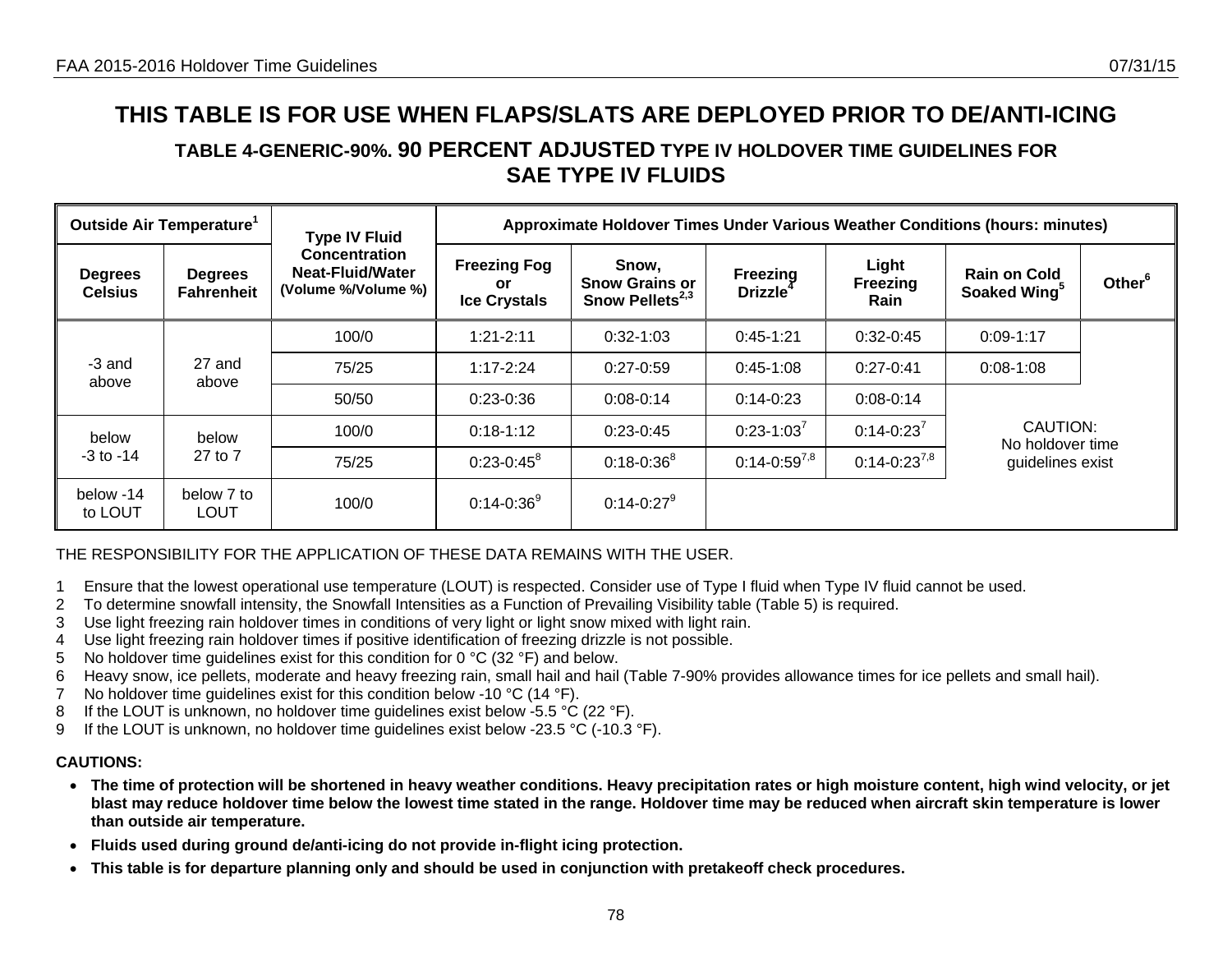# **TABLE 4A-90%. 90 PERCENT ADJUSTED TYPE IV HOLDOVER TIME GUIDELINES FOR ABAX ECOWING AD-49**

| Outside Air Temperature <sup>1</sup> |                     | <b>Manufacturer</b><br>Specific Type IV Fluid   |                                  |                         |                                                          |                 |                 |                   | Approximate Holdover Times Under Various Weather Conditions (hours: minutes) |                    |
|--------------------------------------|---------------------|-------------------------------------------------|----------------------------------|-------------------------|----------------------------------------------------------|-----------------|-----------------|-------------------|------------------------------------------------------------------------------|--------------------|
| <b>Degrees</b>                       | <b>Degrees</b>      | <b>Concentration</b><br><b>Neat-Fluid/Water</b> | <b>Freezing Fog</b>              |                         | <b>Snow, Snow Grains or</b><br>Snow Pellets <sup>2</sup> |                 | <b>Freezing</b> | Light<br>Freezing | <b>Rain on Cold</b>                                                          | Other <sup>6</sup> |
| <b>Celsius</b>                       | <b>Fahrenheit</b>   | (Volume %/Volume %)                             | <b>or</b><br><b>Ice Crystals</b> | Very Light <sup>3</sup> | Light <sup>3</sup>                                       | <b>Moderate</b> | <b>Drizzle</b>  | <b>Rain</b>       | Soaked Wing <sup>5</sup>                                                     |                    |
|                                      |                     | 100/0                                           | $3:00 - 3:36$                    | $2:33 - 2:51$           | $1:39 - 2:33$                                            | $1:03 - 1:39$   | $1:17 - 1:48$   | $0:54-1:17$       | $0:09 - 1:44$                                                                |                    |
| -3 and<br>above                      | 27 and<br>above     | 75/25                                           | $2:11 - 3:36$                    | $1:53-2:02$             | $1:30 - 1:53$                                            | $1:12 - 1:30$   | $1:44-1:48$     | $0:45-1:21$       | $0:09 - 1:30$                                                                |                    |
|                                      |                     | 50/50                                           | $0:23-0:45$                      | $0:36 - 0:41$           | $0:23 - 0:36$                                            | $0:14 - 0:23$   | $0:14-0:27$     | $0:09 - 0:14$     |                                                                              |                    |
| below                                | below               | 100/0                                           | $0:18 - 1:26$                    | 2:33-2:51               | $1:39 - 2:33$                                            | $1:03 - 1:39$   | $0:23 - 1:17^7$ | $0:18-0:23^7$     | <b>CAUTION:</b><br>No holdover time                                          |                    |
| $-3$ to $-14$                        | 27 to 7             | 75/25                                           | $0:27 - 1:03$                    | $1:53-2:02$             | $1:30 - 1:53$                                            | $1:12 - 1:30$   | $0:14 - 0:59^7$ | $0:14 - 0:23^7$   | quidelines exist                                                             |                    |
| below<br>-14 to -26                  | below<br>7 to -14.8 | 100/0                                           | $0:23-0:36$                      | $0:36-0:45$             | $0:27 - 0:36$                                            | $0:14 - 0:27$   |                 |                   |                                                                              |                    |

## THE RESPONSIBILITY FOR THE APPLICATION OF THESE DATA REMAINS WITH THE USER.

- 1 Ensure that the lowest operational use temperature (LOUT) is respected. Consider use of Type I fluid when Type IV fluid cannot be used.
- 2 To determine snowfall intensity, the Snowfall Intensities as a Function of Prevailing Visibility table (Table 5) is required.
- 3 Use light freezing rain holdover times in conditions of very light or light snow mixed with light rain.
- 4 Use light freezing rain holdover times if positive identification of freezing drizzle is not possible.
- 5 No holdover time guidelines exist for this condition for 0 °C (32 °F) and below.
- 6 Heavy snow, ice pellets, moderate and heavy freezing rain, small hail and hail (Table 7-90% provides allowance times for ice pellets and small hail).
- 7 No holdover time guidelines exist for this condition below -10 °C (14 °F).

- **The time of protection will be shortened in heavy weather conditions. Heavy precipitation rates or high moisture content, high wind velocity, or jet blast may reduce holdover time below the lowest time stated in the range. Holdover time may be reduced when aircraft skin temperature is lower than outside air temperature.**
- **Fluids used during ground de/anti-icing do not provide in-flight icing protection.**
- **This table is for departure planning only and should be used in conjunction with pretakeoff check procedures.**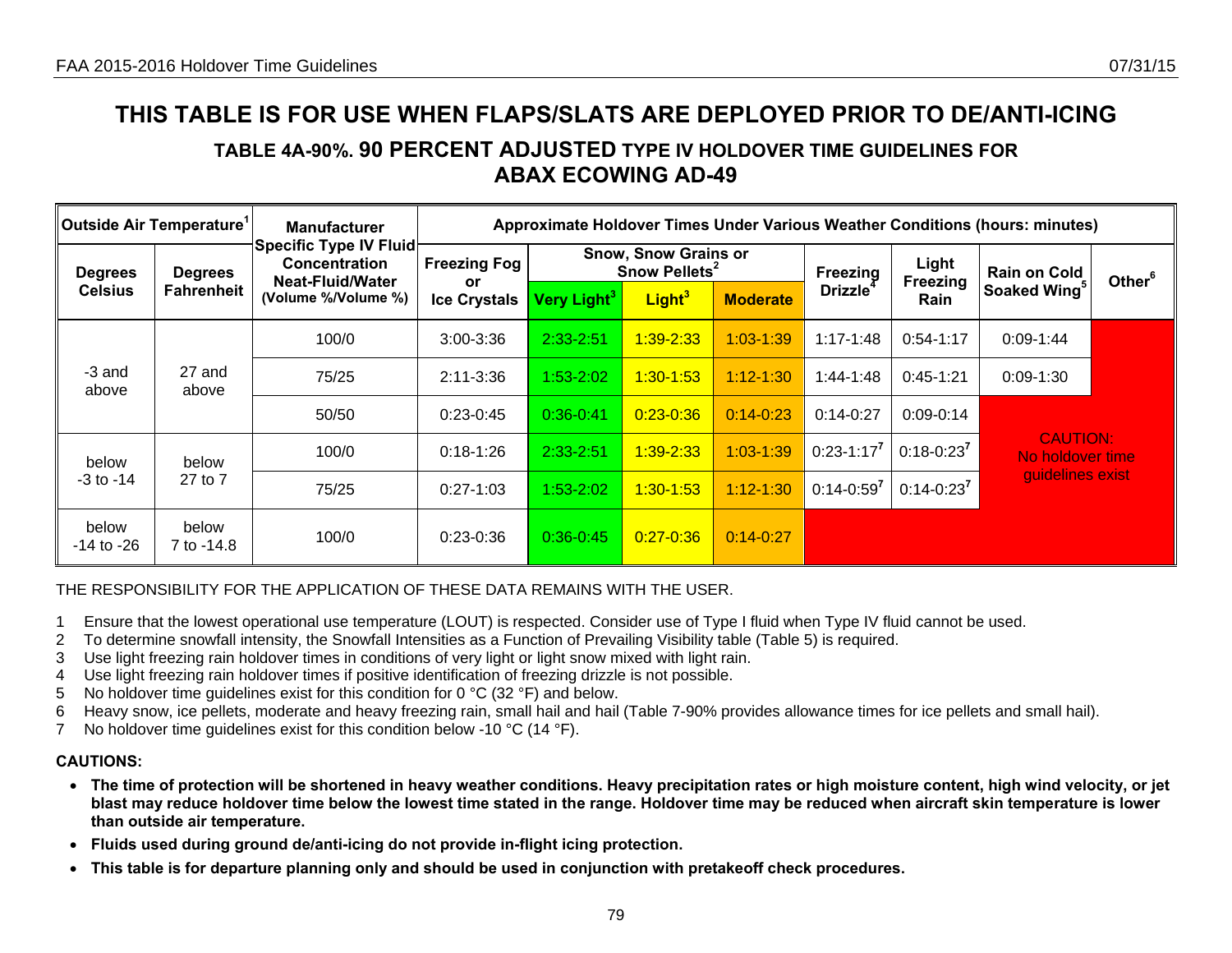# **TABLE 4B-90%. 90 PERCENT ADJUSTED TYPE IV HOLDOVER TIME GUIDELINES FOR CLARIANT MAX FLIGHT 04**

| $\ $ Outside Air Temperature $^{\text{\tiny{\textsf{1}}}}$ |                     | <b>Manufacturer</b><br><b>Specific Type IV Fluid</b> |                                  |                         |                                                          |                 |                |                   | Approximate Holdover Times Under Various Weather Conditions (hours: minutes) |                    |
|------------------------------------------------------------|---------------------|------------------------------------------------------|----------------------------------|-------------------------|----------------------------------------------------------|-----------------|----------------|-------------------|------------------------------------------------------------------------------|--------------------|
| <b>Degrees</b><br><b>Degrees</b>                           |                     | <b>Concentration</b><br>Neat-Fluid/Water             | <b>Freezing Fog</b><br><b>or</b> |                         | <b>Snow, Snow Grains or</b><br>Snow Pellets <sup>2</sup> |                 | Freezing       | Light<br>Freezing | <b>Rain on Cold</b>                                                          | Other <sup>6</sup> |
| <b>Celsius</b>                                             | <b>Fahrenheit</b>   | (Volume %/Volume %)                                  | <b>Ice Crystals</b>              | Very Light <sup>3</sup> | Light <sup>3</sup>                                       | <b>Moderate</b> | <b>Drizzle</b> | Rain              | Soaked Wing <sup>5</sup>                                                     |                    |
|                                                            |                     | 100/0                                                | $2:24-3:36$                      | $3:00 - 3:00$           | $2:29 - 3:00$                                            | $1:17 - 2:29$   | 1:48-1:48      | $1:03 - 1:21$     | $0:18-1:48$                                                                  |                    |
| -3 and<br>above                                            | 27 and<br>above     | 75/25                                                | N/A                              | N/A                     | N/A                                                      | N/A             | N/A            | N/A               | N/A                                                                          |                    |
|                                                            |                     | 50/50                                                | N/A                              | N/A                     | N/A                                                      | N/A             | N/A            | N/A               | <b>CAUTION:</b>                                                              |                    |
| below                                                      | below               | 100/0                                                | $0:45 - 2:15$                    | $2:06 - 2:33$           | $1:03 - 2:06$                                            | $0:32-1:03$     | $0:23-1:21^7$  | $0:18 - 0:36^7$   | No holdover time                                                             |                    |
| $-3$ to $-14$                                              | 27 to 7             | 75/25                                                | N/A                              | N/A                     | N/A                                                      | N/A             | N/A            | N/A               | guidelines exist                                                             |                    |
| below<br>$-14$ to $-23.5$                                  | below<br>7 to -10.3 | 100/0                                                | $0:18-0:41$                      | $0:36 - 0:45$           | $0:27 - 0:36$                                            | $0:14 - 0:27$   |                |                   |                                                                              |                    |

## THE RESPONSIBILITY FOR THE APPLICATION OF THESE DATA REMAINS WITH THE USER.

- 1 Ensure that the lowest operational use temperature (LOUT) is respected. Consider use of Type I fluid when Type IV fluid cannot be used.
- 2 To determine snowfall intensity, the Snowfall Intensities as a Function of Prevailing Visibility table (Table 5) is required.
- 3 Use light freezing rain holdover times in conditions of very light or light snow mixed with light rain.
- 4 Use light freezing rain holdover times if positive identification of freezing drizzle is not possible.
- 5 No holdover time guidelines exist for this condition for 0 °C (32 °F) and below.
- 6 Heavy snow, ice pellets, moderate and heavy freezing rain, small hail and hail (Table 7-90% provides allowance times for ice pellets and small hail).
- 7 No holdover time guidelines exist for this condition below -10 °C (14 °F).

- **The time of protection will be shortened in heavy weather conditions. Heavy precipitation rates or high moisture content, high wind velocity, or jet blast may reduce holdover time below the lowest time stated in the range. Holdover time may be reduced when aircraft skin temperature is lower than outside air temperature.**
- **Fluids used during ground de/anti-icing do not provide in-flight icing protection.**
- **This table is for departure planning only and should be used in conjunction with pretakeoff check procedures.**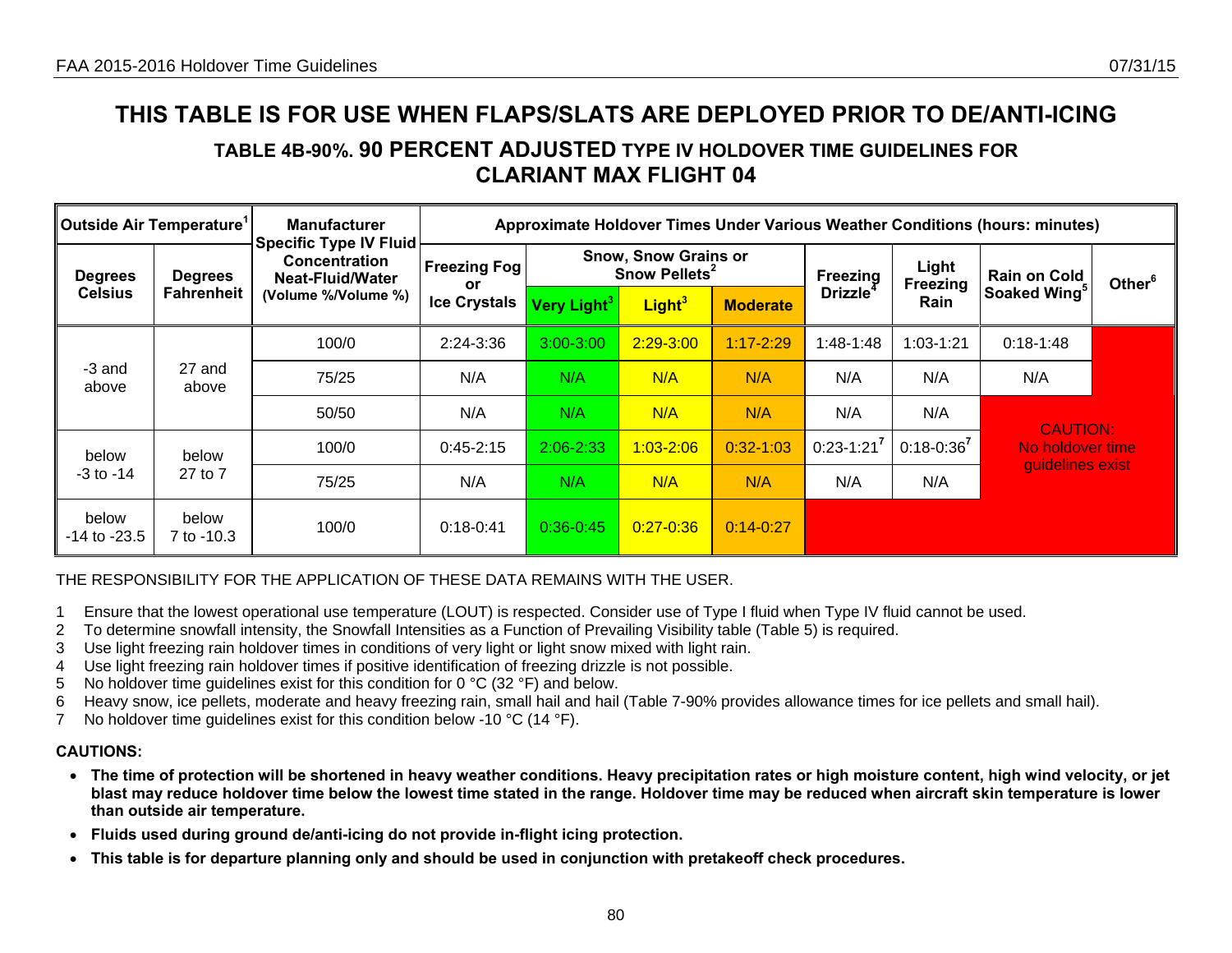# **TABLE 4C-90%. 90 PERCENT ADJUSTED TYPE IV HOLDOVER TIME GUIDELINES FOR CLARIANT MAX FLIGHT SNEG**

| $\,$ Outside Air Temperature $^{\rm \scriptscriptstyle I}$ |                     | <b>Manufacturer</b>                                                |                                                                                       |                         |                    |                 |                             |                   | Approximate Holdover Times Under Various Weather Conditions (hours: minutes) |                    |
|------------------------------------------------------------|---------------------|--------------------------------------------------------------------|---------------------------------------------------------------------------------------|-------------------------|--------------------|-----------------|-----------------------------|-------------------|------------------------------------------------------------------------------|--------------------|
| <b>Degrees</b>                                             | <b>Degrees</b>      | <b>Specific Type IV Fluid</b><br>Concentration<br>Neat-Fluid/Water | <b>Snow, Snow Grains or</b><br><b>Freezing Fog</b><br>Snow Pellets <sup>2</sup><br>or |                         |                    |                 | Freezing                    | Light<br>Freezing | <b>Rain on Cold</b>                                                          | Other <sup>6</sup> |
| <b>Celsius</b>                                             | <b>Fahrenheit</b>   | (Volume %/Volume %)                                                | <b>Ice Crystals</b>                                                                   | Very Light <sup>3</sup> | Light <sup>3</sup> | <b>Moderate</b> | <b>Drizzle</b> <sup>4</sup> | Rain              | Soaked Wing <sup>5</sup>                                                     |                    |
|                                                            |                     | 100/0                                                              | $2:11 - 3:36$                                                                         | $2:29 - 2:51$           | $1:30 - 2:29$      | $0:59-1:30$     | $1:48-1:48$                 | $0:45-1:30$       | $0:18 - 1:21$                                                                |                    |
| -3 and<br>above                                            | 27 and<br>above     | 75/25                                                              | 3:36-3:36                                                                             | $2:11 - 2:33$           | $1:21 - 2:11$      | $0:50 - 1:21$   | $1:21 - 1:48$               | $0:59-1:12$       | $0:14 - 1:35$                                                                |                    |
|                                                            |                     | 50/50                                                              | $1:21 - 3:09$                                                                         | $1:35 - 2:06$           | $0:41 - 1:35$      | $0:18 - 0:41$   | $0:32-1:03$                 | $0:14-0:27$       | <b>CAUTION:</b>                                                              |                    |
| below                                                      | below               | 100/0                                                              | $0:41 - 2:06$                                                                         | $1:48 - 2:06$           | $1:08 - 1:48$      | $0:41 - 1:08$   | $0:27 - 1:17^7$             | $0:23-0:36^7$     | No holdover time                                                             |                    |
| $-3$ to $-14$                                              | 27 to 7             | 75/25                                                              | $0:27-1:17$                                                                           | $1:30-1:48$             | $0:54 - 1:30$      | $0.36 - 0.54$   | $0:18 - 0:59^7$             | $0:18 - 0:36^{7}$ | guidelines exist                                                             |                    |
| below<br>-14 to -29                                        | below<br>7 to -20.2 | 100/0                                                              | $0:18-0:45$                                                                           | $0:36 - 0:45$           | $0:27 - 0:36$      | $0:14 - 0:27$   |                             |                   |                                                                              |                    |

## THE RESPONSIBILITY FOR THE APPLICATION OF THESE DATA REMAINS WITH THE USER.

- 1 Ensure that the lowest operational use temperature (LOUT) is respected. Consider use of Type I fluid when Type IV fluid cannot be used.
- 2 To determine snowfall intensity, the Snowfall Intensities as a Function of Prevailing Visibility table (Table 5) is required.
- 3 Use light freezing rain holdover times in conditions of very light or light snow mixed with light rain.
- 4 Use light freezing rain holdover times if positive identification of freezing drizzle is not possible.
- 5 No holdover time guidelines exist for this condition for 0 °C (32 °F) and below.
- 6 Heavy snow, ice pellets, moderate and heavy freezing rain, small hail and hail (Table 7-90% provides allowance times for ice pellets and small hail).
- 7 No holdover time guidelines exist for this condition below -10 °C (14 °F).

- **The time of protection will be shortened in heavy weather conditions. Heavy precipitation rates or high moisture content, high wind velocity, or jet blast may reduce holdover time below the lowest time stated in the range. Holdover time may be reduced when aircraft skin temperature is lower than outside air temperature.**
- **Fluids used during ground de/anti-icing do not provide in-flight icing protection.**
- **This table is for departure planning only and should be used in conjunction with pretakeoff check procedures.**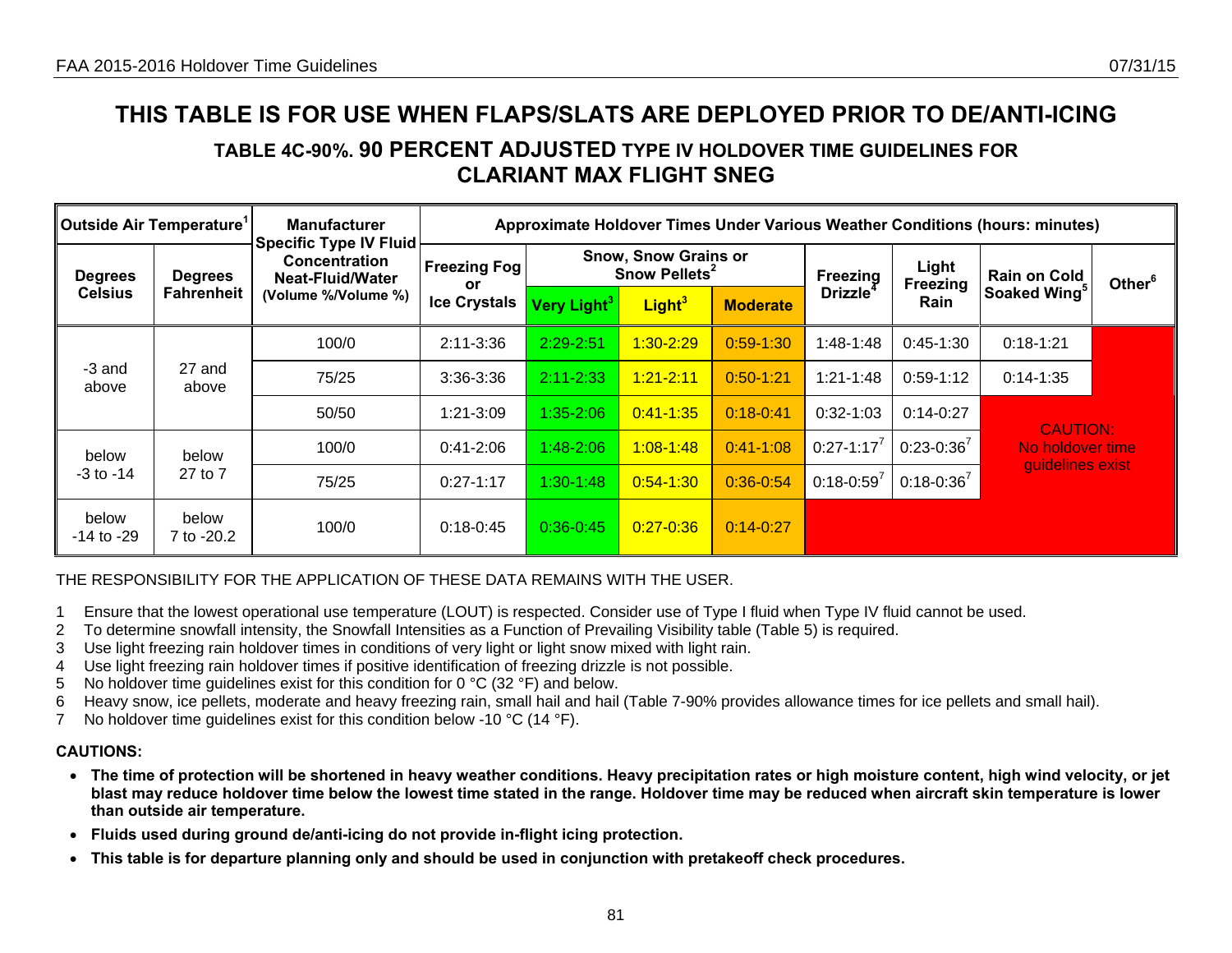# **TABLE 4D-90%. 90 PERCENT ADJUSTED TYPE IV HOLDOVER TIME GUIDELINES FOR CLARIANT SAFEWING MP IV LAUNCH**

| Outside Air Temperature <sup>1</sup> |                     | <b>Manufacturer</b>                                                       |                            |                                                          |                    |                 |                 |                         | Approximate Holdover Times Under Various Weather Conditions (hours: minutes) |                    |
|--------------------------------------|---------------------|---------------------------------------------------------------------------|----------------------------|----------------------------------------------------------|--------------------|-----------------|-----------------|-------------------------|------------------------------------------------------------------------------|--------------------|
| <b>Degrees</b>                       | <b>Degrees</b>      | <b>Specific Type IV</b><br><b>Fluid Concentration</b><br>Neat-Fluid/Water | <b>Freezing Fog</b>        | <b>Snow, Snow Grains or</b><br>Snow Pellets <sup>2</sup> |                    |                 | Freezing        | Light                   | <b>Rain on Cold</b>                                                          | Other <sup>6</sup> |
| <b>Celsius</b>                       | <b>Fahrenheit</b>   | (Volume %/Volume %)                                                       | or.<br><b>Ice Crystals</b> | Very Light <sup>3</sup>                                  | Light <sup>3</sup> | <b>Moderate</b> | <b>Drizzle</b>  | Freezing<br><b>Rain</b> | Soaked Wing <sup>5</sup>                                                     |                    |
|                                      |                     | 100/0                                                                     | $3:36 - 3:36$              | $2:33-3:00$                                              | $1:35 - 2:33$      | $0:59 - 1:35$   | $1:21 - 1:48$   | $0:54-1:30$             | $0:14-1:30$                                                                  |                    |
| -3 and<br>above                      | 27 and<br>above     | 75/25                                                                     | $3:18 - 3:36$              | $2:47 - 3:00$                                            | $1:35 - 2:47$      | $0:54-1:35$     | $1:30-1:48$     | $0:41-1:08$             | $0:09 - 1:35$                                                                |                    |
|                                      |                     | 50/50                                                                     | $1:17 - 2:29$              | 1:17-1:30                                                | $0:41 - 1:17$      | $0:23-0:41$     | $0:27-0:45$     | $0:18 - 0:23$           |                                                                              |                    |
| below                                | below               | 100/0                                                                     | $0:54-1:44$                | $1:57 - 2:15$                                            | $1:12 - 1:57$      | $0:45-1:12$     | $0:32 - 1:30^7$ | $0:23 - 0:41$           | <b>CAUTION:</b><br>No holdover time                                          |                    |
| $-3$ to $-14$                        | 27 to 7             | 75/25                                                                     | $0:36-1:12$                | $2:11 - 2:38$                                            | $1:17 - 2:11$      | $0:41 - 1:17$   | $0:23 - 1:03$   | $0:23-0:41$             | quidelines exist                                                             |                    |
| below<br>$-14$ to $-28.5$            | below<br>7 to -19.3 | 100/0                                                                     | $0:27 - 0:45$              | $0:36 - 0:45$                                            | $0:27 - 0:36$      | $0:14 - 0:27$   |                 |                         |                                                                              |                    |

### THE RESPONSIBILITY FOR THE APPLICATION OF THESE DATA REMAINS WITH THE USER.

- 1 Ensure that the lowest operational use temperature (LOUT) is respected. Consider use of Type I fluid when Type IV fluid cannot be used.
- 2 To determine snowfall intensity, the Snowfall Intensities as a Function of Prevailing Visibility table (Table 5) is required.
- 3 Use light freezing rain holdover times in conditions of very light or light snow mixed with light rain.
- 4 Use light freezing rain holdover times if positive identification of freezing drizzle is not possible.
- 5 No holdover time guidelines exist for this condition for 0  $\degree$ C (32  $\degree$ F) and below.
- 6 Heavy snow, ice pellets, moderate and heavy freezing rain, small hail and hail (Table 7-90% provides allowance times for ice pellets and small hail).
- 7 No holdover time quidelines exist for this condition below -10 °C (14 °F).

- **The time of protection will be shortened in heavy weather conditions. Heavy precipitation rates or high moisture content, high wind velocity, or jet blast may reduce holdover time below the lowest time stated in the range. Holdover time may be reduced when aircraft skin temperature is lower than outside air temperature.**
- **Fluids used during ground de/anti-icing do not provide in-flight icing protection.**
- •**This table is for departure planning only and should be used in conjunction with pretakeoff check procedures.**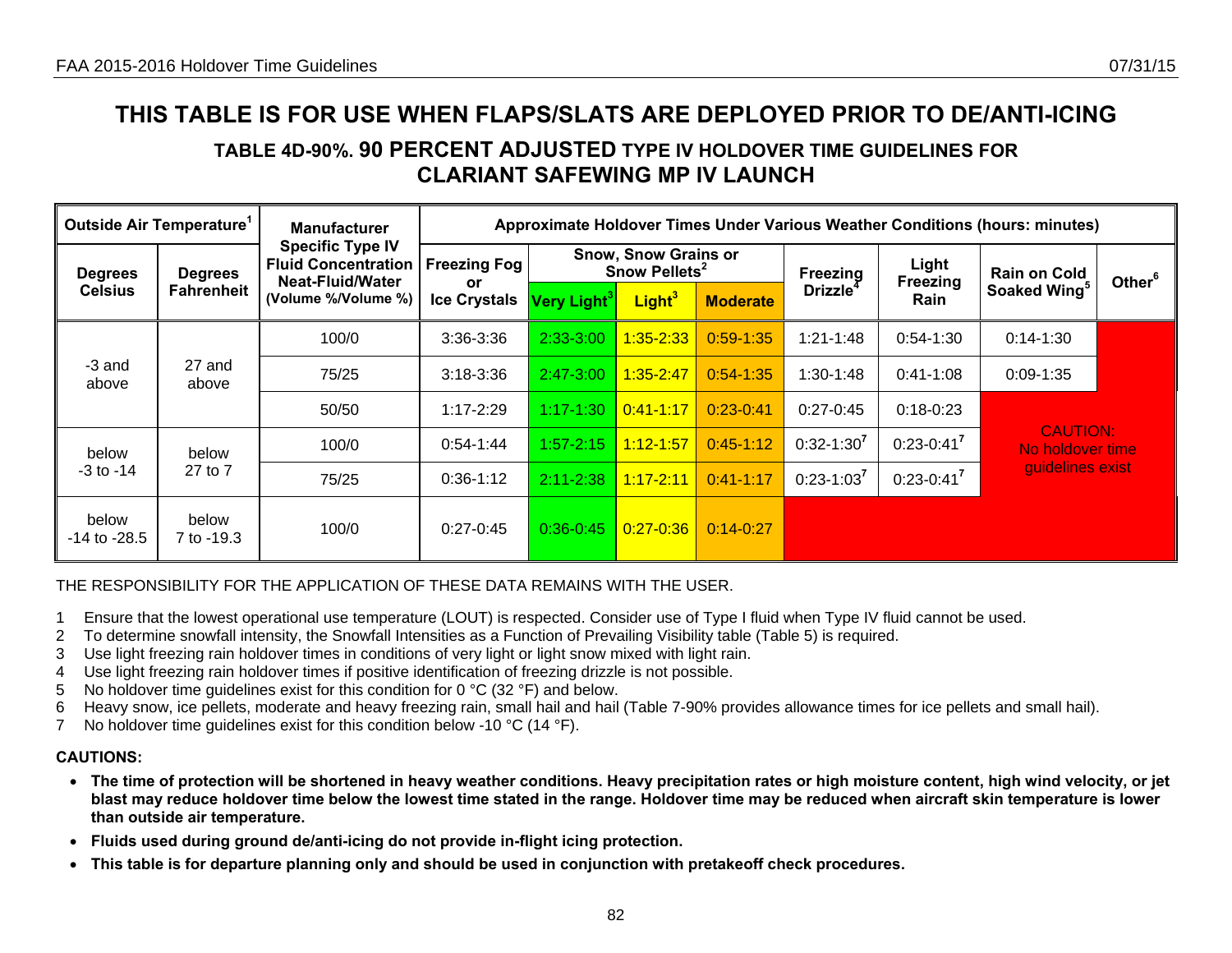# **TABLE 4E-90%. 90 PERCENT ADJUSTED TYPE IV HOLDOVER TIME GUIDELINES FOR CLARIANT SAFEWING MP IV LAUNCH PLUS**

| Outside Air Temperature <sup>1</sup> |                     | <b>Manufacturer</b>                                   |                           |                                                          |                    |                 |                             |                         | Approximate Holdover Times Under Various Weather Conditions (hours: minutes) |                    |
|--------------------------------------|---------------------|-------------------------------------------------------|---------------------------|----------------------------------------------------------|--------------------|-----------------|-----------------------------|-------------------------|------------------------------------------------------------------------------|--------------------|
| <b>Degrees</b>                       | <b>Degrees</b>      | <b>Specific Type IV</b><br><b>Fluid Concentration</b> | <b>Freezing Fog</b>       | <b>Snow, Snow Grains or</b><br>Snow Pellets <sup>2</sup> |                    |                 | Freezing                    | Light                   | <b>Rain on Cold</b>                                                          | Other <sup>6</sup> |
| <b>Celsius</b>                       | <b>Fahrenheit</b>   | <b>Neat-Fluid/Water</b><br>(Volume %/Volume %)        | or<br><b>Ice Crystals</b> | Very Light <sup>3</sup>                                  | Light <sup>3</sup> | <b>Moderate</b> | <b>Drizzle</b> <sup>4</sup> | Freezing<br><b>Rain</b> | Soaked Wing <sup>5</sup>                                                     |                    |
|                                      |                     | 100/0                                                 | $3:32 - 3:36$             | $3:00 - 3:00$                                            | $1:53-3:00$        | $0:50 - 1:53$   | $1:48-1:48$                 | $0:54-1:48$             | $0:18-1:48$                                                                  |                    |
| -3 and<br>above                      | 27 and<br>above     | 75/25                                                 | $3:32 - 3:36$             | $3:00 - 3:00$                                            | $1:44 - 3:00$      | $0:45-1:44$     | $1:48-1:48$                 | $1:12 - 1:17$           | $0:18-1:39$                                                                  |                    |
|                                      |                     | 50/50                                                 | $1:08 - 1:39$             | 1:26-1:48                                                | $0:41 - 1:26$      | $0:18 - 0:41$   | $0:23-0:54$                 | $0:14 - 0:18$           |                                                                              |                    |
| below                                | below               | 100/0                                                 | $0:50-2:02$               | $2:56 - 3:00$                                            | $1:17 - 2:56$      | $0:36-1:17$     | $0:23-1:26'$                | $0:23 - 0:36^7$         | <b>CAUTION:</b><br>No holdover time                                          |                    |
| $-3$ to $-14$                        | 27 to 7             | 75/25                                                 | $0:36-1:48$               | 2:38-3:00                                                | $1:08 - 2:38$      | $0:27-1:08$     | $0:18 - 0:59'$              | $0:18 - 0:27^7$         | guidelines exist                                                             |                    |
| below<br>$-14$ to $-29$              | below<br>7 to -20.2 | 100/0                                                 | $0:23-0:45$               | $0:36-0:45$                                              | $0:27 - 0:36$      | $0:14 - 0:27$   |                             |                         |                                                                              |                    |

### THE RESPONSIBILITY FOR THE APPLICATION OF THESE DATA REMAINS WITH THE USER.

- 1 Ensure that the lowest operational use temperature (LOUT) is respected. Consider use of Type I fluid when Type IV fluid cannot be used.
- 2 To determine snowfall intensity, the Snowfall Intensities as a Function of Prevailing Visibility table (Table 5) is required.
- 3 Use light freezing rain holdover times in conditions of very light or light snow mixed with light rain.
- 4 Use light freezing rain holdover times if positive identification of freezing drizzle is not possible.
- 5 No holdover time guidelines exist for this condition for 0 °C (32 °F) and below.
- 6 Heavy snow, ice pellets, moderate and heavy freezing rain, small hail and hail (Table 7-90% provides allowance times for ice pellets and small hail).
- 7 No holdover time guidelines exist for this condition below -10 °C (14 °F).

- **The time of protection will be shortened in heavy weather conditions. Heavy precipitation rates or high moisture content, high wind velocity, or jet blast may reduce holdover time below the lowest time stated in the range. Holdover time may be reduced when aircraft skin temperature is lower than outside air temperature.**
- **Fluids used during ground de/anti-icing do not provide in-flight icing protection.**
- •**This table is for departure planning only and should be used in conjunction with pretakeoff check procedures.**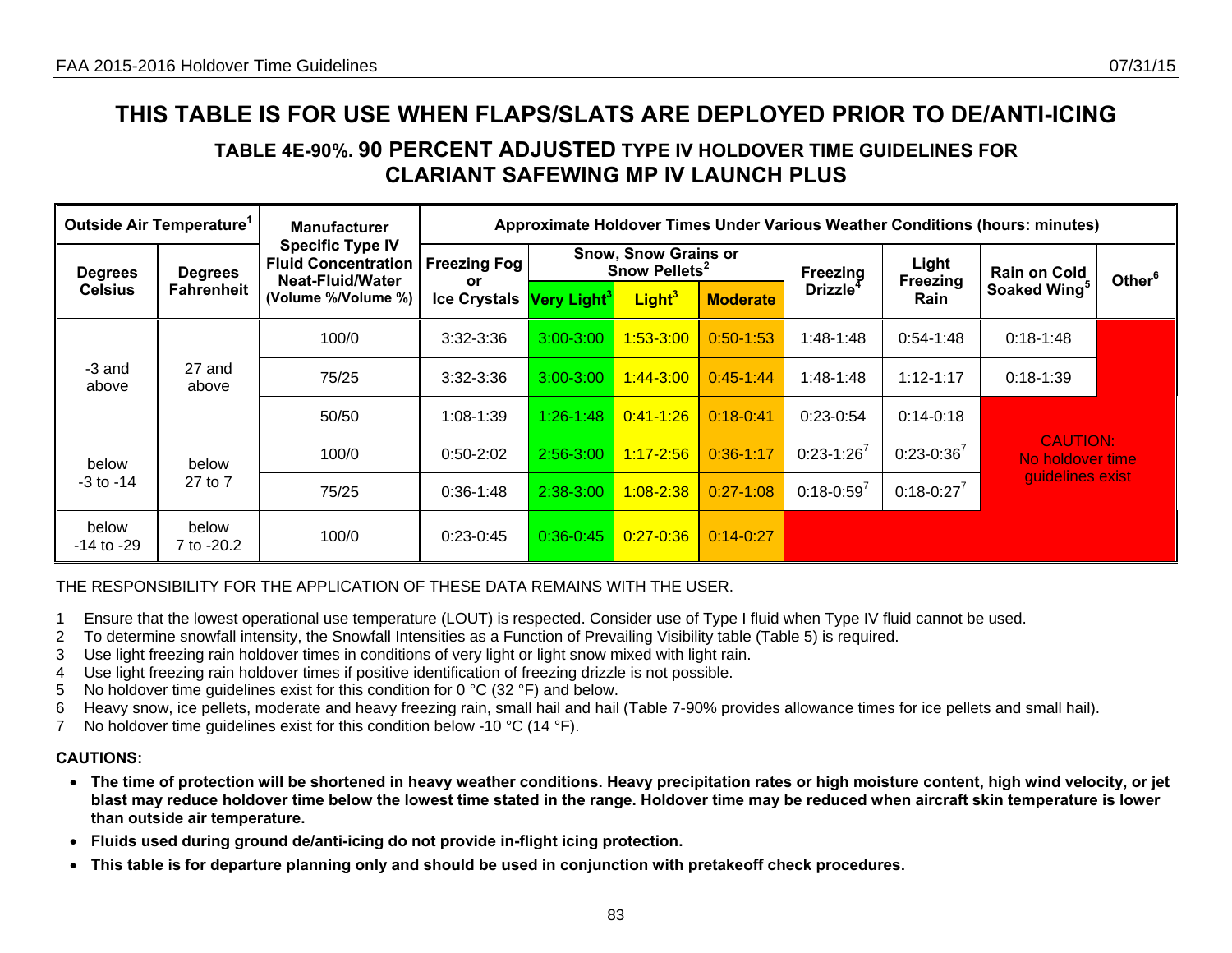# **TABLE 4F-90%. 90 PERCENT ADJUSTED TYPE IV HOLDOVER TIME GUIDELINES FOR CRYOTECH POLAR GUARD®**

| Outside Air Temperature <sup>1</sup> |                                     | Manufacturer Specific                                                                   |                                                   |                                                               |                                  |                                  | Approximate Holdover Times Under Various Weather Conditions (hours: minutes) |                    |
|--------------------------------------|-------------------------------------|-----------------------------------------------------------------------------------------|---------------------------------------------------|---------------------------------------------------------------|----------------------------------|----------------------------------|------------------------------------------------------------------------------|--------------------|
| <b>Degrees</b><br><b>Celsius</b>     | <b>Degrees</b><br><b>Fahrenheit</b> | <b>Type IV Fluid</b><br><b>Concentration</b><br>Neat-Fluid/Water<br>(Volume %/Volume %) | <b>Freezing Fog</b><br>or.<br><b>Ice Crystals</b> | Snow,<br><b>Snow Grains or</b><br>Snow Pellets <sup>2,3</sup> | Freezing<br>Drizzle <sup>4</sup> | Light<br><b>Freezing</b><br>Rain | <b>Rain on Cold</b><br>Soaked Wing <sup>5</sup>                              | Other <sup>6</sup> |
|                                      |                                     | 100/0                                                                                   | $2:02 - 3:09$                                     | $0:45-1:21$                                                   | $1:08-1:48$                      | $0:45-1:08$                      | $0:14-1:17$                                                                  |                    |
| -3 and<br>above                      | 27 and<br>above                     | 75/25                                                                                   | $1:30-2:24$                                       | $0:32-1:03$                                                   | $0:59-1:17$                      | $0:32-0:54$                      | $0:09 - 1:08$                                                                |                    |
|                                      |                                     | 50/50                                                                                   | $0:23-0:36$                                       | $0:09 - 0:14$                                                 | $0:14 - 0:23$                    | $0:09-0:14$                      |                                                                              |                    |
| below                                | below                               | 100/0                                                                                   | $0:41-1:35$                                       | $0:27 - 0:50$                                                 | $0:23 - 1:03^7$                  | $0:14-0:32^7$                    | CAUTION:<br>No holdover time                                                 |                    |
| $-3$ to $-14$                        | 27 to 7                             | $75/25^{8}$                                                                             | $0:32 - 1:21^8$                                   | $0:18 - 0:36^8$                                               | $0:23-0:59^8$                    | $0:18 - 0:27^8$                  | guidelines exist                                                             |                    |
| Below<br>$-14$ to $-23.5$            | <b>Below</b><br>7 to -10.3          | 100/0                                                                                   | $0:18 - 0:36$                                     | $0:14-0:27$                                                   |                                  |                                  |                                                                              |                    |

## THE RESPONSIBILITY FOR THE APPLICATION OF THESE DATA REMAINS WITH THE USER.

- 1 Ensure that the lowest operational use temperature (LOUT) is respected. Consider use of Type I fluid when Type IV fluid cannot be used.
- 2 To determine snowfall intensity, the Snowfall Intensities as a Function of Prevailing Visibility table (Table 5) is required.
- 3 Use light freezing rain holdover times in conditions of very light or light snow mixed with light rain.
- 4 Use light freezing rain holdover times if positive identification of freezing drizzle is not possible.
- 5 No holdover time guidelines exist for this condition for  $0^{\circ}C$  (32  $^{\circ}F$ ) and below.
- 6 Heavy snow, ice pellets, moderate and heavy freezing rain, small hail and hail (Table 7-90% provides allowance times for ice pellets and small hail).
- 7 No holdover time guidelines exist for this condition below -10 °C (14 °F).
- 8 Temperature is limited to -5.5 °C (22 °F) when using 75/25 dilution of this fluid.

#### **CAUTIONS:**

• **The time of protection will be shortened in heavy weather conditions. Heavy precipitation rates or high moisture content, high wind velocity, or jet blast may reduce holdover time below the lowest time stated in the range. Holdover time may be reduced when aircraft skin temperature is lower than outside air temperature.** 

84

- **Fluids used during ground de/anti-icing do not provide in-flight icing protection.**
- **This table is for departure planning only and should be used in conjunction with pretakeoff check procedures.**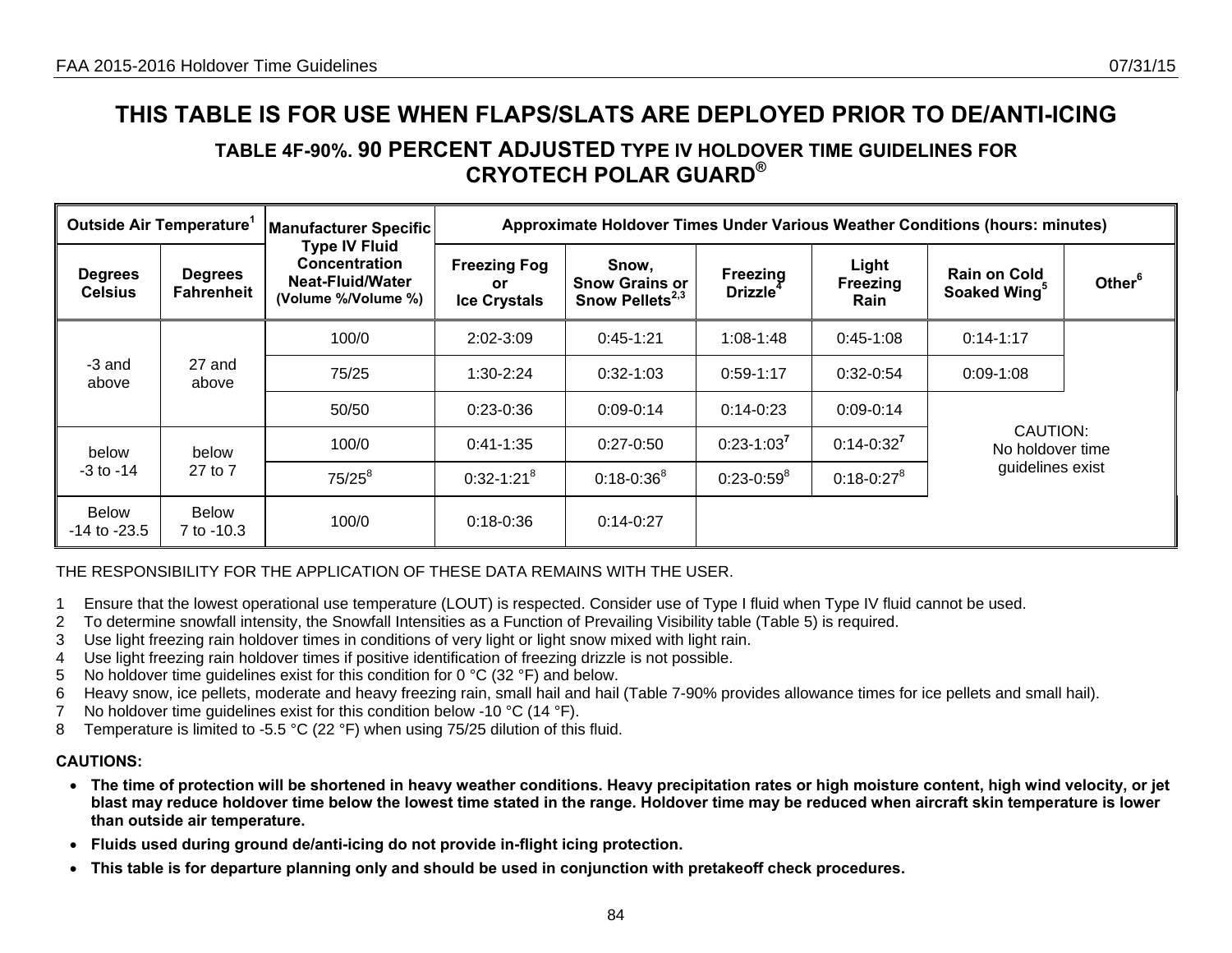# **TABLE 4G-90%. 90 PERCENT ADJUSTED TYPE IV HOLDOVER TIME GUIDELINES FOR CRYOTECH POLAR GUARD® ADVANCE**

| Outside Air Temperature <sup>1</sup> |                              | <b>Manufacturer</b>                                                                                     | Approximate Holdover Times Under Various Weather Conditions (hours: minutes) |                         |                                                          |                 |                      |                   |                                     |                    |  |
|--------------------------------------|------------------------------|---------------------------------------------------------------------------------------------------------|------------------------------------------------------------------------------|-------------------------|----------------------------------------------------------|-----------------|----------------------|-------------------|-------------------------------------|--------------------|--|
| <b>Degrees</b><br><b>Celsius</b>     | <b>Degrees</b><br>Fahrenheit | <b>Specific Type IV</b><br><b>Fluid Concentration</b><br><b>Neat-Fluid/Water</b><br>(Volume %/Volume %) | <b>Freezing Fog</b><br><b>or</b>                                             |                         | <b>Snow, Snow Grains or</b><br>Snow Pellets <sup>2</sup> |                 |                      | Light<br>Freezing | <b>Rain on Cold</b>                 | Other <sup>6</sup> |  |
|                                      |                              |                                                                                                         | <b>Ice Crystals</b>                                                          | Very Light <sup>3</sup> | Light <sup>3</sup>                                       | <b>Moderate</b> | Drizzle <sup>4</sup> | <b>Rain</b>       | Soaked Wing <sup>5</sup>            |                    |  |
|                                      | 100/0                        | 2:33-3:36                                                                                               | $2:20 - 2:33$                                                                | 1:39-2:20               | $1:12 - 1:39$                                            | $1:26-1:48$     | 1:08-1:21            | $0:14 - 1:48$     |                                     |                    |  |
| -3 and<br>above                      | 27 and<br>above              | 75/25                                                                                                   | $2:15 - 3:36$                                                                | $2:11 - 2:38$           | 1:12-2:11                                                | $0:41 - 1:12$   | $1:30-1:48$          | $0:36-1:03$       | $0:08-1:30$                         |                    |  |
|                                      |                              | 50/50                                                                                                   | $0:45-1:17$                                                                  | 1:12-1:35               | $0:32 - 1:12$                                            | $0:14 - 0:32$   | $0:18-0:41$          | $0:08 - 0:18$     |                                     |                    |  |
| below<br>$-3$ to $-14$               | below                        | 100/0                                                                                                   | $0:50-2:15$                                                                  | 1:35-1:44               | $1:08 - 1:35$                                            | $0:50 - 1:08$   | $0:32 - 1:26^7$      | $0:32 - 0:41$     | <b>CAUTION:</b><br>No holdover time |                    |  |
|                                      | 27 to 7                      | 75/25                                                                                                   | $0:36-1:21$                                                                  | 1:35-1:53               | $0:54 - 1:35$                                            | $0:32 - 0:54$   | $0:23-0:59'$         | $0:32-0:41$       | guidelines exist                    |                    |  |
| Below<br>$-14$ to $-30.5$            | <b>Below</b><br>7 to -22.9   | 100/0                                                                                                   | $0.23 - 0.45$                                                                | $0:36-0:45$             | $0:27 - 0:36$                                            | $0:14 - 0:27$   |                      |                   |                                     |                    |  |

### THE RESPONSIBILITY FOR THE APPLICATION OF THESE DATA REMAINS WITH THE USER.

- 1 Ensure that the lowest operational use temperature (LOUT) is respected. Consider use of Type I fluid when Type IV fluid cannot be used.
- 2 To determine snowfall intensity, the Snowfall Intensities as a Function of Prevailing Visibility table (Table 5) is required.
- 3 Use light freezing rain holdover times in conditions of very light or light snow mixed with light rain.
- 4 Use light freezing rain holdover times if positive identification of freezing drizzle is not possible.
- 5 No holdover time guidelines exist for this condition for 0  $^{\circ}$ C (32  $^{\circ}$ F) and below.
- 6 Heavy snow, ice pellets, moderate and heavy freezing rain, small hail and hail (Table 7-90% provides allowance times for ice pellets and small hail).
- 7 No holdover time quidelines exist for this condition below -10 °C (14 °F).

#### **CAUTIONS:**

• **The time of protection will be shortened in heavy weather conditions. Heavy precipitation rates or high moisture content, high wind velocity, or jet blast may reduce holdover time below the lowest time stated in the range. Holdover time may be reduced when aircraft skin temperature is lower than outside air temperature.** 

85

- **Fluids used during ground de/anti-icing do not provide in-flight icing protection.**
- **This table is for departure planning only and should be used in conjunction with pretakeoff check procedures.**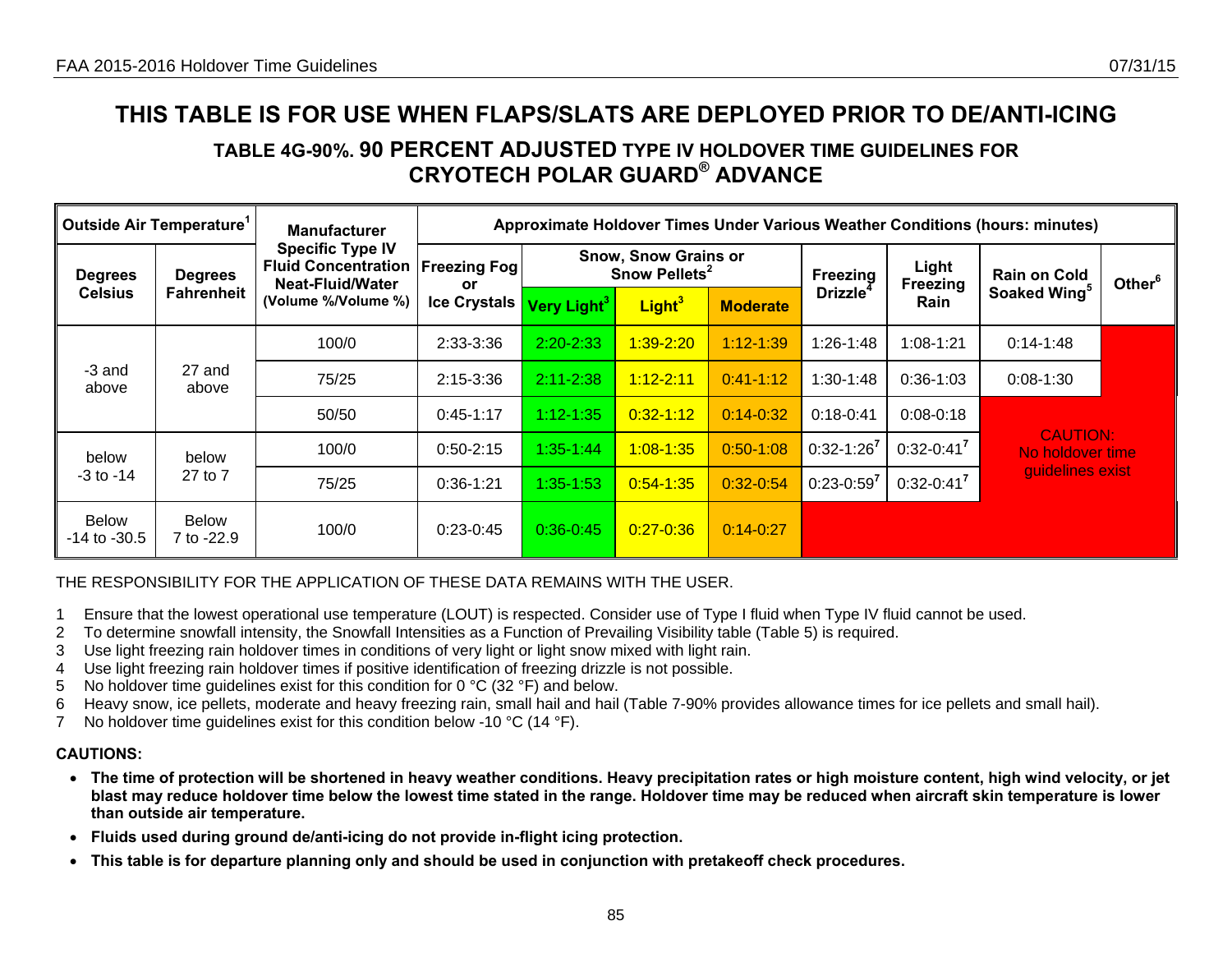# **TABLE 4H-90%. 90 PERCENT ADJUSTED TYPE IV HOLDOVER TIME GUIDELINES FOR DEICING SOLUTIONS ECO-SHIELD®**

| Outside Air Temperature <sup>1</sup> |                              | <b>Manufacturer</b>                                                                              | Approximate Holdover Times Under Various Weather Conditions (hours: minutes) |                         |                                                          |                 |                      |                   |                                     |                    |  |
|--------------------------------------|------------------------------|--------------------------------------------------------------------------------------------------|------------------------------------------------------------------------------|-------------------------|----------------------------------------------------------|-----------------|----------------------|-------------------|-------------------------------------|--------------------|--|
| <b>Degrees</b><br><b>Celsius</b>     | <b>Degrees</b><br>Fahrenheit | <b>Specific Type IV</b><br><b>Fluid Concentration</b><br>Neat-Fluid/Water<br>(Volume %/Volume %) | <b>Freezing Fog</b><br><b>or</b>                                             |                         | <b>Snow, Snow Grains or</b><br>Snow Pellets <sup>2</sup> |                 |                      | Light<br>Freezing | <b>Rain on Cold</b>                 | Other <sup>6</sup> |  |
|                                      |                              |                                                                                                  | <b>Ice Crystals</b>                                                          | Very Light <sup>3</sup> | Light <sup>3</sup>                                       | <b>Moderate</b> | Drizzle <sup>4</sup> | Rain              | Soaked Wing <sup>5</sup>            |                    |  |
|                                      |                              | 100/0                                                                                            | $1:21 - 2:11$                                                                | $2:11 - 2:38$           | $1:12 - 2:11$                                            | $0:41 - 1:12$   | $0:45-1:26$          | $0:36-0:45$       | $0:14-1:44$                         |                    |  |
| -3 and<br>above                      | 27 and<br>above              | 75/25                                                                                            | N/A                                                                          | N/A                     | N/A                                                      | N/A             | N/A                  | N/A               | N/A                                 |                    |  |
|                                      |                              | 50/50                                                                                            | N/A                                                                          | N/A                     | N/A                                                      | N/A             | N/A                  | N/A               |                                     |                    |  |
| below                                | below                        | 100/0                                                                                            | $1:03 - 2:15$                                                                | 1:35-1:53               | $0:50 - 1:35$                                            | $0:27 - 0:50$   | $0:41 - 1:48'$       | $0:23 - 0:36^7$   | <b>CAUTION:</b><br>No holdover time |                    |  |
| $-3$ to $-14$                        | 27 to 7                      | 75/25                                                                                            | N/A                                                                          | N/A                     | N/A                                                      | N/A             | N/A                  | N/A               | guidelines exist                    |                    |  |
| below<br>$-14$ to $-24.5$            | below<br>7 to -12.1          | 100/0                                                                                            | $0:27-0:50$                                                                  | $0:36-0:45$             | $0.27 - 0.36$                                            | $0:14 - 0:27$   |                      |                   |                                     |                    |  |

### THE RESPONSIBILITY FOR THE APPLICATION OF THESE DATA REMAINS WITH THE USER.

- 1 Ensure that the lowest operational use temperature (LOUT) is respected. Consider use of Type I fluid when Type IV fluid cannot be used.
- 2 To determine snowfall intensity, the Snowfall Intensities as a Function of Prevailing Visibility table (Table 5) is required.
- 3 Use light freezing rain holdover times in conditions of very light or light snow mixed with light rain.
- 4 Use light freezing rain holdover times if positive identification of freezing drizzle is not possible.
- 5 No holdover time guidelines exist for this condition for 0  $^{\circ}$ C (32  $^{\circ}$ F) and below.
- 6 Heavy snow, ice pellets, moderate and heavy freezing rain, small hail and hail (Table 7-90% provides allowance times for ice pellets and small hail).
- 7 No holdover time quidelines exist for this condition below -10 °C (14 °F).

- **The time of protection will be shortened in heavy weather conditions. Heavy precipitation rates or high moisture content, high wind velocity, or jet blast may reduce holdover time below the lowest time stated in the range. Holdover time may be reduced when aircraft skin temperature is lower than outside air temperature.**
- **Fluids used during ground de/anti-icing do not provide in-flight icing protection.**
- **This table is for departure planning only and should be used in conjunction with pretakeoff check procedures.**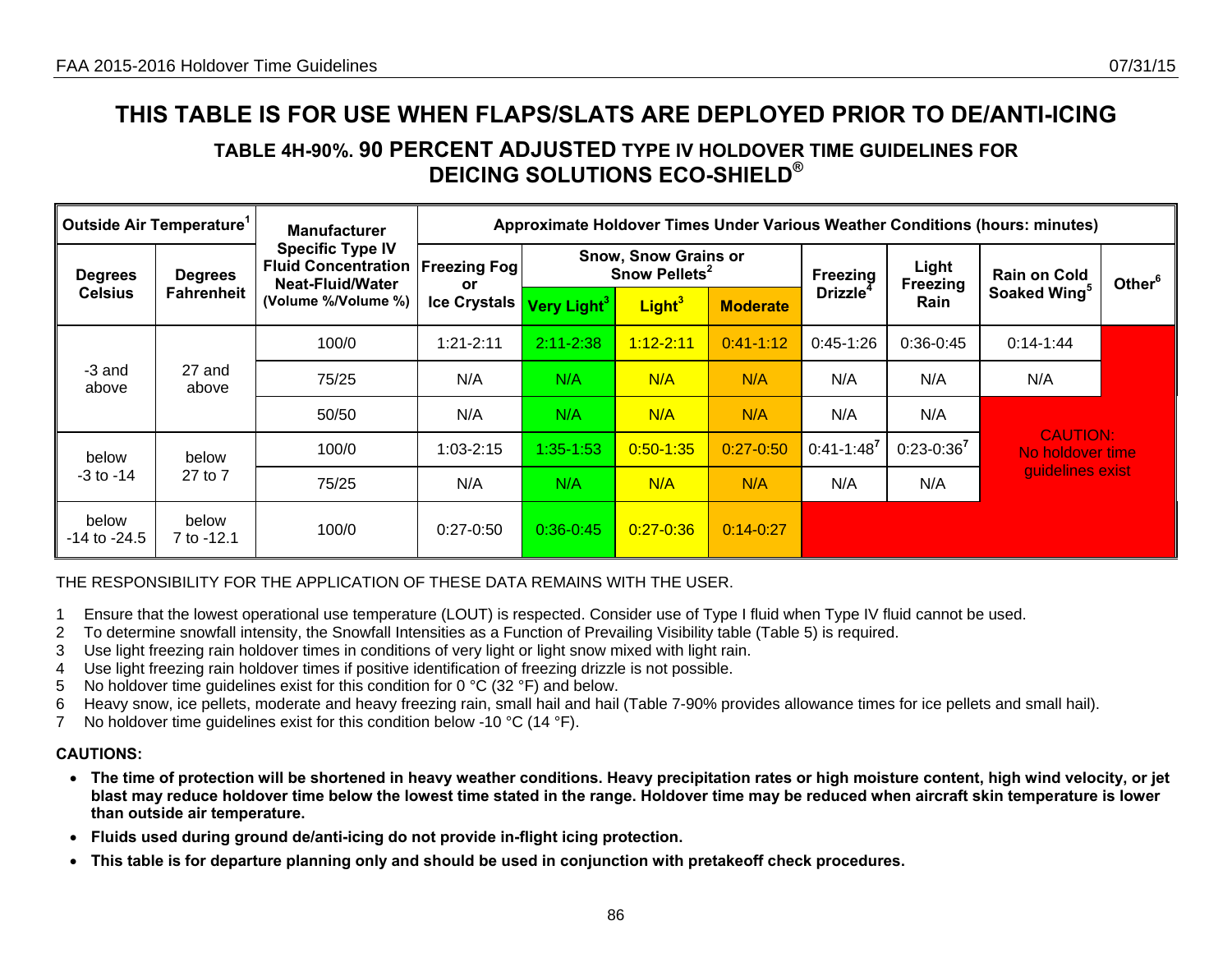# **TABLE 4I-90%. 90 PERCENT ADJUSTED TYPE IV HOLDOVER TIME GUIDELINES FOR DOW CHEMICAL UCAR™ ENDURANCE EG106**

| ∥Outside Air Temperature'          |                                     | <b>Manufacturer</b>                                                                                                   | Approximate Holdover Times Under Various Weather Conditions (hours: minutes) |                                                          |                    |                 |                      |                          |                                      |                    |  |
|------------------------------------|-------------------------------------|-----------------------------------------------------------------------------------------------------------------------|------------------------------------------------------------------------------|----------------------------------------------------------|--------------------|-----------------|----------------------|--------------------------|--------------------------------------|--------------------|--|
| <b>Degrees</b><br><b>Celsius</b>   | <b>Degrees</b><br><b>Fahrenheit</b> | <b>Specific Type IV</b><br><b>Fluid Concentration Freezing Fogl</b><br><b>Neat-Fluid/Water</b><br>(Volume %/Volume %) | or                                                                           | <b>Snow, Snow Grains or</b><br>Snow Pellets <sup>2</sup> |                    |                 | <b>Freezing</b>      | Light<br><b>Freezing</b> | <b>Rain on Cold</b>                  | Other <sup>6</sup> |  |
|                                    |                                     |                                                                                                                       | Ice Crystals Very Light <sup>3</sup>                                         |                                                          | Light <sup>3</sup> | <b>Moderate</b> | Drizzle <sup>4</sup> | Rain                     | Soaked Wing <sup>5</sup>             |                    |  |
| -3 and<br>27 and<br>above<br>above |                                     | 100/0                                                                                                                 | 1:53-2:51                                                                    | $2:29 - 3:00$                                            | $1:12 - 2:29$      | $0:36-1:12$     | $1:03-1:48$          | $0:45-1:08$              | $0:18-1:48$                          |                    |  |
|                                    |                                     | 75/25                                                                                                                 | N/A                                                                          | N/A                                                      | N/A                | N/A             | N/A                  | N/A                      |                                      |                    |  |
|                                    |                                     | 50/50                                                                                                                 | N/A                                                                          | N/A                                                      | N/A                | N/A             | N/A                  | N/A                      | <b>CAUTION:</b>                      |                    |  |
| below<br>$-3$ to $-14$             | below                               | 100/0                                                                                                                 | 1:39-3:00                                                                    | $1:57 - 2:29$                                            | $0:59 - 1:57$      | $0:27 - 0:59$   | $0:50-1:39^7$        | $0:41 - 1:03^7$          | No holdover time<br>guidelines exist |                    |  |
|                                    | 27 to 7                             | 75/25                                                                                                                 | N/A                                                                          | N/A                                                      | N/A                | N/A             | N/A                  | N/A                      |                                      |                    |  |
| below<br>-14 to -27                | below<br>7 to -16.6                 | 100/0                                                                                                                 | $0:27-0:59$                                                                  | $0.36 - 0.45$                                            | $0:27 - 0:36$      | $0:14 - 0:27$   |                      |                          |                                      |                    |  |

### THE RESPONSIBILITY FOR THE APPLICATION OF THESE DATA REMAINS WITH THE USER.

- 1 Ensure that the lowest operational use temperature (LOUT) is respected. Consider use of Type I fluid when Type IV fluid cannot be used.
- 2 To determine snowfall intensity, the Snowfall Intensities as a Function of Prevailing Visibility table (Table 5) is required.
- 3 Use light freezing rain holdover times in conditions of very light or light snow mixed with light rain.
- 4 Use light freezing rain holdover times if positive identification of freezing drizzle is not possible.
- 5 No holdover time guidelines exist for this condition for 0 °C (32 °F) and below.
- 6 Heavy snow, ice pellets, moderate and heavy freezing rain, small hail and hail (Table 7-90% provides allowance times for ice pellets and small hail).
- 7 No holdover time guidelines exist for this condition below -10 °C (14 °F).

- **The time of protection will be shortened in heavy weather conditions. Heavy precipitation rates or high moisture content, high wind velocity, or jet blast may reduce holdover time below the lowest time stated in the range. Holdover time may be reduced when aircraft skin temperature is lower than outside air temperature.**
- **Fluids used during ground de/anti-icing do not provide in-flight icing protection.**
- **This table is for departure planning only and should be used in conjunction with pretakeoff check procedures.**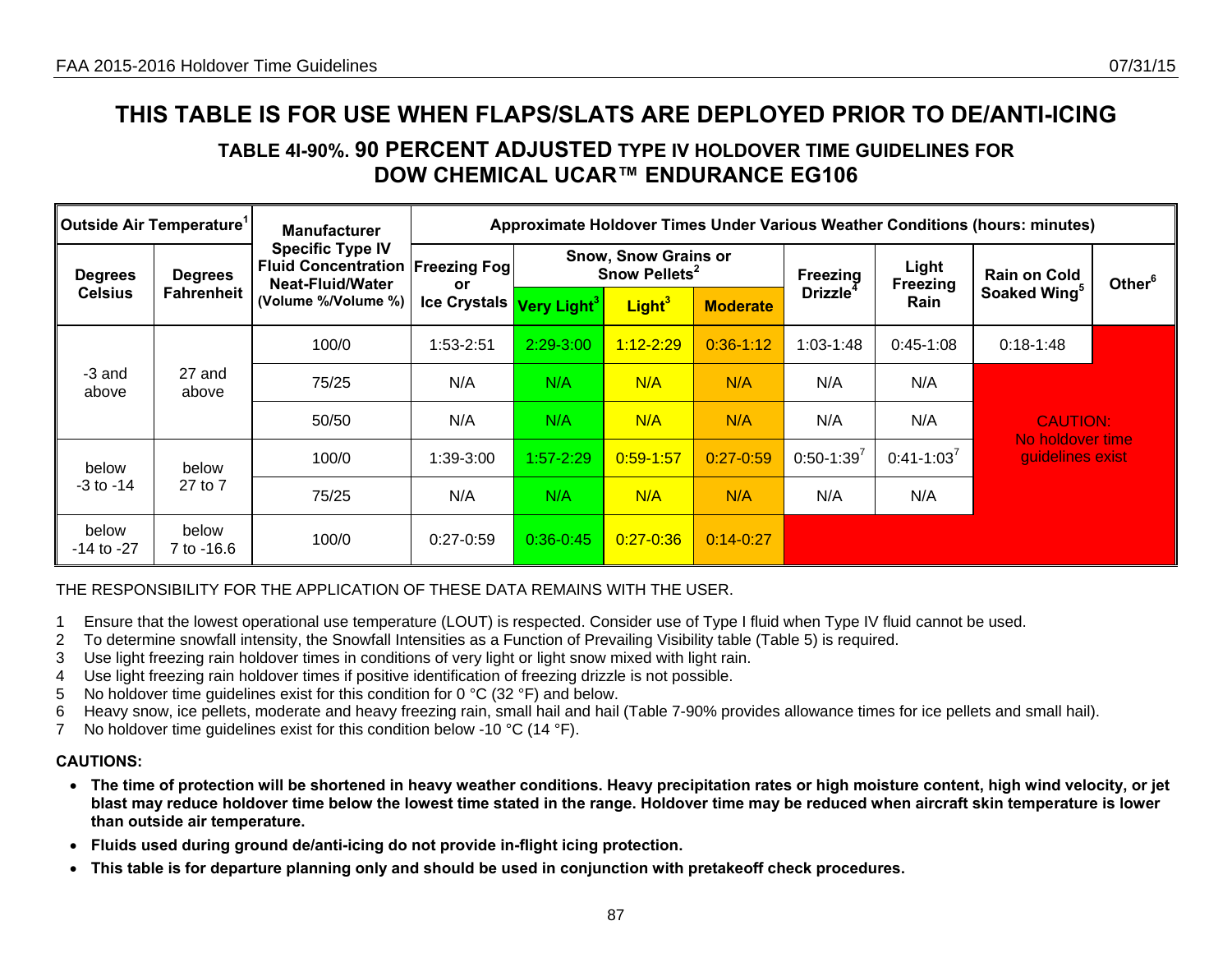# **TABLE 4J-90%. 90 PERCENT ADJUSTED TYPE IV HOLDOVER TIME GUIDELINES FOR DOW CHEMICAL UCAR™ FLIGHTGUARD AD-480**

| Outside Air Temperature <sup>1</sup> |                                     | <b>Manufacturer Specific</b><br><b>Type IV Fluid</b>                   |                                                         | Approximate Holdover Times Under Various Weather Conditions (hours: minutes) |                                         |                           |                                                  |                    |  |  |  |  |
|--------------------------------------|-------------------------------------|------------------------------------------------------------------------|---------------------------------------------------------|------------------------------------------------------------------------------|-----------------------------------------|---------------------------|--------------------------------------------------|--------------------|--|--|--|--|
| <b>Degrees</b><br><b>Celsius</b>     | <b>Degrees</b><br><b>Fahrenheit</b> | <b>Concentration</b><br><b>Neat-Fluid/Water</b><br>(Volume %/Volume %) | <b>Freezing Fog</b><br><b>or</b><br><b>Ice Crystals</b> | Snow,<br><b>Snow Grains or</b><br>Snow Pellets <sup>2,3</sup>                | Freezing<br><b>Drizzle</b> <sup>4</sup> | Light<br>Freezing<br>Rain | <b>Rain on Cold</b><br>Soaked Wing <sup>5</sup>  | Other <sup>6</sup> |  |  |  |  |
|                                      |                                     | 100/0                                                                  | 1:48-3:09                                               | $0:36-1:12$                                                                  | $0:45-1:21$                             | $0:32-0:50$               | $0:14-1:26$                                      |                    |  |  |  |  |
| -3 and<br>above                      | 27 and above                        | 75/25                                                                  | $1:21 - 2:29$                                           | $0:27-0:59$                                                                  | $0:45-1:08$                             | $0:27-0:41$               | $0.09 - 1.08$                                    |                    |  |  |  |  |
|                                      |                                     | 50/50                                                                  | $0:27-0:41$                                             | $0:08 - 0:18$                                                                | $0:14-0:23$                             | $0:08 - 0:14$             |                                                  |                    |  |  |  |  |
| below                                | below                               | 100/0                                                                  | $0:18-1:12$                                             | $0:27-0:50$                                                                  | $0:23-1:12^7$                           | $0:14-0:27^7$             | CAUTION:<br>No holdover time<br>guidelines exist |                    |  |  |  |  |
| $-3$ to $-14$                        | 27 to 7                             | 75/25                                                                  | $0:23-0:45$                                             | $0:18-0:41$                                                                  | $0:23-0:59^7$                           | $0:14 - 0:27^7$           |                                                  |                    |  |  |  |  |
| below<br>-14 to -26                  | below<br>7 to -14.8                 | 100/0                                                                  | $0:14 - 0:36$                                           | $0:14-0:27$                                                                  |                                         |                           |                                                  |                    |  |  |  |  |

## THE RESPONSIBILITY FOR THE APPLICATION OF THESE DATA REMAINS WITH THE USER.

- 1 Ensure that the lowest operational use temperature (LOUT) is respected. Consider use of Type I fluid when Type IV fluid cannot be used.
- 2 To determine snowfall intensity, the Snowfall Intensities as a Function of Prevailing Visibility table (Table 5) is required.
- 3 Use light freezing rain holdover times in conditions of very light or light snow mixed with light rain.
- 4 Use light freezing rain holdover times if positive identification of freezing drizzle is not possible.
- 5 No holdover time guidelines exist for this condition for 0 °C (32 °F) and below.
- 6 Heavy snow, ice pellets, moderate and heavy freezing rain, small hail and hail (Table 7-90% provides allowance times for ice pellets and small hail).
- 7 No holdover time guidelines exist for this condition below -10 °C (14 °F).

- **The time of protection will be shortened in heavy weather conditions. Heavy precipitation rates or high moisture content, high wind velocity, or jet blast may reduce holdover time below the lowest time stated in the range. Holdover time may be reduced when aircraft skin temperature is lower than outside air temperature.**
- **Fluids used during ground de/anti-icing do not provide in-flight icing protection.**
- **This table is for departure planning only and should be used in conjunction with pretakeoff check procedures.**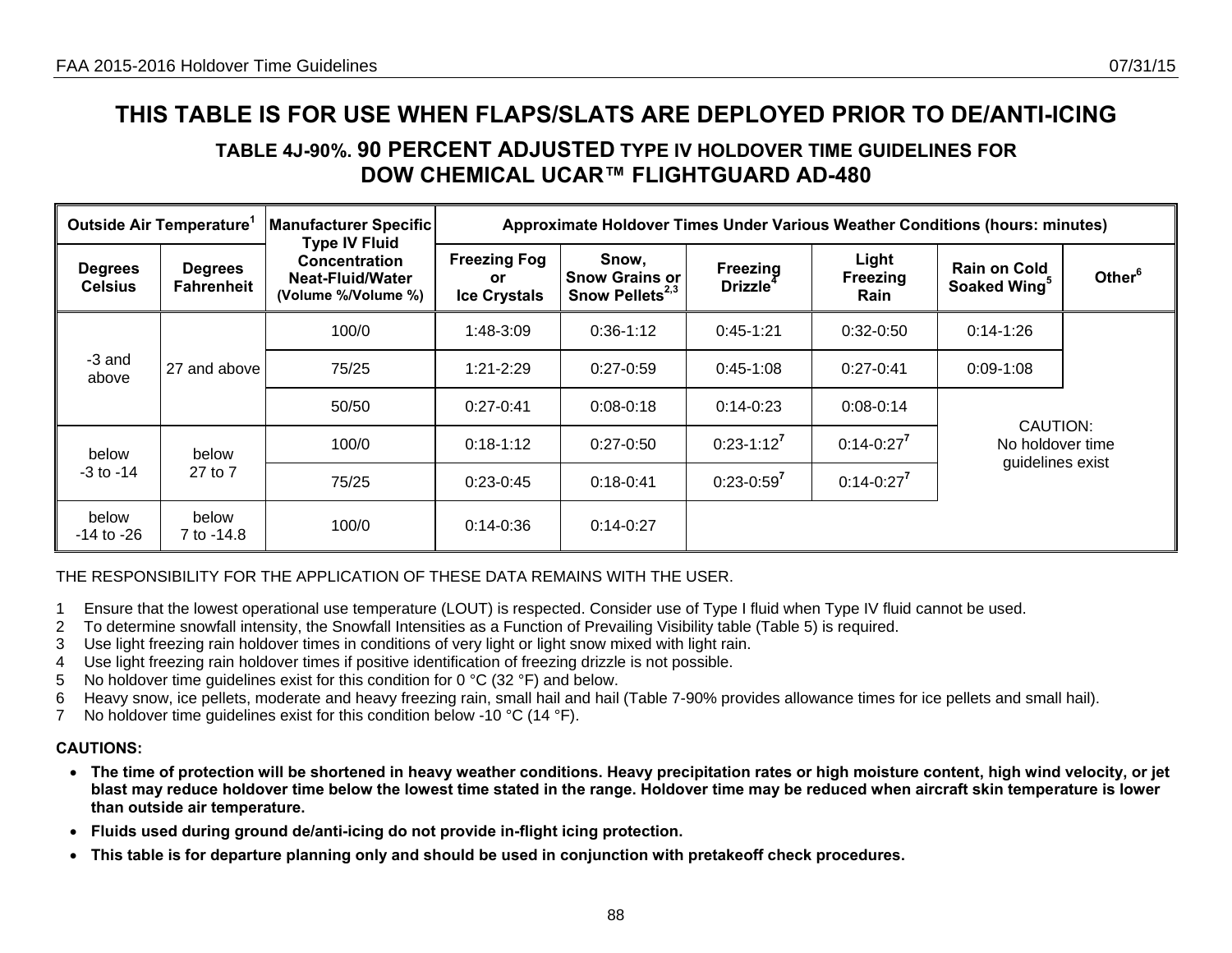# **TABLE 4K-90%. 90 PERCENT ADJUSTED TYPE IV HOLDOVER TIME GUIDELINES FOR DOW CHEMICAL UCAR™ FLIGHTGUARD AD-49**

| Outside Air Temperature <sup>1</sup> |                              | <b>Manufacturer</b>                                                                                     | Approximate Holdover Times Under Various Weather Conditions (hours: minutes) |                 |                                                   |                 |                                         |                         |                                     |                    |  |
|--------------------------------------|------------------------------|---------------------------------------------------------------------------------------------------------|------------------------------------------------------------------------------|-----------------|---------------------------------------------------|-----------------|-----------------------------------------|-------------------------|-------------------------------------|--------------------|--|
| <b>Degrees</b><br><b>Celsius</b>     | <b>Degrees</b><br>Fahrenheit | <b>Specific Type IV</b><br><b>Fluid Concentration</b><br><b>Neat-Fluid/Water</b><br>(Volume %/Volume %) | <b>Freezing Fog!</b>                                                         |                 | Snow, Snow Grains or<br>Snow Pellets <sup>2</sup> |                 |                                         | Light                   | <b>Rain on Cold</b>                 |                    |  |
|                                      |                              |                                                                                                         | or<br><b>Ice Crystals</b>                                                    | Very Light $^3$ | Light <sup>3</sup>                                | <b>Moderate</b> | Freezing<br><b>Drizzle</b> <sup>4</sup> | Freezing<br><b>Rain</b> | Soaked Wing <sup>5</sup>            | Other <sup>6</sup> |  |
|                                      | 100/0                        | $3:00 - 3:36$                                                                                           | 2:33-2:51                                                                    | 1:39-2:33       | $1:03 - 1:39$                                     | $1:17 - 1:48$   | $0:54-1:17$                             | $0:09 - 1:44$           |                                     |                    |  |
| -3 and<br>above                      | 27 and<br>above              | 75/25                                                                                                   | $2:11 - 3:36$                                                                | $1:53-2:02$     | $1:30 - 1:53$                                     | $1:12 - 1:30$   | $1:44-1:48$                             | $0:45-1:21$             | $0:09 - 1:30$                       |                    |  |
|                                      |                              | 50/50                                                                                                   | $0:23-0:45$                                                                  | $0:36 - 0:41$   | $0:23 - 0:36$                                     | $0:14 - 0:23$   | $0:14-0:27$                             | $0:09-0:14$             |                                     |                    |  |
| below                                | below                        | 100/0                                                                                                   | $0:18-1:26$                                                                  | 2:33-2:51       | $1:39 - 2:33$                                     | $1:03 - 1:39$   | $0:23-1:17^7$                           | $0:18 - 0:23^7$         | <b>CAUTION:</b><br>No holdover time |                    |  |
| $-3$ to $-14$                        | 27 to 7                      | 75/25                                                                                                   | $0:27-1:03$                                                                  | 1:53-2:02       | $1:30-1:53$                                       | $1:12 - 1:30$   | $0:14-0:59^7$                           | $0:14 - 0:23^7$         | guidelines exist                    |                    |  |
| below<br>-14 to -26                  | below<br>7 to -14.8          | 100/0                                                                                                   | $0:23-0:36$                                                                  | $0:36 - 0:45$   | $0:27 - 0:36$                                     | $0:14 - 0:27$   |                                         |                         |                                     |                    |  |

## THE RESPONSIBILITY FOR THE APPLICATION OF THESE DATA REMAINS WITH THE USER.

- 1 Ensure that the lowest operational use temperature (LOUT) is respected. Consider use of Type I fluid when Type IV fluid cannot be used.
- 2 To determine snowfall intensity, the Snowfall Intensities as a Function of Prevailing Visibility table (Table 5) is required.
- 3 Use light freezing rain holdover times in conditions of very light or light snow mixed with light rain.
- 4 Use light freezing rain holdover times if positive identification of freezing drizzle is not possible.
- 5 No holdover time guidelines exist for this condition for 0 °C (32 °F) and below.
- 6 Heavy snow, ice pellets, moderate and heavy freezing rain, small hail and hail (Table 7-90% provides allowance times for ice pellets and small hail).
- 7 No holdover time guidelines exist for this condition below -10 °C (14 °F).

- **The time of protection will be shortened in heavy weather conditions. Heavy precipitation rates or high moisture content, high wind velocity, or jet blast may reduce holdover time below the lowest time stated in the range. Holdover time may be reduced when aircraft skin temperature is lower than outside air temperature.**
- **Fluids used during ground de/anti-icing do not provide in-flight icing protection.**
- **This table is for departure planning only and should be used in conjunction with pretakeoff check procedures.**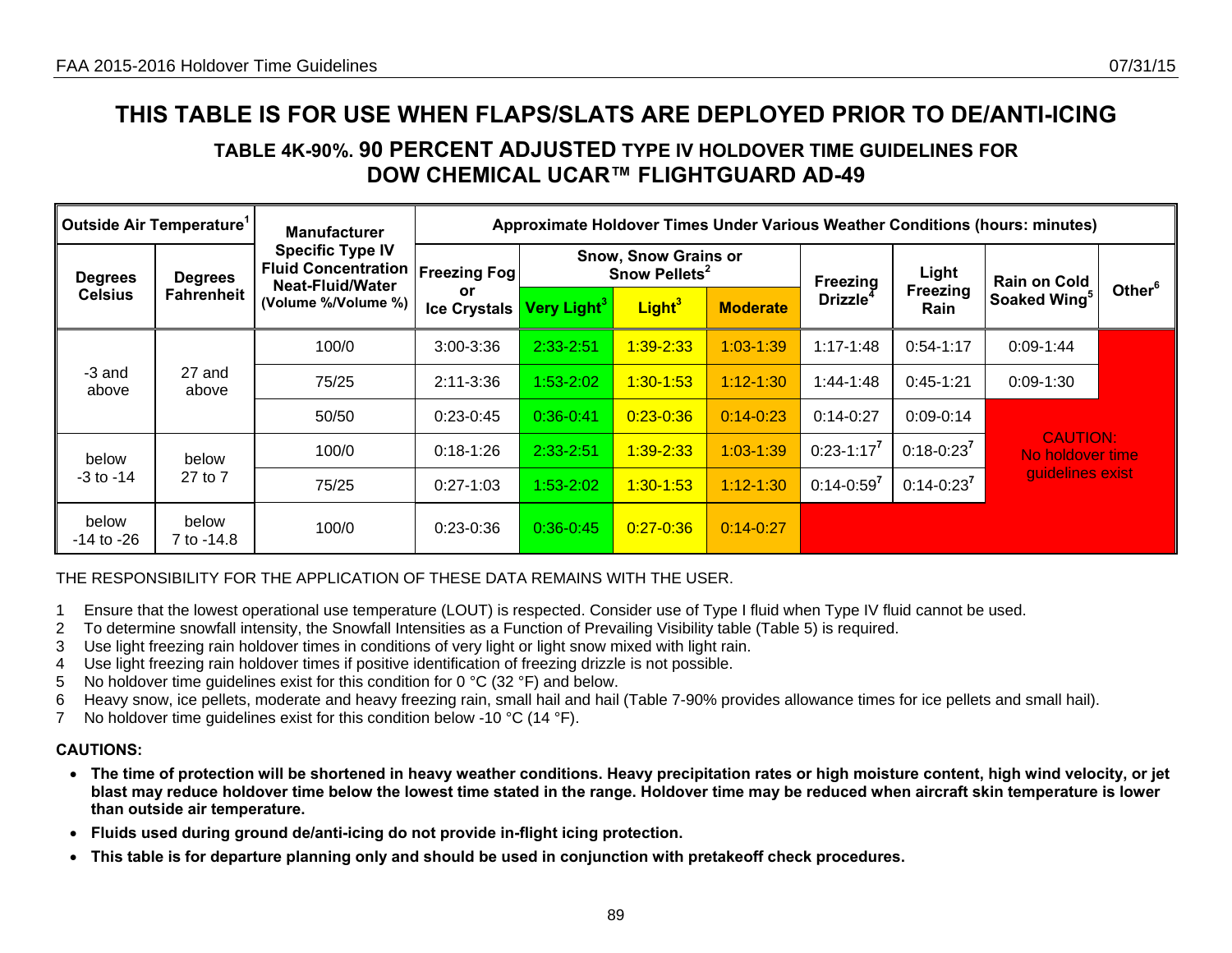# **TABLE 4L-90%. 90 PERCENT ADJUSTED TYPE IV HOLDOVER TIME GUIDELINES FOR KILFROST ABC-S PLUS**

| Outside Air Temperature <sup>1</sup> |                                     | <b>Manufacturer</b>                                                                                                   | Approximate Holdover Times Under Various Weather Conditions (hours: minutes) |                         |                                                          |                 |                 |                          |                                     |                    |  |
|--------------------------------------|-------------------------------------|-----------------------------------------------------------------------------------------------------------------------|------------------------------------------------------------------------------|-------------------------|----------------------------------------------------------|-----------------|-----------------|--------------------------|-------------------------------------|--------------------|--|
| <b>Degrees</b><br><b>Celsius</b>     | <b>Degrees</b><br><b>Fahrenheit</b> | <b>Specific Type IV</b><br><b>Fluid Concentration Freezing Fogl</b><br><b>Neat-Fluid/Water</b><br>(Volume %/Volume %) | or                                                                           |                         | <b>Snow, Snow Grains or</b><br>Snow Pellets <sup>2</sup> |                 |                 | Light<br><b>Freezing</b> | <b>Rain on Cold</b>                 | Other <sup>6</sup> |  |
|                                      |                                     |                                                                                                                       | <b>Ice Crystals</b>                                                          | Very Light <sup>3</sup> | Light <sup>3</sup>                                       | <b>Moderate</b> | <b>Drizzle</b>  | Rain                     | Soaked Wing <sup>5</sup>            |                    |  |
|                                      | 100/0                               | 1:57-3:36                                                                                                             | $3:00 - 3:00$                                                                | $1:53 - 3:00$           | $1:08 - 1:53$                                            | 1:39-1:48       | $0:59-1:48$     | 0:23-1:48                |                                     |                    |  |
| -3 and<br>above                      | 27 and<br>above                     | 75/25                                                                                                                 | $1:17 - 2:24$                                                                | $1:53 - 2:11$           | $1:08 - 1:53$                                            | $0:41 - 1:08$   | $0:54-1:12$     | $0:27-0:45$              | $0:09-1:12$                         |                    |  |
|                                      |                                     | 50/50                                                                                                                 | $0:27-0:50$                                                                  | $0:54-1:03$             | $0:27 - 0:54$                                            | $0:14 - 0:27$   | $0:14-0:36$     | $0:14-0:18$              | <b>CAUTION:</b><br>No holdover time |                    |  |
| below<br>-3 to -14                   | below                               | 100/0                                                                                                                 | $0.50 - 3.09$                                                                | 2:38-3:00               | $1:35 - 2:38$                                            | $0:54-1:35$     | $0:23-1:26^7$   | $0:18 - 0:27^7$          |                                     |                    |  |
|                                      | 27 to 7                             | 75/25                                                                                                                 | $0:41-1:39$                                                                  | $1:35 - 1:48$           | $0:54 - 1:35$                                            | $0:32 - 0:54$   | $0:18 - 1:03^7$ | $0:14 - 0:23^7$          | guidelines exist                    |                    |  |
| below<br>-14 to -28                  | below<br>7 to -18.4                 | 100/0                                                                                                                 | $0:36-0:54$                                                                  | $0:36 - 0:45$           | $0:27 - 0:36$                                            | $0:14 - 0:27$   |                 |                          |                                     |                    |  |

## THE RESPONSIBILITY FOR THE APPLICATION OF THESE DATA REMAINS WITH THE USER.

- 1 Ensure that the lowest operational use temperature (LOUT) is respected. Consider use of Type I fluid when Type IV fluid cannot be used.
- 2 To determine snowfall intensity, the Snowfall Intensities as a Function of Prevailing Visibility table (Table 5) is required.
- 3 Use light freezing rain holdover times in conditions of very light or light snow mixed with light rain.
- 4 Use light freezing rain holdover times if positive identification of freezing drizzle is not possible.
- 5 No holdover time guidelines exist for this condition for 0  $^{\circ}$ C (32  $^{\circ}$ F) and below.
- 6 Heavy snow, ice pellets, moderate and heavy freezing rain, small hail and hail (Table 7-90% provides allowance times for ice pellets and small hail).
- 7 No holdover time guidelines exist for this condition below -10 °C (14 °F).

- **The time of protection will be shortened in heavy weather conditions. Heavy precipitation rates or high moisture content, high wind velocity, or jet blast may reduce holdover time below the lowest time stated in the range. Holdover time may be reduced when aircraft skin temperature is lower than outside air temperature.**
- **Fluids used during ground de/anti-icing do not provide in-flight icing protection.**
- **This table is for departure planning only and should be used in conjunction with pretakeoff check procedures.**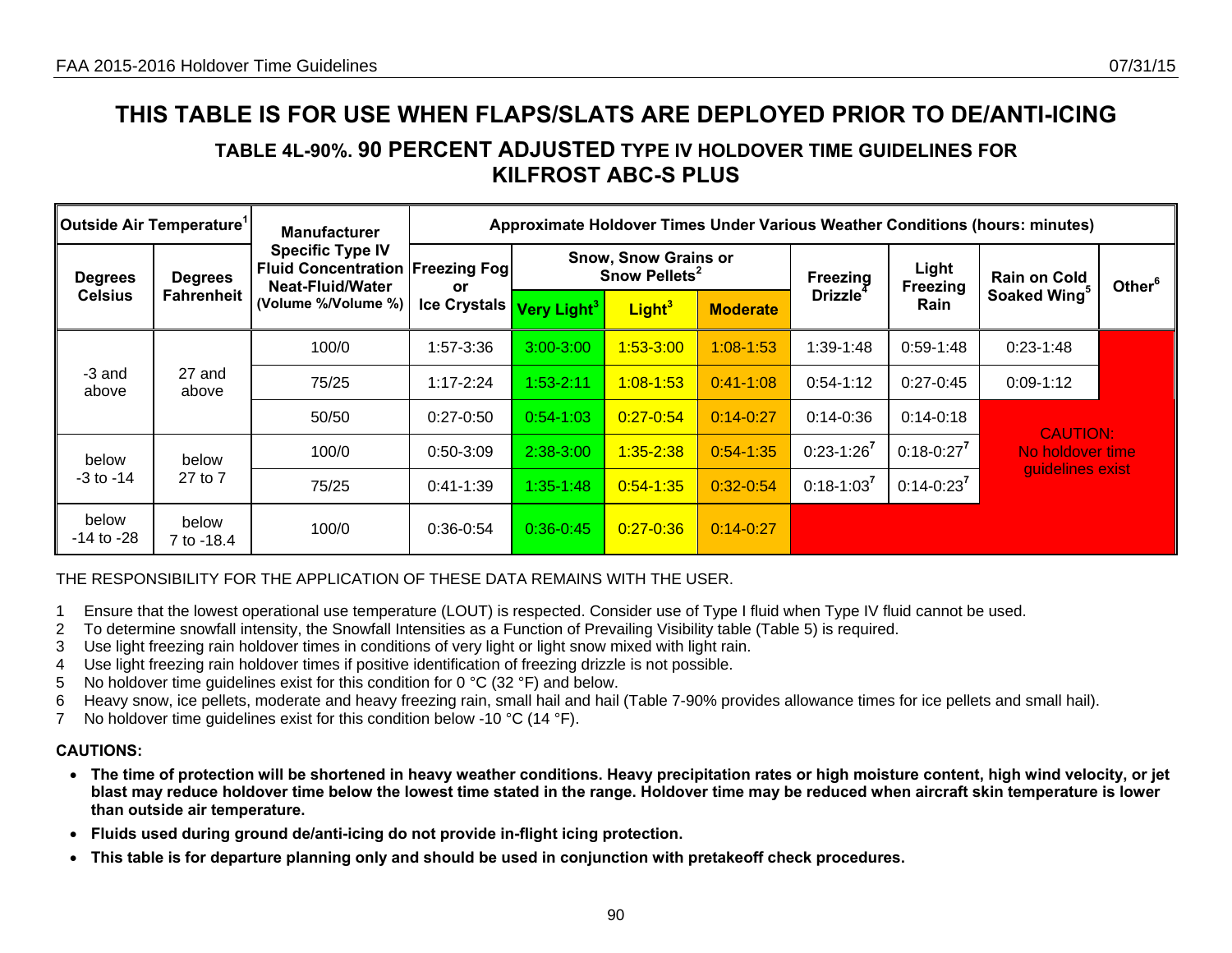# **TABLE 4M-90%. 90 PERCENT ADJUSTED TYPE IV HOLDOVER TIME GUIDELINES FOR LNT SOLUTIONS E450**

| Outside Air Temperature <sup>1</sup> |                              | <b>Manufacturer</b>                                                                                                   | Approximate Holdover Times Under Various Weather Conditions (hours: minutes) |                         |                                                          |                 |                             |                          |                                                         |                    |  |
|--------------------------------------|------------------------------|-----------------------------------------------------------------------------------------------------------------------|------------------------------------------------------------------------------|-------------------------|----------------------------------------------------------|-----------------|-----------------------------|--------------------------|---------------------------------------------------------|--------------------|--|
| <b>Degrees</b><br><b>Celsius</b>     | <b>Degrees</b><br>Fahrenheit | <b>Specific Type IV</b><br><b>Fluid Concentration Freezing Fogl</b><br><b>Neat-Fluid/Water</b><br>(Volume %/Volume %) | <b>or</b>                                                                    |                         | <b>Snow, Snow Grains or</b><br>Snow Pellets <sup>2</sup> |                 |                             | Light<br><b>Freezing</b> | <b>Rain on Cold</b>                                     | Other <sup>6</sup> |  |
|                                      |                              |                                                                                                                       | <b>Ice Crystals</b>                                                          | Very Light <sup>3</sup> | Light <sup>3</sup>                                       | <b>Moderate</b> | <b>Drizzle</b> <sup>4</sup> | <b>Rain</b>              | Soaked Wing <sup>5</sup>                                |                    |  |
|                                      |                              | 100/0                                                                                                                 | 1:39-2:38                                                                    | $2:11 - 2:29$           | $1:26 - 2:11$                                            | $0:54-1:26$     | 1:26-1:48                   | $0:50-1:12$              | $0:23-1:48$                                             |                    |  |
| -3 and<br>above                      | 27 and<br>above              | 75/25                                                                                                                 | N/A                                                                          |                         |                                                          |                 | N/A                         | N/A                      | N/A                                                     |                    |  |
|                                      |                              | 50/50                                                                                                                 | N/A                                                                          |                         |                                                          |                 | N/A                         | N/A                      |                                                         |                    |  |
| below                                | below                        | 100/0                                                                                                                 | 1:21-3:32                                                                    | 1:39-1:53               | $1:03 - 1:39$                                            | $0:41 - 1:03$   | $1:35 - 1:48^7$             | $0:59-1:30'$             | <b>CAUTION:</b><br>No holdover time<br>guidelines exist |                    |  |
| $-3$ to $-14$                        | 27 to 7                      | 75/25                                                                                                                 | N/A                                                                          |                         |                                                          |                 | N/A                         | N/A                      |                                                         |                    |  |
| below<br>-14 to LOUT                 | below<br>7 to LOUT           | 100/0                                                                                                                 | $0:32-0:59$                                                                  | $0:36 - 0:45$           | $0:27 - 0:36$                                            | $0:14 - 0:27$   |                             |                          |                                                         |                    |  |

# THE RESPONSIBILITY FOR THE APPLICATION OF THESE DATA REMAINS WITH THE USER.

- 1 Ensure that the lowest operational use temperature (LOUT) is respected. Consider use of Type I fluid when Type IV fluid cannot be used.
- 2 To determine snowfall intensity, the Snowfall Intensities as a Function of Prevailing Visibility table (Table 5) is required.
- 3 Use light freezing rain holdover times in conditions of very light or light snow mixed with light rain.
- 4 Use light freezing rain holdover times if positive identification of freezing drizzle is not possible.
- 5 No holdover time guidelines exist for this condition for 0 °C (32 °F) and below.
- 6 Heavy snow, ice pellets, moderate and heavy freezing rain, small hail and hail (Table 7-90% provides allowance times for ice pellets and small hail).
- 7 No holdover time guidelines exist for this condition below -10 °C (14 °F).

- **The time of protection will be shortened in heavy weather conditions. Heavy precipitation rates or high moisture content, high wind velocity, or jet blast may reduce holdover time below the lowest time stated in the range. Holdover time may be reduced when aircraft skin temperature is lower than outside air temperature.**
- **Fluids used during ground de/anti-icing do not provide in-flight icing protection.**
- **This table is for departure planning only and should be used in conjunction with pretakeoff check procedures.**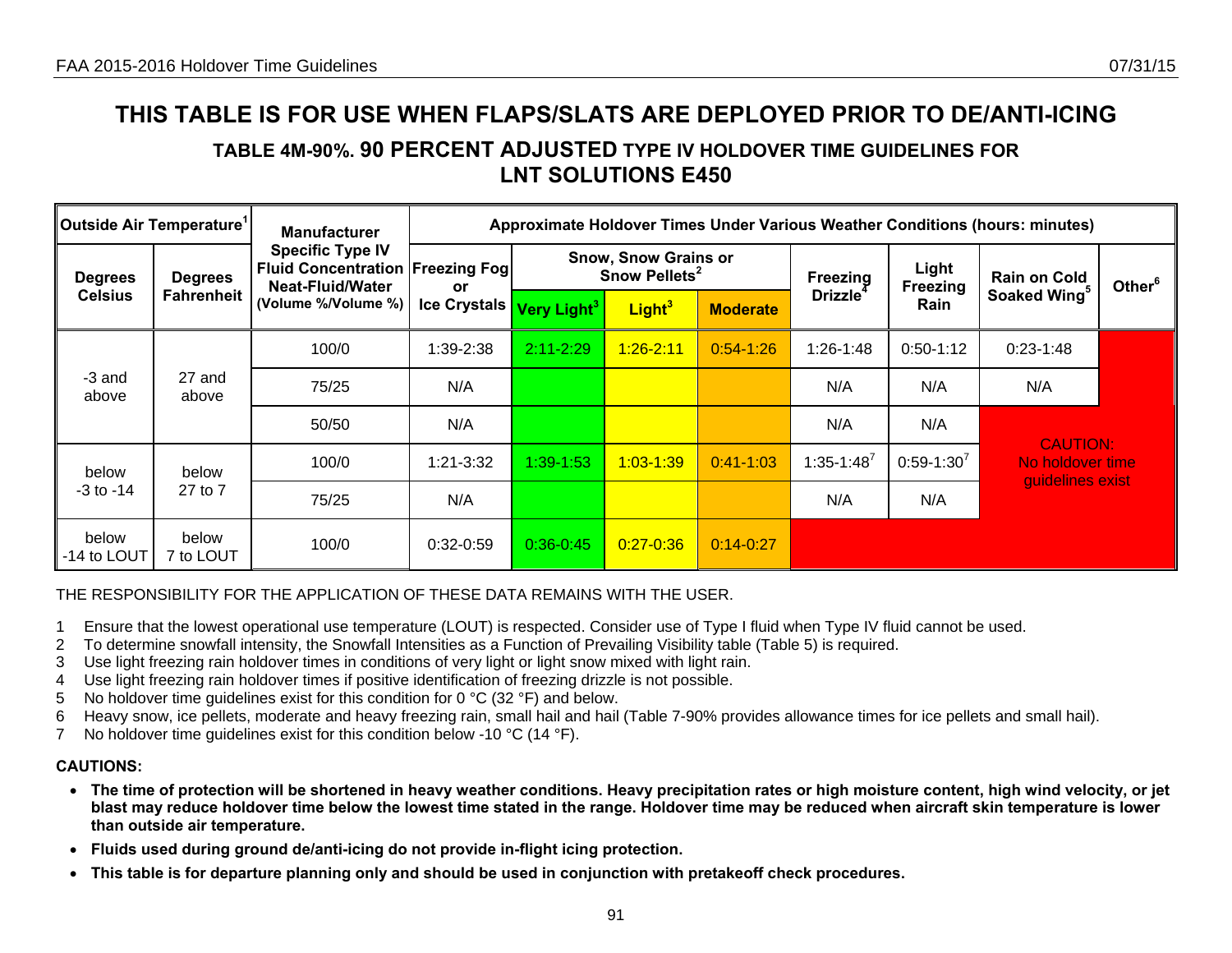**TABLE 4N-90%. 90 PERCENT ADJUSTED TYPE IV HOLDOVER TIME GUIDELINES FOR NEWAVE AEROCHEMICAL FCY 9311** 

| Outside Air Temperature <sup>1</sup> |                     | <b>Manufacturer</b><br><b>Specific Type IV Fluid</b>            | Approximate Holdover Times Under Various Weather Conditions (hours: minutes) |                                                          |                    |                 |                             |                   |                                                         |                    |  |
|--------------------------------------|---------------------|-----------------------------------------------------------------|------------------------------------------------------------------------------|----------------------------------------------------------|--------------------|-----------------|-----------------------------|-------------------|---------------------------------------------------------|--------------------|--|
| <b>Degrees</b><br><b>Celsius</b>     | <b>Degrees</b>      | <b>Concentration</b><br>Neat-Fluid/Water<br>(Volume %/Volume %) | <b>Freezing Fog</b><br>or                                                    | <b>Snow, Snow Grains or</b><br>Snow Pellets <sup>2</sup> |                    |                 | Freezing                    | Light<br>Freezing | <b>Rain on Cold</b>                                     | Other <sup>6</sup> |  |
|                                      | <b>Fahrenheit</b>   |                                                                 | <b>Ice Crystals</b>                                                          | Very Light <sup>3</sup>                                  | Light <sup>3</sup> | <b>Moderate</b> | <b>Drizzle</b> <sup>4</sup> | <b>Rain</b>       | Soaked Wing <sup>5</sup>                                |                    |  |
|                                      |                     | 100/0                                                           | 1:44-3:36                                                                    | $2:06 - 2:38$                                            | $1:03 - 2:06$      | $0:32 - 1:03$   | $1:03-1:48$                 | $0:36-0:59$       | $0:14 - 1:17$                                           |                    |  |
| -3 and<br>above                      | 27 and<br>above     | 75/25                                                           | N/A                                                                          | N/A                                                      | N/A                | N/A             | N/A                         | N/A               | N/A                                                     |                    |  |
|                                      |                     | 50/50                                                           | N/A                                                                          | N/A                                                      | N/A                | N/A             | N/A                         | N/A               |                                                         |                    |  |
| below<br>-3 to -14                   | below               | 100/0                                                           | $0:32 - 1:53$                                                                | $1:26 - 1:48$                                            | $0:45 - 1:26$      | $0:23 - 0:45$   | $0:32-1:12'$                | $0:18 - 0:32'$    | <b>CAUTION:</b><br>No holdover time<br>guidelines exist |                    |  |
|                                      | 27 to 7             | 75/25                                                           | N/A                                                                          | N/A                                                      | N/A                | N/A             | N/A                         | N/A               |                                                         |                    |  |
| below<br>$-14$ to $-29.5$            | below<br>7 to -21.1 | 100/0                                                           | $0:27-0:50$                                                                  | $0:36 - 0:45$                                            | $0:27 - 0:36$      | $0:14 - 0:27$   |                             |                   |                                                         |                    |  |

THE RESPONSIBILITY FOR THE APPLICATION OF THESE DATA REMAINS WITH THE USER.

- 1 Ensure that the lowest operational use temperature (LOUT) is respected. Consider use of Type I fluid when Type IV fluid cannot be used.
- 2 To determine snowfall intensity, the Snowfall Intensities as a Function of Prevailing Visibility table (Table 5) is required.
- 3 Use light freezing rain holdover times in conditions of very light or light snow mixed with light rain.
- 4 Use light freezing rain holdover times if positive identification of freezing drizzle is not possible.
- 5 No holdover time guidelines exist for this condition for 0 °C (32 °F) and below.
- 6 Heavy snow, ice pellets, moderate and heavy freezing rain, small hail and hail (Table 7-90% provides allowance times for ice pellets and small hail).
- 7 No holdover time guidelines exist for this condition below -10 °C (14 °F).

- **The time of protection will be shortened in heavy weather conditions. Heavy precipitation rates or high moisture content, high wind velocity, or jet blast may reduce holdover time below the lowest time stated in the range. Holdover time may be reduced when aircraft skin temperature is lower than outside air temperature.**
- **Fluids used during ground de/anti-icing do not provide in-flight icing protection.**
- **This table is for departure planning only and should be used in conjunction with pretakeoff check procedures.**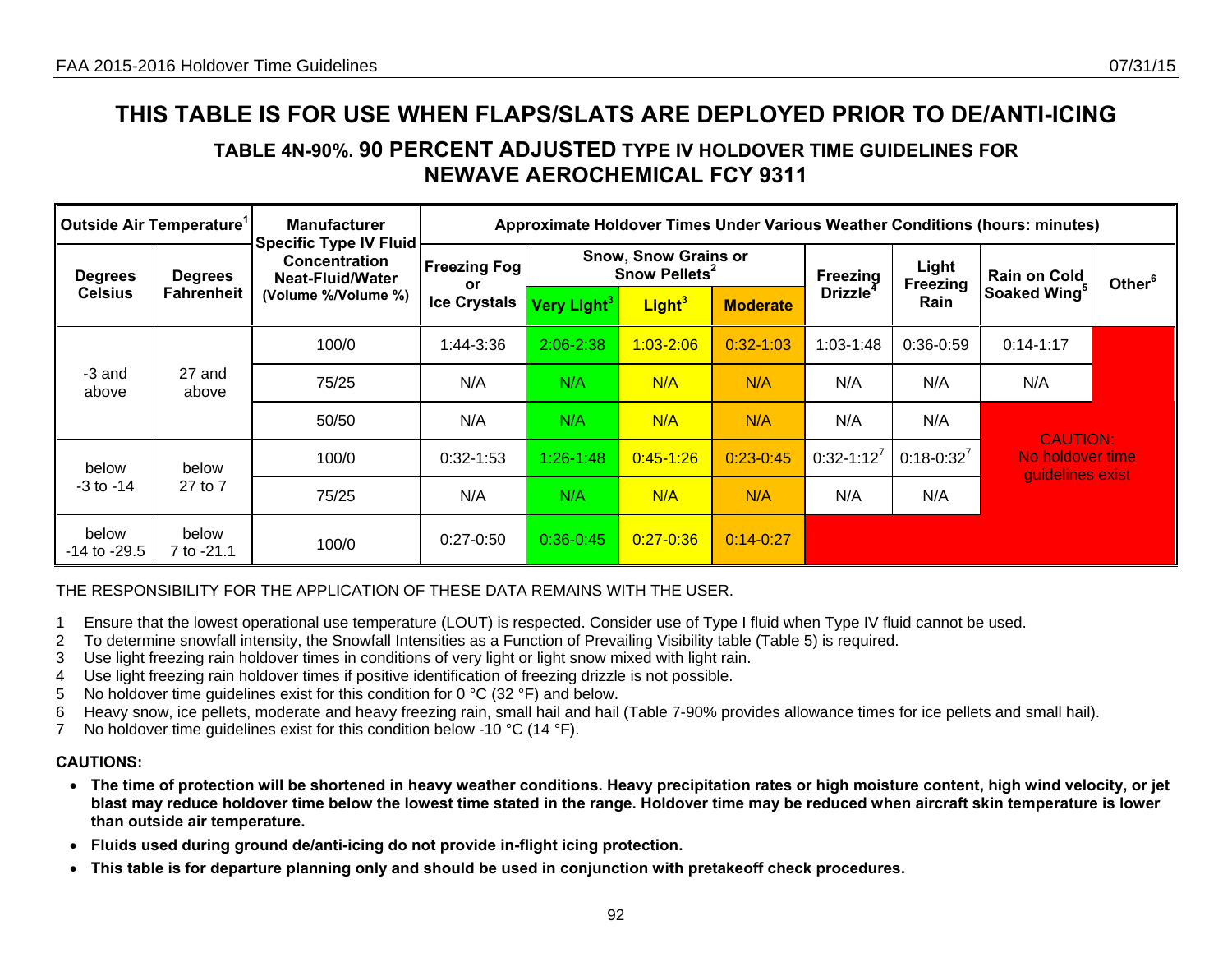# **TABLE 6-90%. 90 PERCENT ADJUSTED ICE PELLET AND SMALL HAIL ALLOWANCE TIMES FOR SAE TYPE III FLUIDS**

|                                                                                  |                | <b>Outside Air Temperature</b> |                                     |
|----------------------------------------------------------------------------------|----------------|--------------------------------|-------------------------------------|
| <b>Precipitation Type</b>                                                        | -5°C and above | Below -5 to -10 $^{\circ}$ C   | Below -10 $^{\circ}$ C <sup>2</sup> |
| <b>Light Ice Pellets</b>                                                         | 9 minutes      | 9 minutes                      |                                     |
| Moderate Ice Pellets or Small Hail <sup>3</sup>                                  | 5 minutes      | 5 minutes                      |                                     |
| <b>Light Ice Pellets Mixed with Light or</b><br><b>Moderate Freezing Drizzle</b> | 6 minutes      | 5 minutes                      |                                     |
| <b>Light Ice Pellets Mixed with Light Freezing</b><br>Rain                       | 6 minutes      | 5 minutes                      |                                     |
| <b>Light Ice Pellets Mixed with Light Rain</b>                                   | 6 minutes $4$  |                                | Caution:<br>No allowance            |
| <b>Light Ice Pellets Mixed with Moderate Rain</b>                                |                |                                | times currently<br>exist            |
| <b>Light Ice Pellets Mixed with Light Snow</b>                                   | 9 minutes      | 9 minutes                      |                                     |
| Light Ice Pellets Mixed with Moderate Snow                                       | 9 minutes      | 9 minutes                      |                                     |

*This table is for use with SAE Type III undiluted (100/0) fluids applied unheated only<sup>1</sup>*

## THE RESPONSIBILITY FOR THE APPLICATION OF THESE DATA REMAINS WITH THE USER

#### **NOTES**

- 1 No allowance times exist for AllClear AeroClear MAX.
- 2 Ensure that the lowest operational use temperature (LOUT) is respected.
- 3 If no intensity is reported with small hail, moderate ice pellets allowance times apply. However, if an intensity is reported with small hail, the ice pellet condition with the equivalent intensity can be used, e.g. light small hail = light ice pellets, moderate small hail = moderate ice pellets.
- 4 No allowance times exist in this condition for temperatures below 0  $^{\circ}$ C; consider use of light ice pellets mixed with light freezing rain.

- **Fluids used during ground de/anti-icing do not provide in-flight icing protection.**
- **This table is for departure planning only and should be used in conjunction with pretakeoff check procedures.**
- **Allowance time cannot be extended by an inspection of the aircraft critical surfaces.**
- **Take off is allowed up to 90 minutes after start of fluid application if the precipitation stops at or before the allowance time expires and does not restart. The OAT must not decrease during the 90 minutes to use this guidance in conditions of light ice pellets mixed with either: light or moderate freezing drizzle, light freezing rain, or light rain.**